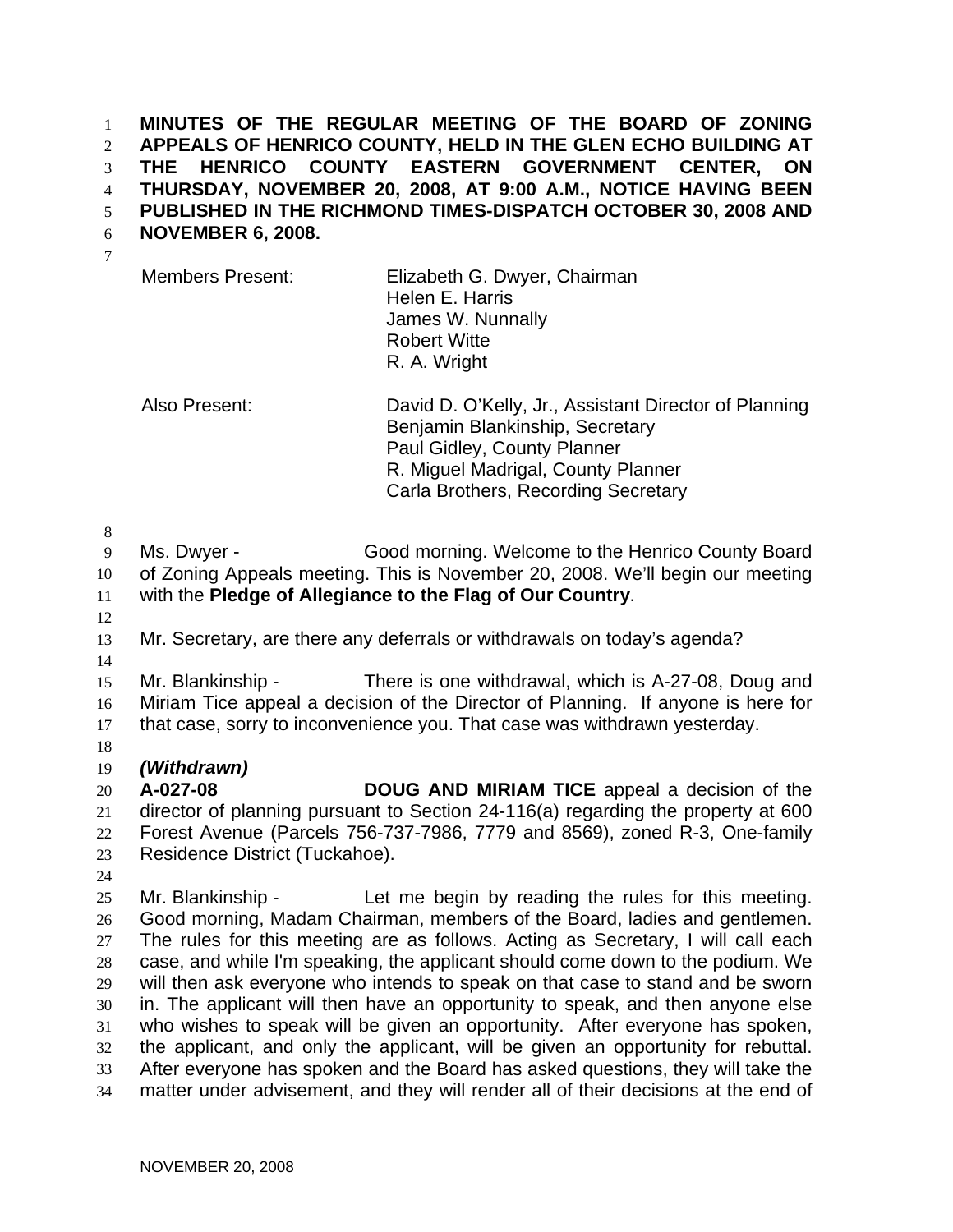the meeting. If you wish to hear their decision on a specific case, you can either stay until the end of the meeting, or you can check the Planning Department website this afternoon, or you can call the Planning Department later this afternoon. This meeting is being recorded, so I will ask everyone who speaks to speak directly into the microphone on the podium, state your name, and please spell your last name so we get it correctly in the record. Finally, there are two binders out in the foyer that contain the staff report for each case, including the conditions that have been recommended by the staff. Particularly if you're the applicant for a use permit case, you need to be familiar with those conditions that have been recommended. 35 36 37 38 39 40 41 42 43 44

45

48

46 47 Ms. Dwyer - Thank you, Mr. Secretary. Would you call the first case?

49 50 51 52 53 54 55 **A-026-08 SHERRY MCCARTHY** requests a variance from Section 24-95(b) to build a one-family dwelling at 17 S. Beech Avenue (Highland Springs) (Parcel 821-725-4718 (part)), zoned R-4, One-family Residence District (Varina). The total lot area requirement is not met. The applicant has 5,000 square feet total lot area where the Code requires 6,000 square feet total lot area. The applicant requests a variance of 1,000 square feet total lot area.

56 57 58 Ms. Dwyer - Is there anyone here to speak to this case, either for or against? All right. Those who are here to speak to the case, please raise your hand and be sworn.

59

60 61 62 Mr. Blankinship - Will you raise your right hand please? Do you swear the testimony you're about to give is the truth and nothing but the truth so help you God?

63

64 65 66 67 68 69 70 71 72 Ms. McCarthy - I do. Hi, I'm Sherry McCarthy. Back in the late thirties, my family bought this plot of land with the land going from Cedar Avenue at 18 S. Cedar, and back to Beech Avenue. The back part of that lot was purchased as an extra building lot. We are currently selling the lot and the house, and would like this variance to be able to sell that back lot as a building lot. There are many more lots in that same block, and over on Cedar, that are the same size as this lot. So, we are asking for this variance to be able to sell this as a building lot.

- 73 Mr. Nunnally - The You say you're selling the house and the building lot?
- 75 Ms. McCarthy - Yes.
- 76 77 Mr. Nunnally - To the same person?
- 78 79 Ms. McCarthy - No, to different people.
- 80

74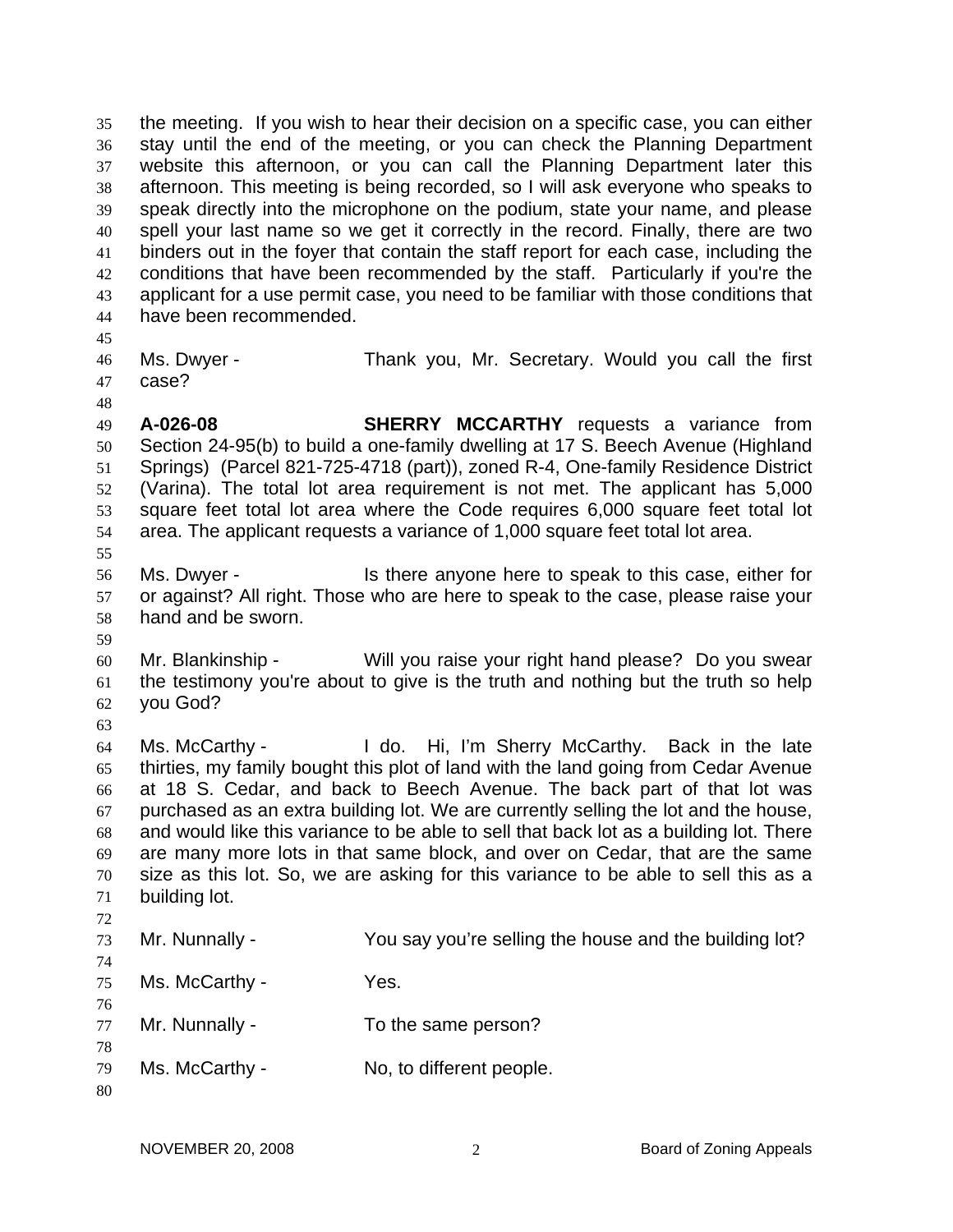Mr. Nunnally - You're selling the house to someone, and then you're selling the lot to a builder? 81 82 83 84 85 86 87 88 89 90 91 92 93 94 95 96 97 98 99 100 101 102 103 104 105 106 107 108 109 110 111 112 113 114 115 116 117 118 119 120 121 122 123 124 125 Ms. McCarthy - Right. We're selling the house, and then the back lot will be sold to a builder to build another home. Ms. Dwyer - You could sell all three lots together, and you would not need a variance for any of the lots. Ms. McCarthy - We could, yes, but there would be extra income from selling that back lot as a building lot, which we would prefer, of course. Ms. Dwyer - Is there anyone else to speak to the case? Mr. Seay - Yes, I'd just— Ms. Dwyer - Could you state your name, please? Mr. Seay - Yes, I'm sorry. My name is Chad Seay. I'm the principal broker of Seay Real Estate, and am representing Ms. McCarthy and her sister, Beverly Lily, in this. It's a situation where it could all be sold as one piece, but as Ms. McCarthy alluded to, her and her family will receive more income when everything is said and done if the two can be sold separately. The lot in back being 50 by 100, again, what she's applying for is that 1,000-foot variance from 6,000 square feet down to the 5,000 that she has. Again, it will allow them to just realize more from the sale of the family property. Also, if you'll look at eight and ten on the screen, they front on Cedar Avenue. In 1995, this Board granted a variance for the same thing. Those are two 50 by 100-foot lots. Right there, eight and ten in 1995. The same sort of variance was applied for, and granted by Henrico County for two to be built in the same sort of situation. There was an old house sitting right there in the middle of those two lots that was torn down and built. Again, all those others. Most of the lots in that block are—Most of the houses are built on 50 by 100-foot lots. I prepared something showing you exactly which ones are all built on 50 by 100-foot lots, if you care to see them, but your screen there shows it rather nicely. Mr. Nunnally - There are about eight or nine on that one block, aren't there, on 50-foot lots? Mr. Seay - There are one, two, three, four, five, six, seven, eight, nine, ten, eleven, twelve, if you're looking at Beech and Cedar. We did have a surveyor go over there to survey that just to make 100% sure that it was 50 by 100. I received copies of that yesterday from Jolliffe and Associates over in the Byrd Center off Laburnum Avenue, indicating that it is.

126 Ms. Dwyer - Have you submitted that to-

NOVEMBER 20, 2008 3 Board of Zoning Appeals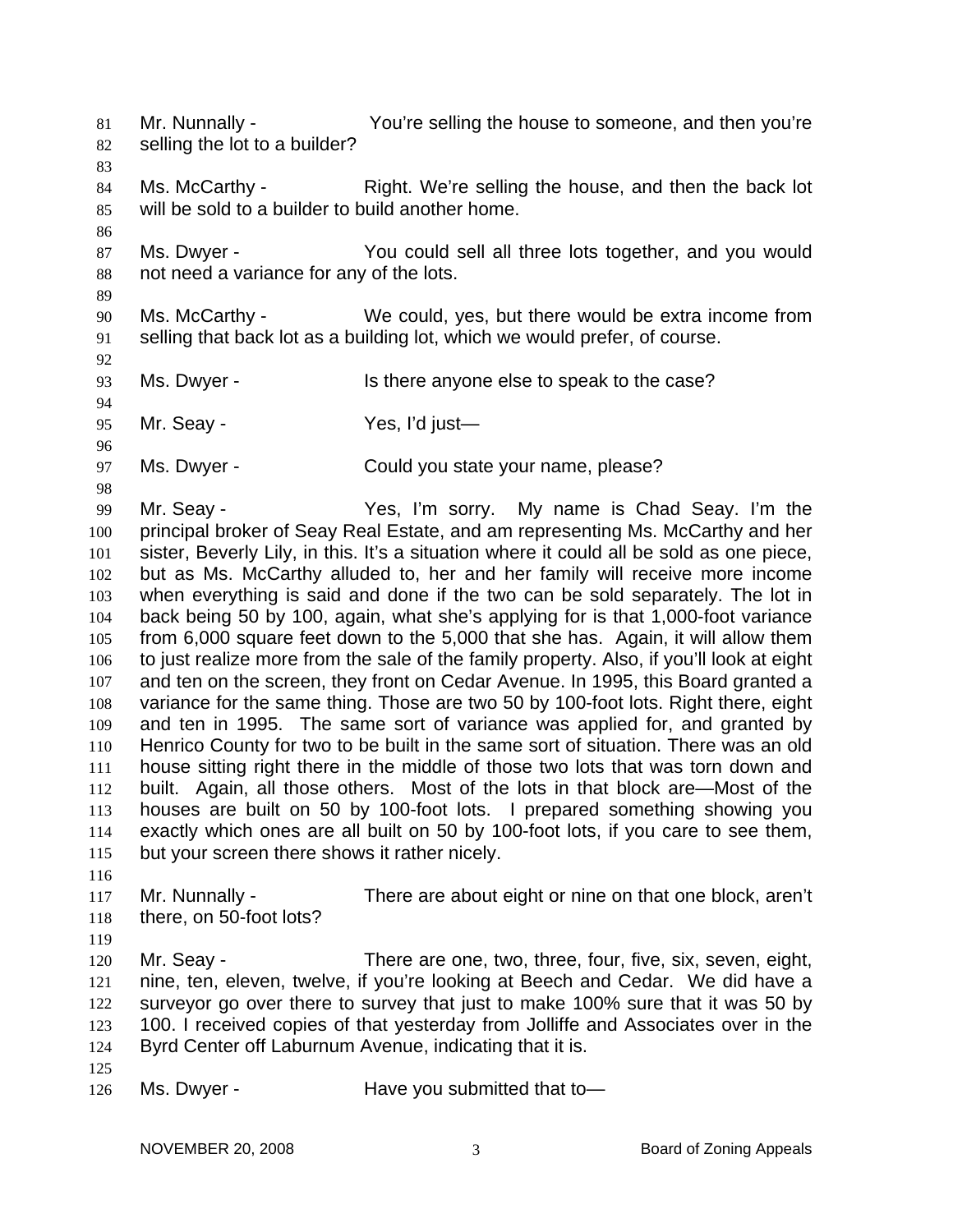Mr. Blankinship - Yes, we need a copy of that. Some of our County records appeared to show the lot smaller. We didn't think it was smaller, but we did ask the applicant to confirm that. Yes, I only need one. Thank you. Mr. Seay - The At the outset of us helping Ms. McCarthy and her sister, we recognized the same thing, that there was a database here or there that indicated the lot was smaller. To go out there and to look at, it certainly appeared to be 50 by 100, so we did hire the surveyor to confirm that. Ms. Dwyer - What type of house will you build? Mr. Seay - It's going to be either one of two. It's going to be a 35' to 28' rancher that's very common in Highland Springs—980 square feet. There is also a two-story plan that is built in various places that has a smaller foundation, and ends up being about a 1,200 square foot house, three bedroom, bath and a half. Ms. Dwyer - Are there other two-story houses in that neighborhood? Mr. Seay - Yea ma'am. Two were just built on North Kalmia that are the two-story plan like this that are quite attractive. Mr. Nunnally - Are there two-story houses in that block? Mr. Seay - Think so, Mr. Nunnally. I think maybe older ones. There are certainly more of the one-level ranchers. Ms. Dwyer - Any questions by Board members? Mr. Nunnally - The How long has your family been living there, Ms. McCarthy? Ms. McCarthy - Ithink since 1939, 1940. Mr. Nunnally - Are they going to move, too? Ms. McCarthy - My mother's passed away. Mr. Nunnally - I'm sorry. Ms. McCarthy - My mother was Virginia Arendall. Mr. Nunnally - Chay.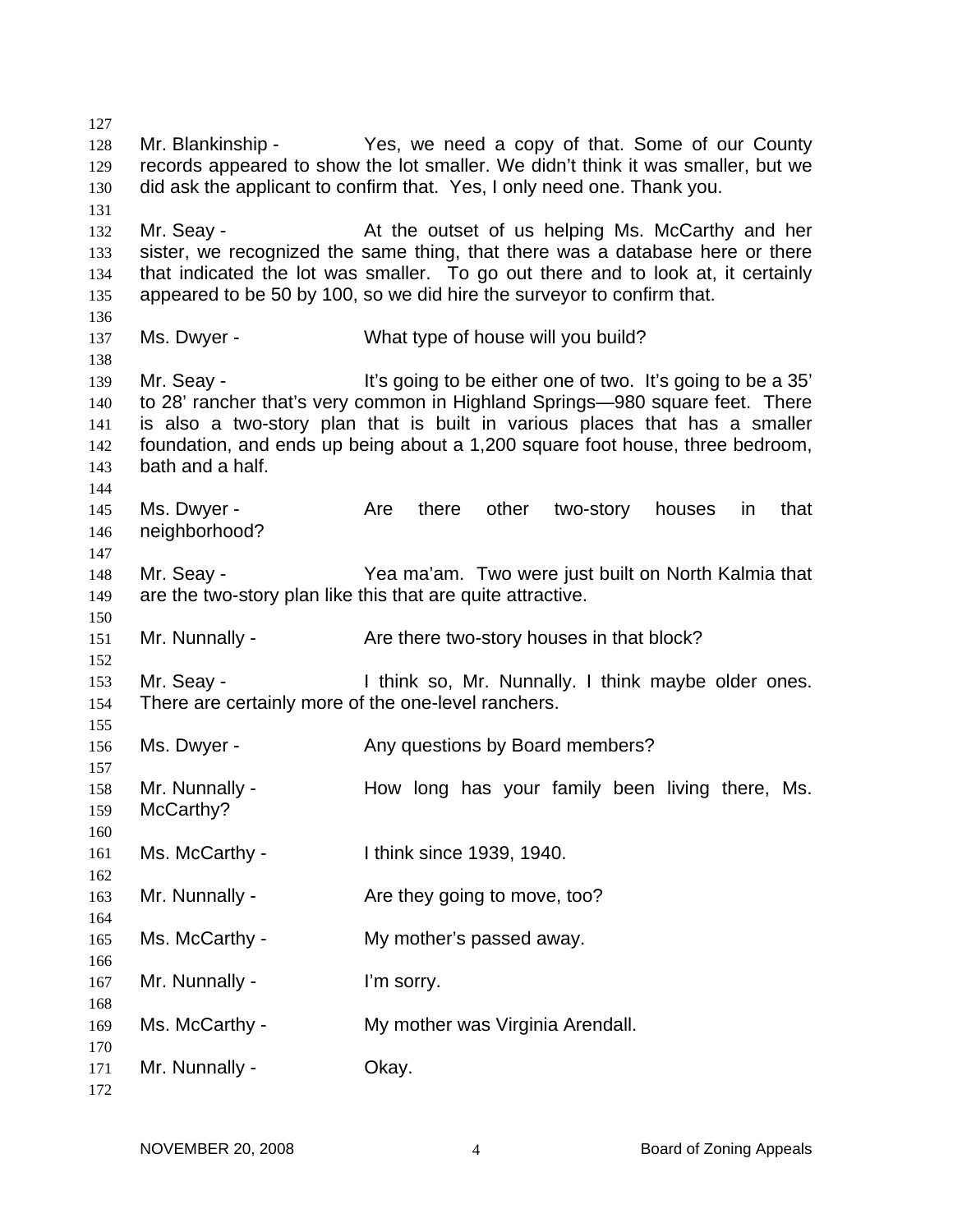Ms. Harris - The house that's on Lot 19, when was that built? Was it before 1960 when the Code changed? Ms. McCarthy - I don't believe so. Mr. Blankinship - Which one, ma'am? Ms. McCarthy - On Lot 19? Ms. Harris - Right. Ms. McCarthy - That lot belonged to Ruth and Arthur Wright, and they lived on Lot 21. After Ruth and Arthur passed away, I believe their daughter sold Lot 19, and that house was built there. I really don't think it was before 1960. I think it was long after that. Ms. Dwyer - The Any more questions? Mr. Blankinship - We're showing 1957 as the year that house was built. Ms. McCarthy - Ch, on Lot 19? Mr. Blankinship - Yes. Ms. McCarthy - Ch. Mr. Seay - Lot 15 used to belong to your family as well, correct? Ms. McCarthy - Yes. Mr. Seay - The Lot 15 was part of Ms. McCarthy's family, and I guess it was sold at one point to someone else— Ms. McCarthy - Yes. Mr. Seay - The Contract Contract - Or her family had. Mr. Blankinship - That one we show as being built in 1970. Mr. Gidley - **[Off mike.]** For the record, there's a street address shown on the map, not the lot number. Mr. Blankinship - No, I'm going by the lot numbers. Are you talking about the addresses or the lot numbers? Ms. McCarthy - Lot numbers.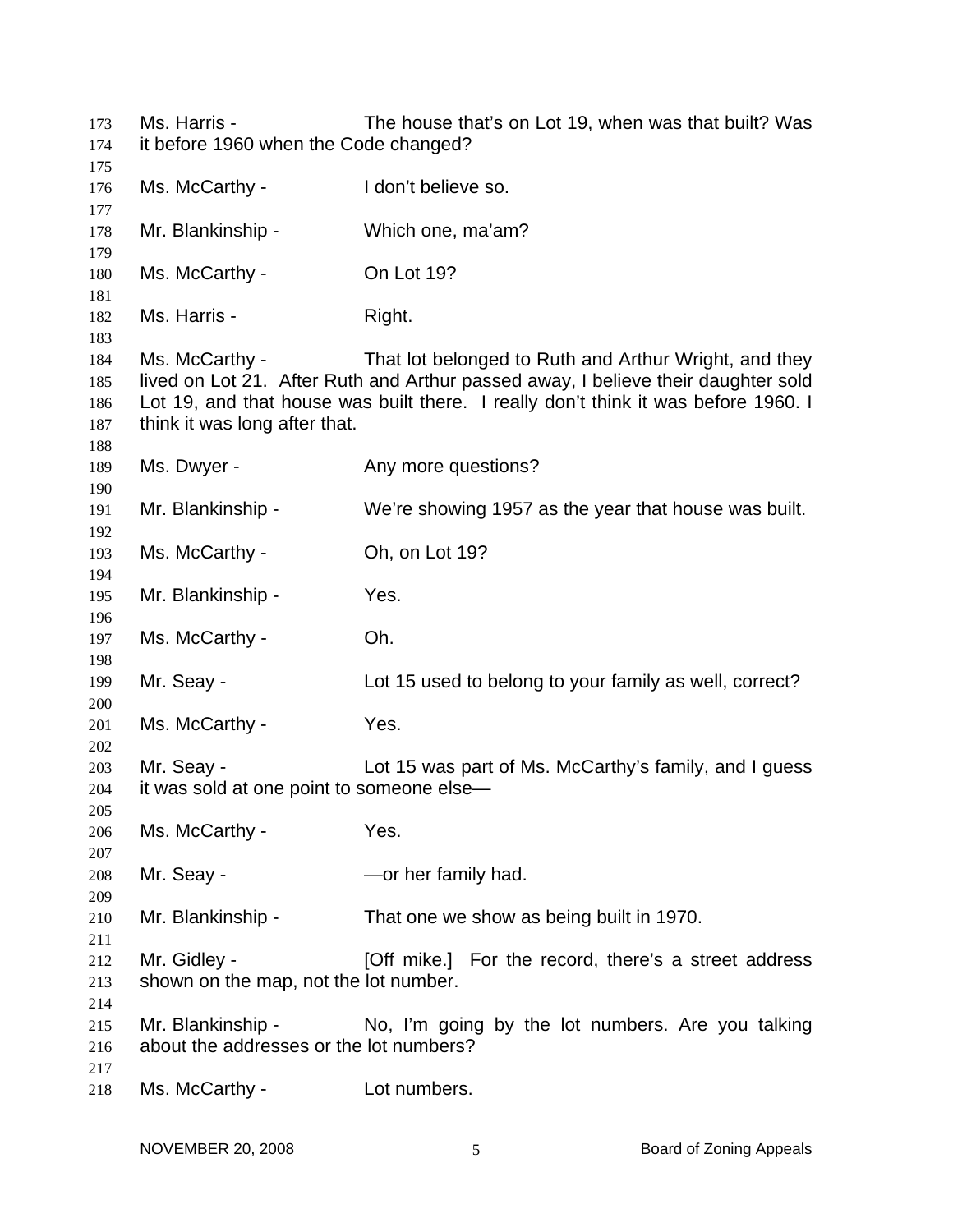Mr. Blankinship - Yes, I'm going by the lot numbers, not the addresses. Lot #19 is addressed 13. Mr. Seay - Ch. okay. Mr. Blankinship - Lot #15 is addressed 9. I'm not sure which. Mr. Seay - The School is that the address you have on the screen? Mr. Blankinship - The addresses are on the screen. Ms. McCarthy - The two lots that are directly behind 18, which are shown as 15 and then the one that's highlighted. The lot that's highlighted is the one that we'd like to sell outright as a building lot. Lot 15, that house was built there you said in 1970? Mr. Blankinship - Now again, you're saying Lot 15, but you mean the address. Ms. McCarthy - The address 15. Mr. Blankinship - Okay, yes. That was built in 1963. Ms. McCarthy - Ckay. The one that's at 19 Beech was built in-Mr. Blankinship - 1998. Ms. McCarthy - Yes, that's what I thought. Mr. Blankinship - The According to our records. Ms. McCarthy - Chay. Mr. Blankinship - I'm sorry for the confusion there. Ms. McCarthy - That's all right. Mr. Blankinship - The lot numbers and the addresses are close enough that it's hard to tell them apart. Ms. McCarthy - I am frequently confused. Mr. Blankinship - Board members, let me just point out that 16 S. Cedar—Paul, if you want to indicated that, just to the right of the existing house—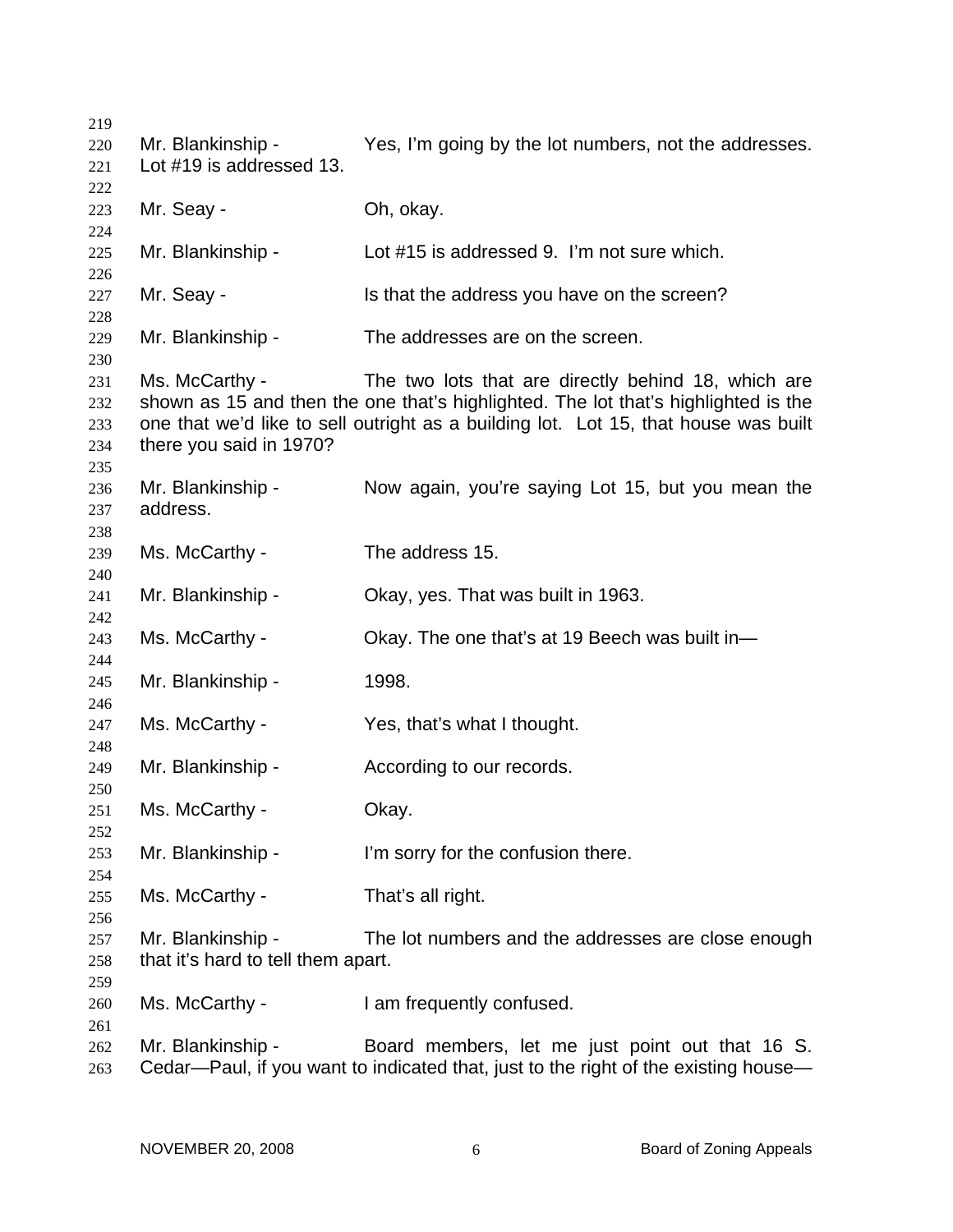we have a variance application for next month on that one, exactly the same situation—a 50' by 100' lot. 264 265 266 267 268 269 270 271 272 273 274 275 276 277 278 279 280 281 282 283 284 285 286 287 288 289 290 291 292 293 294 295 296 297 298 299 300 301 302 303 304 305 306 307 308 309 Ms. Dwyer - Thave a question for staff about the condition on the Sweet Gum tree along the northern property line. I understand that we want to preserve that during construction, but the way the condition reads it appears that there's a requirement that the tree be preserved in perpetuity. I think it should probably just require preservation during construction, and then allow the homeowner to treat the tree as they deem best. Mr. Blankinship - Yes, I think that was the intent. Ms. Dwyer - The Right. I would just recommend if the Board decides to approve this case that we amend it to say the tree shall be retained during construction. I have no love for Sweet Gums; I should stress that. Ms. Harris - The Music Hearth I was just thinking the same thing. Ms. Dwyer - I'm sure it's a beautiful tree, but. All right. Any more questions by Board members? That concludes the case. Thank you. Ms. McCarthy - Thank you. Mr. Seay - Thank you. **DECISION**  Ms. Dwyer - **Do I have a motion on the case?** Mr. Nunnally - The Music Conservation of the Mr. Nunnally - The Music Conservation of the Music Conservation of the Music Conservation of the Music Conservation of the Music Conservation of Music Conservation of Music Cons Mr. Wright - Second. Mr. Nunnally - The reason I move we approve it is because I don't think it would be detrimental to the neighborhood because we have about nine or ten houses right there in that same location. That's my reason. Ms. Dwyer - **Motion by Mr. Nunnally, seconded by Mr. Wright. Any** discussion? Ms. Harris - Think we said we were going to add to the condition about those trees being retained during construction. Mr. Blankinship - Yes. Ms. Harris - We said we were going to modify that.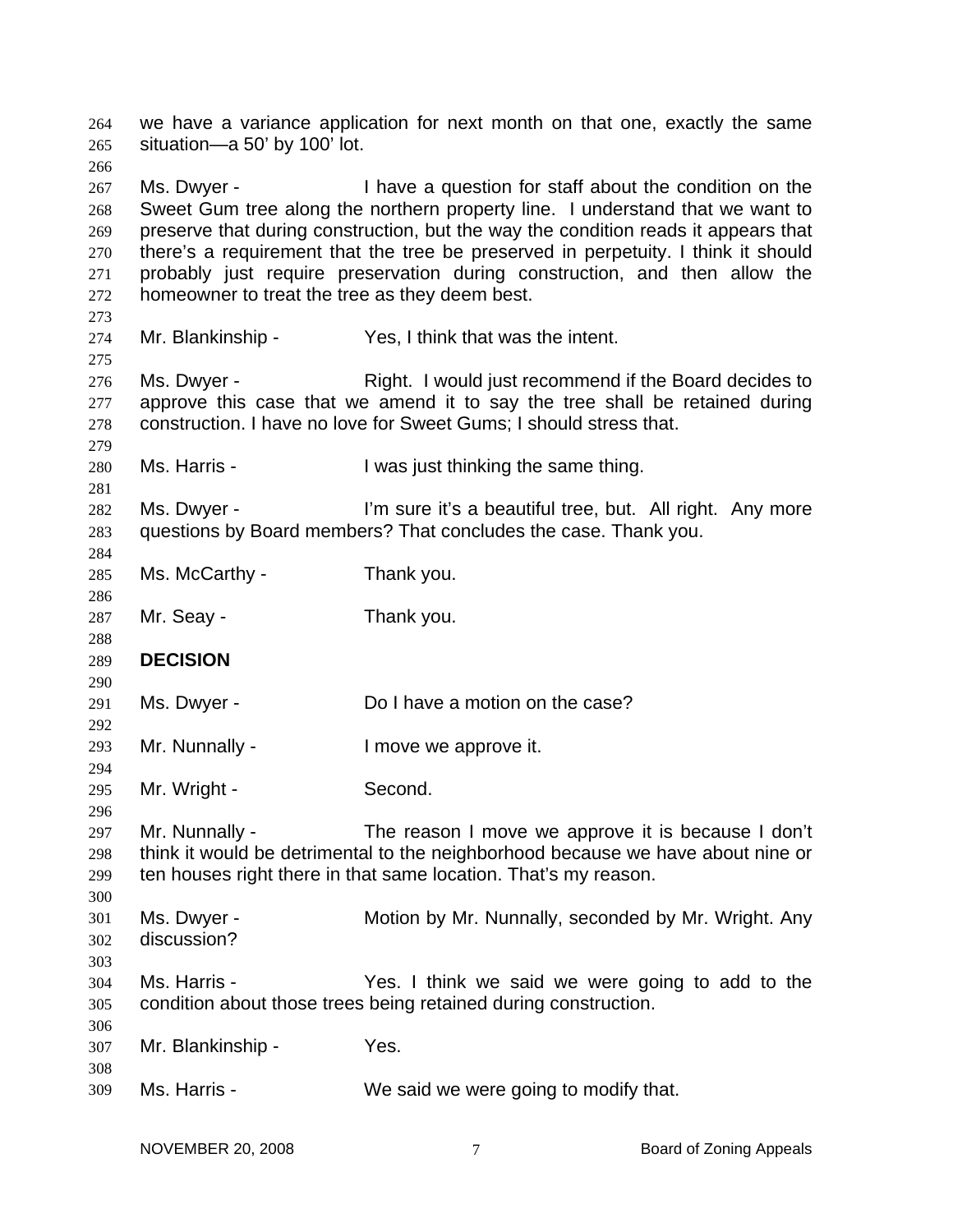310 311 312 313 314 315 316 317 318 319 320 321 322 323 324 325 326 327 328 329 330 331 332 333 334 335 336 337 338 339 340 341 342 343 344 345 346 347 348 349 350 351 352 353 354 355 Ms. Dwyer - That would be condition—which number was that? Was that the third one? Ms. Harris - I think it was the last one. After the word, "retain." Ms. Dwyer - The Music Condition 3, during construction. Any other discussion? All in favor say aye. All opposed say no. The ayes have it; the motion passes. After an advertised public hearing and on a motion by Mr. Nunnally, seconded by Mr. Wright, the Board **approved** application **A-026-08, Sherry McCarthy's** request for a variance from Section 24-95(b) to build a one-family dwelling at 17 S. Beech Avenue (Highland Springs) (Parcel 821-725-4718 (part)), zoned R-4, One-family Residence District (Varina). The Board approved the variance subject to the following conditions: 1. This variance applies only to the minimum lot area requirement for one dwelling only. All other applicable regulations of the County Code shall remain in force. 2. Only the improvements shown on the plot plan and building design filed with the application may be constructed pursuant to this approval. Any additional improvements shall comply with the applicable regulations of the County Code. Any substantial changes or additions to the design or location of the improvements may require a new variance. 3. [AMENDED] The large, single trunk sweet gum tree along the northern property line shall be retained during construction unless the Director of Planning determines that it must be removed for safety reasons. This shall include protection of as much as the root system as possible by installation of tree protection fencing during site work. Affirmative: **Harris, Nunnally, Witte, Wright** 4 Negative: Dwyer 2009 Dwyth Dwyth 2009 Power 2009 Power 2009 Power 2009 Power 2009 Power 2009 Power 2009 Power Absent: 0 **UP-025-08 SANDSTON MOOSE LODGE** requests a temporary conditional use permit pursuant to Section 24-116(c)(1) to conduct a turkey shoot at 4505 Oakleys Lane (Parcel 818-719-0377), zoned A-1, Agricultural District and M-1, Light Industrial District (Varina). Ms. Dwyer - Is there anyone here to speak to this case?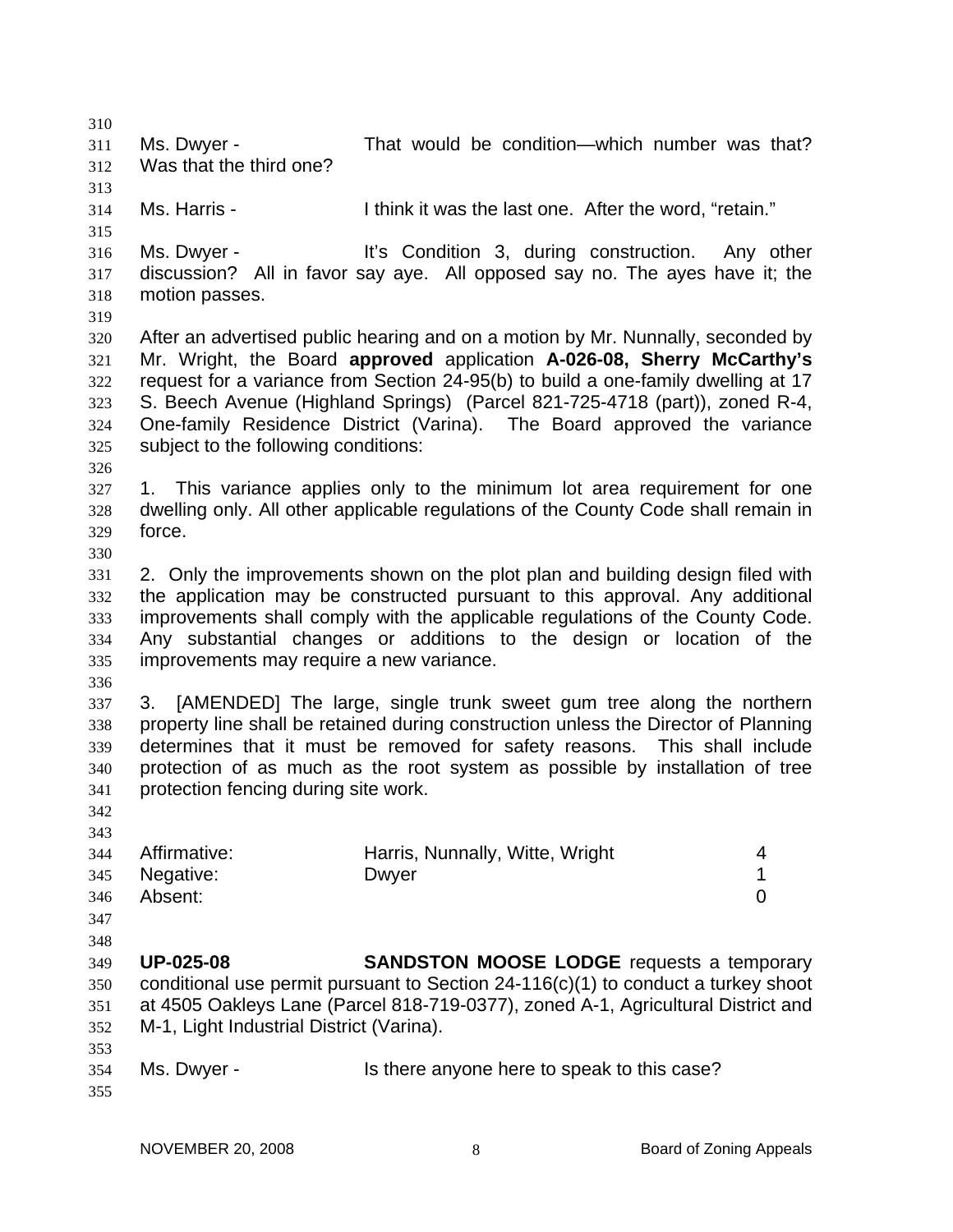| 356        | Mr. Bordonie -                                                        | Right here.                                                                |
|------------|-----------------------------------------------------------------------|----------------------------------------------------------------------------|
| 357<br>358 | Ms. Dwyer -                                                           | Please raise your right hand to be sworn.                                  |
| 359        |                                                                       |                                                                            |
| 360<br>361 | Mr. Blankinship -<br>truth and nothing but the truth so help you God? | Do you swear the testimony you're about to give is the                     |
| 362        |                                                                       |                                                                            |
| 363        | Mr. Bordonie -                                                        | I do.                                                                      |
| 364<br>365 | Ms. Dwyer -                                                           | Please state your name and your case.                                      |
| 366        |                                                                       |                                                                            |
| 367<br>368 | Mr. Bordonie -<br>Legion chairman at Sandston Moose Lodge.            | My name is Charles Michael Bordonie, and I'm the                           |
| 369        |                                                                       |                                                                            |
| 370<br>371 | Ms. Dwyer -                                                           | Could you spell your last name?                                            |
|            | Mr. Bordonie -                                                        |                                                                            |
| 372        |                                                                       | B-o-r-d-o-n-i-e.                                                           |
| 373        |                                                                       |                                                                            |
| 374        | Ms. Dwyer -                                                           | Thank you.                                                                 |
| 375        |                                                                       |                                                                            |
| 376        | Mr. Bordonie -                                                        | Yes. What we want is what we have been doing for                           |
| 377        |                                                                       | the last 20-some years, is to have the turkey shoot license renewed again. |
| 378        |                                                                       |                                                                            |
| 379        | Mr. Nunnally -                                                        | Is this the same operation that you've had all these                       |
| 380        | years?                                                                |                                                                            |
| 381        |                                                                       |                                                                            |
| 382        | Mr. Bordonie -                                                        | Yes sir, the same.                                                         |
|            |                                                                       |                                                                            |
| 383        |                                                                       |                                                                            |
| 384        | Mr. Nunnally -                                                        | No changes whatsoever?                                                     |
| 385        |                                                                       |                                                                            |
| 386        | Mr. Bordonie -                                                        | No changes whatsoever.                                                     |
| 387        |                                                                       |                                                                            |
| 388        | Mr. Wright -                                                          | Have there been any complaints, Mr. Blankinship?                           |
| 389        |                                                                       |                                                                            |
| 390        | Mr. Blankinship -                                                     | No sir.                                                                    |
| 391        |                                                                       |                                                                            |
| 392        | Mr. Wright -                                                          | Have you looked at the conditions that we propose for                      |
| 393        | this case?                                                            |                                                                            |
| 394        |                                                                       |                                                                            |
|            |                                                                       | No sir.                                                                    |
| 395        | Mr. Bordonie -                                                        |                                                                            |
| 396        |                                                                       |                                                                            |
| 397        | Mr. Wright -                                                          | You should look at them to ensure if we approve it,                        |
| 398        |                                                                       | that you can comply with the conditions. Should we give him a copy?        |
| 399        |                                                                       |                                                                            |
| 400        | Mr. Blankinship -                                                     | He was mailed a copy.                                                      |
| 401        |                                                                       |                                                                            |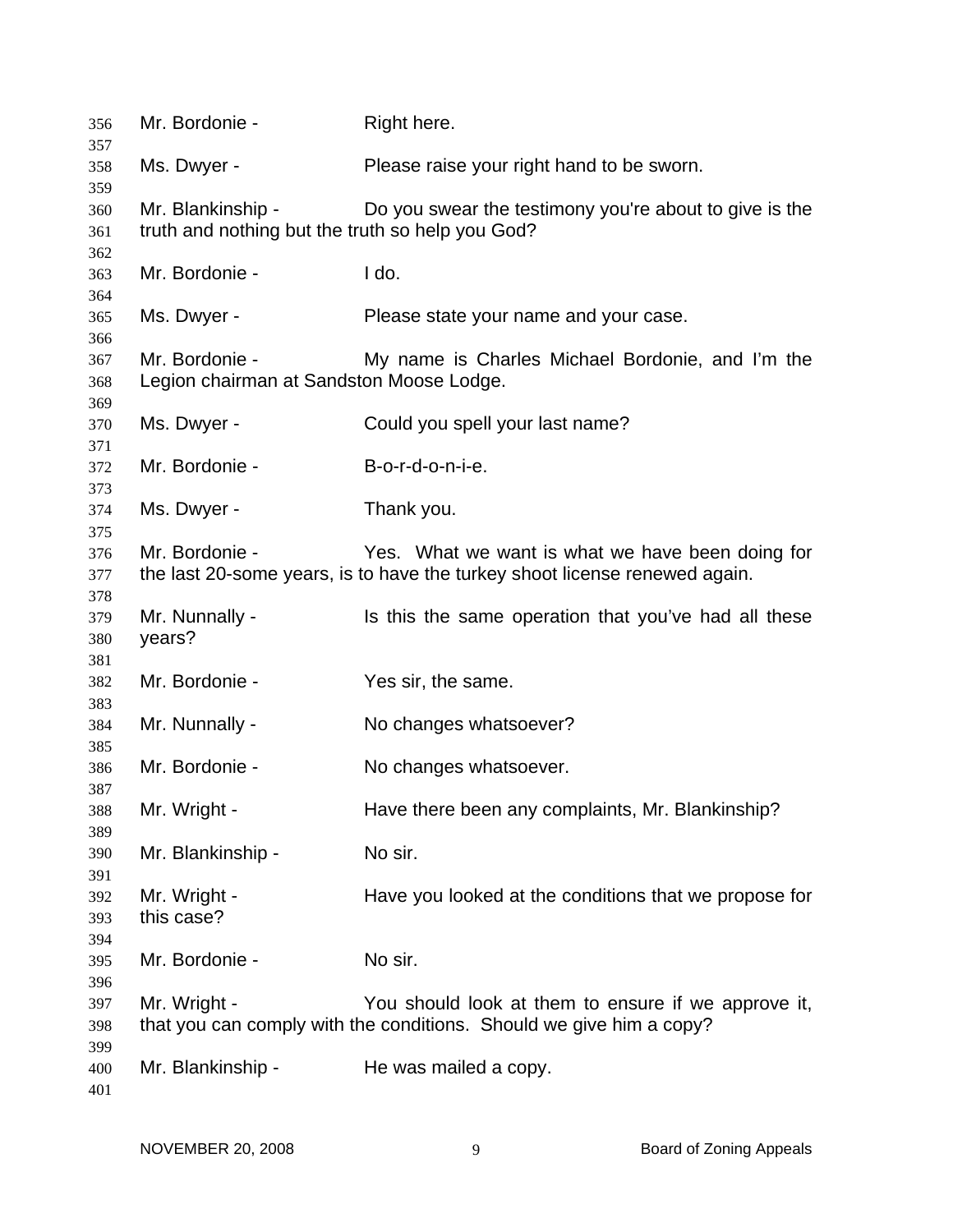Mr. Bordonie - I think basically it's just noise levels and stuff like that. We had no complaints about noise levels. 402 403 404 405 406 407 408 409 410 411 412 413 414 415 416 417 418 419 420 421 422 423 424 425 426 427 428 429 430 431 432 433 434 435 436 437 438 439 440 441 442 443 444 445 446 447 Mr. Blankinship - You're only allowed to use low-power shells. Mr. Bordonie - Low-power shells. Nothing-Mr. Blankinship - No alcohol use. You have the property posted already. Mr. Bordonie - No alcohol. We have the signs posted up. We have all that. Ms. Dwyer - The You do need to agree to the conditions, so. Mr. Bordonie - We agree to them. Ms. Dwyer - Chay. Ms. Harris - Is there any hunting in the area? I notice that you have a large wooded area behind the turkey shoot. Mr. Bordonie - Yes ma'am. Ms. Harris - **Do they ever have any hunting going on there?** Mr. Bordonie - No ma'am. We have no hunting around there. Our property is just what you see up on the graph right there. That's as far as it goes. Oakleys Lane is a slightly wooded area all the way around the area where the little turkey shoot building is. All that's wooded to the right. On Old Oakleys Lane and where "A-1" is, that's all wooded back up in there, and on the left on Oakleys Lane, that's all wooded. There's also an embankment from the road right there. It's mostly wooded all the way around. You can see the little building barely right there, and it's all wooded around it. The shells we use are #8, and no highpowered rifles or anything like that. That's never been used. Number eights. They barely sometimes make a dent in the cards. That's basically all we use. Ms. Harris - Is the turkey shoot going on now? Mr. Bordonie - No ma'am. We didn't have one this year because we didn't have enough people to operate it, but we like to keep renewing it because we never know what the new Board of Officers will want to do. We change officers every year, so somebody might want to pick it up, and we'd like to keep it going in case something like that happens. Ms. Harris - The Music of the Unit will commence on what date?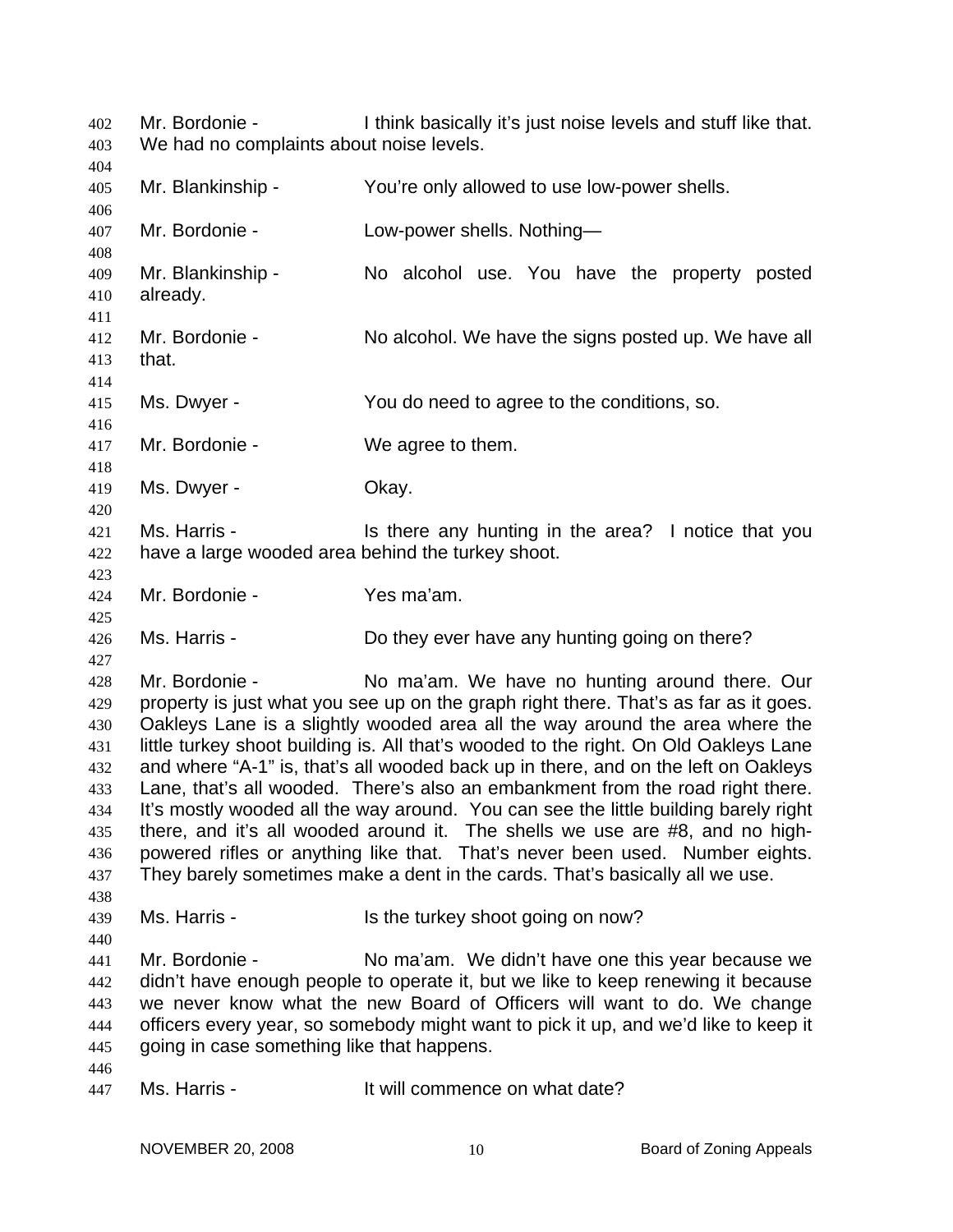448 449 450 451 452 453 454 455 456 457 458 459 460 461 462 463 464 465 466 467 468 469 470 471 472 473 474 475 476 477 478 479 480 481 482 483 484 485 486 487 488 489 490 491 492 Mr. Bordonie - Ithink it's September through December. Ms. Dwyer - It says November 21, 2008 to December 31, 2008, and September 1, 2009 to December 31, 2009. Mr. Bordonie - Yes ma'am. Mr. Blankinship - We changed that effective date to today. Before it ever reached us, their application was misplaced. They had filled it out in September, but didn't submit until November. Ms. Dwyer - Okay. Any more questions by Board members? Anything else you'd like to say? Mr. Bordonie - No ma'am. Ms. Dwyer - That concludes the case. Thank you. Mr. Bordonie - Thank you. **DECISION**  Mr. Nunnally - The Music Contract in the Music Contract Internal Music Contract in Music Contract Internal Music Contract Internal Music Contract Internal Music Contract Internal Music Contract Internal Music Contract Inte Ms. Dwyer - **Motion for approval.** Do I have a second? Mr. Wright - Second. Ms. Dwyer - Motion by Mr. Nunnally, seconded by Mr. Wright. Any discussion? Could we support the motion for approval, please. Mr. Nunnally - I move we approve it because it's not going to be detrimental to any property around there, and they've had this going on for about 30 years now, I think, and they haven't had any complaints. So, that's my reason. Ms. Dwyer - Ckay. All in favor say aye. All opposed say no. The ayes have it; the motion passes. After an advertised public hearing and on a motion by Mr. Nunnally, seconded by Mr. Wright, the Board **approved** application **UP-025-08, Sandston Moose Lodge's** request for a temporary conditional use permit pursuant to Section 24- 116(c)(1) to conduct a turkey shoot at 4505 Oakleys Lane (Parcel 818-719- 0377), zoned A-1, Agricultural District and M-1, Light Industrial District (Varina).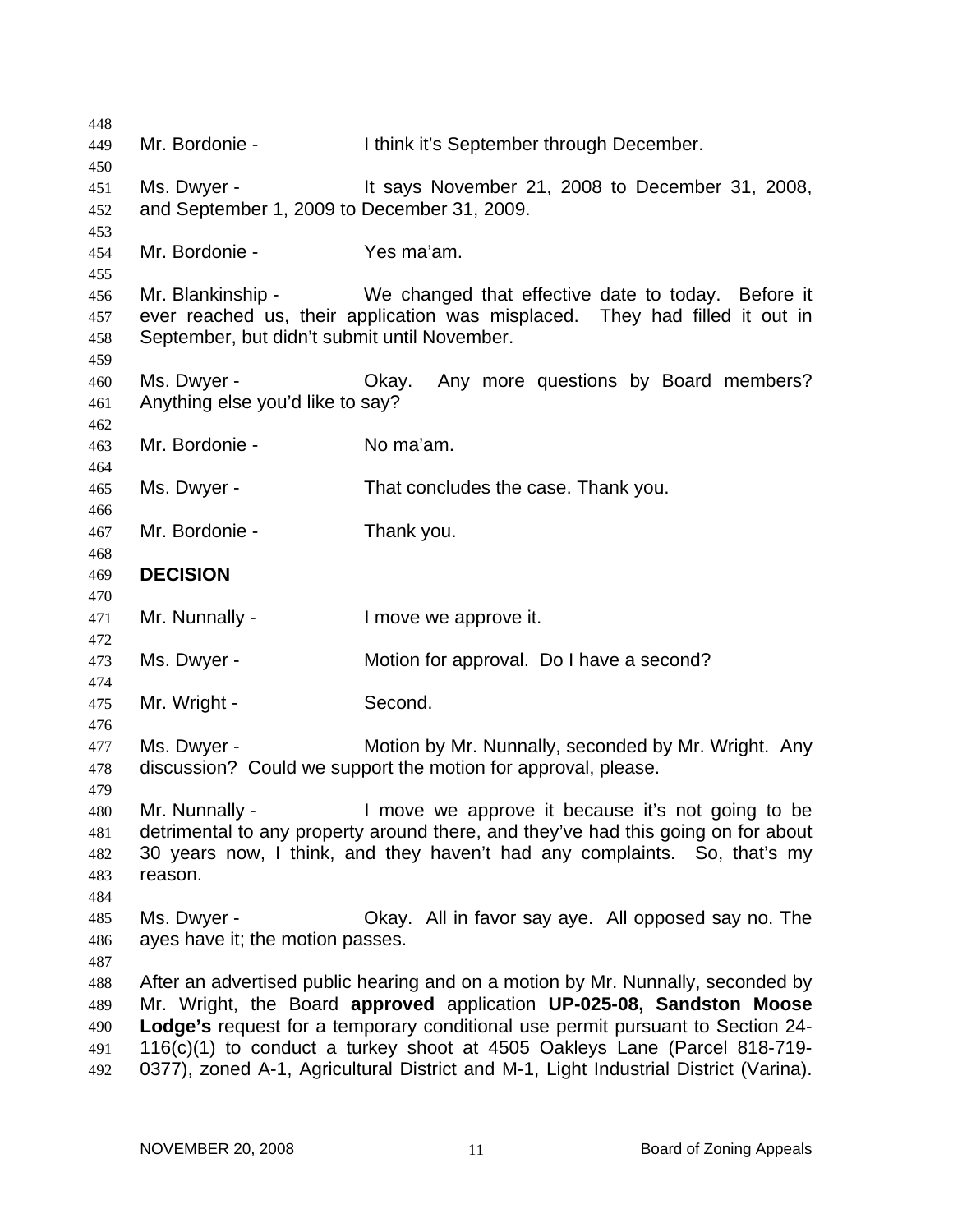| 493<br>494<br>495                      | conditions:                                                      | The Board approved the temporary conditional use permit subject to the following                                                                                                                                                                                                                                                  |     |
|----------------------------------------|------------------------------------------------------------------|-----------------------------------------------------------------------------------------------------------------------------------------------------------------------------------------------------------------------------------------------------------------------------------------------------------------------------------|-----|
| 496<br>497<br>498                      | nights.                                                          | 1. Hours of firing shall be from 7:00 p.m. to 11:00 p.m. on Friday and Saturday                                                                                                                                                                                                                                                   |     |
| 499<br>500<br>501                      | occurs.                                                          | 2. The property shall be clearly posted to show the area in which shooting                                                                                                                                                                                                                                                        |     |
| 502<br>503<br>504<br>505<br>506<br>507 | area.                                                            | 3. No alcoholic beverages may be consumed on the premises during the turkey<br>shoot. A sign to this effect must be conspicuously posted in the immediate<br>vicinity of the shooting area. No person under the influence of alcohol, as defined<br>in Section 18.2-266 of the Code of Virginia, may be permitted in the shooting |     |
| 508                                    | 4. Restrooms shall be provided.                                  |                                                                                                                                                                                                                                                                                                                                   |     |
| 509<br>510<br>511<br>512               |                                                                  | 5. The turkey shoot shall only involve the use of shotguns no larger than 12<br>gauge and low powered (2-3/4") shells containing No. 8 shot.                                                                                                                                                                                      |     |
| 513<br>514<br>515<br>516               | September 1, 2009 to December 31, 2009.                          | 6. This permit shall be valid from November 21, 2008 to December 31, 2008 and                                                                                                                                                                                                                                                     |     |
| 517<br>518<br>519<br>520<br>521        | Affirmative:<br>Negative:<br>Absent:                             | Dwyer, Harris, Nunnally, Witte, Wright<br>5<br>0<br>0                                                                                                                                                                                                                                                                             |     |
| 522<br>523<br>524<br>525<br>526        | <b>UP-026-08</b><br>R-3, One-family Residence District (Varina). | <b>MARTHA R. BANKS</b> requests a conditional<br>permit pursuant to Section 24-12(g) to operate a 24-hour family day home with<br>employees at 3216 Arthurwood Place (Huntwood) (Parcel 806-727-5394), zoned                                                                                                                      | use |
| 527<br>528<br>529                      | Ms. Dwyer -<br>raise your right hand to be sworn.                | Anyone here to speak to this case, please stand and                                                                                                                                                                                                                                                                               |     |
| 530                                    | Mr. Blankinship -                                                | Anyone who intends to speak.                                                                                                                                                                                                                                                                                                      |     |
| 531<br>532<br>533<br>534               | Ms. Dwyer -<br>raise your hand.                                  | If you think you even might want to speak, please                                                                                                                                                                                                                                                                                 |     |
| 535<br>536<br>537<br>538               | Mr. Blankinship -<br>God?                                        | It'll save us a minute later. Do you swear the<br>testimony you're about to give is the truth and nothing but the truth so help you                                                                                                                                                                                               |     |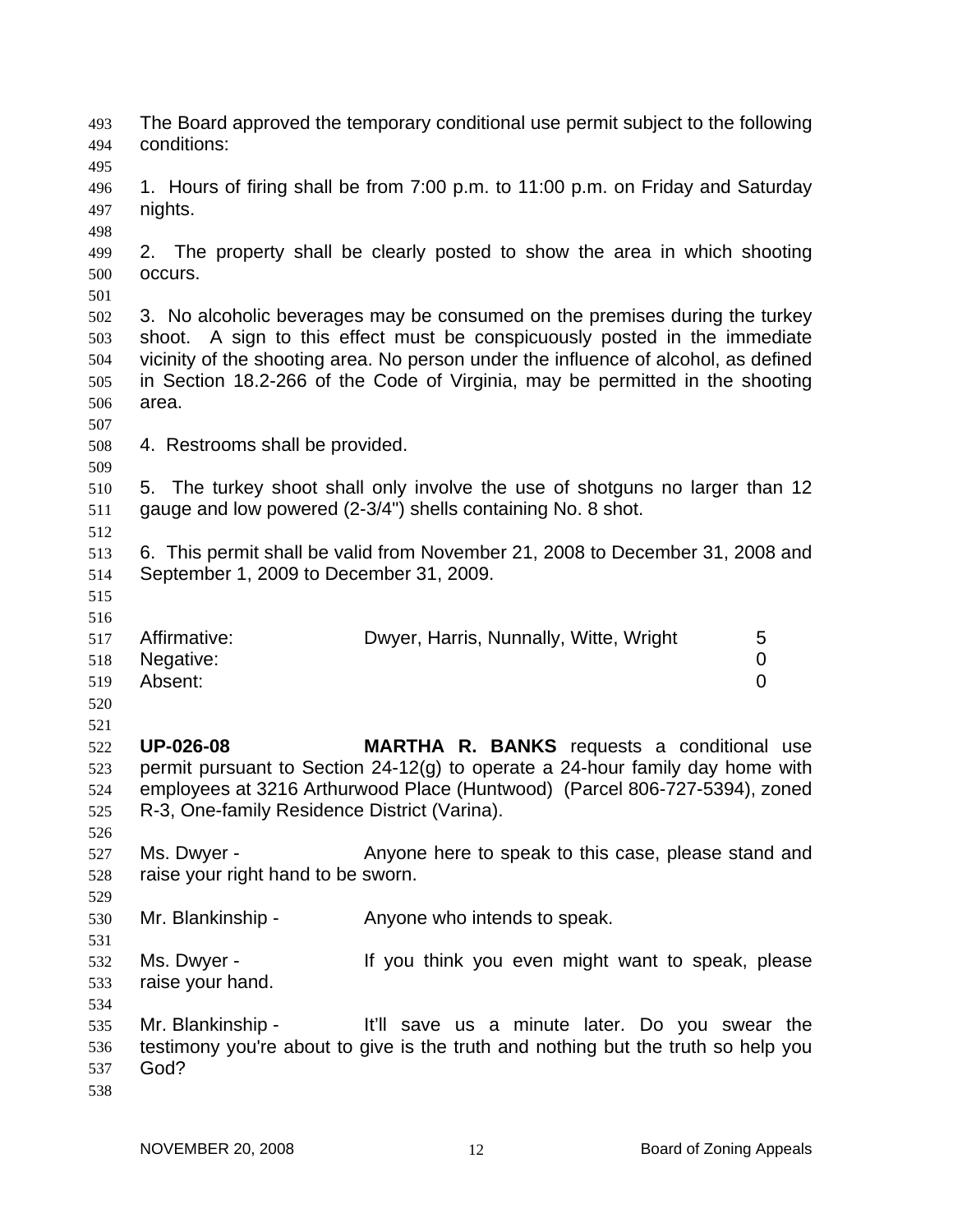539 Ms. Banks - I do. 540 541 542 543 544 545 546 547 548 549 550 551 552 553 554 555 556 557 558 559 560 561 562 563 564 565 566 567 568 569 570 571 572 573 574 575 576 577 578 579 580 581 582 583 584 Ms. Dwyer - Please state your name and your case. Ms. Banks - I'm Martha R. Banks. I applied for a conditional use permit because of a complaint filed against my daycare. First of all, I'd like to just state— Mr. Blankinship - Just a moment. For some reason I can't hear. The last two applicants were coming through loud and clear. Ms. Banks - Testing, testing. Ms. Dwyer - That's better. Mr. Blankinship - Thank you. Ms. Banks - The I filed for this conditional use permit only because someone had complained against the operation of my daycare. Just to state some facts about my daycare, and to give you proof of when I started to operate, I have operated my daycare since February 25, 2003, licensed first as a volunteer register, licensed by Memorial Child Guidance Service. The next year, I was licensed by the State of Virginia. I am in compliance with the State of Virginia, the State Police Department, Memorial Child Guidance, and every agency that needs me to comply with operating a daycare. As far as my daycare running 24 hours a day, I have only operated maybe a few times overnight when a parent had to work a third shift, and that was some years ago. At the present time, I only operate from 7:10 a.m. to approximately 5:35 p.m. This past summer, I kept one little child from 4:00 p.m. to 9:30 p.m. because the mother's babysitter was on vacation. I do not care to keep kids all of those times, but if a parent needs help, the state needs to know that there is a child in my home that's not mine. The only other children that are in my home are my grandchildren. Every summer, I bring two grandchildren from Georgia to keep them while their parents work and cannot afford daycare. All of my children that are in my home are trained, they're obedient. I had not heard any complaint from anyone until the person—I forget her name—came out to say that she had a complaint, and that I was not in compliance. I have always been in compliance. I'm still in compliance. A couple weeks from now, I will be taking a national exam to allow me to be certified over the whole country, a national exam, CDA credentials that I will acquire. I have proof of every accusation that has been brought up against me. When I purchased my home in 1999, we had no association. I lived in Huntwood One from 1996, and I still own that property. I moved to Arthurwood Place in May of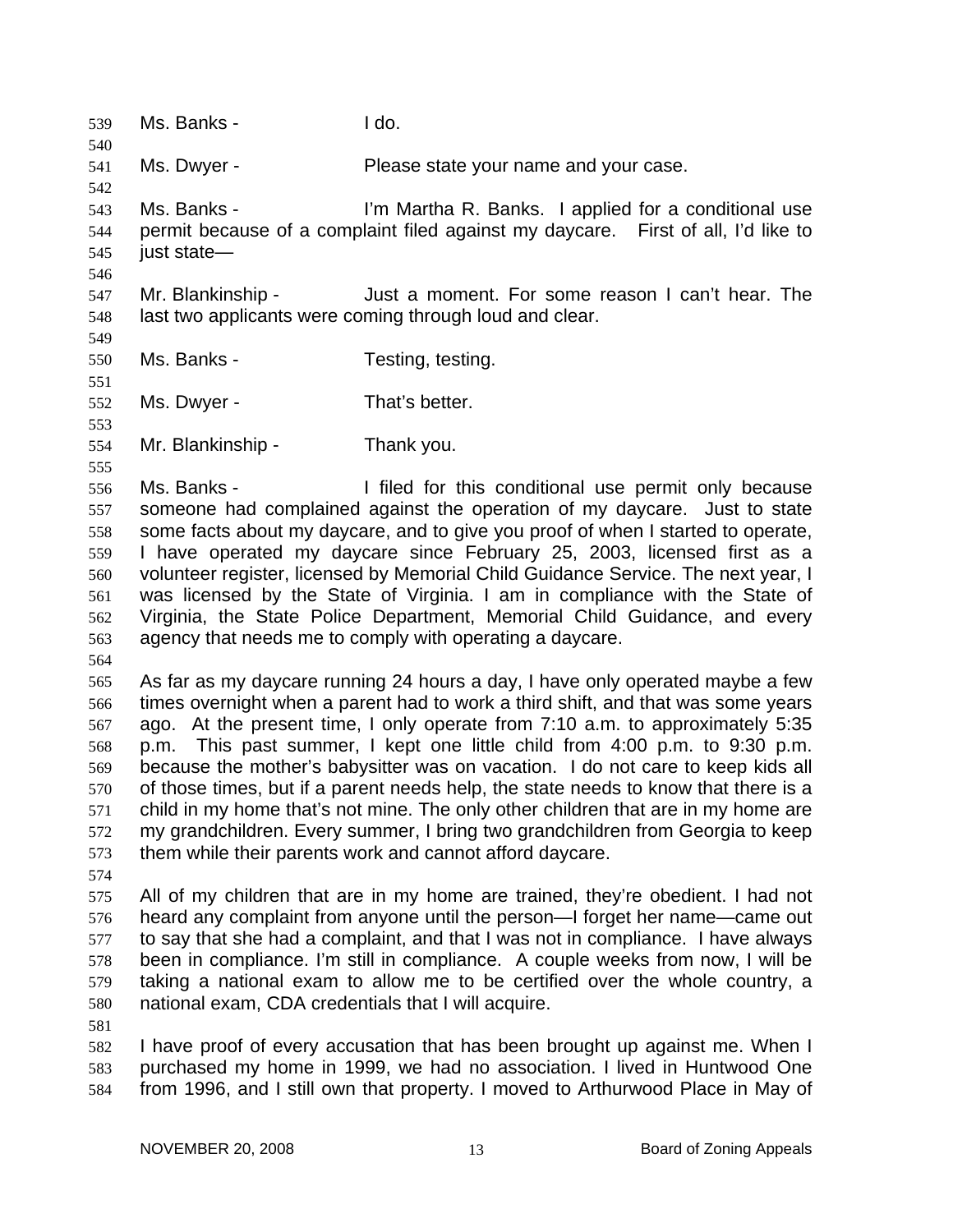1999. The association was formed probably around 2005. I received nothing that says that you could not have a business in your home. When they formed the association in approximately 2005, there was something then that said you couldn't operate a business in your home. But the president of our committee— And I used to go to the same beautician who operated out of his home before 1999 when I lived on Hunter Run Drive. 585 586 587 588 589 590

591

592 593 594 595 596 597 598 599 600 601 602 603 604 605 606 607 608 609 Just some special points of interest. I'm an ordained pastor. I'm working as an elder in my church, dean of a Bible college. I'm a retired computer programmer analyst who serves her community. Everyone that has supported me, I have letters. I have pictures of my property. From my understanding, my neighbors have all been—the ones who signed the petition against me, my understanding is that a Mister—I'm not even going to call his name. But someone used scare tactics to tell my neighbors that if I am granted a conditional use permit, that all of their properties will be rezoned as a business district, which is not true. I only need a conditional use permit because the County says I need one for outside employees if someone works in my home. I do need, though, the conditional use permit for times like this, or when I have to take my mother, who is disabled, to the doctor. There are times when I have to be away from home. I always have to have two people on staff because of the number of children I have been granted to take care of. That's why I'm asking you all to grant the conditional use permit. I understand the recommendations by the County. I don't wish to work on Sundays, so that's not a problem. I don't wish to really work all night, because I don't. If a child was in my home at 12:00 at night, they were asleep, just like I was. I just provided supervision for a working parent's child.

610

611 612 613 614 615 616 617 618 When the cars come to my home, they don't speed down the street, as has been alleged. When the cars come to my home, the parents start coming at 7:10 a.m. They come from 7:10 a.m. in stagnated times. Occasionally, two cars might come one behind another. I have pictures that show where they have been parking. I have pictures to show you my property. I have pictures to show you that my property is well maintained. My property will not depreciate the value of anyone's property. I love my property, I love my home, and I take good care of my home. I'm a law-abiding citizen.

619

621

625

627

620 I want to present you with this package.

- 622 623 Mr. Nunnally - How many children do you have in there now?
- 624 Ms. Banks - Excuse me?

626 Mr. Nunnally - How many children do you have?

- 628 629 Ms. Banks - Right now, I have ten kids that I provide services for. I am licensed to take care of twelve children.
- 630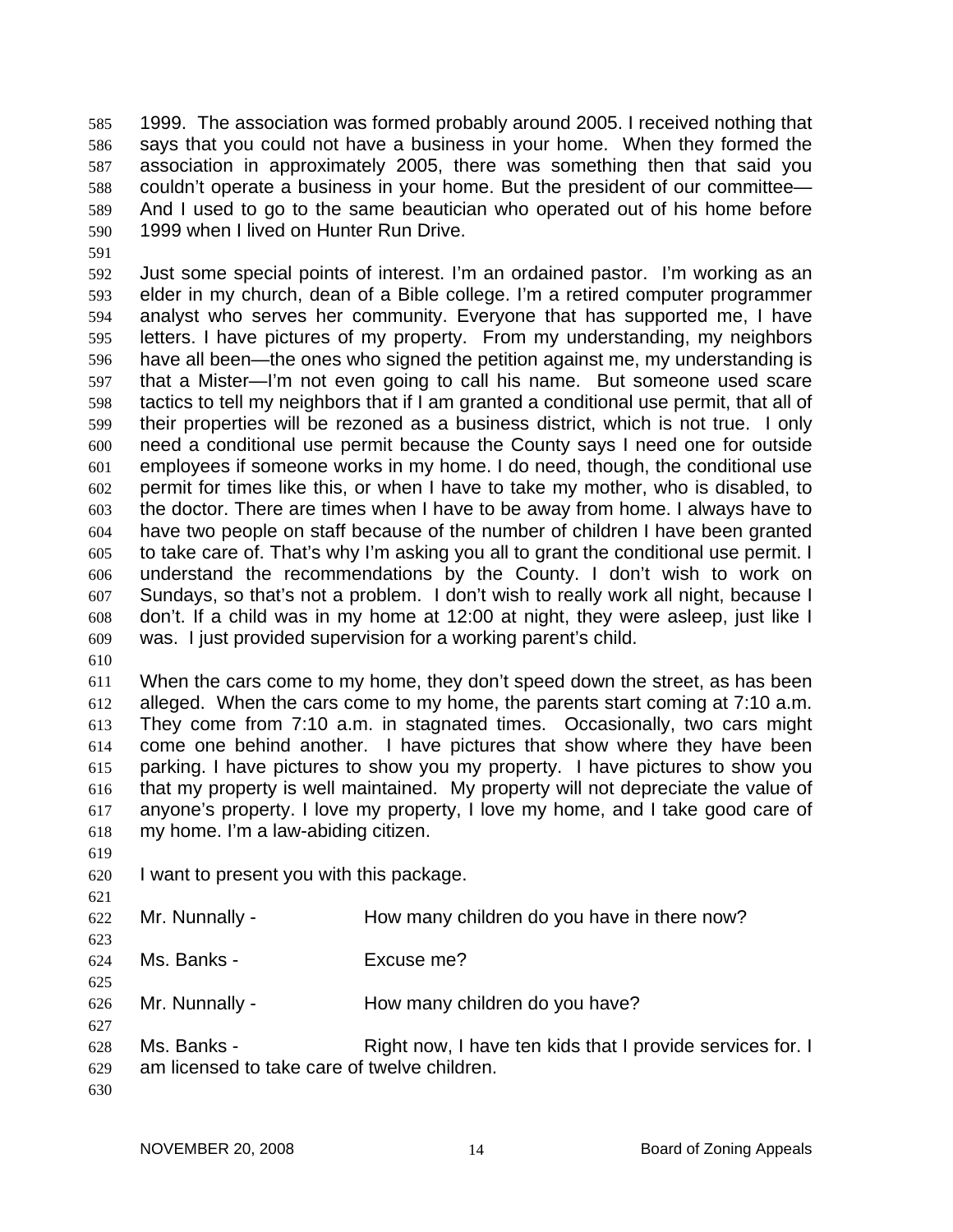631 Mr. Witte - What ages are they?

632

646

649

651

653

655

662

664

633 634 635 636 637 638 639 640 641 642 643 644 645 Ms. Banks - From infancy to age twelve, but I only am keeping kids from—let me see I think it's ten months to age four now, because the other kids are in school. We have one little girl that comes in on the school bus, a special needs child. She comes in approximately 2:30 in the afternoon. On Mondays, she comes in at 11:30 a.m. We are sitting on the steps in the house waiting for her bus to come down the street. I used to take care of a little girl who had something called Rett Syndrome, who could not even speak. We used to go out, get her off of her little bus. First, we encouraged her mother to put her in school, in public school. We pureed her food, spoon-fed her, picked her up and changed her pamper. So, we provide excellent service. I even have letters from parents who are not here, as well as a letter from the Licensing Department of Social Services, where they have never had a complaint against us, against any child, or they've never even had a complaint against us that was valid before.

647 648 Mr. Nunnally - The permit they're operating under now, how many children can they have?

650 Mr. Blankinship - Up to twelve.

652 Mr. Nunnally - Up to twelve?

654 Ms. Dwyer - Is that State law or County?

656 657 658 659 660 661 Mr. Blankinship - It's both. The County ordinance divides family day homes into to two categories. Small is up to five, large is six to twelve. You can have a large by right, a large family day home by right as long as you don't have employees from outside the home, and you don't operate outside the hours of 6 a.m. to 6 p.m. So, she's here not because of the number of kids, but because of the extended hours, and because she has employees in her home.

663 Ms. Harris - The Mou have two employees, right?

665 666 667 668 669 670 671 672 673 674 675 676 Ms. Banks - Yes ma'am. One comes in at 8 a.m. The State also said based on the number of kids—They assign a point system to kids. One employee and I have 16 points, that's like eight children that are two points, or either if I have four infants, I have to have that second person to come on staff. Any time I get 16 points, a second person has to be there to help me. I have one employee who's a retired young lady from Phillip Morris. She comes in at 8 a.m. The third employee—second person comes in at 10 a.m. and she stays until approximately 4:30 p.m., 5 p.m., until I'm at 16 points or less. She's hired to stay until 5:30 or 5:35, but if she doesn't need to be there, I release her to go. Like I said, there always should be two people on duty, and I am only required to have one other person to help me. But at the times that I need to leave and be away, just like this morning, those two people are there. That's the reason I have two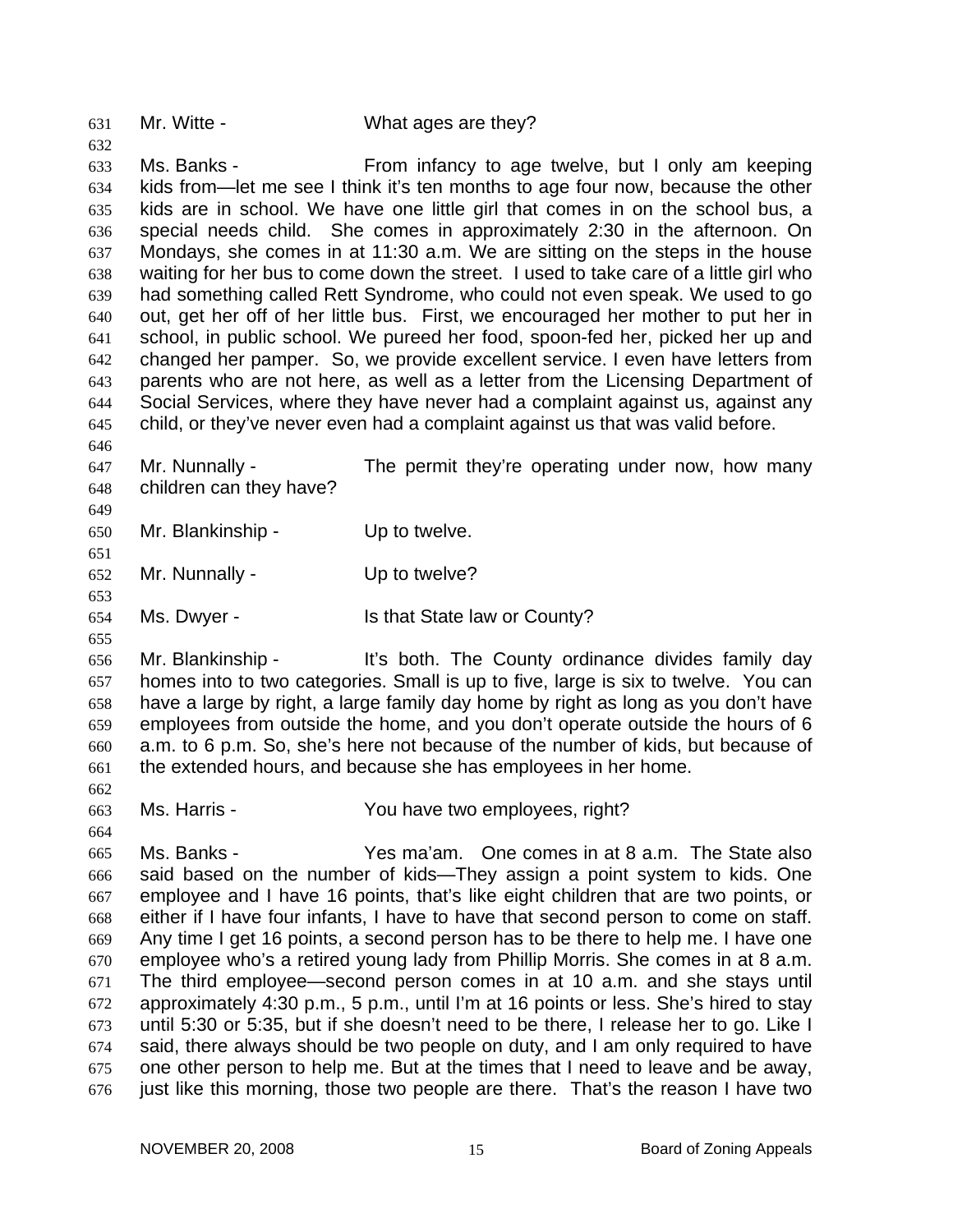people. I take the cut because there are occasionally times when I have to go out and do things for my mother, or I have to run to the store. So, I don't violate any laws. 677 678 679 680 681 682 683 684 685 686 687 688 689 690 691 692 693 694 695 696 697 698 699 700 701 702 703 704 705 706 707 708 709 710 711 712 713 714 715 716 717 718 719 720 721 Ms. Harris - In relationship to the association, you said the rules changed in 2005. Ms. Banks - No, I said that's when I first received documentation that they were setting up an association. Ms. Harris - Okay. Did you meet with them? You had the business then, right? Ms. Banks - I've had the business since 2003. Ms. Harris - Did you meet with the association to let them know? Ms. Banks - No ma'am. I didn't feel I had any reason to meet with them, and neither have they contacted me, or called me to complain at all. This is my first time here, and anything about them being against my daycare was this petition. Mr. Witte - Do you know if any of your neighbors were aware that you were operating a daycare? Ms. Banks - Yes. I'm positive that all of them knew. Mr. Witte - Chay. Ms. Banks - I think the big issue is that they have been scared, or they have been misled to believe that their property values were going to change to business property because of my daycare, and because the statement was made that I want to run a 24-hour daycare. They were misled to say that there's always activity at my home, which is not true. Ms. Dwyer - I would like to clarify that point, since you've raised it. This is not a rezoning. There would be no rezoning of the property at all as a result of anything we do here today. That's not— Ms. Banks - The I understand, but my neighbors need to know that. Ms. Dwyer - Right, and that's why I'm saying it. Ms. Banks - Yes.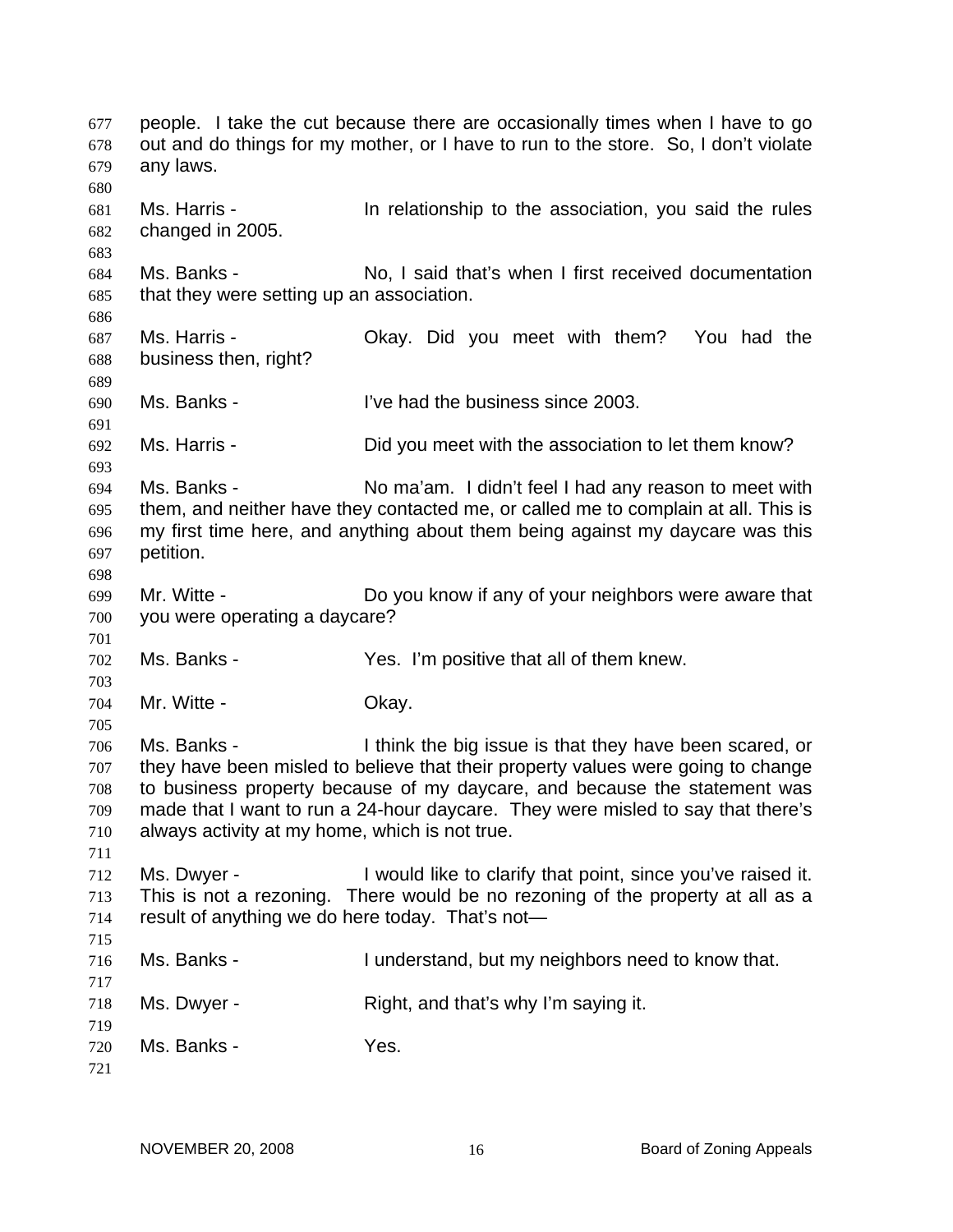| 722 | Ms. Dwyer -                             | There is no rezoning. That would have to come to the                           |
|-----|-----------------------------------------|--------------------------------------------------------------------------------|
| 723 |                                         | Planning Commission, and to the Board of Supervisors. Beyond that, there is no |
| 724 |                                         | rezoning required to operate a business in your home. That's already permitted |
| 725 | without limits by the County ordinance. |                                                                                |
| 726 |                                         |                                                                                |

| 727<br>728                      | Ms. Banks -                                               | I understand that. Thank you so much.                                                                                                                                                                                                                                                                   |
|---------------------------------|-----------------------------------------------------------|---------------------------------------------------------------------------------------------------------------------------------------------------------------------------------------------------------------------------------------------------------------------------------------------------------|
| 729                             | Ms. Dwyer -                                               | I would just like to clarify that as an official-                                                                                                                                                                                                                                                       |
| 730                             |                                                           |                                                                                                                                                                                                                                                                                                         |
| 731<br>732                      | Ms. Banks -                                               | And this going to be a conditional use permit.                                                                                                                                                                                                                                                          |
| 733<br>734                      | Ms. Dwyer -                                               | Right.                                                                                                                                                                                                                                                                                                  |
| 735<br>736                      | Ms. Banks -                                               | Not rezoning my property.                                                                                                                                                                                                                                                                               |
| 737<br>738                      | Ms. Dwyer -                                               | Right.                                                                                                                                                                                                                                                                                                  |
| 739<br>740                      | Ms. Banks -                                               | Thank you.                                                                                                                                                                                                                                                                                              |
| 741<br>742<br>743<br>744        | Ms. Dwyer -<br>business with employees, and beyond 6 p.m. | Your property is not going to be rezoned; no one's<br>property is going to be rezoned. This would just allow you to operate your                                                                                                                                                                        |
| 745<br>746                      | Ms. Banks -                                               | Yes.                                                                                                                                                                                                                                                                                                    |
| 747<br>748<br>749               | Ms. Dwyer -<br>operate this business out of your home.    | That's the only reason. If you didn't do that, you<br>would not even need to come to us at all. You would have the right by law to                                                                                                                                                                      |
| 750<br>751<br>752<br>753<br>754 | Ms. Banks -                                               | I understand. Thank you. Also to make another<br>point known, I don't need employees to work after 6 p.m. After 6 p.m. when I had<br>any kids, it was maybe two or three children in my home, and I could take care of<br>them. So, it's not like I'm trying to become a commercial daycare in my home. |
| 755<br>756<br>757<br>758        | Mr. Blankinship -<br>not be there after 6 p.m.            | Staff has recommended a condition that employees                                                                                                                                                                                                                                                        |
| 759<br>760                      | Ms. Banks -                                               | I understand that, too.                                                                                                                                                                                                                                                                                 |
| 761<br>762                      | Mr. Blankinship -                                         | That would be binding.                                                                                                                                                                                                                                                                                  |
| 763                             | Ms. Banks -                                               | I understand.                                                                                                                                                                                                                                                                                           |
| 764<br>765<br>766               | Ms. Dwyer -                                               | Have you read the conditions?                                                                                                                                                                                                                                                                           |
| 767                             | Ms. Banks -                                               | Yes ma'am.                                                                                                                                                                                                                                                                                              |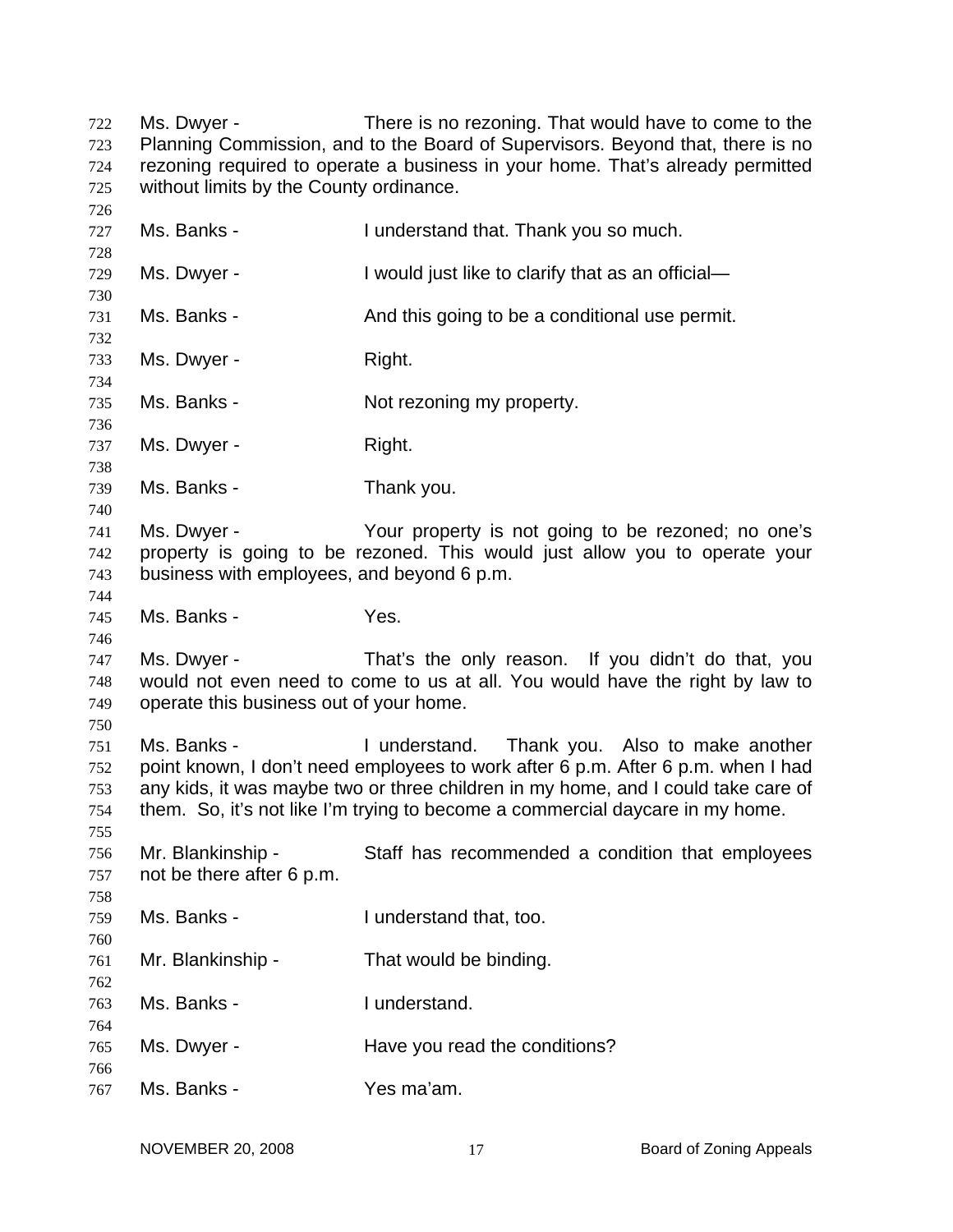| 768 |                                          |                                                                                        |
|-----|------------------------------------------|----------------------------------------------------------------------------------------|
| 769 | Ms. Dwyer -                              | You agree to those.                                                                    |
| 770 |                                          |                                                                                        |
| 771 | Ms. Banks -                              | I agree to those.                                                                      |
| 772 |                                          |                                                                                        |
| 773 | Ms. Dwyer -                              | I have a question. In the staff report, it says that                                   |
| 774 |                                          | you're licensed to operate from 7 a.m. to 12:30 a.m., and yet you're asking for        |
| 775 |                                          | hours that are essentially 24 hours a day from Monday through Saturday.                |
| 776 |                                          |                                                                                        |
| 777 | Ms. Banks -                              | Let me just state the reason for that.                                                 |
| 778 |                                          |                                                                                        |
| 779 | Ms. Dwyer -                              | Okay.                                                                                  |
| 780 |                                          |                                                                                        |
| 781 | Ms. Banks -                              | In the past, like I said, when a young lady works at                                   |
| 782 |                                          | midnight and I had to keep her kids. When I fill out my application, they allow me     |
| 783 | to put down anything I want to put down. |                                                                                        |
| 784 |                                          |                                                                                        |
| 785 | Ms. Dwyer -                              | Is this the state or is this the county?                                               |
| 786 |                                          |                                                                                        |
| 787 | Ms. Banks -                              | This is for the state.                                                                 |
| 788 |                                          |                                                                                        |
| 789 | Ms. Dwyer -                              | Okay.                                                                                  |
| 790 |                                          |                                                                                        |
| 791 | Ms. Banks -                              | So, when I put down the times I wanted to operate, I                                   |
| 792 |                                          | was the one who changed it from 7 a.m. to 12 a.m. Like I said, that's fine, those      |
| 793 |                                          | hours are fine because I don't really take care of kids anymore, because I don't       |
| 794 |                                          | have any parents that work midnight shift. So, if I had to put on my state             |
| 795 |                                          | application that I want to work from 6 a.m. to 5:59 a.m., they would have allowed      |
| 796 |                                          | it. So, they allow you to fill out the application. My last license, when I filled out |
| 797 |                                          | my form to send to the State of Virginia, I applied for the times from 7 a.m. to 12    |
| 798 |                                          | a.m. I forgot that when I made my request to you all. I put down 24 hours              |
| 799 |                                          | because just thinking that I used to take care of kids up to 24 hours if I needed to.  |
| 800 |                                          |                                                                                        |
| 801 | Mr. Blankinship -                        | If this is approved, you could change your state                                       |
| 802 |                                          | license and not have to go through another public hearing here.                        |
| 803 |                                          |                                                                                        |
| 804 | Ms. Banks -                              | Okay.                                                                                  |
| 805 |                                          |                                                                                        |
| 806 | Ms. Dwyer -                              | Any other questions by Board members?                                                  |
| 807 |                                          |                                                                                        |
| 808 | Mr. Wright -                             | Yes, let me make a point. I noticed from the picture                                   |
| 809 |                                          | that was on the screen, you have a drive that comes into your house.                   |
| 810 |                                          |                                                                                        |
| 811 | Ms. Banks -                              | Yes, yes sir. I have a circular driveway that can                                      |
| 812 | accommodate cars, more cars than one.    |                                                                                        |
| 813 |                                          |                                                                                        |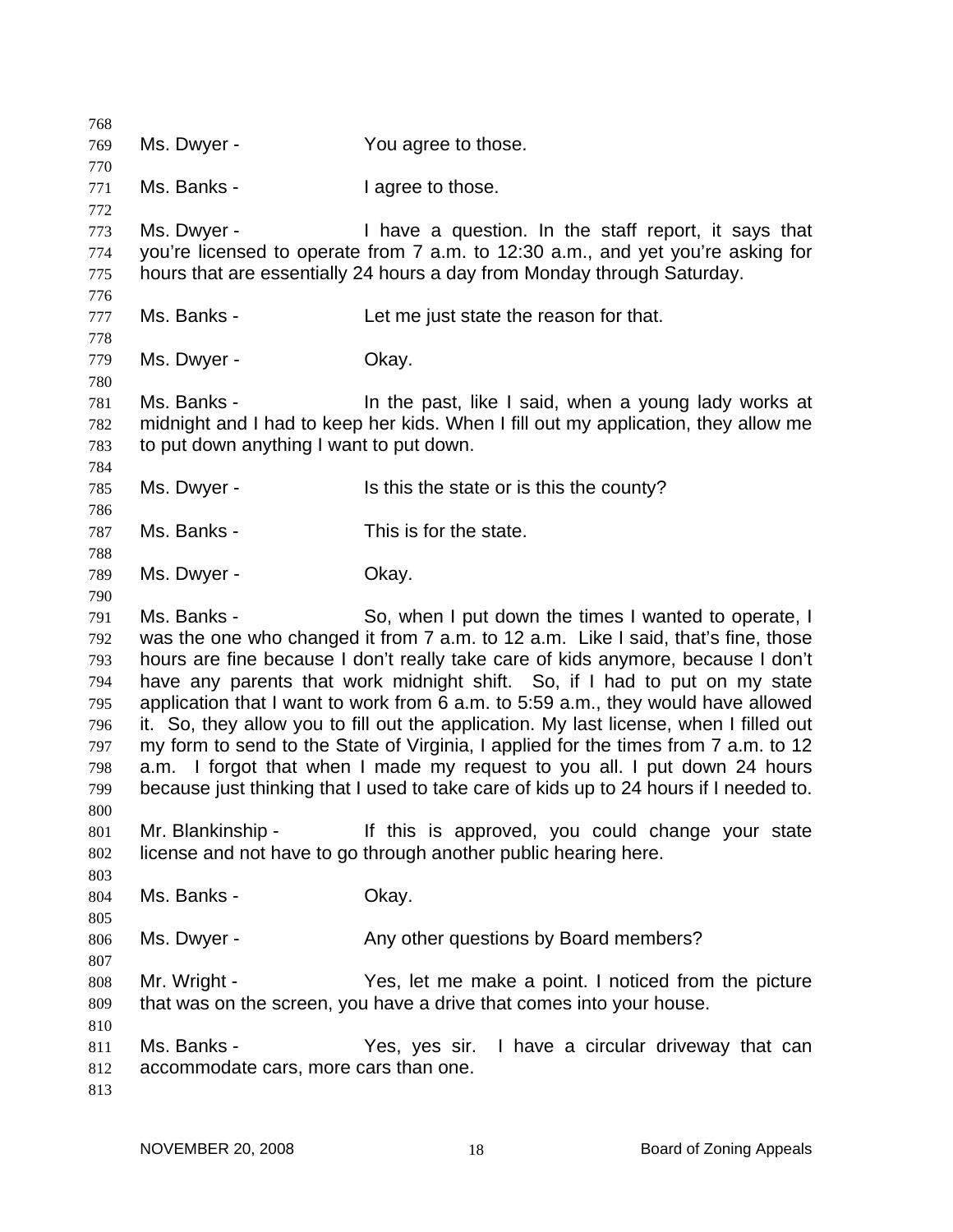Mr. Wright - When folks come to bring the children, they're not on the street. 814 815

817 818 819 820 821 822 823 Ms. Banks - That's not true. I have pictures that show you that some people will park next door to my neighbor's house, like at the end of my driveway. I have pictures to show you where each parent has parked. Some park in my driveway, some park right in the front of the house on the street, right there in the front of that little flowerbed. Some park to the left of my property. Like I said, most of the time, it's only one or two cars at the most there at the same time.

824

827

841

843

846

848

851

856

816

825 826 Mr. Wright - In that case, I don't know why they wouldn't drive off the street around your circular drive to drop off the children.

828 829 830 831 832 833 834 835 836 837 838 839 840 Ms. Banks - Sometimes my son's car is there, or my daughter-inlaw's car might be there. I have a car that is in my driveway with my car. I have one SUV. It's been alleged that I have two SUV's. I have one SUV. My son has one SUV and another car. I have another car that's parked in my garage that you can't see. This blue car that's parked there, that's my son's car. The gray SUV is mine. My daughter-in-law has a white Toyota. I notice that it's been alleged that we have a BMW. We don't own that yet. I think someone's giving us a BMW. We don't own that yet. We have four cars that are normally there. So, sometimes my son leaves a little after 7 a.m., and that's the reason some people just don't pull in the driveway. I have pictures that I'm going to leave you with that show you when the parents come. This car is in my driveway behind my truck. This car is in my driveway in the semi-circle. This car is in my driveway. This car is on the street to the left of my property.

842 Ms. Harris - The May we see those pictures?

844 845 Ms. Banks - Sure. I have these for you. They're not mine to keep; they're for you to keep.

847 Ms. Dwyer - Would you hand them to Mr. Blankinship?

849 850 Ms. Banks - Yes. This car is to the left of my property. This car is in the front of my mailbox.

852 853 854 855 Ms. Harris - Would it be a problem, Ms. Banks, to instruct your parents to park either directly in front of your house or in the driveway, and instruct your family to allow them to do that? That would diffuse some of the criticism of your business. Couldn't you at least do that?

857 858 859 Ms. Banks - Chronic Course I could do that. The other thing is I have always asked my parents when I interview them not to walk on anyone's grass, not to disrespect my neighbors in any way. We have that understanding. So, I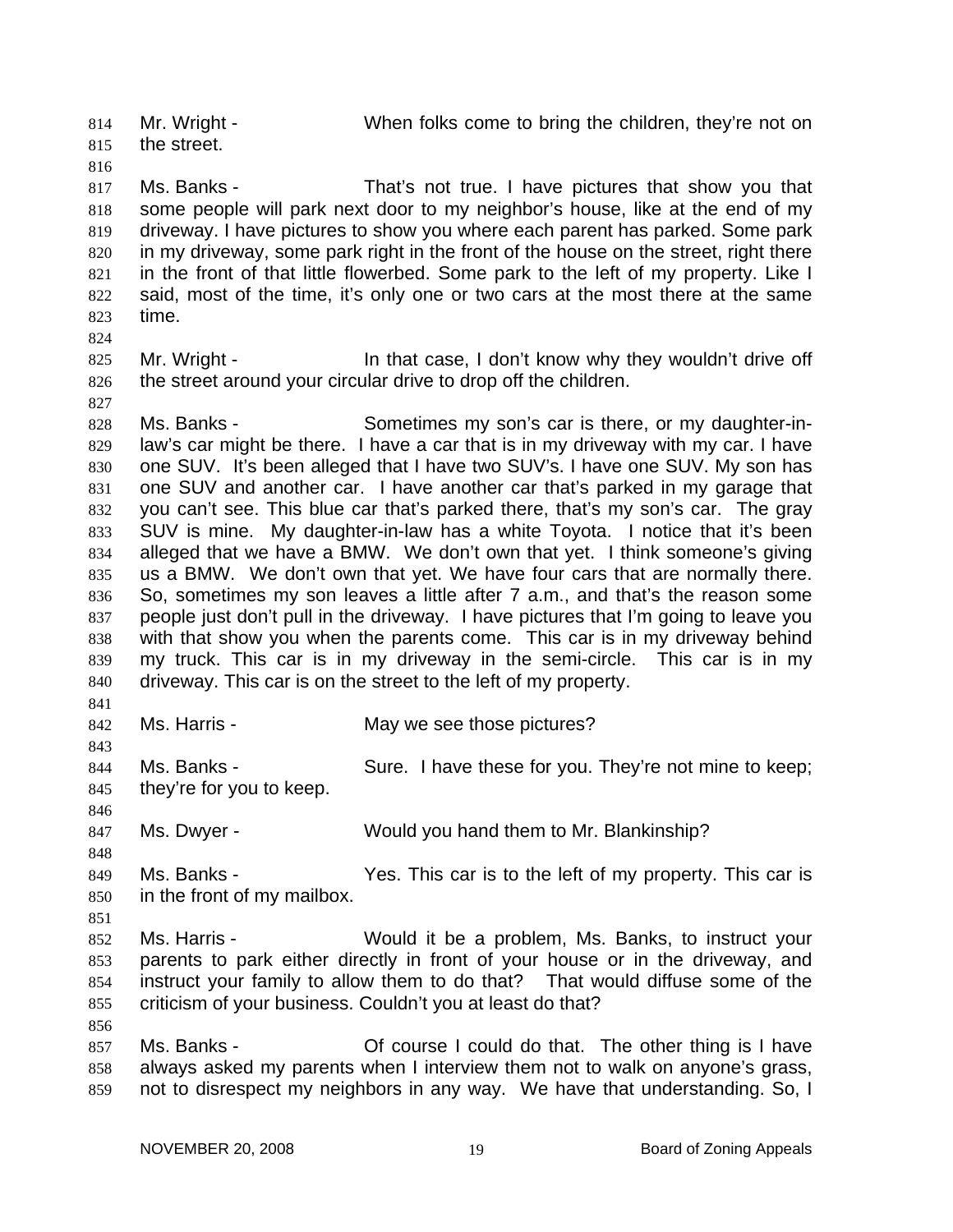will ask those who have been parking at the end of my neighbor's home to the left of me to just pull up in my driveway, because they can. 860 861 862 863 864 865 866 867 868 869 870 871 872 873 874 875 876 877 878 879 880 881 882 883 884 885 886 887 888 889 890 891 892 893 894 895 896 897 898 899 900 901 902 903 904 905 Mr. Witte - Are you aware that the suggested conditions include that the employees shall park on site, not on the street? Ms. Banks - I understand that. I asked the neighbor where they park. I have a picture that shows—I think I've given that you to. They have been parking across the street, but they have no problem with parking in my driveway. Mr. Witte - The All right. Are you going to have room for the employees to park on site, and the children to be picked up on site? Ms. Banks - Since they come at staggered times, I believe so. Four cars can get in the long side of my driveway behind that gray truck and the blue truck, and we're selling the blue truck. This side here that's open to the street, they can pull in that side and back out. I prefer that they make a circle so that they don't have to back out in the street. They can come in and pull in this area, and still have room. Ms. Harris - Do you see the value of maintaining dialogue with the association so as to avoid confrontations or? Ms. Banks - Thaven't attended an association meeting primarily because I'm taking care of kids, or I'm working in my church. Like tonight, right after taking care of kids, I'm off to church and Bible College, or I'm at Memorial Child Guidance taking classes. So, I haven't really had a great desire to always attend those meetings. But I do see where there's a need to. Ms. Dwyer - The Mow many children do you have in the summertime? You have your two grandchildren in addition to the ten that you normally have? Ms. Banks - The Mes. I'm permitted to have my own children, as well as the ten kids that I'm licensed to keep. Ms. Dwyer - So, typically, you have twelve, then, in the summer. Ms. Banks - No. I could have twelve children, and I could have four grandchildren, or five of my own children. The law says that I can have my own children, as well as twelve that I'm licensed to keep. Ms. Dwyer - **Or four grandchildren.** Ms. Banks - Yes. Ms. Dwyer - Is it limited to four?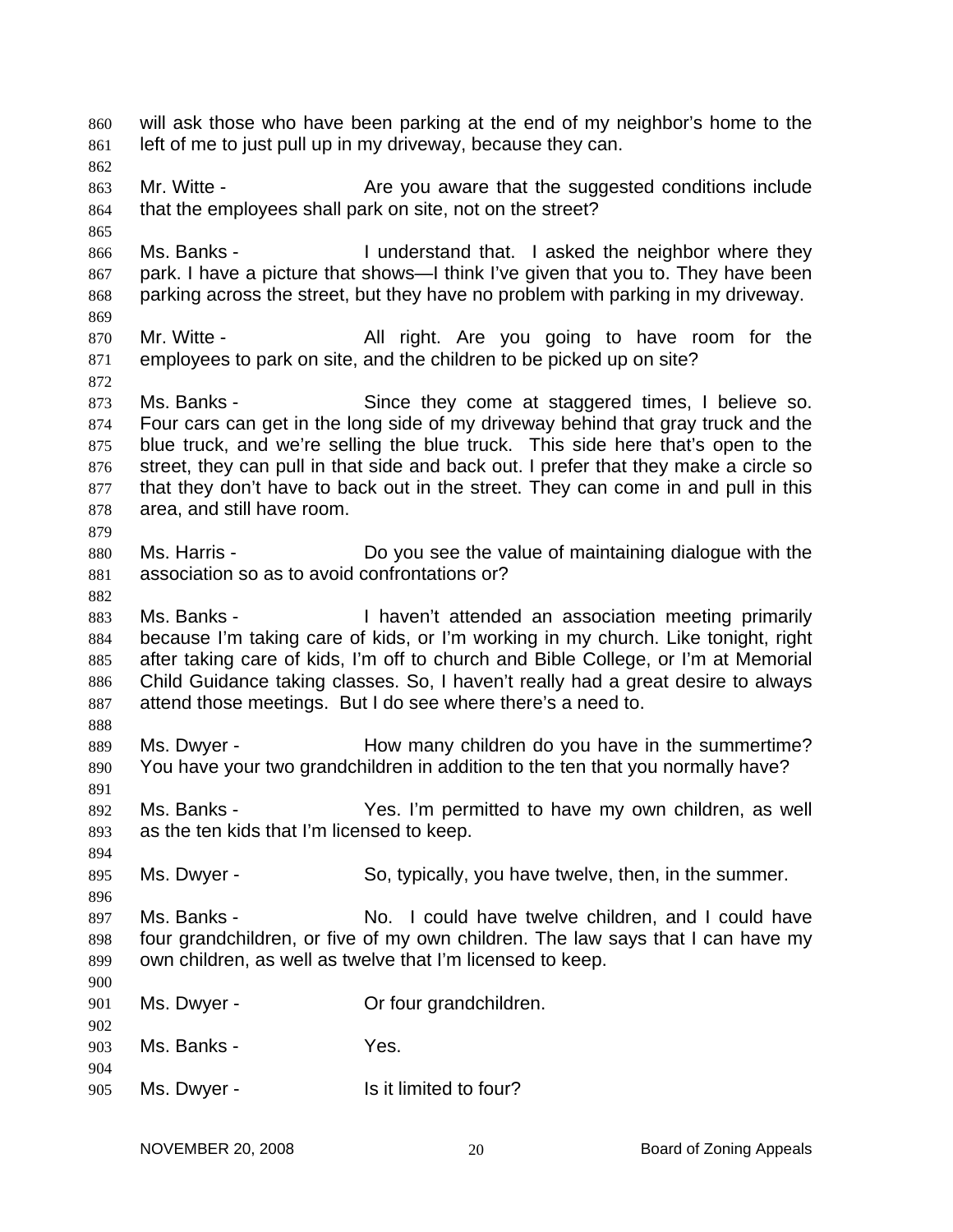906 907 908 909 910 911 912 913 914 915 916 917 918 919 920 921 922 923 924 925 926 927 928 929 930 931 932 933 934 935 936 937 938 939 940 941 942 943 944 945 946 947 948 949 950 951 Ms. Banks - Yes. Ms. Dwyer - Chay. So, you can have 16 children in the summer. Ms. Banks - I can, yes. Ms. Dwyer - Any other questions by Board members? Mr. Wright - Who lives in your house with you? Ms. Banks - The My son, his wife, and two grand boys. They have been certified by the State Police to be free of no back—I mean, they have background checks where they are—I'm getting lost for words. Anyway, they have not committed any crimes, so they are allowed to be around the children. Even though my daughter-in-law picks up her kids from school and takes them to her church because she runs a daycare at her church. My grand boys don't come home until after 7 p.m. in the afternoon. They live upstairs. I have a fivebedroom home. They come downstairs. They don't even eat breakfast in the morning. They come downstairs and walk out the front door going to catch the school bus. Mr. Wright - The How many square feet are in your house? Ms. Banks - The Millium over 3,000 square feet. I also have pictures I've given you to show the back area of my home where the kids, the little kids—we basically play on the deck, except for the times we go down in the backyard. We pick vegetables out of the garden. I'm a learning environment, not just a babysitter. Children two years old can spell their names. They know all of their alphabet. They're being taught preschool skills. I have four kids who have left my center; all straight-A students in public school. Ms. Dwyer - Any other questions by Board members? Ms. Harris - One quick question. Does your association allow you to have fenced-in yard? Ms. Banks - I believe it does. Based on documentation I've read, I have to get their approval to have a fenced-in yard, and I really don't care to have a fenced-in yard. Ms. Dwyer - All right. Thank you, Ms. Banks. We're allowing you some time for rebuttal— Ms. Banks - Chay.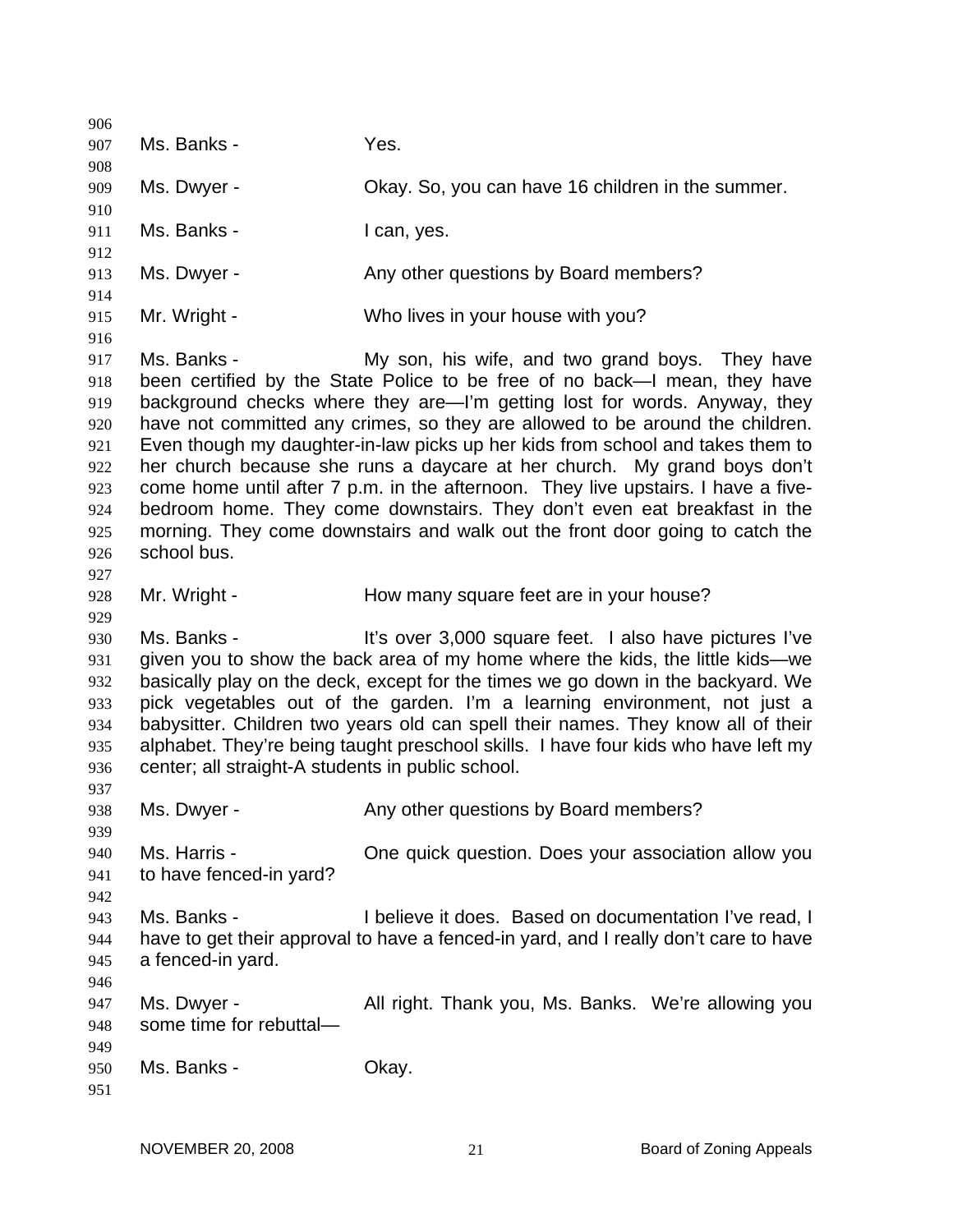952 Ms. Dwyer - — — — — after we hear from the opposition. 953 954 955 956 957 958 959 960 961 962 963 964 965 966 967 968 969 970 971 972 973 974 975 976 977 978 979 980 981 982 983 984 985 986 987 988 989 990 991 992 993 994 995 996 Ms. Banks - Thank you. I'd like to leave this whole package with you. Everything I've spoken on. Ms. Dwyer - You can hand it to Mr. Gidley and we'll make it part of the file. Ms. Banks - Chay. Ms. Dwyer - Does the opposition have a representative speaker? What we'll ask is that the speakers limit themselves to new material, that way we will not be redundant this morning in the interest of everyone's time. Ms. Brailey - Good morning. My name is Janie Brailey-B-r-a-i-l-ey. I am the president of the association, and I'd like to make some corrections to Ms. Banks' statement. I bought my house in 1997 from Ryan Development. There was a clause in the buying of the home, upon the completion of all 149 homes, that we would pay a homeowner's fee. When you buy a home out there, you are a homeowner. The fee is only \$75 a year. Now, everyone got a booklet. It had "Heartwood Association" on it. If Ms. Banks was here in the other area, she should have had one, too. Everyone received one. As a matter of fact, it was deeded 1993, and it's in the Henrico County Courthouse that we do have an association. There was a lapse in it because the person that purchased the house and was the homeowner left. And so there was a lapse in it, so I took it up. It says in our laws that this is supposed to be for residential use only. We feel that we're being infringed upon. It's a cul-de-sac in Ms. Bank's area. The traffic is going to be going and coming. It looks like anyone can come in our neighborhood, check it out. I can say I have nothing against her daycare center. We have a problem with the 24-hour thing, because you start it and you can't finish it. Once you get it approved, anyone can come in our neighborhood. People need to sleep. Around the corner, some come in with loud music, and they're just riding all around. That's hard on people who do have to work, and this traffic is coming in and out. I mean, her daycare is fine. And we are allowed to have a fence, but it has to be a certain type of fence. And no, she has not been to the meetings. There are homeowners' meetings. I put the signs up two weeks in advance to let people know that we are having an association meeting. Of 149 people, we only have about 20 come out, and then those are the ones that complain. They complain, they don't come out, but they don't try to help to better the community. Her place is very neat; I have nothing against that. I live on the long street. Some other neighbors out here live on the same street she lives on. Some people

997 need a little bit more privacy without people riding around.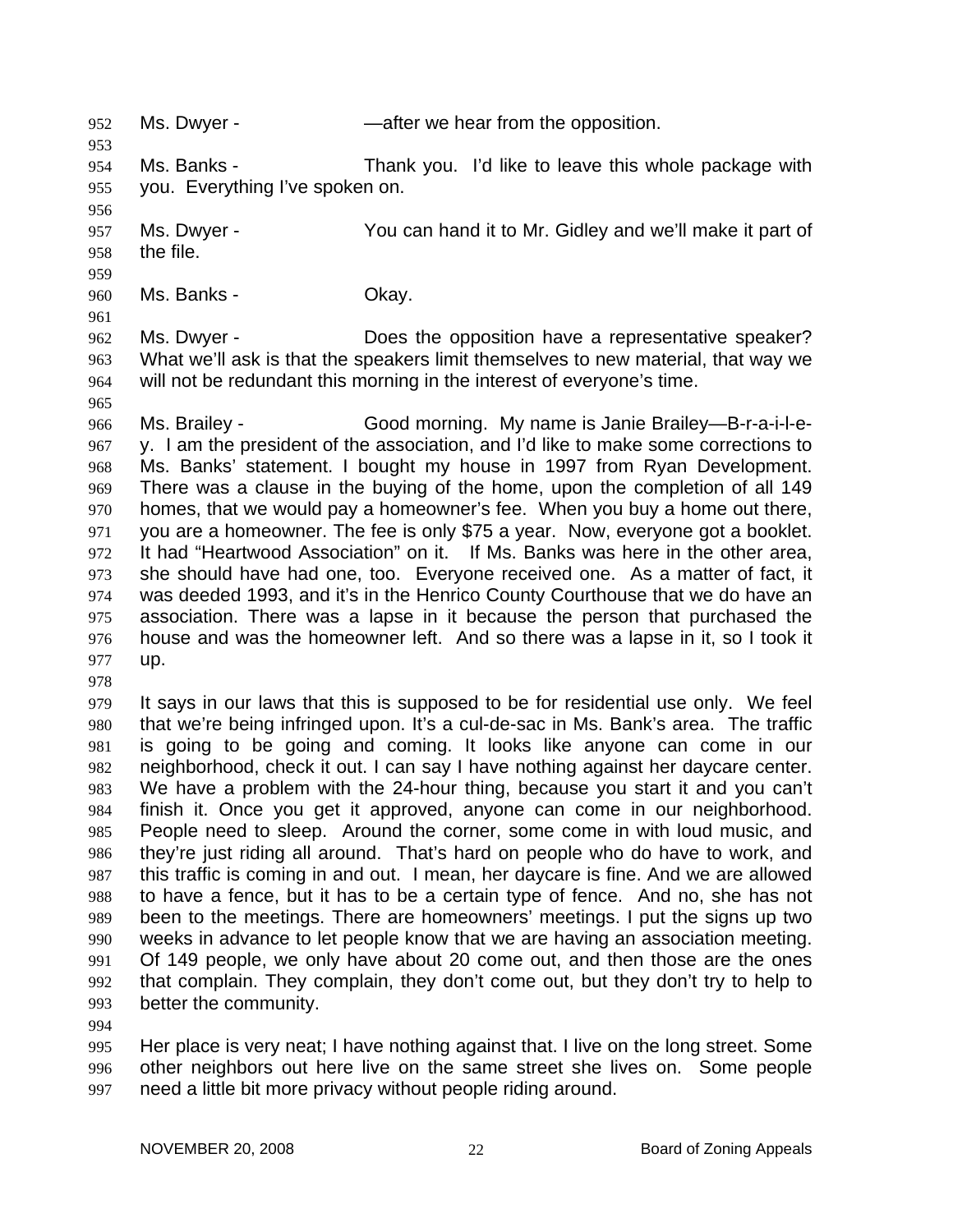So, we do have an association, if you need to see the book. But I thought we already turned in one to the County, but if you do need to see it, you can see it. Mr. Blankinship - There's a copy in the file. Ms. Dwyer - Another point of information is that our job is not to enforce that association agreement; that is up to the association. We are here to enforce the County law— Ms. Brailey - The Yes. Ms. Dwyer - The Sociation's rules. Ms. Brailey - Well, our thing is that we don't care for having a 24 hour thing like that. We don't mind the daycare, certain hours, as long as the people park on their side, as long you don't have a whole lot of people coming and going. That's a residential area, and I don't think you need three or four people to help run the daycare. Most daycares I know, you might have two, and you park in your yard. Mr. Blankinship - You're not opposed to the two employees? You wouldn't want any more? Ms. Brailey - I wouldn't want any more than two, and I wouldn't want to see a 24-hour thing. Mr. Blankinship - Okay. Ms. Dwyer - Any questions for Ms. Brailey by Board members? Thank you, Ms. Brailey. Ms. Brailey - The You're welcome. Ms. Dwyer - Would anyone else like to speak to the case? Ms. Cameron - Good morning. Ms. Dwyer - Good morning. Ms. Cameron - The My name is Colleen Cameron. I just have some concerns— Mr. Wright - The I didn't catch your name. Ms. Cameron - Colleen Cameron—C-a-m-e-r-o-n.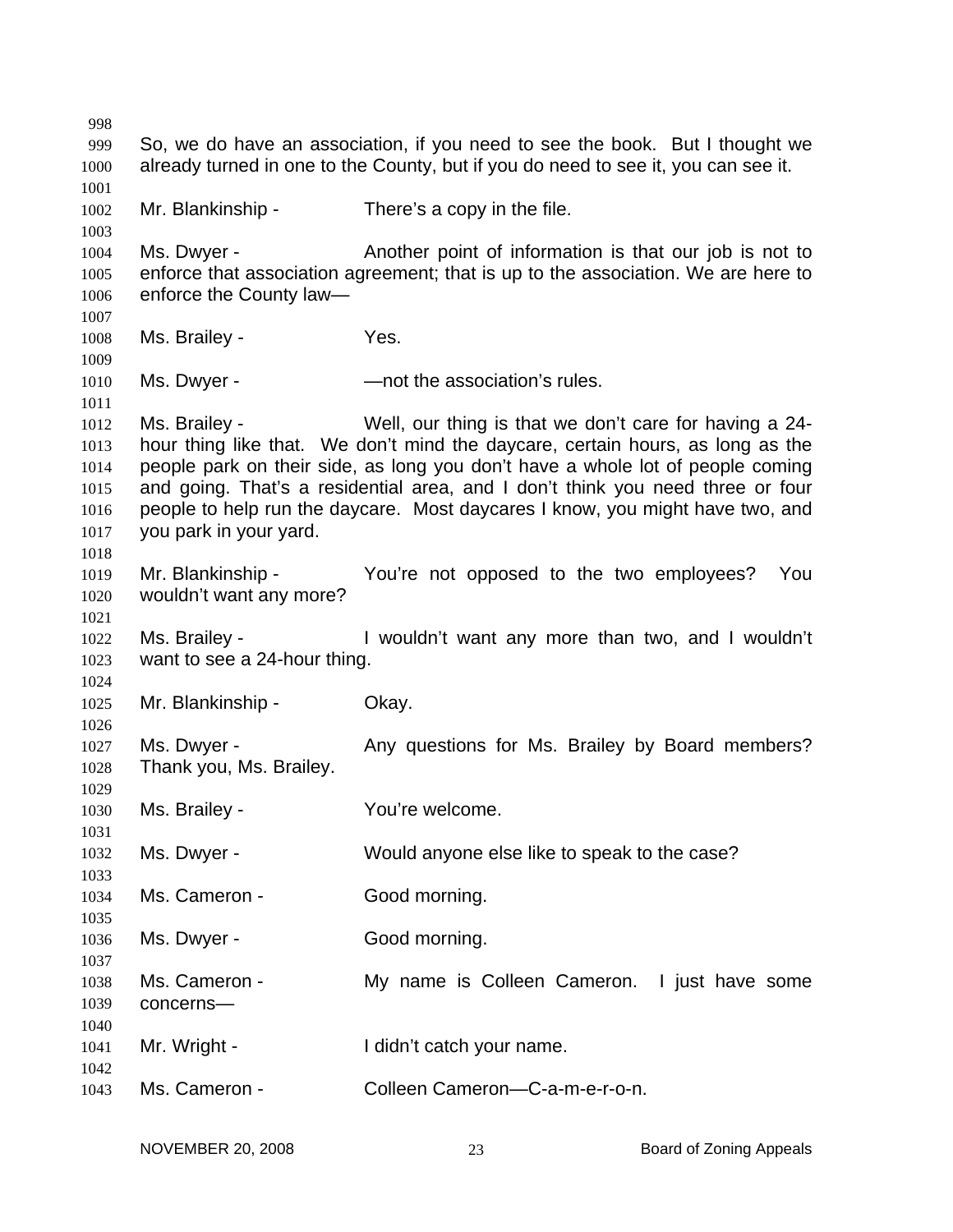1044 1045 1046 1047 1048 1049 1050 1051 1052 1053 1054 1055 1056 1057 1058 1059 1060 1061 1062 1063 1064 1065 1066 1067 1068 1069 1070 1071 1072 1073 1074 1075 1076 1077 1078 1079 1080 1081 1082 1083 1084 1085 1086 1087 1088 Mr. Wright - Thank you. Ms. Cameron - I don't have a problem with Mrs. Banks having the daycare. I am concerned about the 24-hour issue, as previously stated. My other main concern is will she be living in the home. Will she be living in the home, or will this become a business where she then has her workers there, and then resides someplace else. Mr. Blankinship - She would be required to live there. Mr. Wright - She's required to live there. Ms. Cameron - No signs posted, things like that. And just make sure the house is maintained. If I decide to sell my home—I've only been in it three years—I don't want a prospective buyer to say, "Oh, that's a daycare." I've been to other subdivisions, and it looks atrocious. Mrs. Banks' house is the exception. It is pristine, and I just want to make sure that it remains that way. I don't want anyone to notice that there's a daycare. The other issue is that we have several daycares already in that subdivision—unbeknownst to you all—that are 24 hours. There's one right down the road on Stone Throw. There's Malachi's Childcare. They are a 24-hour daycare. This is a small subdivision, and I understand the need for entrepreneurship and business, but enough is enough. Mr. Blankinship - I believe we mentioned in the staff report that the Community Revitalization Department received a list of complaints, and Ms. Banks is one of those who did come forward to resolve her issues by getting the permit. The others are being handled by Community Revitalization on a case-bycase basis. Ms. Harris - Ms. Cameron, are those daycare businesses in the homes? Ms. Cameron - Yes, they are. Mr. Witte - Do you know if they're licensed? Ms. Cameron - There is a lot on the know that. I know that there are four. There are probably more, to be quite honest with you. I just know because I have a small child myself, and I'll get the flier occasionally. I'm not interested in having somebody care for my child in their home. My child is school age now. How many 24-hour daycares? I mean, Arthurwood Place. Stone Throw Court is the next street down. There are several within the subdivision. How many do we need? Thank you.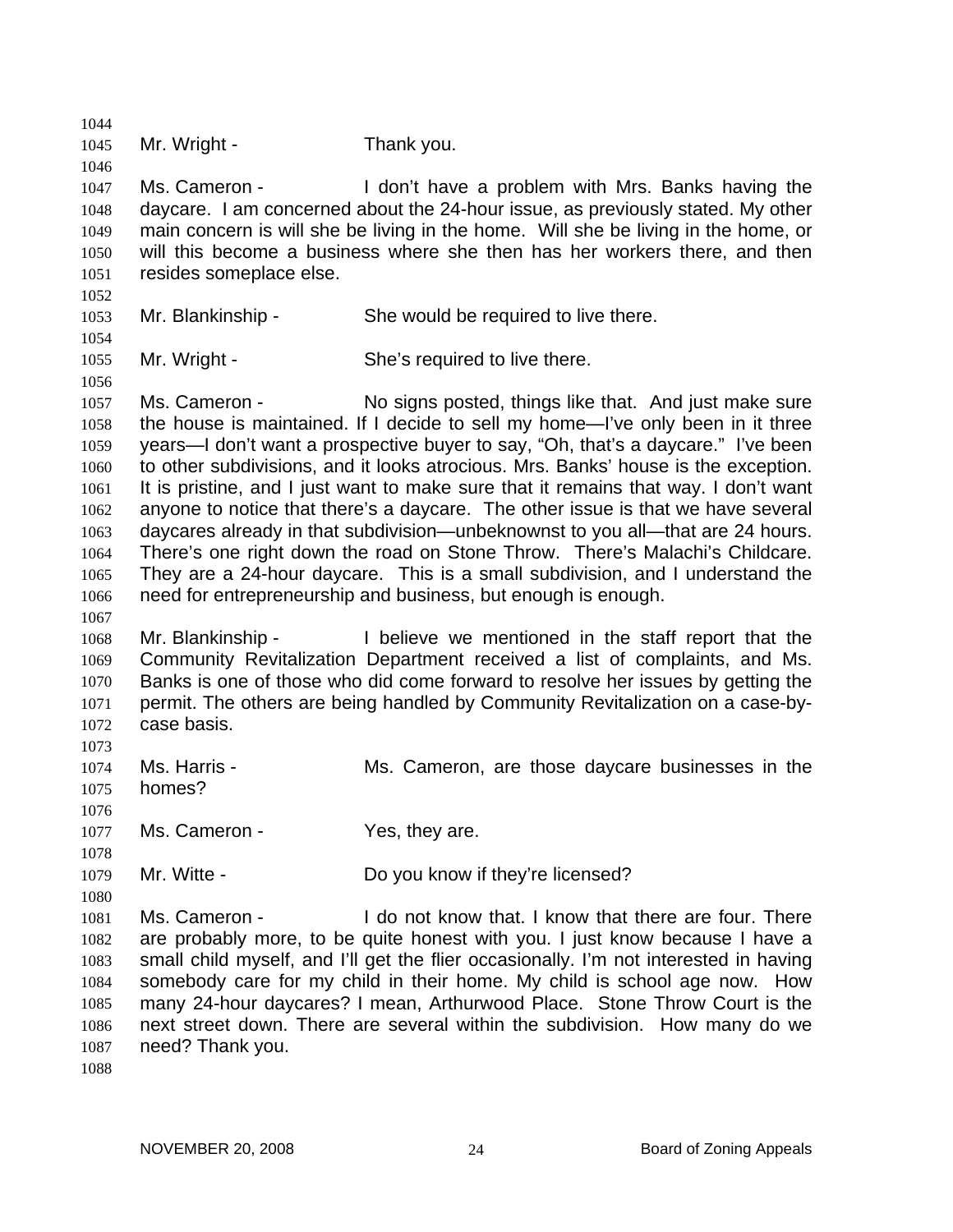Mr. Wright - The Let me ask a question. I notice from these photographs that we have, this property seems to be well maintained. 1089 1090 1091 1092 1093 1094 1095 1096 1097 1098 1099 1100 1101 1102 1103 1104 1105 1106 1107 1108 1109 1110 1111 1112 1113 1114 1115 1116 1117 1118 1119 1120 1121 1122 1123 1124 1125 1126 1127 1128 1129 1130 1131 1132 1133 Ms. Cameron - Yes, it is. Mr. Wright - I don't see that there's any problem with that, from what I see. This lady's been there since, what, 1998 or 99? Ms. Cameron - Yes. Mr. Wright - She evidently has maintained her property very nicely. These photos show the flowers and things around it. Ms. Cameron - **I** hope it remains that way. My question is what type of clientele? When you extend those hours, or have that, what type of clientele will you be attracting that comes to the subdivision? Not everybody is very mindful of other residents. We are homeowners. We don't rent, we own. Mr. Wright - I understand. Ms. Cameron - I want that mentality maintained. She may respect that, but other people who come in, that's my concern. What is the clientele? What is their mentality? They might not respect the fact that I live at the beginning of the subdivision. They might not care that I'm a homeowner. Again, I just think it's attracting a whole different clientele, and I hope that it doesn't. That does leave that open to that. Ms. Dwyer - Mr. Blankinship, what is the County rule about having signs in the yard if you have a home business? Mr. Blankinship - They would be allowed no more than one sign. It could not be lighted, and it would be allowed no larger than one square foot of sign area. I don't believe she has a sign at all. Mr. Nunnally - I drove by there about three times to look at that house, and I never saw a child. None running around on the street or in the yard. She has a beautiful home, and so do all the rest of you over on that street. That's a beautiful section in there. Ms. Cameron - Thank you. Mr. Nunnally - I think she'll try to keep it that way. Ms. Cameron - That's the plan.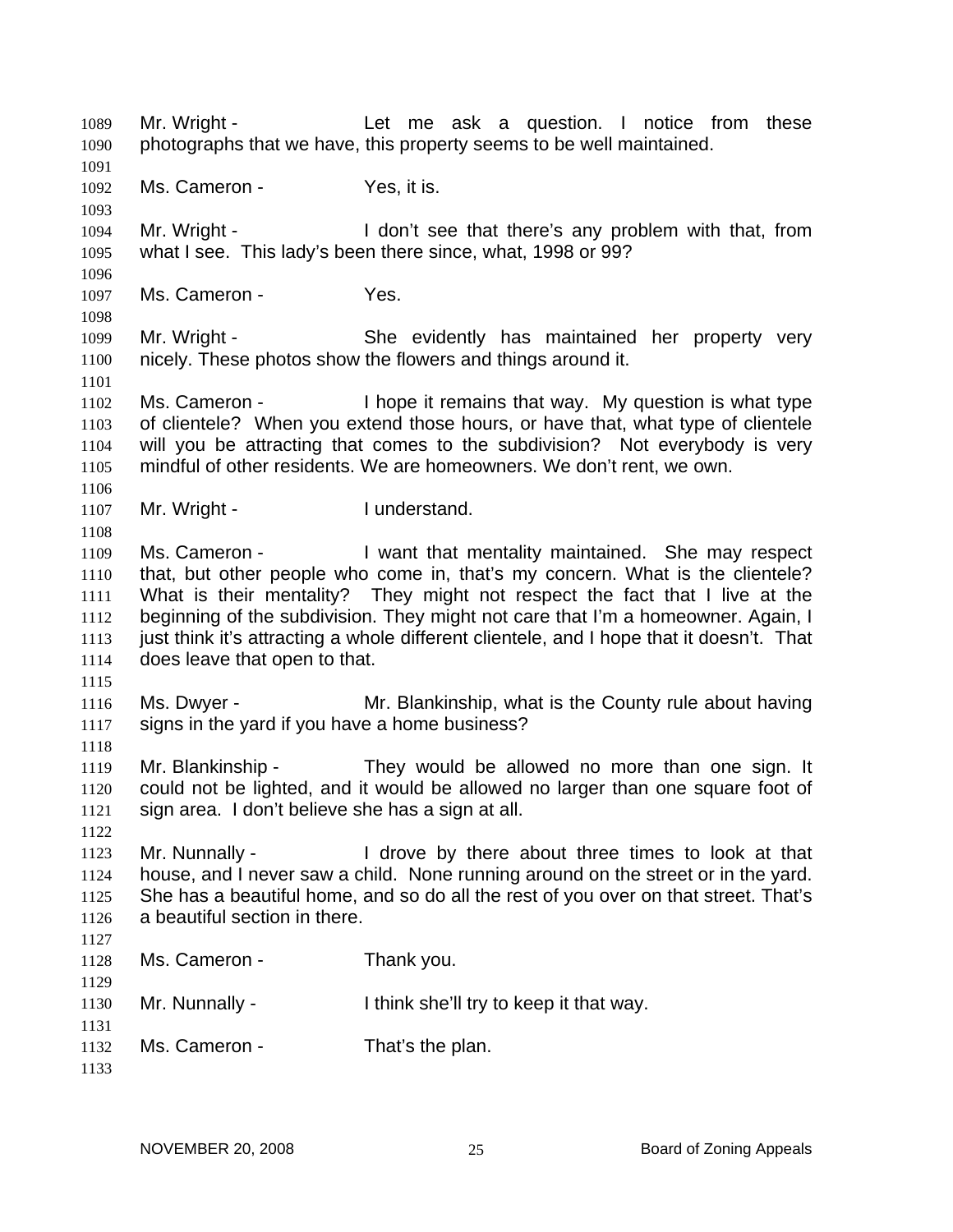Ms. Harris - The Ms. Cameron, what would you consider acceptable hours for a daycare business such as this one? 1134 1135 1136 1137 1138 1139 1140 1141 1142 1143 1144 1145 1146 1147 1148 1149 1150 1151 1152 1153 1154 1155 1156 1157 1158 1159 1160 1161 1162 1163 1164 1165 1166 1167 1168 1169 1170 1171 1172 1173 1174 1175 1176 1177 1178 1179 Ms. Cameron - Being that I have child that goes to before and after care, just for the first time this year, I would take my daughter when she wasn't in school 6:30 a.m. to 6:30 p.m., or 6:30 a.m. to 6 p.m. I don't have a problem with the house. Again, you know, let's say Mrs. Banks does keep a child after midnight or what have you, I hope parents aren't thinking they're going to come in all hours of the night picking up children. That's not going to work. If you can't pick up your child by a certain time, the child needs to stay where they are until such an appropriate time that you can pick them up that morning. Ms. Dwyer - The All right. Any more questions for Ms. Cameron? Thank you. Ms. Cameron - Thank you. Ms. Dwyer - This there anyone else who wants to speak to this case? Anyone who has anything to add that hasn't been said already? Mr. Adkins - Good morning, Mr. Nunnally and the rest of the Commission. Ms. Dwyer - Could you state your name, please? Mr. Adkins - My name is Richard Adkins—A-d-k-i-n-s. I don't want sound like an echo that I don't have a problem with Mrs. Banks' daycare. Really, I don't, if Mrs. Banks would go by the rules that Henrico stated, that you cannot have outside workers. I have seen an ambulance come in there. You know yourself when you're in a subdivision, the streets are not as wide as your regular streets. So, if you park a car on both sides of that street, only one car can get down there. I have seen an ambulance down in the cul-de-sac, and the school bus shows up to drop off somebody, and the school bus can't get back out until the ambulance leaves. We have to get out and try to guide her back. I saw it last week when one of her workers pulled out from behind a Coca-Cola truck that sits there all day long—and it's in a curve—and almost ran into another car that was coming down this way. I would be the first person to agree to Mrs. Banks keeping kids herself, six kids. I don't have a problem with that. My problem is that Henrico law states that you cannot have outside employees. Mr. Wright - Except when you get a use permit, and that's why she's here. Mr. Adkins - Right. Mr. Wright - That's why she's here.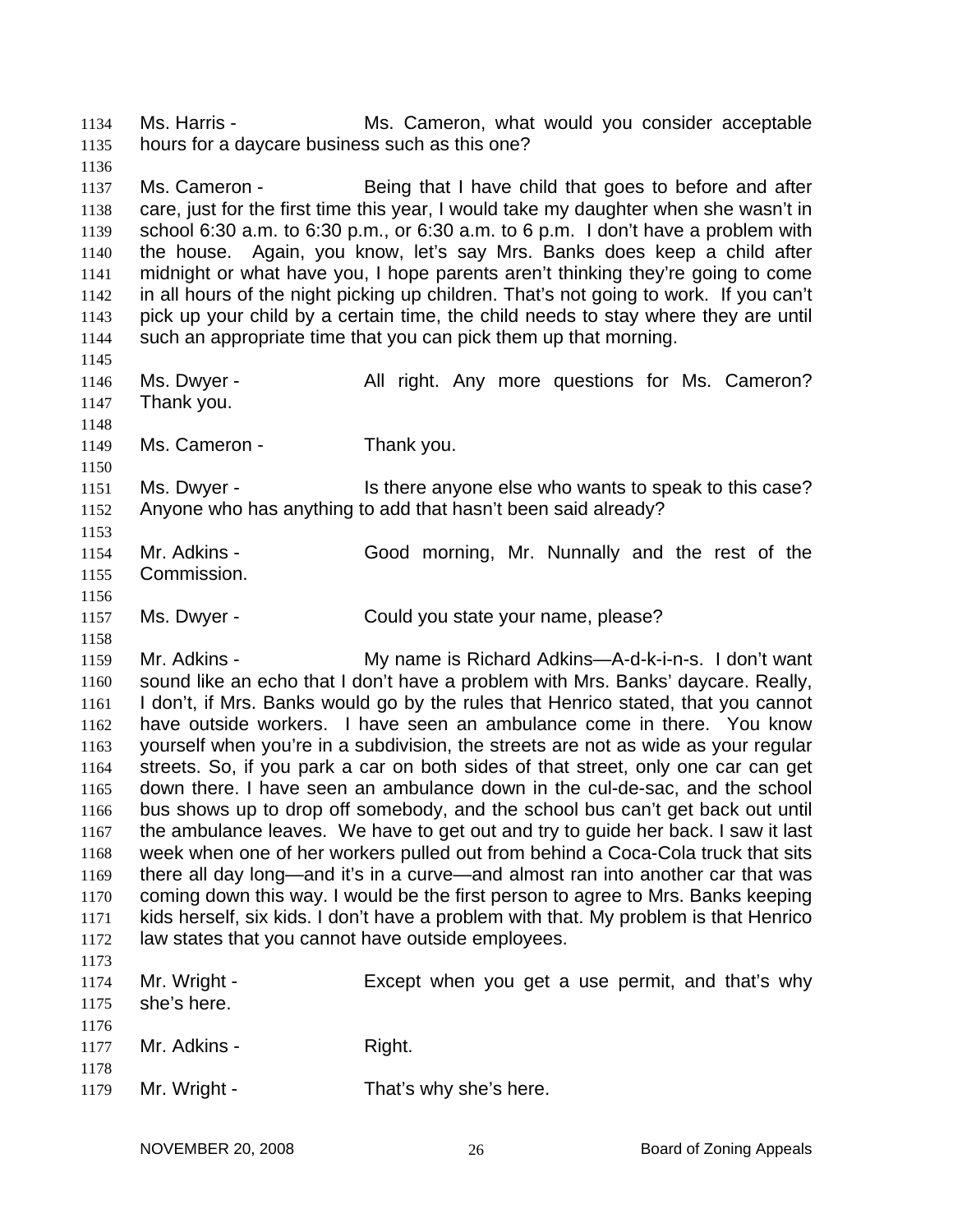1180 1181 1182 1183 1184 1185 1186 1187 1188 1189 1190 1191 1192 1193 1194 1195 1196 1197 1198 1199 1200 1201 1202 1203 1204 1205 1206 1207 1208 1209 1210 1211 1212 1213 1214 1215 1216 1217 1218 1219 1220 1221 1222 1223 1224 Mr. Adkins - Why would you break the law for four years? Mr. Wright - I don't know, you can ask her that. Mr. Adkins - Knowing that you were doing wrong until the County finds you doing wrong, and then you still don't stop doing wrong. Mr. Wright - How do you know she knew she was doing wrong? Mr. Adkins - When you-Mr. Wright - She has the state permits, and all the other permits she needs, and she probably didn't realize— Mr. Adkins - Mr. Wright, you asked me a question. Mr. Wright - Yes, ask her that. Mr. Adkins - How did she know she was doing wrong? If she didn't know she was doing wrong, she must not have read what she received when she applied for her license. You get a package, and that package stated, "Most Frequent Asked Questions," that is in the packet that you get when you file for your license. The last question is that you should ask yourself do I need other types of licenses or permits. That's the last question. And what the State of Virginia tells you? Zoning approval is required. Ask your local County, do you need a special permit? This comes with your package that you get. Mr. Wright - Does it specifically say that if she has outside employees she has to get a use permit? Does that say that? Mr. Adkins - Can I bring it to you? Mr. Wright - Sure. Mr. Adkins - [Off mike.] I don't have a problem with her keeping kids, but I don't want my [inaudible] that she's going to do the same thing. My problem is [back at mike] I had two brothers die from overdoses. I have one sister that's paralyzed right now from overdosing. My mission is to stop addiction, and that's what I do now since I retired. I talk to people about addiction. Nobody will love them no more than I do right now. I have three bedrooms that nobody sleeps in, but I know that it would be wrong for me to open my house up to a halfway house for people that are addicted. I wouldn't do my neighbor like that. When I moved there and had my house built in 1995, I received that association book, and I read it, and I signed it. This is what I agree to if I live there. Mrs.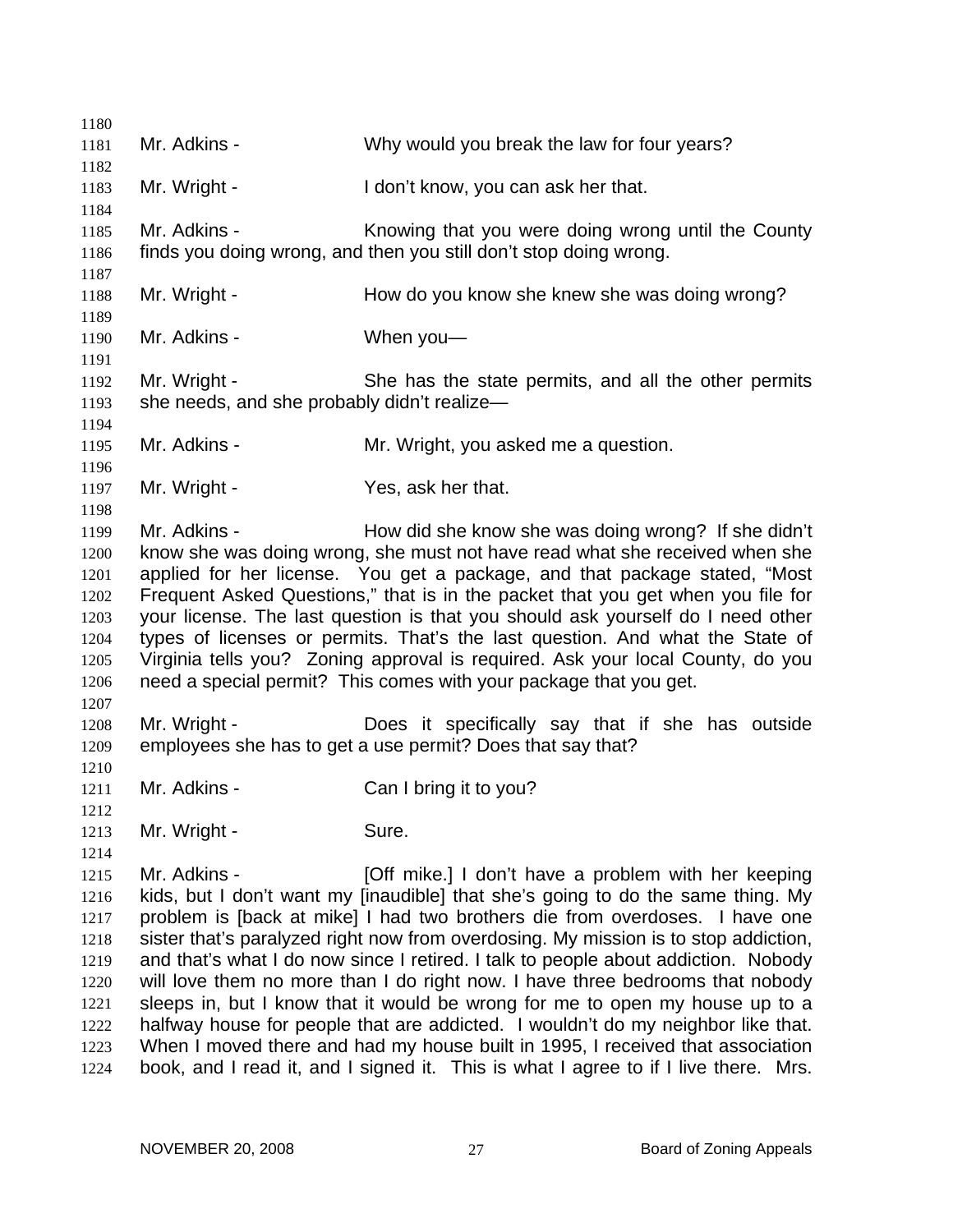Banks was there before I was there. She had her house built before I had mine. She received one, too. She can't tell me she didn't get— 1225 1226 1227 1228 1229 1230 1231 1232 1233 1234 1235 1236 1237 1238 1239 1240 1241 1242 1243 1244 1245 1246 1247 1248 1249 1250 1251 1252 1253 1254 1255 1256 1257 1258 1259 1260 1261 1262 1263 1264 1265 1266 1267 1268 1269 1270 Mr. Wright - I do want to point out another thing. Arthurwood Place, that street is 44 feet wide. That's a pretty wide street compared to a lot of other streets. Mr. Adkins - That's all I have, unless you have something you'd like to ask me. Ms. Harris - **Mr. Adkins, you live at 3221 across the street, right?** Mr. Adkins - Yes ma'am. Ms. Harris - Chay. Do parents or employees of this business park in front of your door? Mr. Adkins - No ma'am. Ms. Harris - They don't. Okay. I was just wondering if that was one of your concerns. Mr. Adkins - No ma'am. Ms. Harris - The As far as the ambulance is concerned, that could happen to anyone. We have to make adjustments in any community. We're never promised health. You might have an ambulance pull up in anybody's community, and we just have to adjust the traffic accordingly. Do you not agree? Mr. Adkins - Yes. Ms. Harris - Chay. Ms. Dwyer - Any more questions by Board members? Thank you, Mr. Adkins. Anyone else here to speak? Mr. Ponton - Good morning, Board. My name Allee Ponton. That's Po-n-t-o-n. I am one of the parents that uses the daycare Ms. Banks services. I'm here to speak on my family's behalf. She has kept both of our daughters, Alea and Amia. Currently, Amia is still there with her; Alea has moved on to a pre-K program, and is doing quite well thanks in part to the learning that she's received from Ms. Banks' daycare. I'd like to speak on a few points that I've heard. One, I can confirm that anytime I've dropped off my daughter or daughters, or picking them up, there is normally no more than maybe one other parent at a time. There is, at times, a need to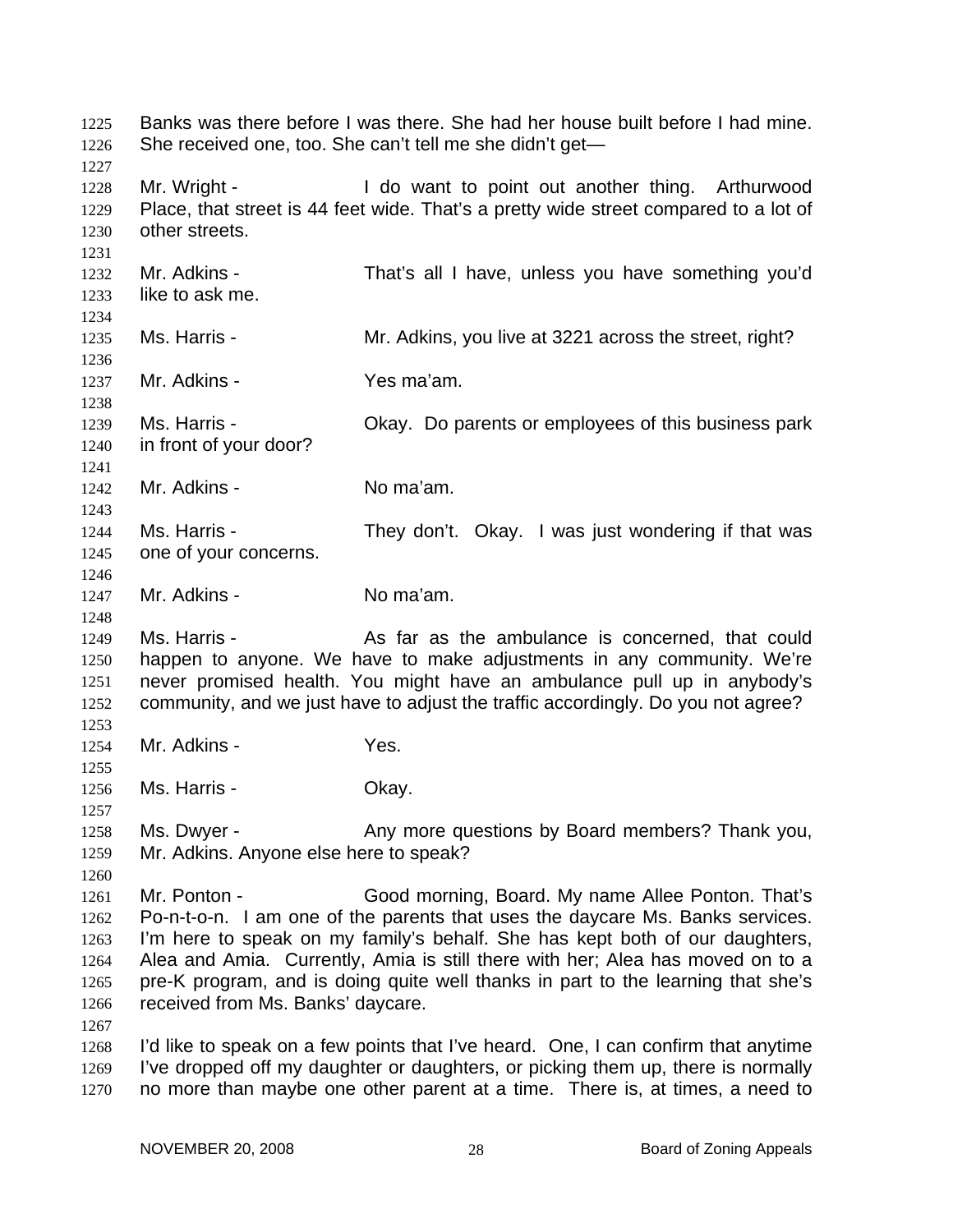park right in front of her residence if that other parent is already in the driveway. I'm cordial to any neighbors that I may see coming in and out of their homes if I'm picking up my daughters or dropping them off. 1271 1272 1273

1274

1275 1276 1277 1278 1279 1280 1281 1282 I know one of the things that was mentioned, which is important to me being a parent and needing daycare. No one likes to drop off their children anywhere, if they can avoid it, but unfortunately in this day and age, it's a necessarily evil. Ms. Banks met the high requirements that my wife and I were looking for in regards to her Christian values and beliefs that lined up with my wife and my own. Fortunately, for a few a years, my mother was able to watch my children. But when that came to an end, we were happy to find a similar grandma type environment that we could put our children in.

1283

1284 1285 1286 1287 1288 1289 1290 1291 To speak to one of the neighbor's concerns, they may not know since they didn't use Ms. Banks' services, but there is a review/interview process that you go through before you go into the daycare. I think that's to make sure that one, as a parent, you line up with Ms. Banks' values, as well as hers lining up with yours. I can't speak definitely, but I find it hard to believe that she's going to allow an individual into that home that wouldn't align with the values that she currently believes. If they are living those values, there shouldn't be any noise or riffraff in that particular area.

1292

1293 1294 1295 1296 1297 1298 1299 1300 The big issue about this permit is those two employees. The two employees make all the difference in some parents having to find daycare at a different location. Obviously, Ms. Banks does not want to be placed in that position to decide who gets to stay, and who gets to go, nor do any of the parents want to be one of the parents who perhaps has to find another location in short notice but not so much the notice, just where do you feel comfortable with your children being? That's the biggest issue for us. We have them there. They are well kept. We do have piece of mind, as best that you can, not being in their presence.

1301

1302 1303 1304 1305 1306 1307 1308 1309 1310 1311 1312 1313 1314 1315 I'm here in support, and hope that the Board will allowed the permit so that she can maintain the employees to do things that she needs to do, but most importantly so my children can continue to receive quality daycare. I'd just like to add I am a Henrico County resident. No, I do not live in that subdivision. I reside on Verna Drive in the northwest part of Henrico. In being a homeowner, I do understand the importance of keeping up the value. I live in cul-de-sac, so I understand the traffic, and that's actually a good thing about a cul-de-sac in that it actually minimizes the traffic that you receive, because you can't cut through. Normally, the only people who are coming through there have business to do there. At the times I normally come, there are children coming home from school. It's not a whole lot of activity, but you have the children who reside in that area who are walking home. It's not a whole bunch of noise, and I don't believe that we add to that. I do respect the homeowners and their concerns. Again, I believe this issue is just so she can keep the number of kids that we have.

1316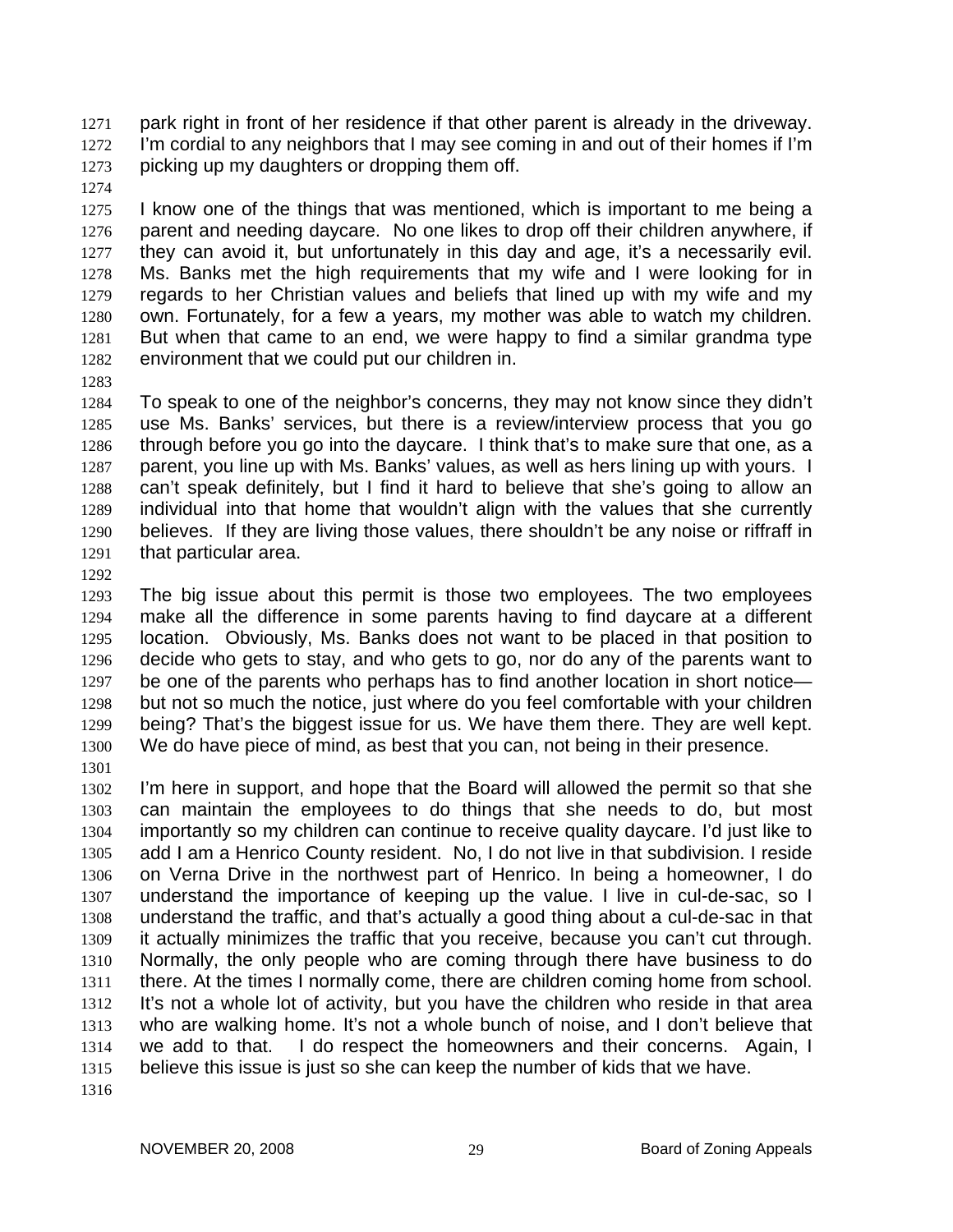1317 Ms. Dwyer - Thank you. Any questions by Board members? 1318 1319 1320 1321 1322 1323 1324 1325 1326 1327 1328 1329 1330 1331 1332 1333 1334 1335 1336 1337 1338 1339 1340 1341 1342 1343 1344 1345 1346 1347 1348 1349 1350 1351 1352 1353 1354 1355 1356 1357 1358 1359 1360 1361 1362 Mr. Blankinship - If you don't mind, are your kids there after 6 p.m.? Mr. Ponton - No. Ms. Dwyer - Thank you. Anyone else to speak to the case? Again, I will ask you not to be redundant. Mr. Hanley - Ckay. I'll try to keep it short. My name is Elroy Hanley. Last name is spelled H-a-n-l-e-y. My daughter is the one Ms. Banks referred to as a special needs child. I take her to school in the morning, and a bus brings her to Ms. Banks in the afternoon. Monday is a half-day, and Tuesday through Friday is 2:30 p.m. when the kids normally get out. The reason why I'm in agreement with Ms. Banks for [unintelligible] in Henrico, when my daughter gets off the bus, somebody has to meet her at the bus. They will not allow her to walk up to the door. Somebody has to meet the bus, so she needs employees in her home to watch the other kids while she's picking up my daughter. My daughter doesn't speak very much, but she knows familiar faces. If I had to find a new daycare, it would be a hard transition for her, and kind of a recession back in trying to improve her lifestyle to make her as normal a child as possible. And to try to find kids that, I guess, have special needs is very hard. To try to find a daycare is very hard. It took me four months just to find a daycare for my special needs child. Then after you find a daycare, then you have to find someone who is adequate to take care of your special needs child, which is also very hard. Some people are not qualified, or they don't want to take the risk of something happening to your child. I am the advocate for my daughter. Whatever she needs, I will provide as far as getting her to and from Ms. Banks' house. My wife picks up my daughter, and she doesn't pick up my daughter after 6 p.m. I have two daughters that go to Ms. Banks. Ms. Dwyer - Thank you, Mr. Hanley. Any questions by Board members for this witness? Thank you for coming this morning. Anyone else? Mr. Carter - Good morning, Board members. Ms. Dwyer - Good morning. Mr. Carter - The Music Carter - I am a neighbor of Mrs. Banks, Lee Carter. C-a-r-t-e-r. I would just like to say I love all of my neighbors. Mrs. Banks has a special thing she has for children. We have lived in the same neighborhood for the last seven or eight years. I was one of the first to move in the community. My neighbor, Mr. Adkins, came later, and then later, Mrs. Banks came into the neighborhood. Her qualities as a lady and neighbor have been very beautiful. She has a beautiful home. Every time I enhance my home, she enhances hers. And the children are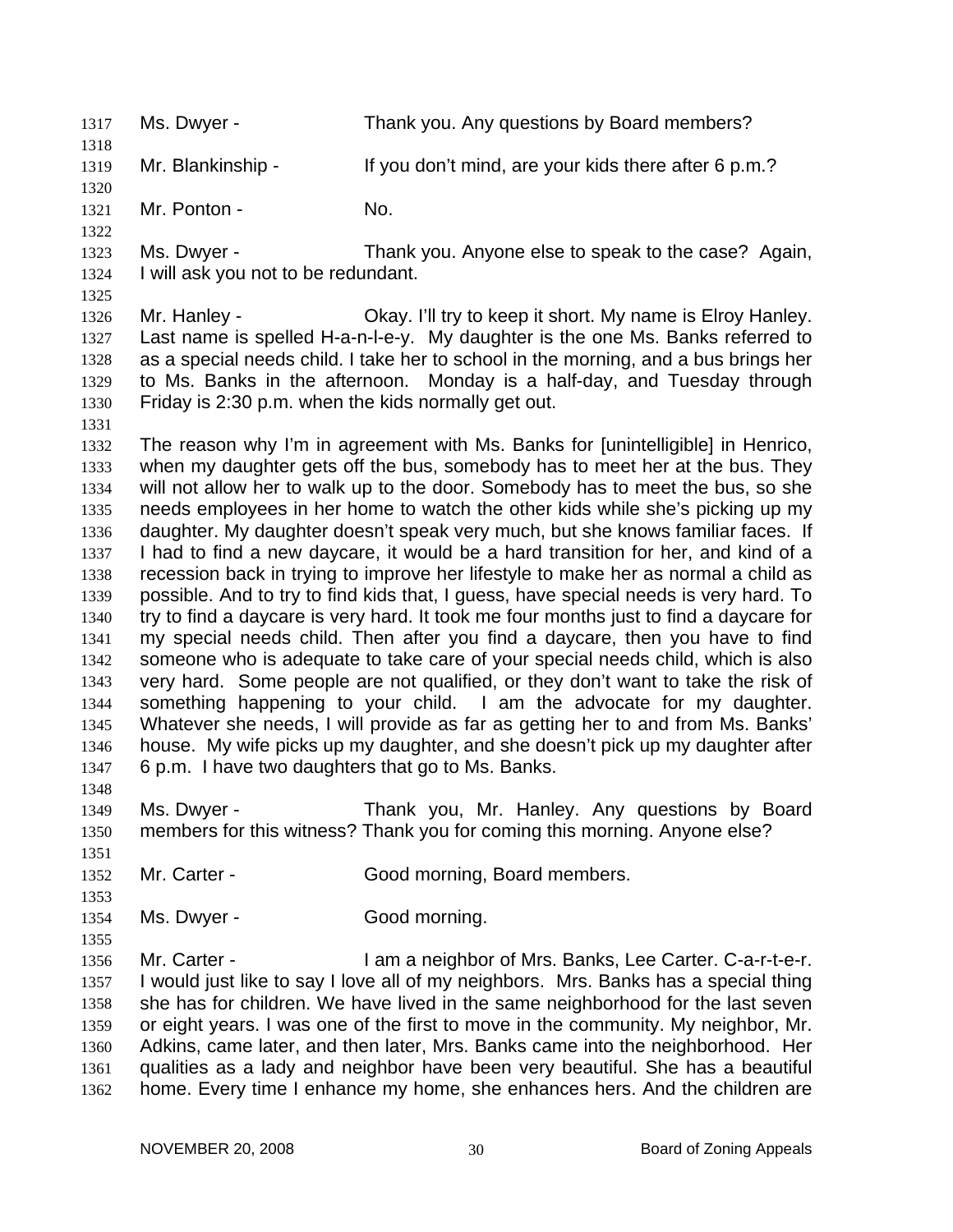beautiful. She takes very good care of them. I know that through the years of talking with Mrs. Banks that she feels that that's her duty to take care of children and help young mothers, and I've seen her do that in many ways. I have no complaints about her home, or the way she keeps her children. I'm her next-door neighbor, so I should know. They are well taken care of, and it would be a loss to see it leave our community. Mr. Wright - Mr. Carter, what is your address? Mr. Carter - 3220 Arthurwood Place. Mr. Wright - The Yes, sir, I see that. Mr. Blankinship - Any comments about noise or traffic? Mr. Carter - Thave no complaint about any of it because it's been a beautiful experience. Mr. Witte - The You don't have problems with people trampling your grass, or parking in front of your property, or causing you any damage at all. Mr. Carter - The teenagers in the neighborhood do that. Mr. Witte - Ch. okay. Ms. Harris - The Are you there during the day? Mr. Carter - The Yes. Ms. Harris - The Mou are there during the day. Mr. Carter - The Yes. Ms. Dwyer - All right, thank you, sir. Anyone else to speak to the case? Mr. Speight - Thello. My name is Ronald Speight. I reside at the property of— Mr. Wright - What's your last name, please, sir? Mr. Speight - Speight-S-p-e-i-g-h-t. Ms. Dwyer - Thank you.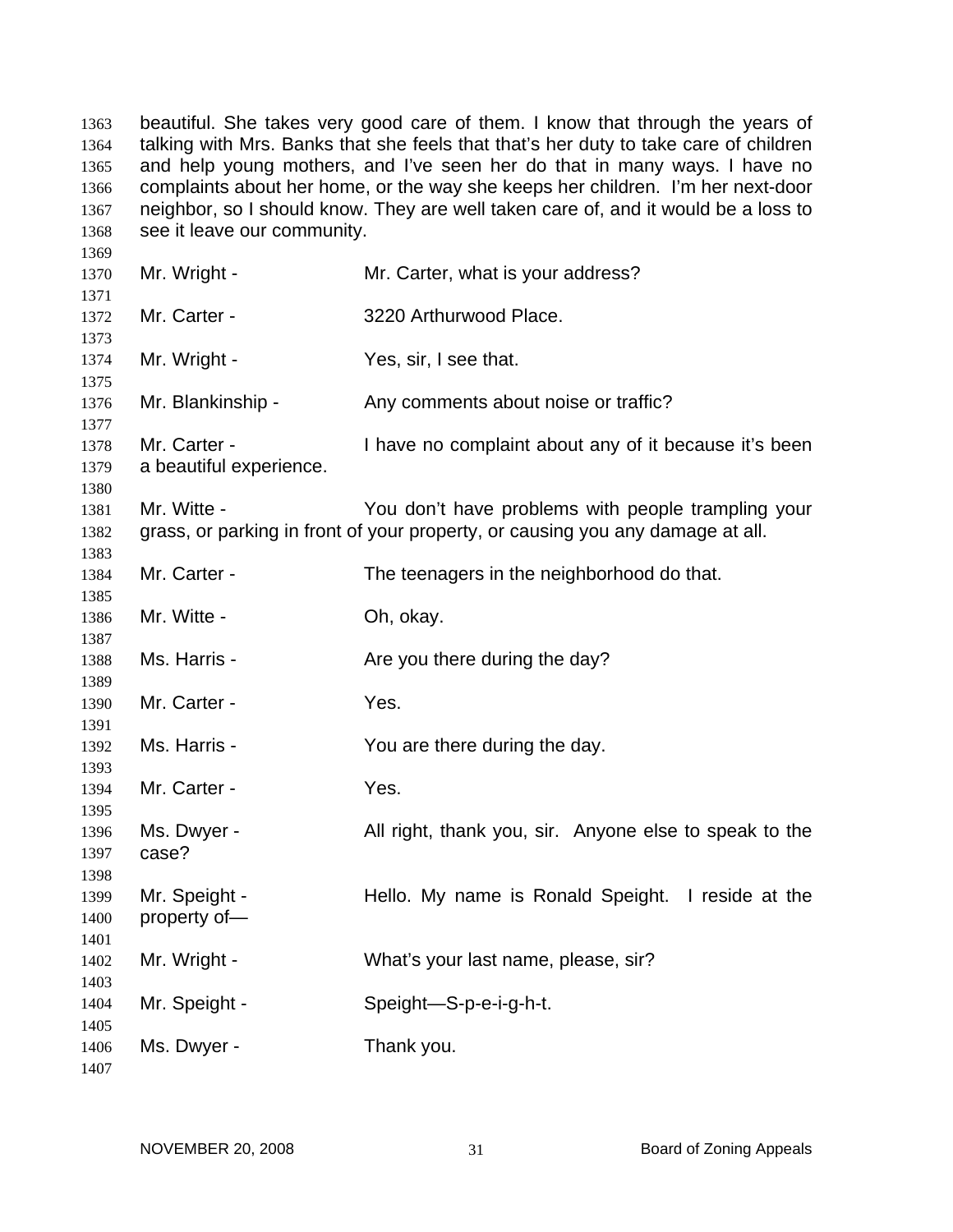Mr. Speight - The I'm a retired veteran. I was born and raised in DC. I'm a retired aviator, Post Office. This right here is my residence, and I came to beautiful Richmond, Virginia, for my peace of mind and relaxation. Personally, I never have any problems with Ms. Blanks, her daycare, her residence. I know you all have heard that several times before. Probably my issues are some that probably don't need to be brought up in this format, but since I am here, I am going to thank you for letting me know that my property value is not going down, it's not going to be rezoned, because that was a major issue. The 24-hour thing, about the peace of mine, you know. If you have a daycare in a home and she cuts it off at a certain hour, that's fine with me. But after a time, I want to let my guard down. I want my children to play. I don't want a lot of traffic. If you look at this graph right here, when it comes—I live at 3229 Arthurwood. A lot of cars come in there. They're very good, respectable parents, I have to say that. But they're running late, or they have a time factor, or something like that. And they're trying to get in before the daycare—They might have a child that runs around and plays in our neighborhood, too. That's happened several times when I've had to pick up trash, but I guess that comes with having a corner lot. The neighborhood is very well kept. I care about my property and the safety of my child. She could be out there at a certain hour of the night playing—not night, but in the evening in the summertime, and people with a 24-hours daycare. Yes, there are special needs, but they need to take care of their kids, as far as a work environment. But some of them, there's holidays and they might want to go to a party or an after-hour thing, and this, that, and the other. And two or three o'clock in the morning, I don't want to hear a lot of cars rolling up and down my neighborhood. It does impact on the safety of my neighborhood. That's the way I feel about it. At a certain hour I know no cars are supposed to there, and I can be fine with that. 1408 1409 1410 1411 1412 1413 1414 1415 1416 1417 1418 1419 1420 1421 1422 1423 1424 1425 1426 1427 1428 1429 1430 1431 1432 1433 1434 1435 1436 1437 1438 1439 1440 1441 1442 Mr. Wright - The State were to keep somebody overnight, and they picked them up the next morning, you wouldn't have any problem with that. Mr. Speight - I wouldn't have a problem with it. Mr. Blankinship - The conditions we drafted would not allow her to have employees beyond 6 p.m., so it would only be the kids that she herself could care

1443

for.

- 1444 1445 1446 Mr. Speight - I don't have any problem with that. Thank you very much.
- 1447

1450

- 1448 1449 Ms. Dwyer - Thank you, Mr. Speight. How many more people are interested in speaking to the case? Just one? Okay.
- 1451 1452 1453 Mr. Jacobs - Good morning, Board. My name is Don L. Jacobs-Ja-c-o-b-s. I'm the son of Ms. Banks. I think it's a disgrace and a crying shame for me to witness what's going on in here this morning. My mother's husband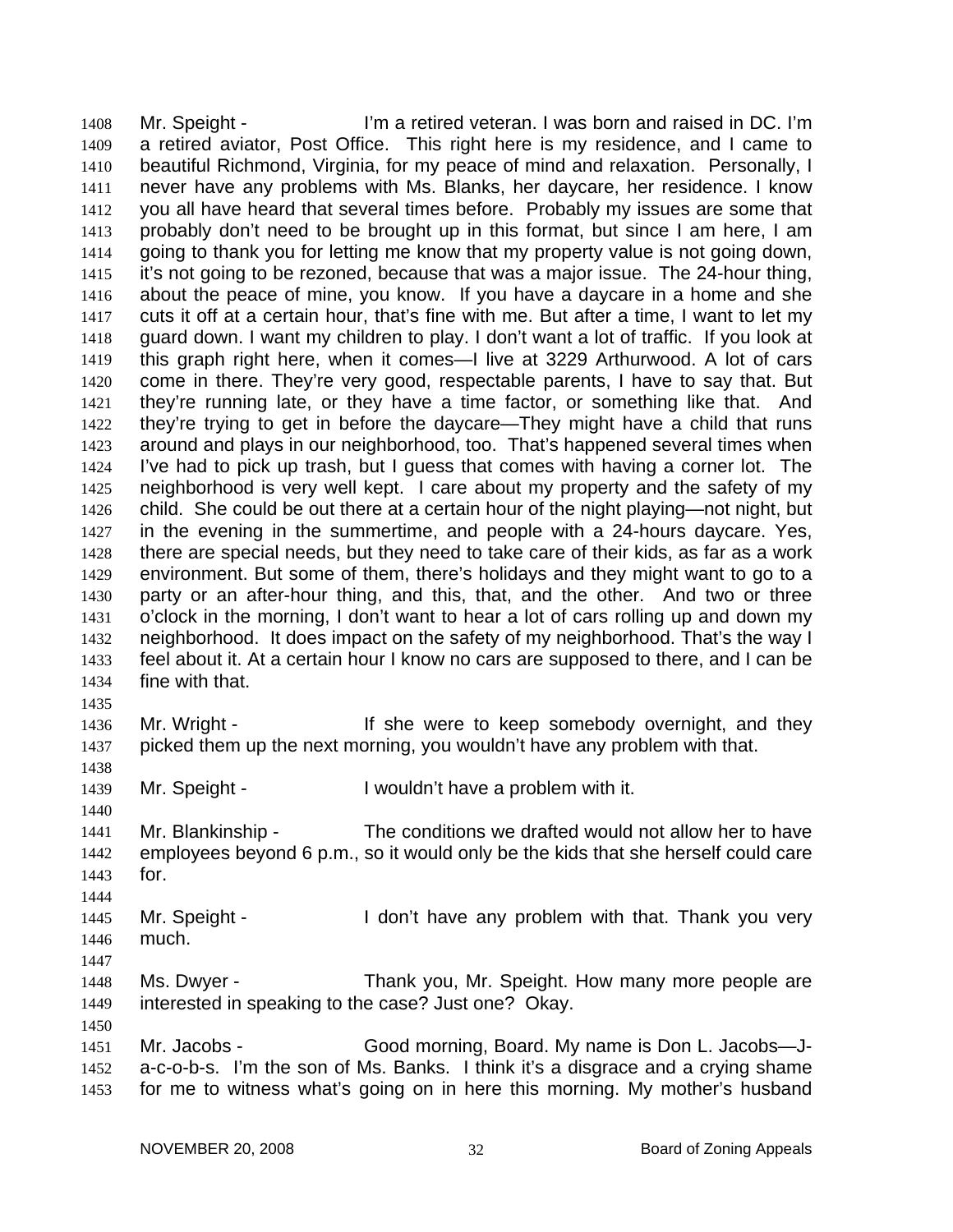passed away. I have a property, 5101 Metals Run, that I rent. I moved back with my mother because of the hardship. Since I've been at that home, it's more traffic at 840 Maplegrove than what goes on in our home. My mother has no desire to keep kids all night. Okay? We all are neighbors. The association. I had an association in my other community. I chose not to participate in the association. If the association had a concern, I think it should have been brought to the homeowner first before escalating to this point. I have washed my car in my front yard, and I watch Mr. Adkins curse out Mr. Carter. Okay? I have seen neighbors that live in that residence during daylight hours drinking. 1454 1455 1456 1457 1458 1459 1460 1461 1462

1463

1466

1476

1479

1482

1484

1486

1489

1496

1464 1465 Mr. Blankinship - Mr. Jacobs, we need to stay focused on the matter before us.

1467 1468 1469 1470 1471 1472 1473 1474 1475 Mr. Jacobs - Chay. I'm just address—Okay. These are issues that I'm addressing. She chooses not to operate a 24-hour daycare. Okay? I live in the home, and again, the yard is well kept. I take care of the yard. The parking is not a concern. At one time the employees were parking in the driveway. She talked to the neighbors, I believe, and it was okay for them to park across the street. Okay? But I just think it's just disrespectful that it's escalated to this point because—I'm a manager at the post office, and I understand what it means to get in compliance with everything. And that's all we're trying to do. We're not trying to degrade the neighborhood in any way, shape, or form.

- 1477 1478 Ms. Harris - Mr. Jacobs, did you say your mother did not want to operate a 24-hour daycare?
- 1480 1481 Mr. Jacobs - Right. As far as I know, she has no desire to keep kids overnight, or operate a 24-hour daycare.
- 1483 Ms. Harris - But does the permit allow her to do that?

1485 Mr. Jacobs - The permit will, if she chooses to.

- 1487 1488 Mr. Blankinship - But her state license at this point is limited to, I think, 12:30 in the morning.
- 1490 Ms. Harris - The Chay, thank you.
- 1491 1492 1493 1494 1495 Ms. Dwyer - The Any questions for Mr. Jacobs? Thank you, sir. Anyone else to speak to this case? Ms. Banks, if you would like to come respond, we'll give you five minutes to make a statement or respond to any of the issues that have been raised.
- 1497 1498 1499 Ms. Banks - Ckay. My statements will be just to correct something that was made against me in knowing about the homeowners' association. When I purchased my first house on Hunters Run Drive, I purchased it from the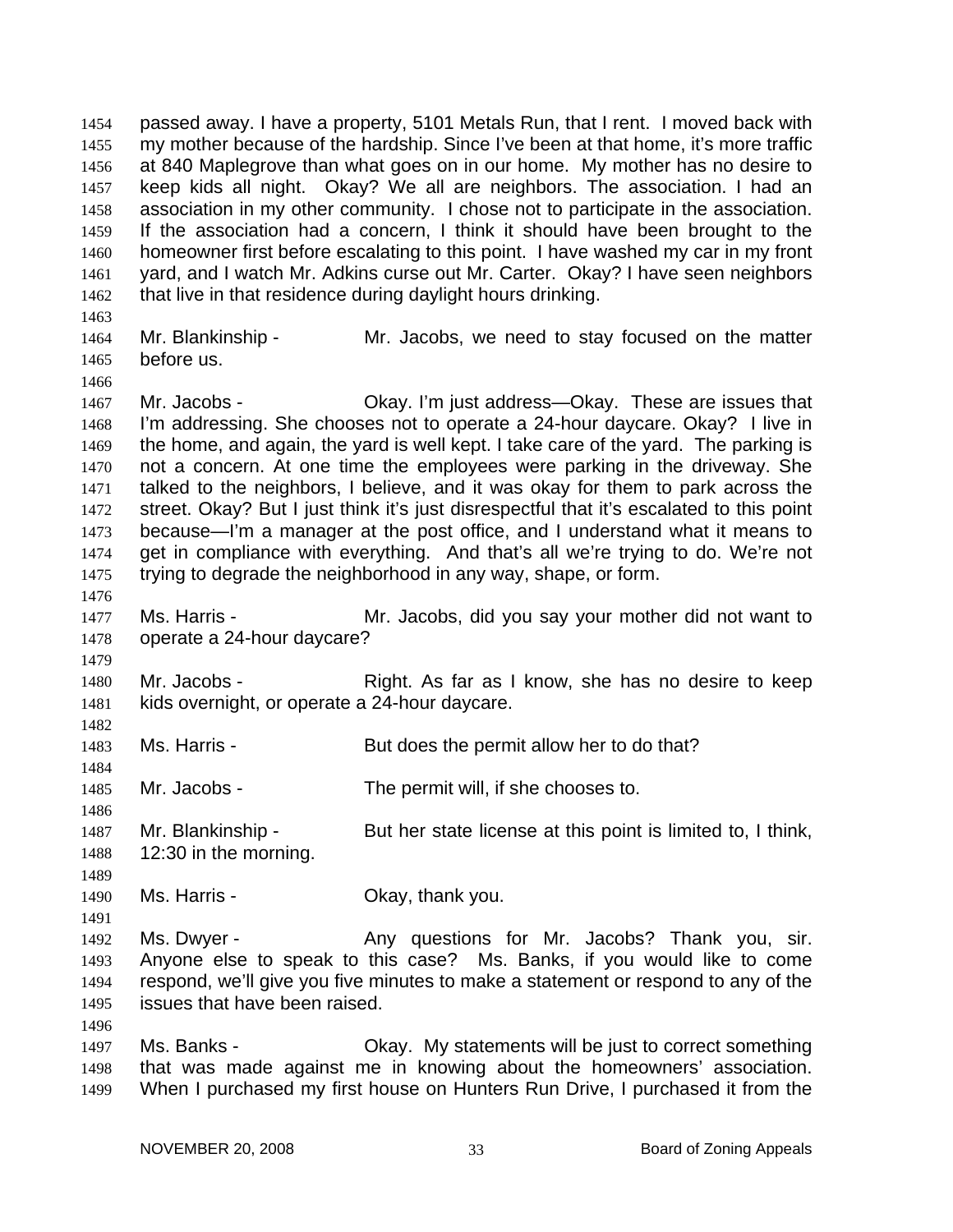person who built the house, who was Mrs. Lillian Bryant. So, I didn't receive those documents from Ryan Homes. When I purchased this home, it was in foreclosure, and I never received a package from Ryan Homes saying that there was an association. The first documentation I received about an association was in 2005, like I stated earlier. Also, I have no signs in my yard. I do not advertise. All of my business has come to me by word of mouth by parents who I have supported in the past. The ambulance that was in the community was next door. I had to call rescue squad services about three years ago because a little kid was choking. But, you know, we have to have first aid training, we have to have all of that. When it got beyond what we could do, that's when I called the rescue squad. One time in five years. I also only operate in nine-hour intervals. So, when you bring your child, you have nine hours before you need to return to pick up your child. So, I don't have people coming in and out all day long. And like I said, when the kids that stayed overnight, if their mother brought them at 11 a.m., she wasn't expected to return until nine hours later. I don't want people coming in the community. I don't have people coming into the community all different hours. I don't party at night and do all the things that maybe have been alluded to. And people don't come to my house playing loud music, because like Mr. Ponton said, I interview my parents, and I love my community, I respect my home, and I respect others as well. Thank you. 1500 1501 1502 1503 1504 1505 1506 1507 1508 1509 1510 1511 1512 1513 1514 1515 1516 1517 1518 1519 1520 1521 1522 1523 1524 1525 1526 1527 1528 1529 1530 1531 1532 1533 1534 1535 1536 1537 1538 1539 1540 1541 1542 1543 1544 Ms. Harris - The Ms. Banks, do you have a parent who works the twilight shift? Ms. Banks - No. I said I had a parent who worked twilight shift years ago. Ms. Harris - Chay. Ms. Banks - The longer have anyone working past 5:30 p.m. that picks up their child. Ms. Dwyer - The Ms. Banks, would you agree to a condition that says there will be no signs in your yard advertising your business? Ms. Banks - I will agree to that, but I've never had it, and I have no need to have it. Ms. Dwyer - The Understand, but it might be reassuring to people to have that as a condition. Ms. Banks - Yes. I have no need to have that. Just like I said, my business has been spread by word of mouth. At one time when I first started I advertised in the newspaper. But again, never any signs on my property.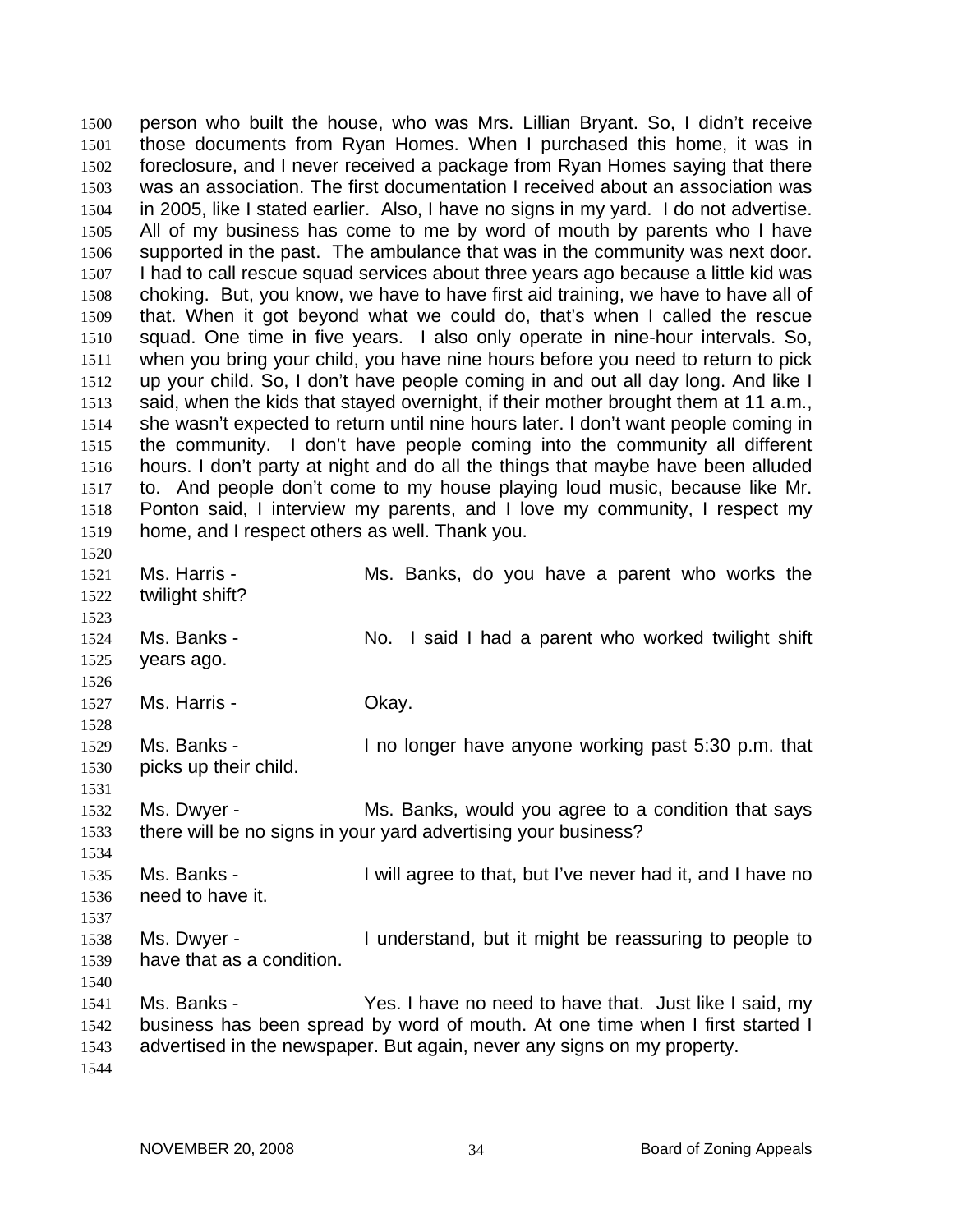Ms. Dwyer - Would you be agreeable to reducing the hours that you've requested to be open, fewer hours that you would find acceptable? 1545 1546 1547 1548 1549 1550 1551 1552 1553 1554 1555 1556 1557 1558 1559 1560 1561 1562 1563 1564 1565 1566 1567 1568 1569 1570 1571 1572 1573 1574 1575 1576 1577 1578 1579 1580 1581 1582 1583 1584 1585 1586 1587 1588 1589 1590 Ms. Banks - I would like to be able to operate from not 6 a.m., but from 7 a.m. until 12 p.m., or 12 a.m. Mr. Blankinship - Midnight. Ms. Banks - The Yes, until midnight, in case a mother comes to me that needs assistance in the afternoon. Again, they will bring me a child at one time, and they are expected to return nine hours later. Ms. Dwyer - The All right. It would be agreeable to you, then, if we change the hours that you're requesting from 7 a.m. to midnight, as opposed to or 12:30, I think, is that what the state license is—24 hours. Ms. Banks - The Mull doesn't have to be 24 hours because, again, I haven't kept any kids past 6 p.m. in the afternoon in years, except for that one kid I kept one week this past summer. I kept a little kid until 9:30 p.m. Ms. Dwyer - Chay. Ms. Harris - **In the condition, they say on Saturday 7** a.m., but the 7 a.m. to 12 midnight are the hours that you would like to operate Monday through Saturday. Ms. Banks - You can put that down, but in a sense, I want my Saturdays off. But I have had parents in the past who did need to work on Saturday. So, that means I'm tied down with kids on the weekend, too. Ms. Dwyer - I think that was limited to 7 a.m. I think that was in case it was overnight on Friday. Mr. Blankinship - Exactly. Ms. Dwyer - The Any other questions for Ms. Banks? Mr. Nunnally - You say you like your Saturdays off. Would you have a problem with 7 a.m. to midnight Monday through Friday? Ms. Banks - The Muldn't have any problems with that, but—and when I interview my parents, I should be the one who tells them, "I really don't want to work Saturday, you can find someone else on Saturdays," and that's what they do. So, licenses have a list of parents who can operate certain times, but I'm in a position now where I can say I need my weekends off. I don't really want the law to say I have to have it off, because there might be someone who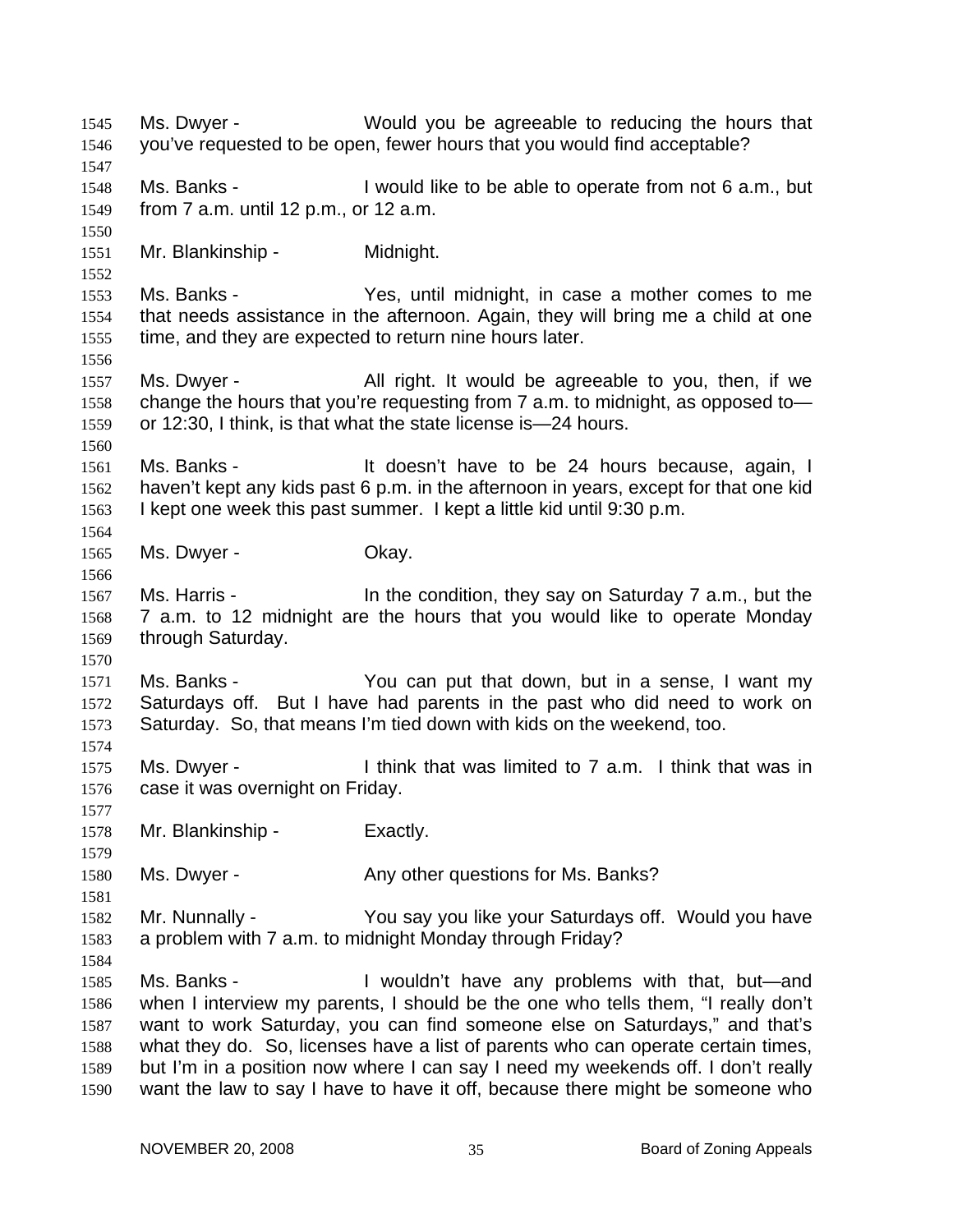| 1591<br>1592         | doesn't even have a relative in Virginia, and I might feel the need or might just<br>want to help that parent. |                                                                                                                                                  |
|----------------------|----------------------------------------------------------------------------------------------------------------|--------------------------------------------------------------------------------------------------------------------------------------------------|
| 1593<br>1594<br>1595 | Ms. Dwyer -                                                                                                    | I'm not clear, then.                                                                                                                             |
| 1596<br>1597<br>1598 | Ms. Banks -<br>work Monday through Saturday night.                                                             | I would like for the conditional use permit to say I can                                                                                         |
| 1599<br>1600         | Ms. Dwyer -                                                                                                    | From 6 a.m. to 12:30 a.m.                                                                                                                        |
| 1601<br>1602         | Ms. Banks -                                                                                                    | Yes.                                                                                                                                             |
| 1603                 | Ms. Harris -                                                                                                   | You said 7 a.m.                                                                                                                                  |
| 1604<br>1605         | Ms. Dwyer -                                                                                                    | Oh, you said 7 a.m.                                                                                                                              |
| 1606<br>1607         | Ms. Banks -                                                                                                    | Seven.                                                                                                                                           |
| 1608<br>1609         | Mr. Nunnally -                                                                                                 | Seven to midnight.                                                                                                                               |
| 1610<br>1611         | Ms. Banks -                                                                                                    | Yes.                                                                                                                                             |
| 1612<br>1613<br>1614 | Ms. Dwyer -<br>Banks.                                                                                          | All right. That concludes the case. Thank you, Ms.                                                                                               |
| 1615<br>1616         | Ms. Banks -                                                                                                    | Thank you.                                                                                                                                       |
| 1617<br>1618         | Ms. Dwyer -                                                                                                    | We'll take a five-minute recess.                                                                                                                 |
| 1619<br>1620         | <b>BOARD TAKES A FIVE-MINUTE RECESS</b>                                                                        |                                                                                                                                                  |
| 1621<br>1622         | <b>DECISION</b>                                                                                                |                                                                                                                                                  |
| 1623<br>1624         | Mr. Nunnally -                                                                                                 | I move we approve it.                                                                                                                            |
| 1625<br>1626         | Ms. Harris -                                                                                                   | Second.                                                                                                                                          |
| 1627<br>1628<br>1629 | Mr. Nunnally -                                                                                                 | I don't think it will be detrimental to the neighborhood,<br>and I think she's running a splendid daycare service there, so all the people said. |
| 1630<br>1631         | Ms. Dwyer -                                                                                                    | Do we have any amendments to the conditions?                                                                                                     |
| 1632<br>1633         | Mr. Nunnally -                                                                                                 | I thought we changed the time, didn't we?                                                                                                        |
| 1634<br>1635<br>1636 | Ms. Harris -                                                                                                   | Yes. Monday through Saturday, 7 a.m. to 12 midnight.<br>So, it's to cut back on the hours. No signs in the yard.                                 |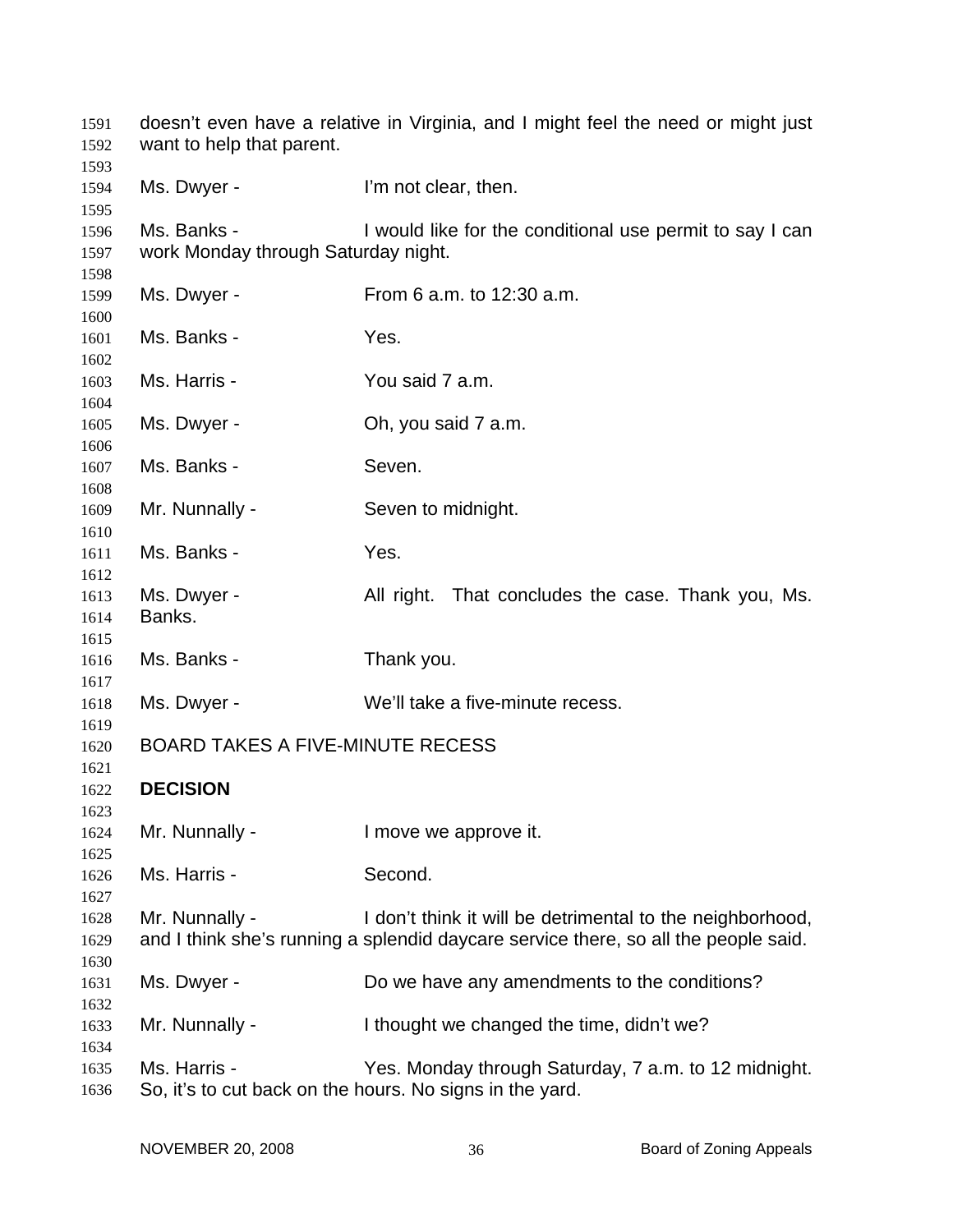1637 1638 1639 1640 1641 1642 1643 1644 1645 1646 1647 1648 1649 1650 1651 1652 1653 1654 1655 1656 1657 1658 1659 1660 1661 1662 1663 1664 1665 1666 1667 1668 1669 1670 1671 1672 1673 1674 1675 1676 1677 1678 1679 1680 1681 1682 Ms. Dwyer - Which would an additional condition six. Ms. Harris - Additional condition. I believe we addressed the concerns of the neighbors. Ms. Dwyer - Do we have a second? Ms. Harris - **I** second. Mr. Blankinship - Yes. Ms. Dwyer - Chay. Ms. Harris - I believe we addressed the concerns of the neighbors and incorporated many of their suggestions by cutting back the hours, and with no sign in the yard. I think it was established that this is a reputable, very desirable operation. So, hopefully we've accommodated most of the concerns. Ms. Dwyer - The Any other discussion? All in favor say aye. All opposed say no. The ayes have it; the motion passes. After an advertised public hearing and on a motion by Mr. Nunnally, seconded by Ms. Harris, the Board **approved** application **UP-026-08, Martha R. Banks'**  request for a conditional use permit pursuant to Section 24-12(g) to operate a 24 hour family day home with employees at 3216 Arthurwood Place (Huntwood) (Parcel 806-727-5394), zoned R-3, One-family Residence District (Varina). The Board approved the conditional use permit subject to the following conditions: 1. [AMENDED] The hours of operation for the family day home shall be limited to 7:00 AM - 12:00 Midnight Monday through Saturday. Daycare services shall not be provided on Sunday. 2. Outside employees shall be limited to a maximum of 3 between the hours of 6:00 AM to 6:00 PM Monday through Friday. After 6PM, only permanent residents of the dwelling shall provide daycare service in the home and shall adhere to the Ratio of Adults to Children from the Virginia DSS Standards for Licensed Family Day Homes. 3. No more than 12 children, exclusive of the provider's own children, may receive daycare services at any one time. 4. Employees of the daycare business shall park on-site, not on the street. 5. After 6:00 PM, the family day home operation shall be limited to the care of not more than 3 children (toddlers to 12 years of age) or 2 infants.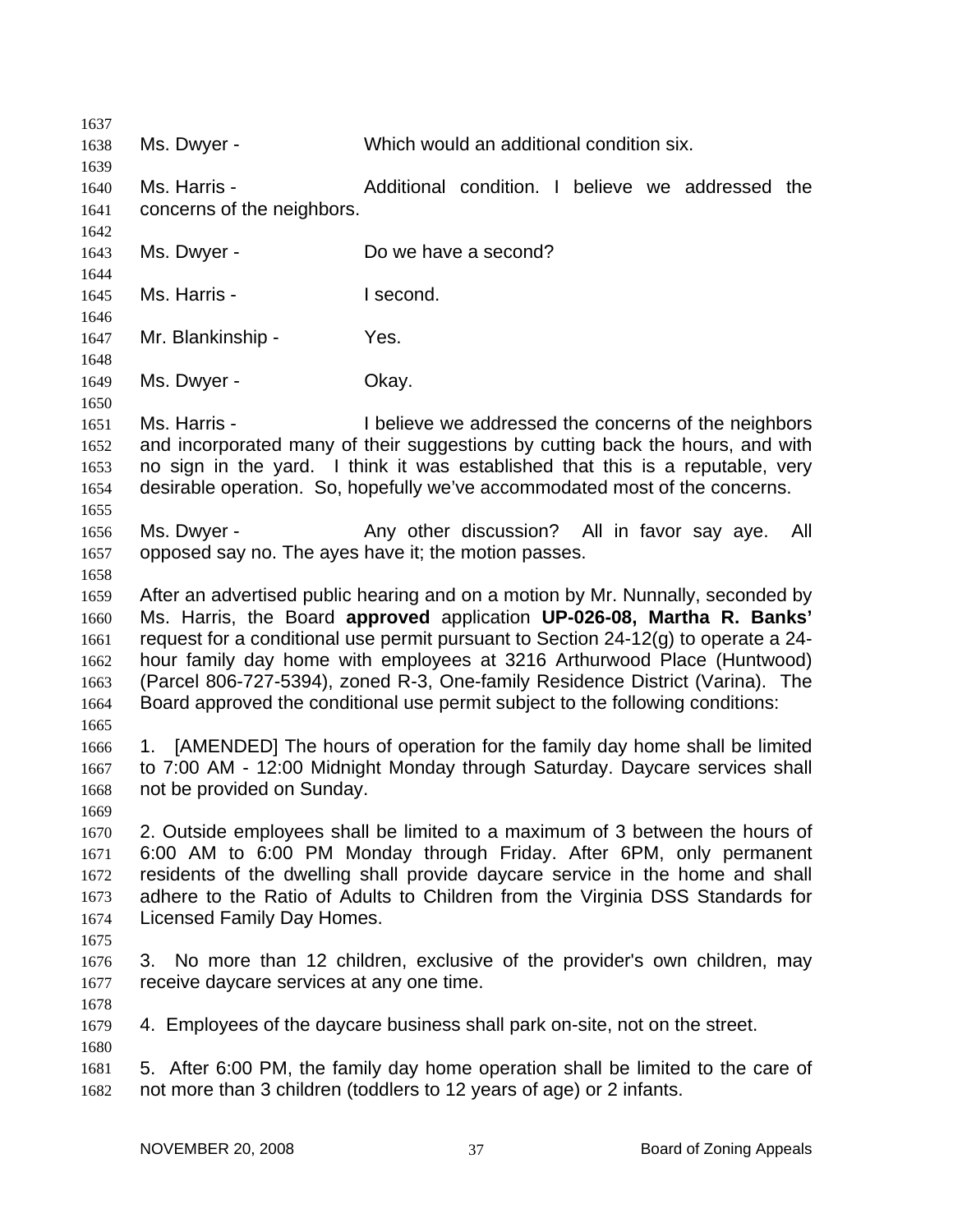| 1683 |                                                                     |                                                                                   |  |
|------|---------------------------------------------------------------------|-----------------------------------------------------------------------------------|--|
| 1684 | 6. [ADDED] There shall be no signs advertising the family day home. |                                                                                   |  |
| 1685 |                                                                     |                                                                                   |  |
| 1686 |                                                                     |                                                                                   |  |
| 1687 | Affirmative:                                                        | Dwyer, Harris, Nunnally, Witte, Wright<br>5                                       |  |
| 1688 | Negative:                                                           | 0                                                                                 |  |
| 1689 | Absent:                                                             | 0                                                                                 |  |
| 1690 |                                                                     |                                                                                   |  |
|      |                                                                     |                                                                                   |  |
| 1691 |                                                                     |                                                                                   |  |
| 1692 | <b>UP-027-08</b>                                                    | <b>CENTEX HOMES</b> requests a temporary conditional                              |  |
| 1693 |                                                                     | use permit pursuant to Section 24-116(c)(1) to place a temporary sales trailer at |  |
| 1694 |                                                                     | 4956 Cedar Summit Road (Cedar Run) (Parcel 813-730-3067), zoned R-3C,             |  |
| 1695 |                                                                     | One-family Residence District (Conditional) (Fairfield).                          |  |
| 1696 |                                                                     |                                                                                   |  |
| 1697 | Ms. Dwyer -                                                         | Is anyone else here to speak to the case? Thank you.                              |  |
| 1698 | Please state you name.                                              |                                                                                   |  |
| 1699 |                                                                     |                                                                                   |  |
| 1700 | Mr. Blankinship -                                                   | Will you raise your right hand please? Do you swear                               |  |
| 1701 |                                                                     | the testimony you're about to give is the truth and nothing but the truth so help |  |
| 1702 | you God?                                                            |                                                                                   |  |
| 1703 |                                                                     |                                                                                   |  |
| 1704 | Ms. Chisholm -                                                      | I do. My name is Jennifer Chisholm-C-h-i-s-h-o-l-                                 |  |
| 1705 |                                                                     | m—on behalf of Centex Homes. We're here to get permission for a temporary         |  |
| 1706 |                                                                     | use permit so we can put a temporary sales trailer within the subdivision.        |  |
| 1707 |                                                                     |                                                                                   |  |
| 1708 | Ms. Harris -                                                        | Ms. Chisholm, right?                                                              |  |
|      |                                                                     |                                                                                   |  |
| 1709 |                                                                     |                                                                                   |  |
| 1710 | Ms. Chisholm -                                                      | Yes.                                                                              |  |
| 1711 |                                                                     |                                                                                   |  |
| 1712 | Ms. Harris -                                                        | Can you describe this subdivision for us,<br>Okay.                                |  |
| 1713 | Cedar Run?                                                          |                                                                                   |  |
| 1714 |                                                                     |                                                                                   |  |
| 1715 | Ms. Chisholm -                                                      | It's a single-family home subdivision.<br>There is                                |  |
| 1716 |                                                                     | another builder in the subdivision currently. Centex Homes is buying              |  |
| 1717 |                                                                     | approximately 40 home sites, and we are building in a section where there are     |  |
| 1718 |                                                                     | currently no homes either under construction, or no residential homes that are    |  |
| 1719 | occupied.                                                           |                                                                                   |  |
| 1720 |                                                                     |                                                                                   |  |
| 1721 | Ms. Harris -                                                        | You say you're building 40 homes? There are 125                                   |  |
| 1722 | lots?                                                               |                                                                                   |  |
| 1723 |                                                                     |                                                                                   |  |
| 1724 | Ms. Chisholm -                                                      | I think that's the total, but we are only building on a                           |  |
| 1725 | small percentage of them.                                           |                                                                                   |  |
|      |                                                                     |                                                                                   |  |
| 1726 |                                                                     |                                                                                   |  |
| 1727 | Ms. Harris -                                                        | Okay. The price range of those homes?                                             |  |
| 1728 |                                                                     |                                                                                   |  |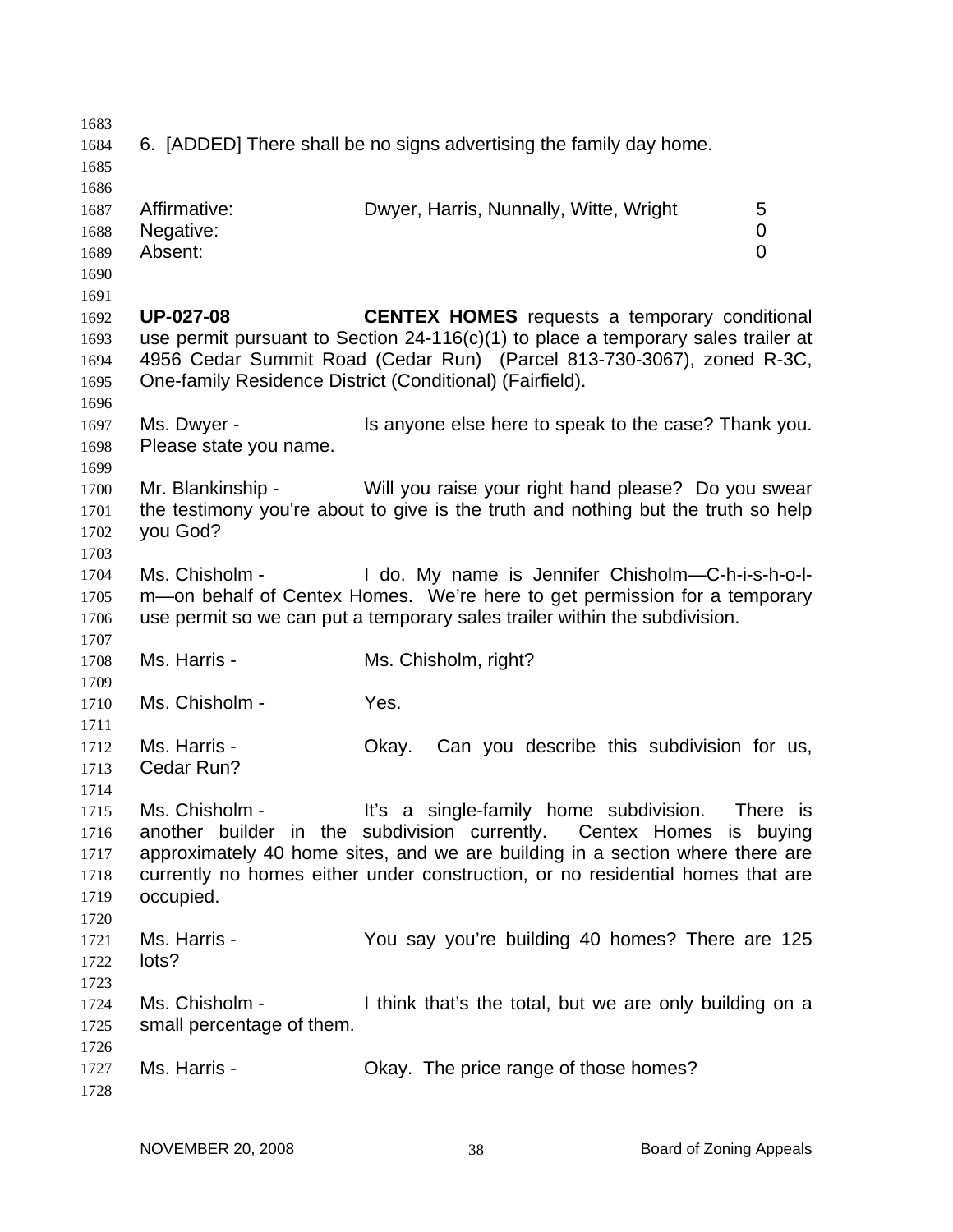Ms. Chisholm - They're going to be starting in the 190's. Ms. Harris - The square footage? Ms. Chisholm - They range from about 1,800 square feet up to about 2,600. Ms. Harris - Chay. I have a question about the trailer. In the floor plan, we see that there's a trailer with interior plumbing, an interior bathroom. You're not going to use this one? Ms. Chisholm - Cur plans are not to hook up the bathroom inside. We'll bring a port-a-john out on site and have that screened. Ms. Harris - Why? Ms. Chisholm - I'm not sure if we have—We can't tie it in right now to the plumbing, so I don't know if all of that has been developed. The other alternative is to do like a septic tank system. For the short duration that we're going to keep the trailer out there, it's actually very costly. Mr. Wright - That's in Condition #4. Ms. Dwyer - Have you read the conditions, Ms. Chisholm? Ms. Chisholm - I have, yes. Ms. Dwyer - The You agree to those? Ms. Chisholm - Yes. Ms. Harris - The Saw that in the condition, but I also saw that they could actually include a john, or let's say a bathroom someplace in accordance to what you submitted to us. I just wondered why you would use a port-a-john and not use the bathroom facilities that are mentioned or shown on the floor plan. And you say it's a cost factor. Ms. Chisholm - It's costly, and we're going to be there for such a short duration it'll make it easier to remove the trailer quickly and expediently when we're able to move into our model. Ms. Dwyer - And you don't have a sewer system to connect to at this point. Ms. Chisholm - No, not at this point.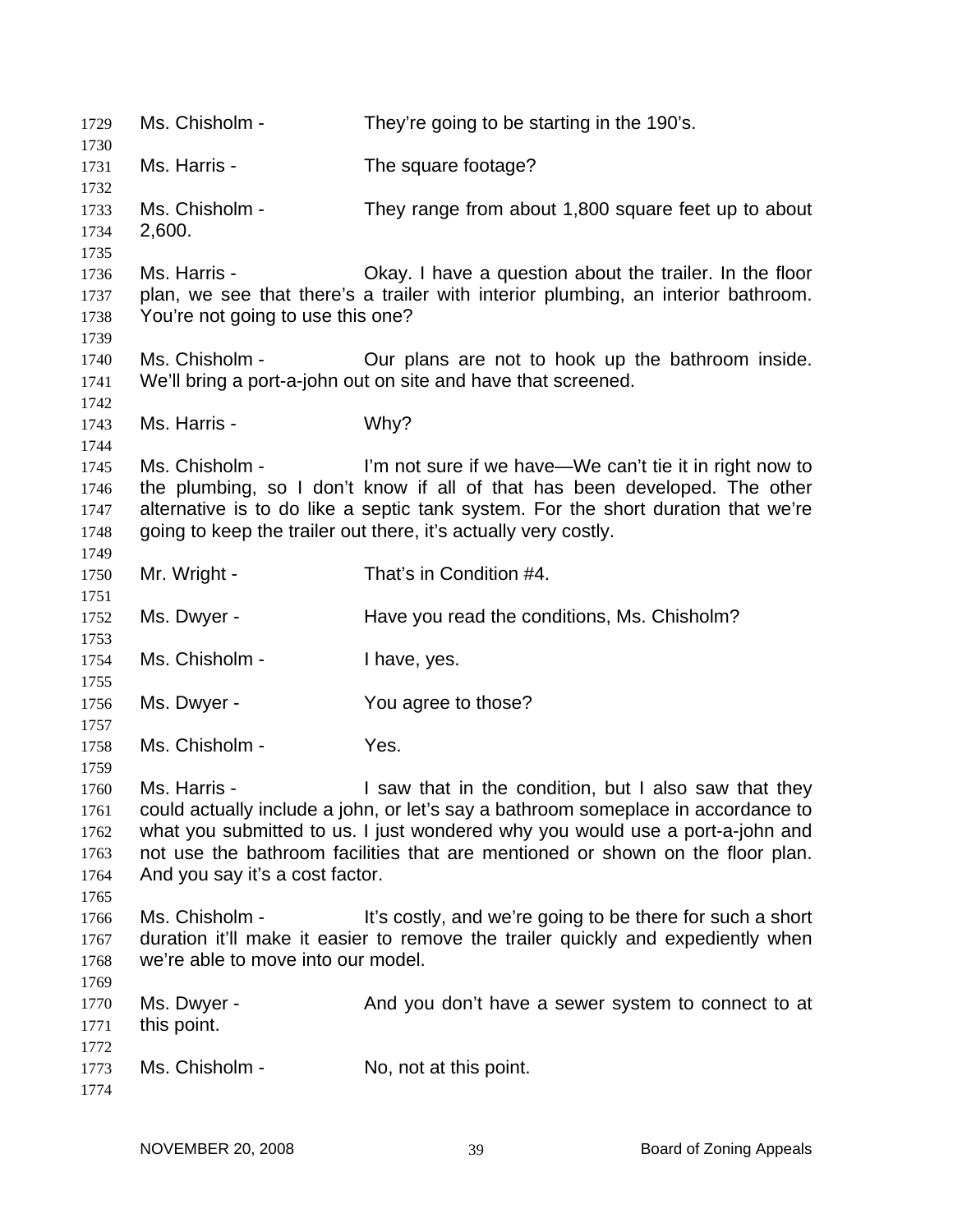1775 Mr. Wright - To run to July  $1<sup>st</sup>$ . That's the idea, isn't it? 1776 1777 1778 1779 1780 1781 1782 1783 1784 1785 1786 1787 1788 1789 1790 1791 1792 1793 1794 1795 1796 1797 1798 1799 1800 1801 1802 1803 1804 1805 1806 1807 1808 1809 1810 1811 1812 1813 1814 1815 1816 1817 1818 1819 Ms. Dwyer - Correct. Mr. Witte - So, you're actually going to build a model to replace the trailer. Ms. Chisholm - Yes. Mr. Witte - Chav. Ms. Dwyer - That Any other questions by Board members? That concludes the case. Thank you, Ms. Chisholm. Ms. Chisholm - Thank you. **DECISION**  Ms. Harris - The Move that we approve this temporary use permit. It will not adversely affect the neighborhood, health, or welfare of the community. They did address the question regarding the fact that this is a temporary sales trailer that will be replaced or removed when the model home is erected. Ms. Dwyer - **Motion by Ms. Harris.** Mr. Nunnally - I seconded it. Ms. Dwyer - **Motion by Ms. Harris, second by Mr. Nunnally. Any** discussion? All in favor say aye. All opposed say no. The ayes have it; the motion passes. After an advertised public hearing and on a motion by Ms. Harris, seconded by Mr. Nunnally, the Board **approved** application **UP-027-08, Centex Homes'** request for a temporary conditional use permit pursuant to Section 24-116(c)(1) to place a temporary sales trailer at 4956 Cedar Summit Road (Cedar Run) (Parcel 813-730-3067), zoned R-3C, One-family Residence District (Conditional) (Fairfield). The Board approved the temporary conditional use permit subject to the following conditions: 1. Only the improvements shown on the plan filed with the application may be constructed pursuant to this approval. No substantial changes or additions to the layout may be made without the approval of the Board of Zoning Appeals. Any additional improvements shall comply with the applicable regulations of the County Code.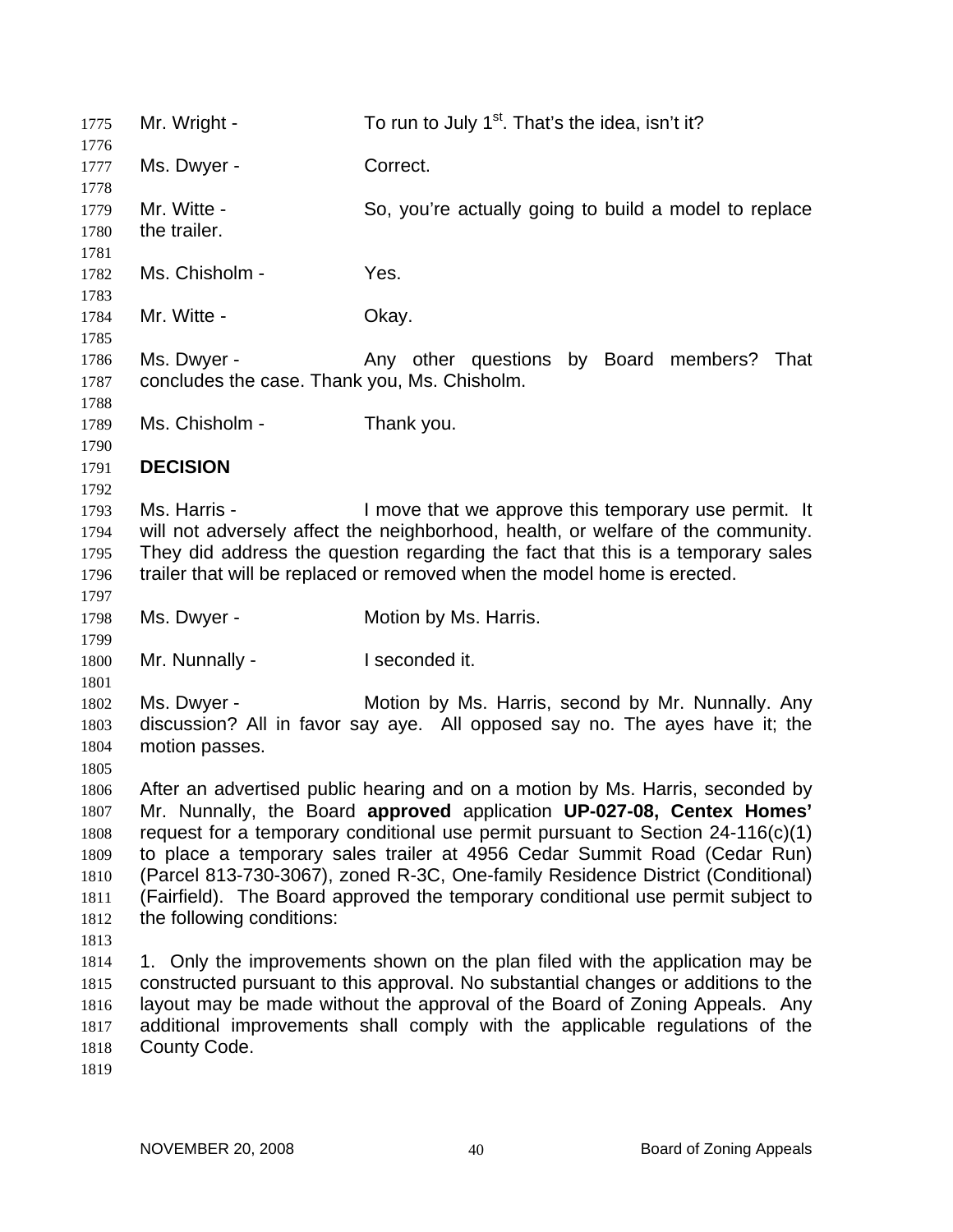2. The trailer shall be skirted on all sides with a durable material as required by the building code for a permanent installation. 1820 1821

1822

1823 1824 1825 1826 1827 1828 3. A detailed landscaping and lighting plan shall be submitted to the Planning Department with the building permit for review and approval. Approved landscaping shall be installed prior to the issuance of the certificate of occupancy. All landscaping shall be maintained in a healthy condition at all times. Dead plant materials shall be removed within a reasonable time and replaced during the normal planting season.

1829

1832

1830 1831 4. The port-a-john(s) shall be located behind or beside the trailer and screened from public view by means of an opaque fence.

1833 1834 5. The trailer shall be removed from the property on or before July 1, 2009, at which time this permit shall expire.

1835 1836

1844

1858

1860

1862

| 1837 | Affirmative: | Dwyer, Harris, Nunnally, Witte, Wright | b |
|------|--------------|----------------------------------------|---|
| 1838 | Negative:    |                                        |   |
| 1839 | Absent:      |                                        |   |
| 1840 |              |                                        |   |
| 1841 |              |                                        |   |

1842 1843 Mr. Blankinship - Madam Chairman, the next two cases are companions, and I'll call them both together, if you don't mind.

1845 1846 1847 1848 1849 1850 1851 **A-028-08 THE FATHER MCDONALD COLUMBIAN CENTER** requests a variance from Section 24-96(a) to allow off-site parking at 2324 Pump Road (Parcel 740-752-4205), zoned A-1, Agricultural District (Tuckahoe). The parking lot location requirement is not met. The applicant requests permission to use an adjacent off-site parking lot during the construction of a new Knights of Columbus building.

1852 1853 1854 1855 1856 **UP-029-08 THE FATHER MCDONALD COLUMBIAN CENTER** requests a conditional use permit pursuant to Sections 24-52(a) and 24-12(b) to replace the existing recreation facility at 2324 Pump Road (Parcel 740-752- 4205), zoned A-1, Agricultural District (Tuckahoe).

- 1857 Ms. Dwyer - Is anyone here to speak to this case?
- 1859 Mr. Witte - **Before we begin, Madam Chairman.**

1861 Ms. Dwyer - Mr. Witte.

1863 1864 1865 Mr. Witte - Since the Columbian Center is operated by the Knights of Columbus, and I am also a member of the Knights—not this council—I think I should abstain from this case. [Mr. Witte left the building.]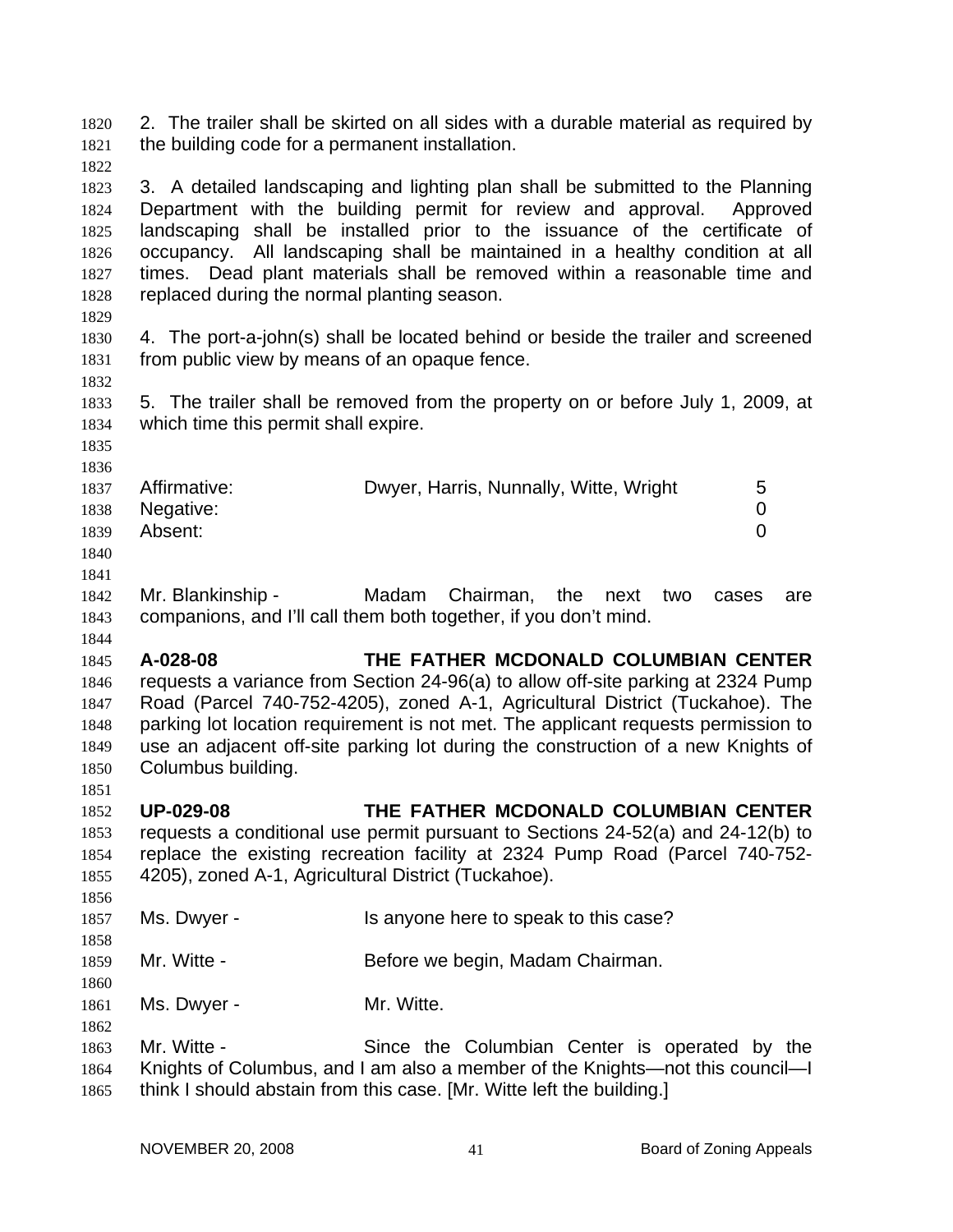1866 1867 1868 1869 1870 1871 1872 1873 1874 1875 1876 1877 1878 1879 1880 1881 1882 1883 1884 1885 1886 1887 1888 1889 1890 1891 1892 1893 1894 1895 1896 1897 1898 1899 1900 1901 1902 1903 1904 1905 1906 1907 1908 Ms. Dwyer - All right. Thank you, Mr. Witte. Is there anyone here to speak to this case? Please raise your right hand to be sworn. Mr. Blankinship - Do you swear the testimony you're about to give is the truth and nothing but the truth so help you God? Ms. Dwyer - Good morning. Mr. Kucera - Good morning. Can you hear me? Ms. Dwyer - Yes. Mr. Kucera - Chay. My name is Jonathan J. Kucera, architect. I'm a consulting architect to the Knights of Columbus. I've been working with them on this project for over a year. This is a concluding phase in their process of analyzing the potential to design a smaller Knights of Columbus facility on a subset of the original Columbian Center property, which currently is 22+ acres. They are under contract to sell the majority of the property to Third Presbyterian Church. In order to proceed with their plans to develop this property subsequent to the sale, they need the two items requested. One is a variance to allow temporary use of the existing parking lot as parking for the existing building, and parking for the new building until such time as the new building is completed, the old building torn down, and the new parking lot built. That is a temporary use of the existing parking to satisfy code requirements for onsite parking for the new facility, as well as the existing facility, because once it's sold, then the existing parking is part of the old parcel. Ms. Dwyer - The existing parking will be sold to the Third Presbyterian Church. Mr. Kucera - Yes. If you look at the diagram that you're looking at, the smaller portion outlined with the red dotted line is the new parcel. It's access will be deed granted through the old site being sold. But until such time as the new parking is built, the existing building will operate, and the new building is being built. Both will require the use of the existing parking, which will also be guaranteed by agreement with the purchaser. Ms. Dwyer - The How many parking spaces are now available? Mr. Kucera - The existing parking is somewhere in the order of 150 spaces.

Ms. Dwyer - What's the square footage of your existing building?

1909 1910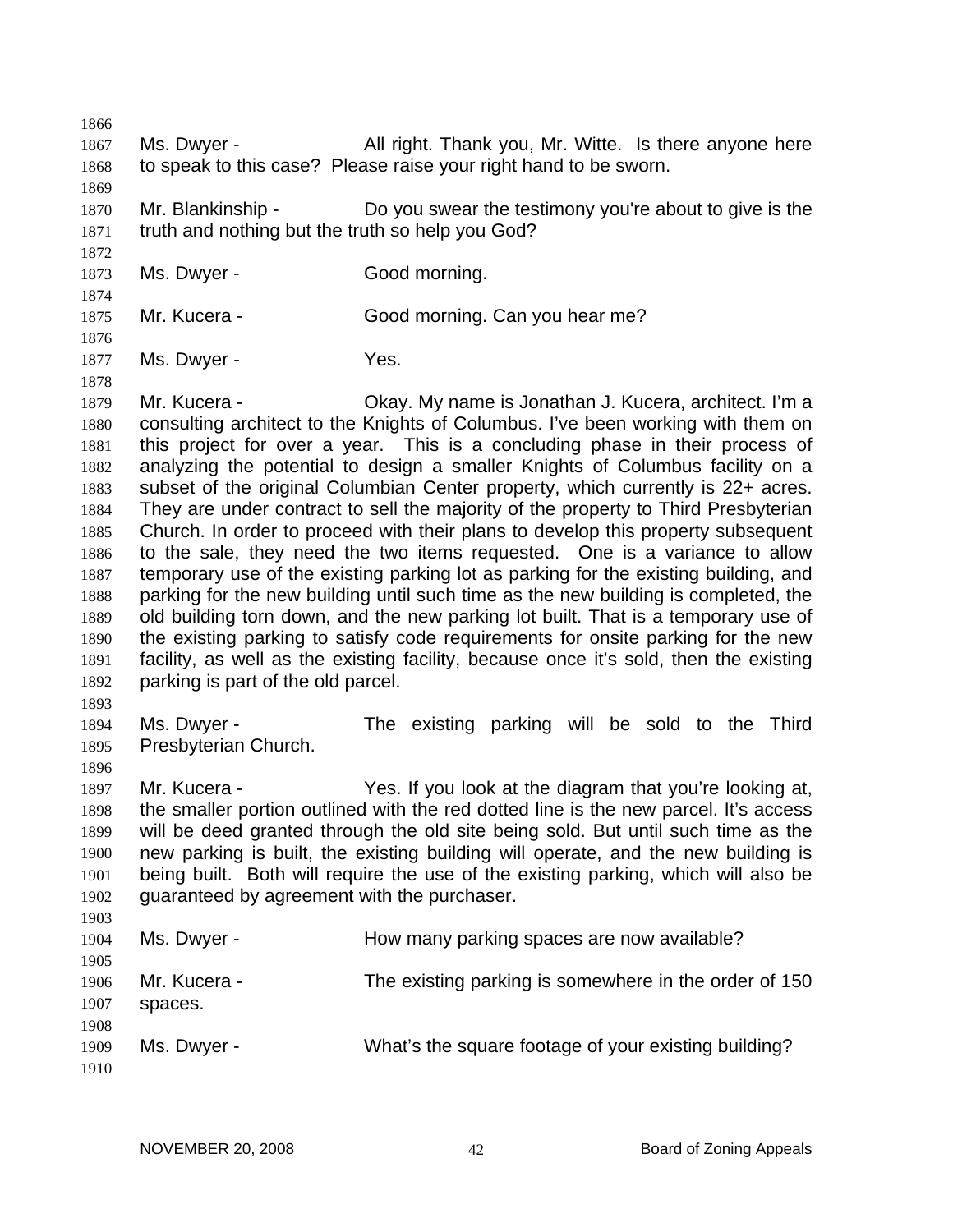Mr. Kucera - The square footage of the existing building is approximately 1,200 square feet—I mean 12,000. I'm sorry. 1911 1912 1913 1914 1915 1916 1917 1918 1919 1920 1921 1922 1923 1924 1925 1926 1927 1928 1929 1930 1931 1932 1933 1934 1935 1936 1937 1938 1939 1940 1941 1942 1943 1944 1945 1946 1947 1948 1949 1950 1951 1952 1953 1954 1955 1956 Ms. Dwyer - Twelve thousand. The square footage of the new building is 7,200? Mr. Kucera - The As shown on the plans now it's 7,200 square feet. There is a potential, if their budget will allow, to expand the basement to a full basement, which would take the total square footage up to 9,000 square feet. But the majority of the basement space would be for storage for the various churchrelated or community-related clubs that will continue to use the new building for their activities. Ms. Dwyer - So, you'll only have 80 parking spaces, though, for the new facility. Mr. Kucera - That's correct. Ms. Dwyer - The Music of the Vou wanted to expand to 9,000, wouldn't you need 90 spaces? Mr. Kucera - Well, according to the zoning code, the parking requirement is one space for every 100 square feet of the building used for the assembly function. It's classified as an assembly use. Therefore, that calculation on the approximately 3,200 square feet of space on the upper level used for assembly is 32 spaces. Ms. Dwyer - Okay. If you expanded into the basement, would that be used for assembly purposes? Mr. Kucera - The Music of the state of the space. Ms. Dwyer - Chay. Mr. Kucera - Even if we used the same proportion of space in the basement, which would put you at 6,400 square feet, the ratio then being 64 spaces, and we are providing, on the current plan, 80 spaces. Ms. Dwyer - The As a practical matter, have you needed the 150 for the facility that you— Mr. Kucera - No. The 150 spaces relate to the storage use of the entire property by the Columbian Center for a broad spectrum of their own and mostly community-based uses—social gatherings, sports events, and so forth. The usage pattern of the Knights of Columbus has changed, which is one of the reasons why they have elected to downsize their building, and downsize their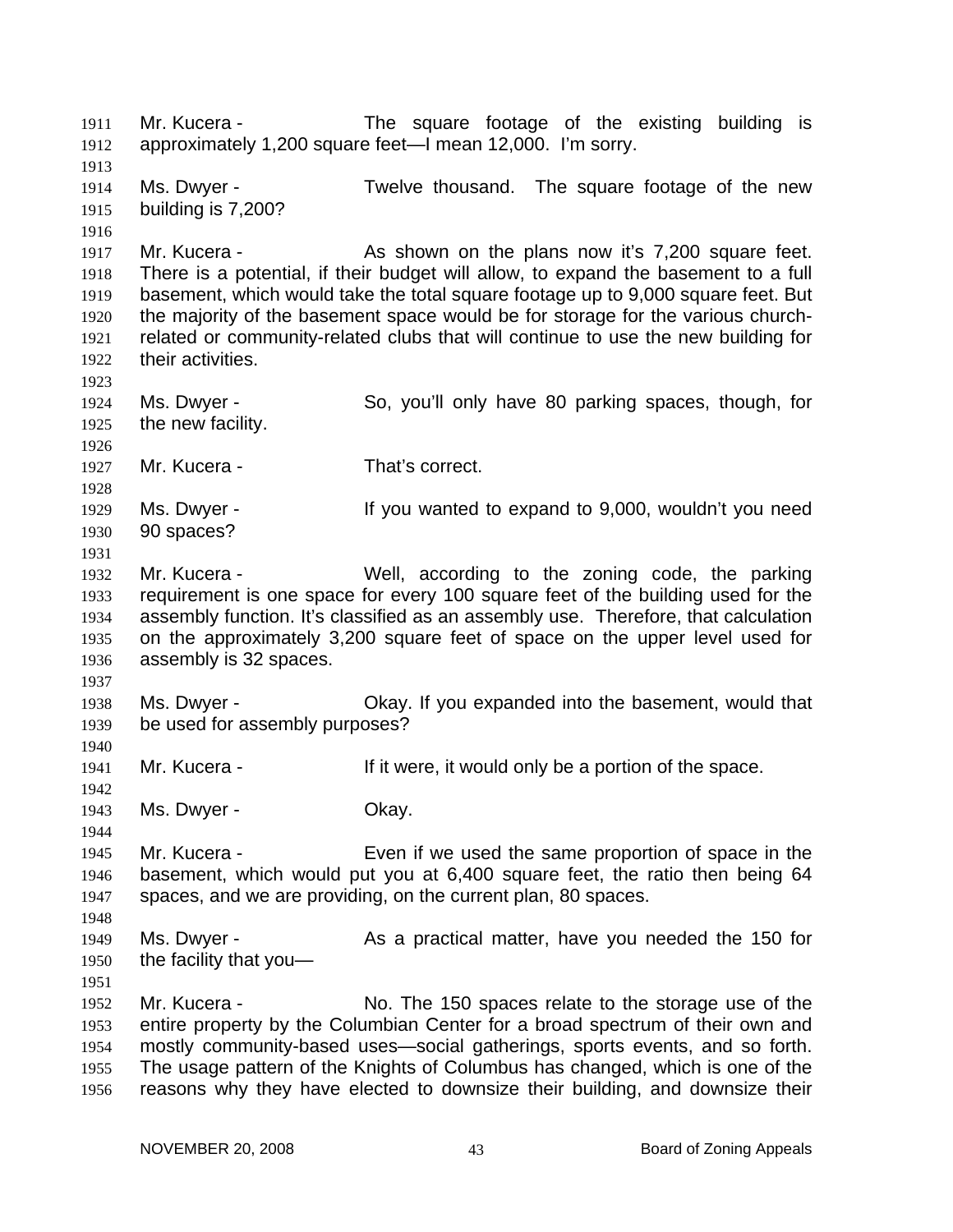property. They have represented to me that the future uses of the Knights of Columbus building for their own uses will be a smaller set of uses than they historically have had. And the same for some of their sponsored groups—Boy Scouts—I have a list of the uses that I'll introduce when I talk about the conditional use, because I would like for that to go on record as their response to one of the questions. 1957 1958 1959 1960 1961 1962

1964 1965 1966 Mr. Wright - The Are we talking about the use permit now, or the variance?

1967 1968 Ms. Dwyer - Both cases were called at the same time. I was mostly interested in the parking situation.

1970 Mr. Wright - Thought we were talking about the use permit now.

1972 Mr. Kucera - Could I close on a comment?

1974 Ms. Dwyer - Sure.

1963

1969

1971

1973

1975

1984

1987

1990

1993

1997

2000

1976 1977 1978 1979 1980 1981 1982 1983 Mr. Kucera - My comments regarding the variance in stating that this is a temporary variance, which expires at such time as the entire development on the residual 3.38-acre parcel is completed. That completion involves the construction of the new building, then the demolition of the old building, and then the reconstruction of the site, under where the old building exists, for the new parking lot. Once all that work is completed, as per the conditions, then this temporary variance will expire because they will then have satisfied all of the code requirements for their new site.

1985 1986 Ms. Dwyer - That's one of the conditions that has been proposed by staff.

1988 1989 Mr. Kucera - Yes. The conditions stated in the request for variance, all three of those conditions are agreeable to the applicant.

1991 1992 Ms. Dwyer - There is some question as to whether this is in fact a variance.

1994 1995 1996 Mr. Blankinship - The code uses the word, "variance," but we treat it really as a use permit. The code does call it a variance, so we have styled it that way.

1998 1999 Ms. Dwyer - We should probably get that addressed. We won't belabor that point, then.

2001 2002 Mr. Kucera - Che other point I'd like to make is that in both this variance request and the conditional use permit, they are conditional upon the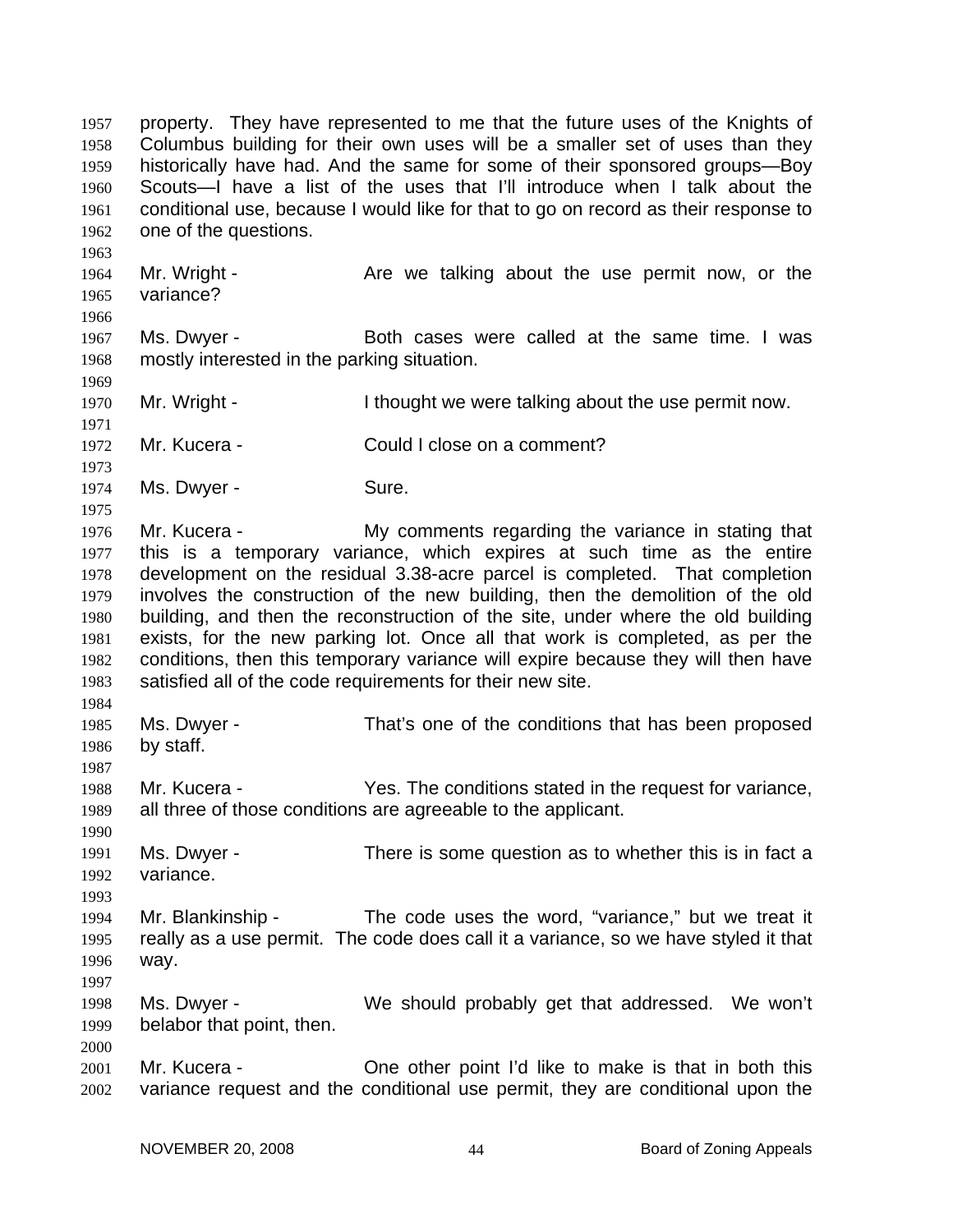actual sale of the property. I've learned this morning that it's moving closer to a certainty with a closing in December. Should for any reason that purchase fall through, then the applicant would like to revert to their original— 2003 2004 2005 2006 2007 2008 2009 2010 2011 2012 2013 2014 2015 2016 2017 2018 2019 2020 2021 2022 2023 2024 2025 2026 2027 2028 2029 2030 2031 2032 2033 2034 2035 2036 2037 2038 2039 2040 2041 2042 2043 2044 2045 2046 2047 2048 Mr. Blankinship - The Just continue to operate as they do now. Mr. Kucera - Yes. Ms. Dwyer - So, you would withdraw these formally, or how would that— Mr. Wright - Put a condition in there to that affect. Mr. Blankinship - Normally, your rules require that if the applicant doesn't do something to act on a permit, then it expires. I think we'll just treat it that way. Mr. Wright - What was it, a year? Mr. Blankinship - Yes. Well, a year for one, and two years for the other. I can't remember off the top of my head which is which. Mr. Wright - I think it's two for the variance. Mr. Blankinship - I think you're right. Two for the variance, and one for the use permit. Mr. Kucera - In the case of having an actual time limit for the variance, I would ask that that be either extended or removed, because while we are staging ourselves directly into design and engineering for the site as soon as closing occurs, we would not want to be held to a specific time limit, not knowing how quickly some other aspects of the development are going to occur, some of which are dependent upon the purchaser's activities. Mr. Wright - Wouldn't this condition override that? The way this condition is proposed, if you don't complete these plans and so forth, the variance would never apply. Ms. Dwyer - Where does it say that? Mr. Blankinship - If they don't sell the property, then the variance is moot because they have all the parking on site. Mr. Kucera - The closing on the sale of the property, then our access and our parking occur on the purchaser's property. So, this variance needs to come into play upon closing and transfer of the property.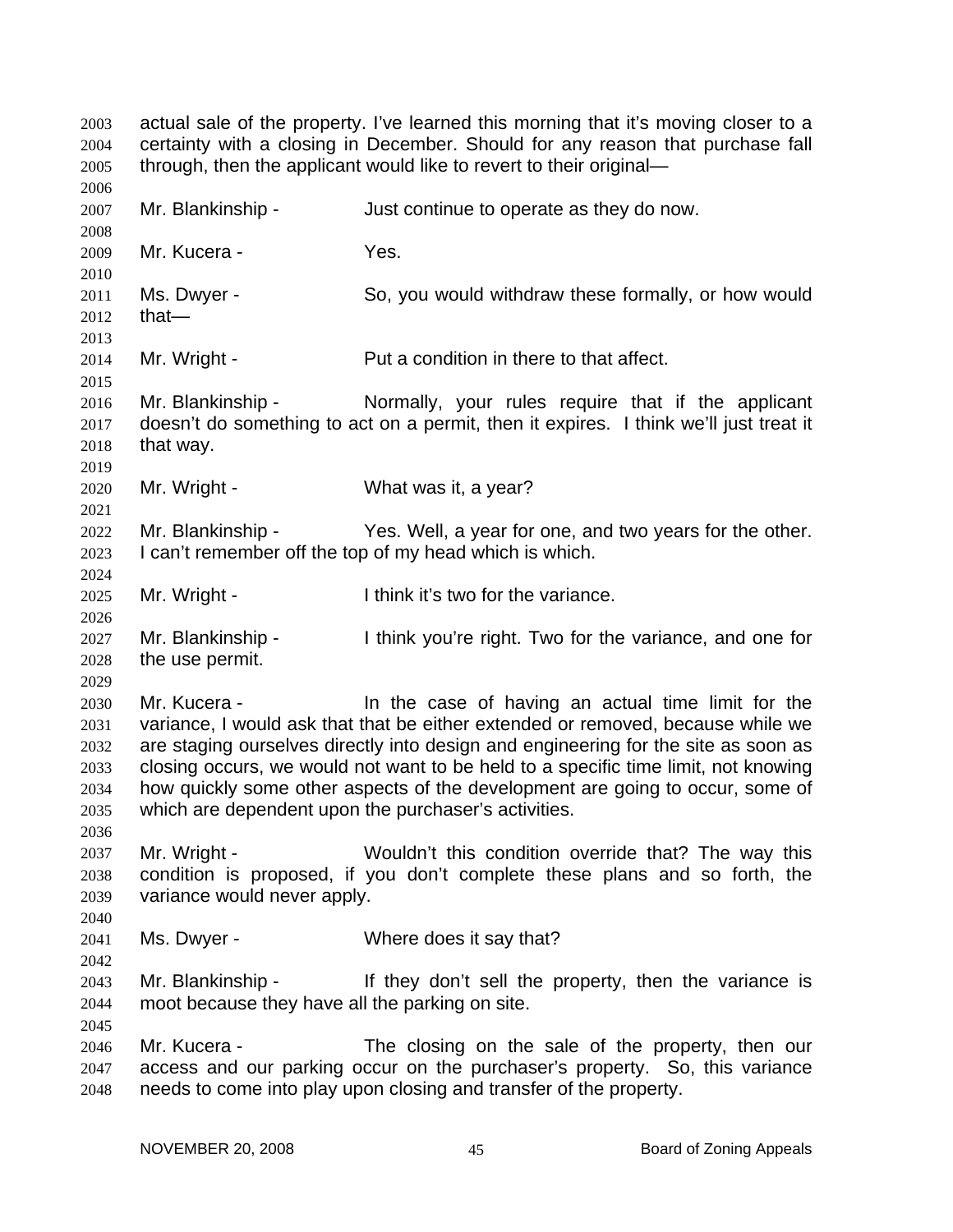2049 2050 2051 2052 2053 2054 2055 2056 2057 2058 2059 2060 2061 2062 2063 2064 2065 2066 2067 2068 2069 2070 2071 2072 2073 2074 2075 2076 2077 2078 2079 2080 2081 2082 2083 2084 2085 2086 2087 2088 2089 2090 2091 2092 2093 2094 Mr. Blankinship - Right. Mr. Kucera - We're just asking that we not be held to a specific time limit for the expiration of the variance as a temporary variance. Mr. Blankinship - So, if the property does close, if the sale does close, then both the use permit and variance become applicable. If the sale does not close, then neither the use permit nor the variance will come about. Mr. Wright - We could put a provision in here that would be effective when the property does sell. Mr. Blankinship - That's how we'll treat it. Ms. Dwyer - His concern is that it not expire, though. Mr. Blankinship - Right. Ms. Dwyer - The sale does go through, you don't want the variance to expire in two years. Is that what you're saying? Mr. Blankinship - Right. If the sale goes through and the use permit takes effect, that would be the trigger, I think. Even if they don't have their building permit yet after two years, I think they'd still— Ms. Dwyer - Because they don't have to complete the building in two years, they have to get started on it. Mr. Blankinship - Again, the operational activity is one of the phrases in there. If they're using the Columbian Center month to month, and the parking is in fact on other people's property, then they are making use of that variance. I think you're all right on that. Ms. Dwyer - Chay. Ms. Harris - The Mr. Blankinship, I have a question about the report. Mr. Blankinship - I'm not sure Mr. Kucera's finished. Maybe we should let— Mr. Kucera - Ch, I've finished my comments with regard to the request for temporary variance. Mr. Blankinship - Does the Board want to separate the two questions, or do you want him to go ahead and present the use permit?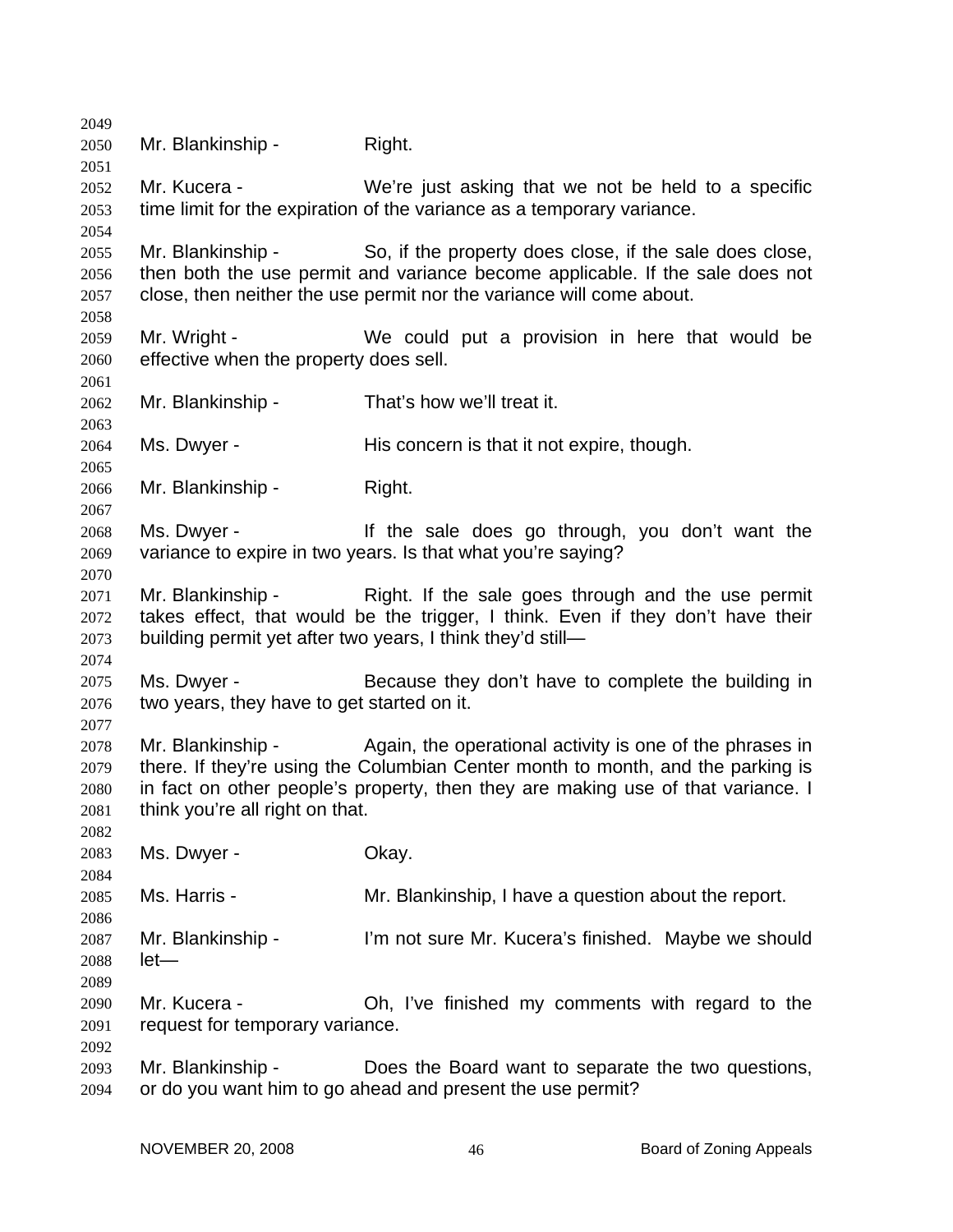2095 2096 2097 2098 2099 2100 2101 2102 2103 2104 2105 2106 2107 2108 2109 2110 2111 2112 2113 2114 2115 2116 2117 2118 2119 2120 2121 2122 2123 2124 2125 2126 2127 2128 2129 2130 2131 2132 2133 2134 2135 2136 2137 2138 2139 2140 Ms. Harris - This deals with the conditional use permit, yes. Ms. Dwyer - The Let him go ahead. Mr. Blankinship - Let's go ahead and do your report. Mr. Kucera - Chay. The conditional use is necessary either to amend the current conditional use or, as I understand from our consulting engineer, Monty Lewis—I should have introduced you I'm sorry. Monty may speak to any of these questions if I can't answer them. We need the conditional use permit because the size of the lot changes as we go from the original 22 acres down to the current 3.38-acre site, and the documents were submitted with the application. On initial review, we saw that there were some additional conditions requested beyond what the existing conditional use provides to the applicant. Then in e-mail traffic Monday, Tuesday, and Wednesday of this week, I noticed that there was a proposed modification to those conditions, but I didn't see that in the booklet up front. Mr. Blankinship - That was passed out to the Board members at the beginning of the meeting. Mr. Wright - Basically, it has to do with change of hours, doesn't it? Mr. Blankinship - There were two or three very small changes. Maybe we should walk you through those. Mr. Kucera - Twould be glad to read through these so it's clear to everybody involved what the conditions are. Mr. Blankinship - They've seen the earlier ones, so I think it will probably be more efficient to them to just hear the changes. Mr. Blankinship - Okay. Mr. Blankinship - On #1, we added a second sentence regarding a storm water retention pond. That is not shown on the plans that were submitted, but it will be necessary. We just wanted to make it clear that that item will be added to the plans. I don't think we changed #2. Number 3 we just added the phrase at the end of the first sentence so that it says, "for every 100 square feet of floor area used for assembly." If they build a larger building, and part of it is for storage, that would not count as the 1 to 100 ratio. The hours were changed a little bit: 8:00 to 1:00 indoors, and 8:00 to 10:00 outdoors. On the last condition, we just cleaned up the language a little bit. We had a complaint, many years ago now, regarding use of the property for commercial activity. The Knights were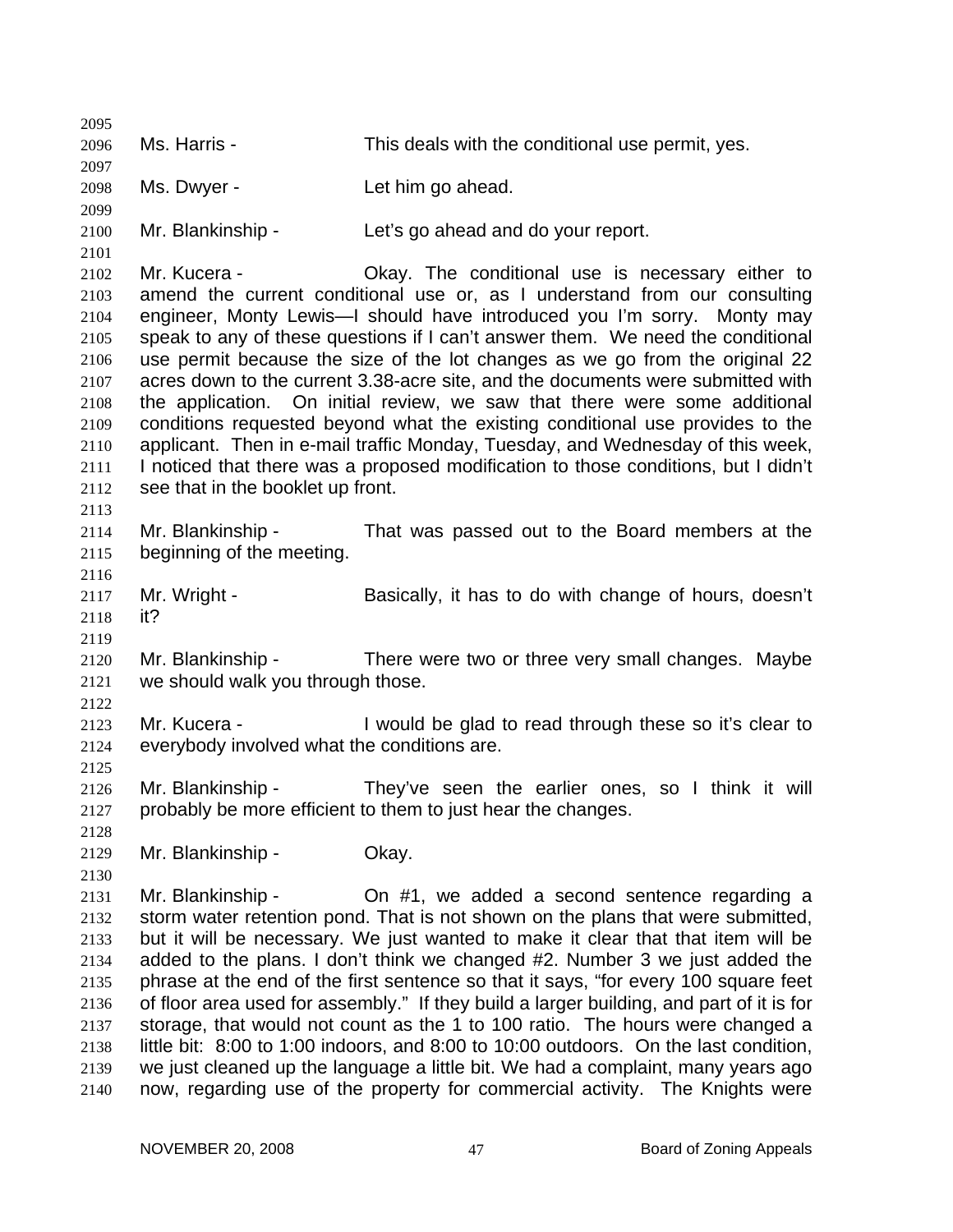renting it to a business that was holding a business use there. They were required to stop that. We've never had any complaints about weddings or social functions, or just renting the property to non-members for social or recreational functions. So, the language was just cleaned up a little. 2141 2142 2143 2144 2145 2146 2147 2148 2149 2150 2151 2152 2153 2154 2155 2156 2157 2158 2159 2160 2161 2162 2163 2164 2165 2166 2167 2168 2169 2170 2171 2172 2173 2174 2175 2176 2177 2178 2179 2180 2181 2182 2183 2184 2185 Mr. Wright - The State you satisfied with the permitted uses of the building, because you recommend that we have a condition delineating the permitting uses. Mr. Blankinship - Number 7 is what I was looking for there. Mr. Wright - So, that takes care of the staff's concern. Mr. Blankinship - Yes sir. Mr. Wright - Chay. Thanks. Mr. Kucera - The Text I'd like to add a few comments to these revised conditions. First of all, are we now looking at this as being a new conditional use permit, or an amendment to the original? Mr. Blankinship - It's an amendment, but it's replacing the original. Mr. Kucera - Okay. On item #1, I'd just like it to be on record that we may increase the size of the basement. I think we're satisfying the parking requirements, but I would not want to be limited to the exhibit as shown where we illustrate the basement as being a partial basement. Mr. Blankinship - Would the footprint of the building change? Mr. Kucera - The footprint would not change. It's a budget and a constructability issue where for a nominal amount of additional expense, they get a full basement because you already have two walls there. It's more of a design and development issue, but we don't want to be limited by not being able to do that. Mr. Blankinship - Right. Mr. Kucera - On item #4, I understand through conversations that Monty Lewis had with you that the 10:00 deadline for activities applies to the activity itself, and if there are cleanup activities subsequent to the event, that can occur after the 10:00 period. Mr. Blankinship - That's correct.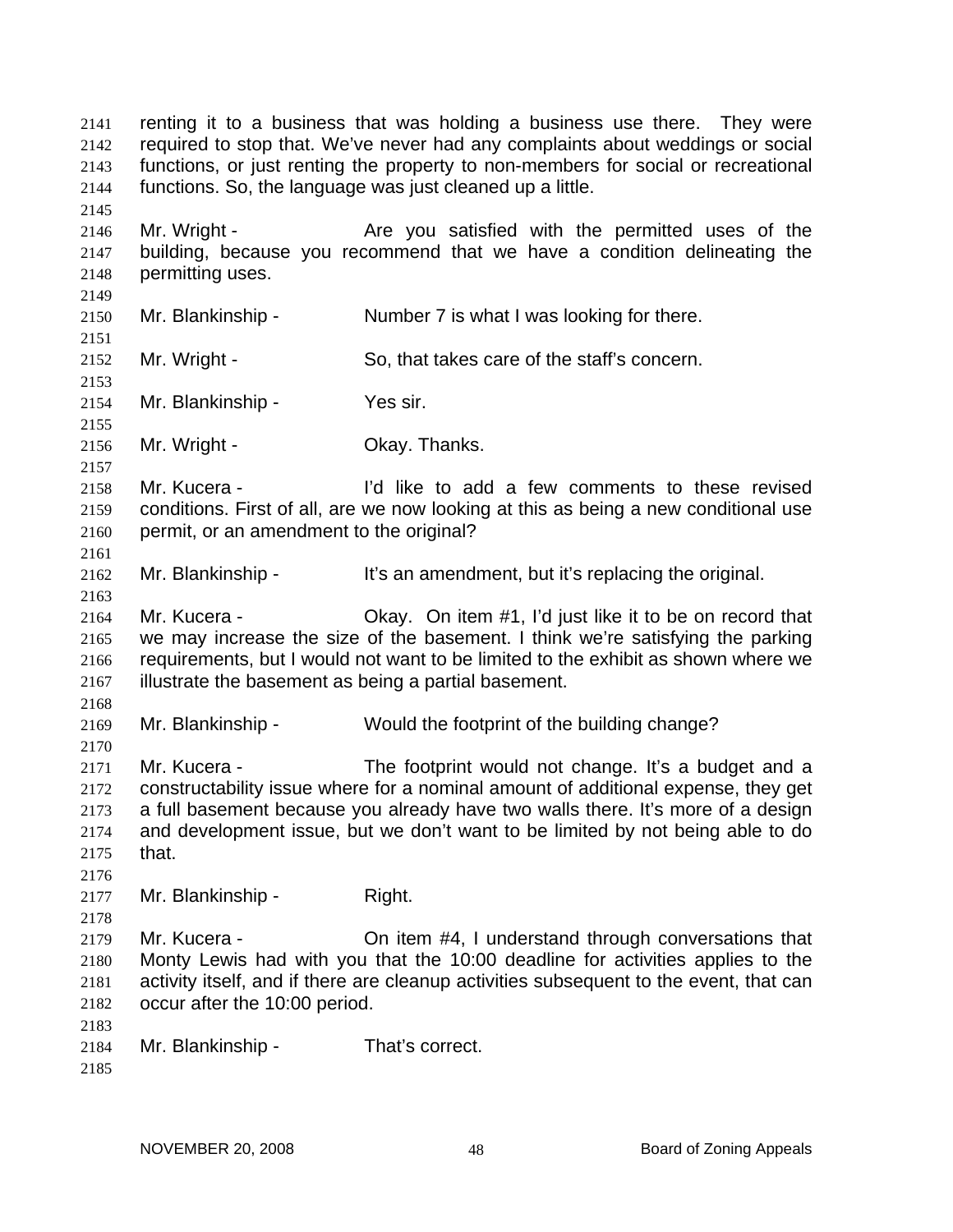Mr. Kucera - Okay. As to item 7, we have a list of the activities from the Knights of Columbus that explains the events that take place now in the existing building. Council #395, Knights of Columbus, Richmond Assembly, which is another Knights of Columbus group; the K-cettes, which is a Knights of Columbus women's group, the Catholic Women's Club; West End Catholic Men's Group; Boy Scouts; Cub Scouts; Henrico County voting precinct; Knights of Columbus bingo; birthday parties; educational and financial seminars; dance and aerobics classes. The representative of the Knights has said that once the new building is built, it's likely that only the top ten of those activities would occur in the new building. 2186 2187 2188 2189 2190 2191 2192 2193 2194 2195 2196 2197 2198 2199 2200 2201 2202 2203 2204 2205 2206 2207 2208 2209 2210 2211 2212 2213 2214 2215 2216 2217 2218 2219 2220 2221 2222 2223 2224 2225 2226 2227 2228 2229 2230 2231 Mr. Blankinship - Which two would not continue after that? Mr. Kucera - The Educational and financial seminars, and dance and aerobics classes. Mr. Blankinship - Everything else you read would continue. Mr. Kucera - Yes. Ms. Dwyer - All right. Any questions by Board members? Ms. Harris - Would you answer the question about the mission of the Columbian Center? I notice that you said that it has to be activities related to the mission of the organization. Are you familiar with the mission? Mr. Blankinship - You're looking at the old condition. That's part of the language that I removed. Ms. Harris - The You removed that. Okay. Mr. Blankinship - It would now say, "Sponsored by the Father McDonald Columbian Center and its members." Ms. Harris - Okay. I notice that we talked about 19 acres remaining unencumbered. Does that mean just until it's sold? Mr. Kucera - Right now there is a contract to purchase the 19 acres by Third Presbyterian Church. They have plans to develop that property initially as a recreational property for the church. Long-term plans include a new church on that property. That's a separate preliminary plan of development that they have applied or submitted to the County that's not part of this case. Ms. Harris - Would we still keep the 19 acres being unencumbered in our report?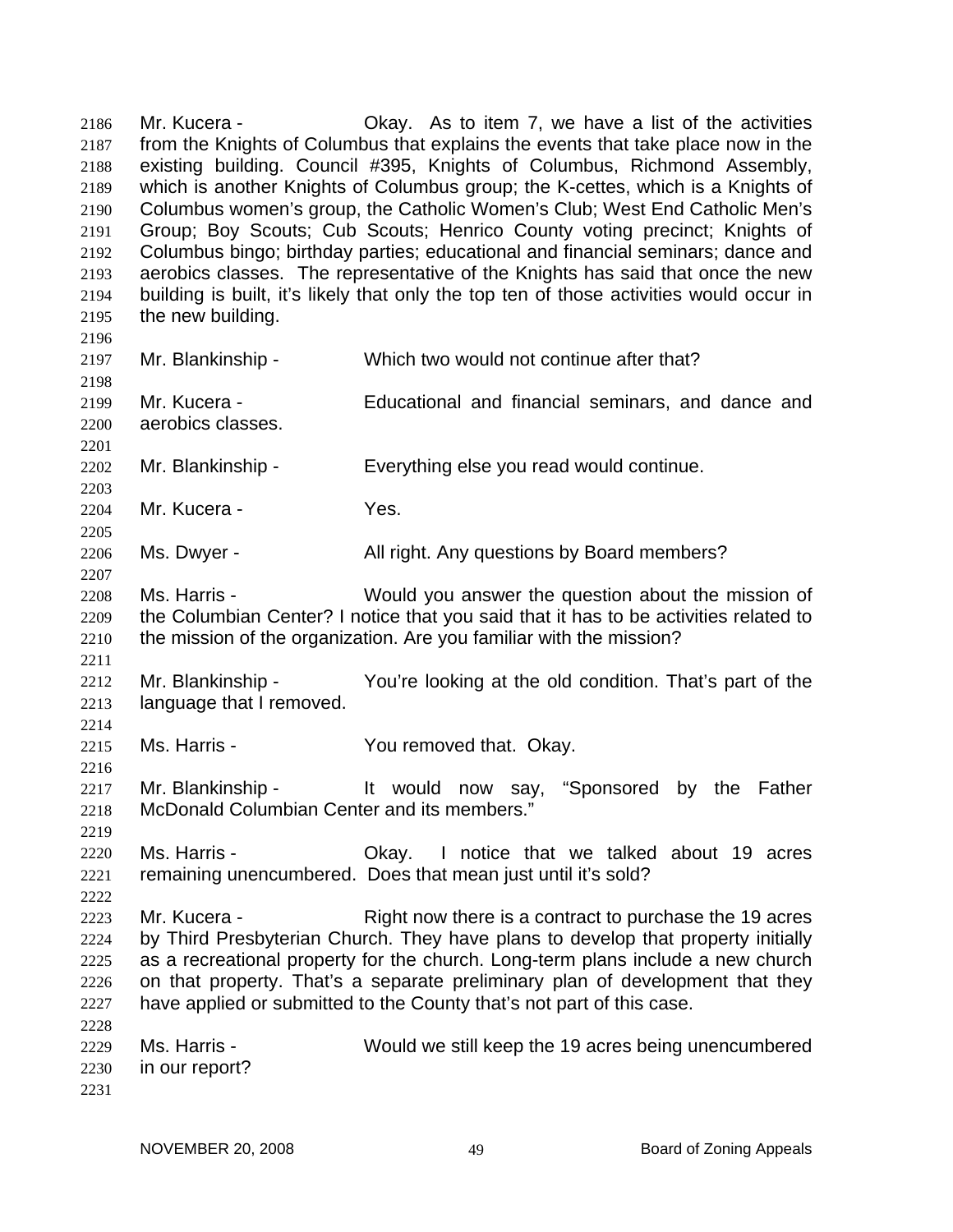| 2232<br>2233                         | Mr. Blankinship -                                                                                                                                                                                                                                                                                  | Yes ma'am.                                                                                                                                                                                                                                                                                                           |
|--------------------------------------|----------------------------------------------------------------------------------------------------------------------------------------------------------------------------------------------------------------------------------------------------------------------------------------------------|----------------------------------------------------------------------------------------------------------------------------------------------------------------------------------------------------------------------------------------------------------------------------------------------------------------------|
| 2234<br>2235                         | Ms. Harris -                                                                                                                                                                                                                                                                                       | Okay. Because at the time of the sale it is.                                                                                                                                                                                                                                                                         |
| 2236<br>2237                         | Mr. Blankinship -                                                                                                                                                                                                                                                                                  | Right.                                                                                                                                                                                                                                                                                                               |
| 2238<br>2239<br>2240<br>2241         | Ms. Harris -<br>permit.                                                                                                                                                                                                                                                                            | Okay. You said that the code was later amended.<br>The staff report requires a provisional use permit rather than a conditional use                                                                                                                                                                                  |
| 2242<br>2243                         | Mr. Blankinship -                                                                                                                                                                                                                                                                                  | Yes ma'am.                                                                                                                                                                                                                                                                                                           |
| 2244<br>2245<br>2246                 | Ms. Harris -<br>use permit.                                                                                                                                                                                                                                                                        | Now we were going to amend the existing conditional                                                                                                                                                                                                                                                                  |
| 2247<br>2248                         | Mr. Blankinship -                                                                                                                                                                                                                                                                                  | Yes ma'am.                                                                                                                                                                                                                                                                                                           |
| 2249<br>2250<br>2251                 | Ms. Harris -<br>happened to that?                                                                                                                                                                                                                                                                  | What about the provisional use<br>What<br>permit?                                                                                                                                                                                                                                                                    |
| 2252<br>2253<br>2254<br>2255<br>2256 | Mr. Blankinship -                                                                                                                                                                                                                                                                                  | There has never been a provisional use permit on the<br>property. So, rather than switching the format of the hearing and everything in the<br>middle of their use, since they are continuing essentially the same use, we've<br>decided not to require the provisional use permit, but to proceed this way instead. |
| 2257<br>2258<br>2259<br>2260         | Ms. Harris -                                                                                                                                                                                                                                                                                       | Okay. I notice the Police Department suggestions for<br>crime prevention. Have you had any problems with break-ins, and robberies,<br>and all that? They seem to be very specific in their suggestions.                                                                                                              |
| 2261<br>2262<br>2263<br>2264<br>2265 | Mr. Kucera -<br>The reason that their report is included here I think is<br>because they had submitted a report as part of our preliminary plan of<br>development review. I can't speak to any specific incidents on the property.<br>Perhaps a representative of the Knights could speak to that. |                                                                                                                                                                                                                                                                                                                      |
| 2266<br>2267<br>2268                 | Ms. Dwyer -<br>plans of development?                                                                                                                                                                                                                                                               | Don't they always submit a report, Mr. Blankinship, for                                                                                                                                                                                                                                                              |
| 2269<br>2270                         | Mr. Blankinship -                                                                                                                                                                                                                                                                                  | Frequently, yes ma'am.                                                                                                                                                                                                                                                                                               |
| 2271<br>2272<br>2273<br>2274         | Mr. Kucera -                                                                                                                                                                                                                                                                                       | That's my understanding, that this is their way of<br>introducing that level of design for security as part of the permitting process. This<br>is Rick Kirkland. He's president of the Knights of Columbus.                                                                                                          |
| 2275                                 | Mr. Kirkland -                                                                                                                                                                                                                                                                                     | Good morning.                                                                                                                                                                                                                                                                                                        |
| 2276<br>2277                         | Ms. Harris -                                                                                                                                                                                                                                                                                       | Good morning.                                                                                                                                                                                                                                                                                                        |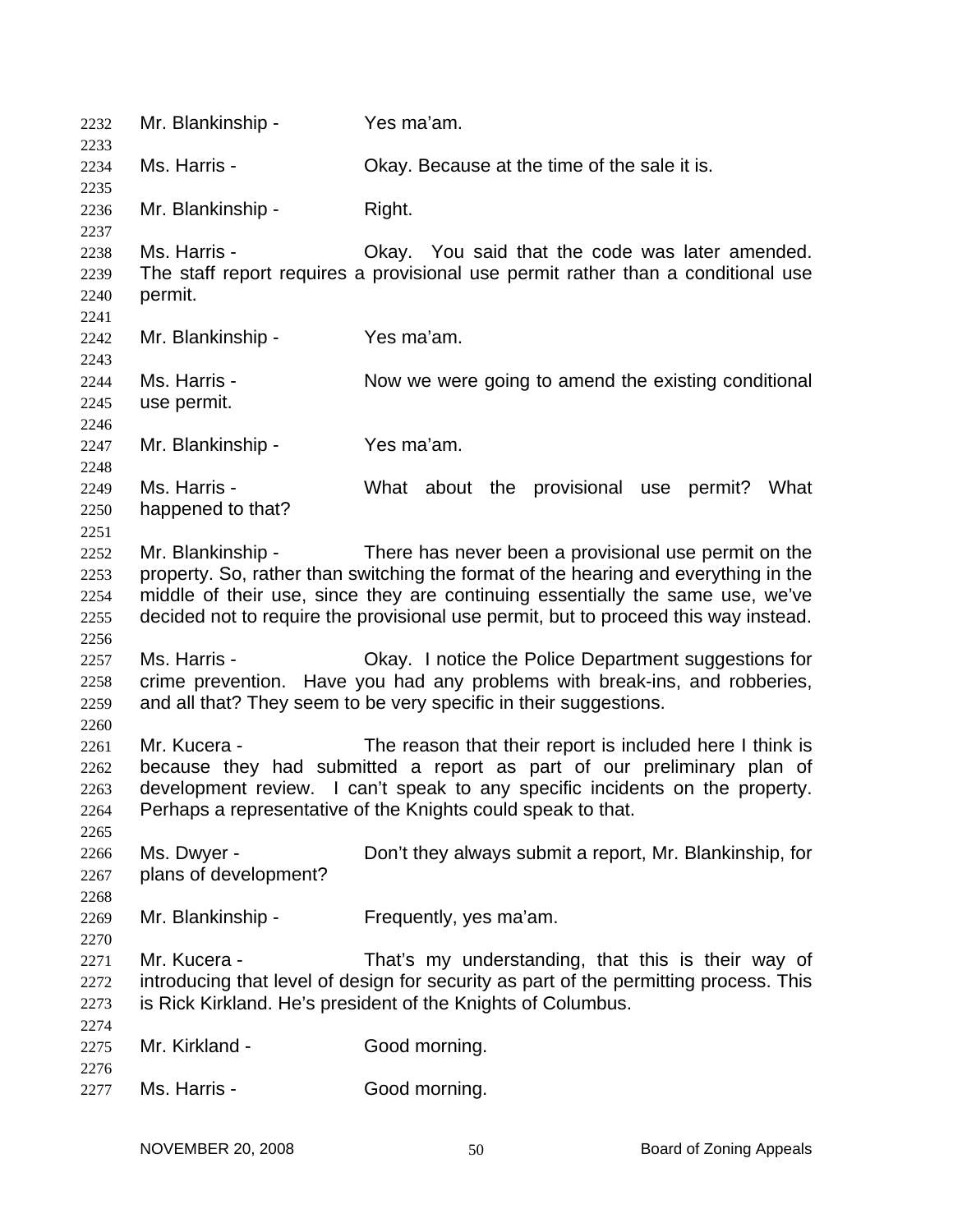2279 2280 2281 2282 2283 2284 Mr. Kirkland - The Madam Chairman and Board members. Funny being on this side. We have had no break-ins or vandalism to the main building in the past five years. That's how long I've been on the Board. We have had some incidents in the rear pavilion, but they have been cleared up, and the police are aware of that. We have a strong police presence on the site most of the time. I don't know of any to the main building.

- 2286 2287 2288 Ms. Dwyer - Thank you, Mr. Kirkland. Any other questions by Board members about either the variance or the special exception? Do you have anything else you wanted to add?
- 2290 2291 2292 Mr. Kucera - Before I yield the floor, I would ask if our civil engineer, Monty Lewis, has anything to add. Only if there are any questions that he might address.

2294 2295 Ms. Dwyer - The lill give everybody a chance to look at their notes. Any more questions? Okay. Thank you, that concludes the case.

- 2297 Mr. Kucera - Thank you.
- 2299 2300 Mr. Blankinship - The Madam Chairman, I think there were some other people who wanted to speak.
- 2302 2303 2304 Ms. Dwyer - **Oh, I'm sorry.** I didn't see—That's right. All right. That doesn't conclude the case; we have some more speakers. Is there anyone else who wanted to speak? We have two more speakers. Good morning.
- 2305

2278

2285

2289

2293

2296

2298

2301

2306 2307 2308 2309 2310 2311 2312 2313 2314 2315 2316 2317 2318 2319 2320 2321 2322 2323 Ms. McCue - Good morning. My name is Carol McCue, and I live in a home that is directly behind the existing Knights of Columbus facility, the Columbian Center. My main concern, and the reason I'm here today, is to request that the Board place some requirements on the Columbian Center on the future use of the new facility to make sure that there is not any noise, or that the noise is abated. I've actually lived in my home for about 15 years. I have previously called over to the Columbian Center. I have met with a Board about ten years ago regarding my complaints about noise during parties that they hold mainly on the weekend nights after 10:00 and 11:00 where they keep back doors open. The noise comes into my home. I close the back doors on every room in my house, and I still hear this thumping noise from the music in the parties. They've also recently had a trash company that's been picking up the dumpster at 5:30 a.m. during the week, and on Saturday mornings. So, I would like for the Board to consider requesting that the Columbian Center, when they build the new facility, put an 8-foot-tall evergreen tree buffer along the property line, which backs up to the homes in the Eagles Ridge neighborhood; that you prohibit construction and any construction related activities prior to 8:00 a.m. in any given day; that you prohibit dumpster pickup prior to 8:00 a.m. on any given day; and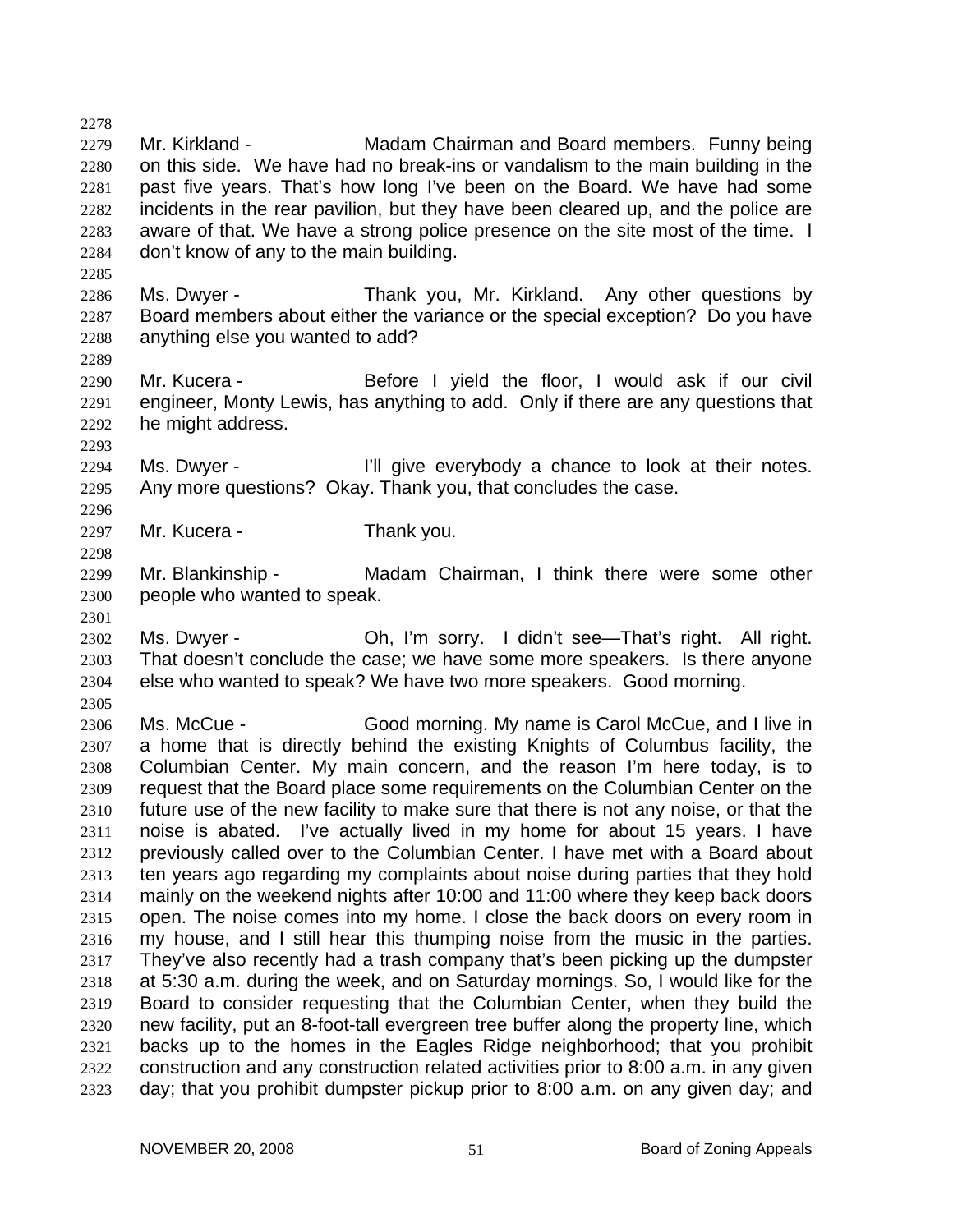that you require that doors and windows remain closed when there are parties and events inside the Columbian Center to reduce the noise. 2324 2325

2326

2332

2335

2343

2347

2349

2354

2360

2367

2327 2328 2329 2330 2331 I had a question. I'm not sure I quite understood the list of uses. I wasn't sure whether it sounded like they were not planning to have wedding receptions and parties like that anymore. If they're not, I don't understand why the facility is allowed to operate until 1:00 a.m., given the list of uses that they were requesting.

2333 2334 Ms. Dwyer - My understanding is that they will be permitted to have wedding receptions and that sort of thing. That's not excluded.

2336 2337 2338 2339 2340 2341 2342 Ms. McCue - Chay. That's my request then, that we do something to abate the noise after 10:00 and 11:00 on the weekends, because as I've said, I have sat in my bedroom trying to go to sleep after 11:00 and 12:00 on Friday and Saturday nights hearing this music. I've called over there, as I said, previously. I don't get a favorable response. I haven't received an acknowledgement that my concern is actually even a legitimate concern. That's why I'm requesting that the Board please consider—

- 2344 2345 Ms. Harris - Ms. McCue, how do you spell your last name?
- 2346 Ms. McCue - M-c-c-u-e.

2348 Ms. Harris - Okay. Do you have an association, Eagles?

2350 Ms. McCue - We do. It's a voluntary neighborhood association.

2351 2352 2353 Ms. Harris - So, they're not very active. Is that what you're saying?

2355 2356 2357 2358 2359 Ms. McCue - That's correct. Actually, the time that I did go over to the Columbian Center and I met with the Board, I went with the president of the neighborhood association. That, as I said, was probably about 10 or 12 years ago. At that time, the neighborhood association was pretty active. But they've pretty much limited their activities recently.

2361 2362 2363 2364 2365 Ms. Dwyer - Where do you live? Ms. McCue - I don't know if you have another plot line up there, but I can show you my—

2366 Ms. Dwyer - The South Hust tell me your address.

2368 2369 Ms. McCue - It's 2246 Oak Bay Lane. My house actually—I think that little square you have there where the dumpster is. Yes, I'm 2246.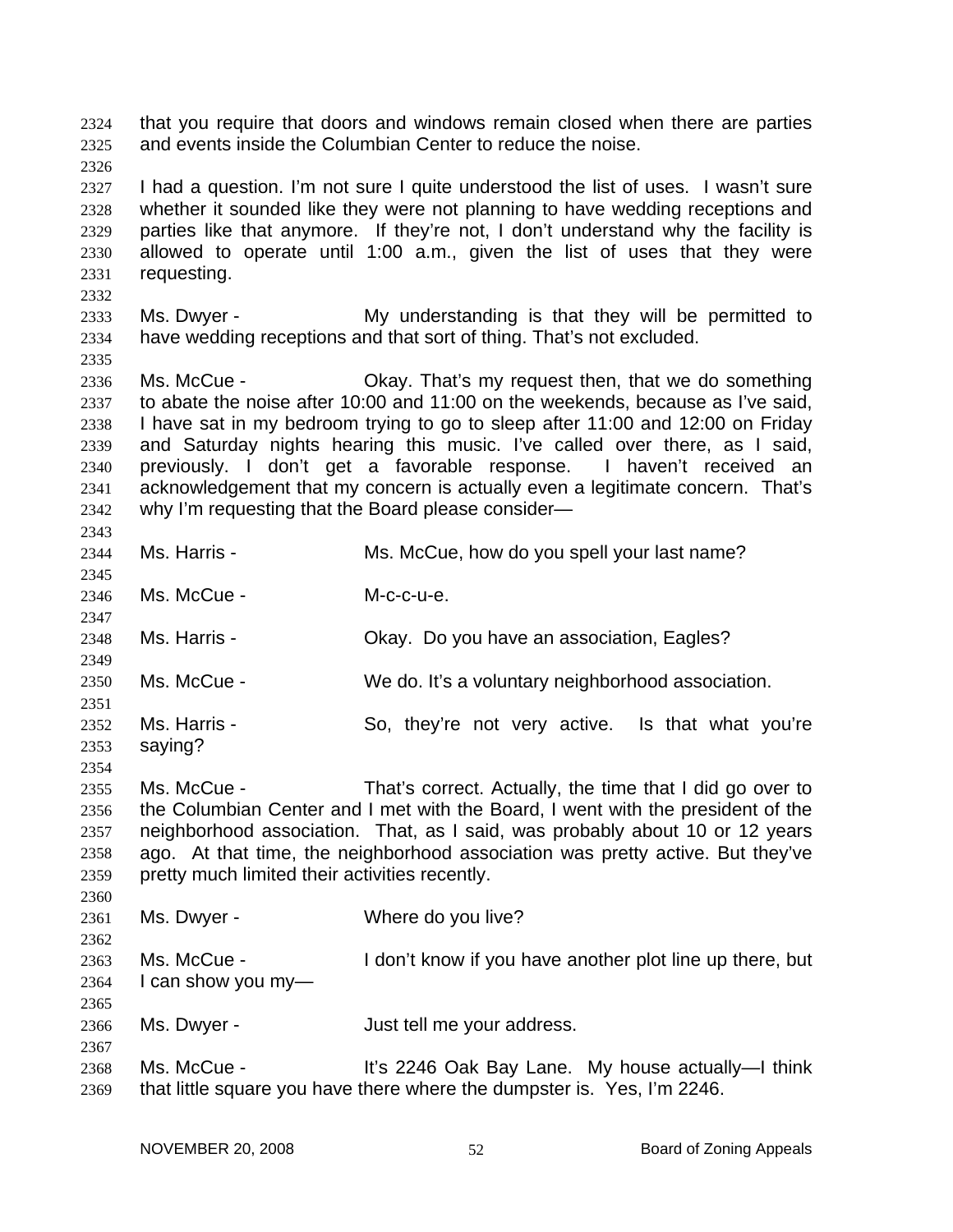2370 2371 2372 2373 2374 2375 2376 2377 2378 2379 2380 2381 2382 2383 2384 2385 2386 2387 2388 2389 2390 2391 2392 2393 2394 2395 2396 2397 2398 2399 2400 2401 2402 2403 2404 2405 2406 2407 2408 2409 2410 2411 2412 2413 2414 2415 Mr. Wright - You're 2246. Ms. Dwyer - You're directly behind. Mr. Wright - **Directly behind it.** Ms. McCue - Yes, I am. Ms. Dwyer - The Your request for the tree buffer is for noise abatement or— Ms. McCue - And sight, too. The trees that are behind our homes right now are just things like oak trees where all the leaves fall off in the winter. I have some Leyland cypresses planted behind my house, but I would like some additional sight and noise buffer. Mr. Wright - The Your concerns would be doors and windows closed after 11:00 p.m. Ms. McCue - The Well, when they have functions over there, yes. I would like the doors and windows to remain closed. Right now what happens is that there's a kitchen door that faces back onto my property, and it's almost always open at night when there are parties over there. So, the loud music from the parties is coming out through there. Ms. Harris - The Have you seen the plans of the new facility? Ms. McCue - Yes. Mr. Blankinship had e-mailed me the information that was sent to the— Ms. Harris - **Do you think the kitchen will still be a problem for you** as far as noise based on where they're going to place the new building? Ms. McCue - My understanding is I think that little white square that that's behind my house is the dumpster, and the kitchen door faces back out that way. So yes, if that door is allowed to remain open, I think it will be a problem. Mr. Wright - And the dumpster not emptied prior to 8:00 a.m. Ms. McCue - Correct. I mean, recently the trash company has been picking it up at 5:30 on Monday morning, and Saturday morning, which is not a very pleasant experience because it is extremely loud. Ms. Harris - What about 7:00 a.m. Why do you say 8:00 a.m.?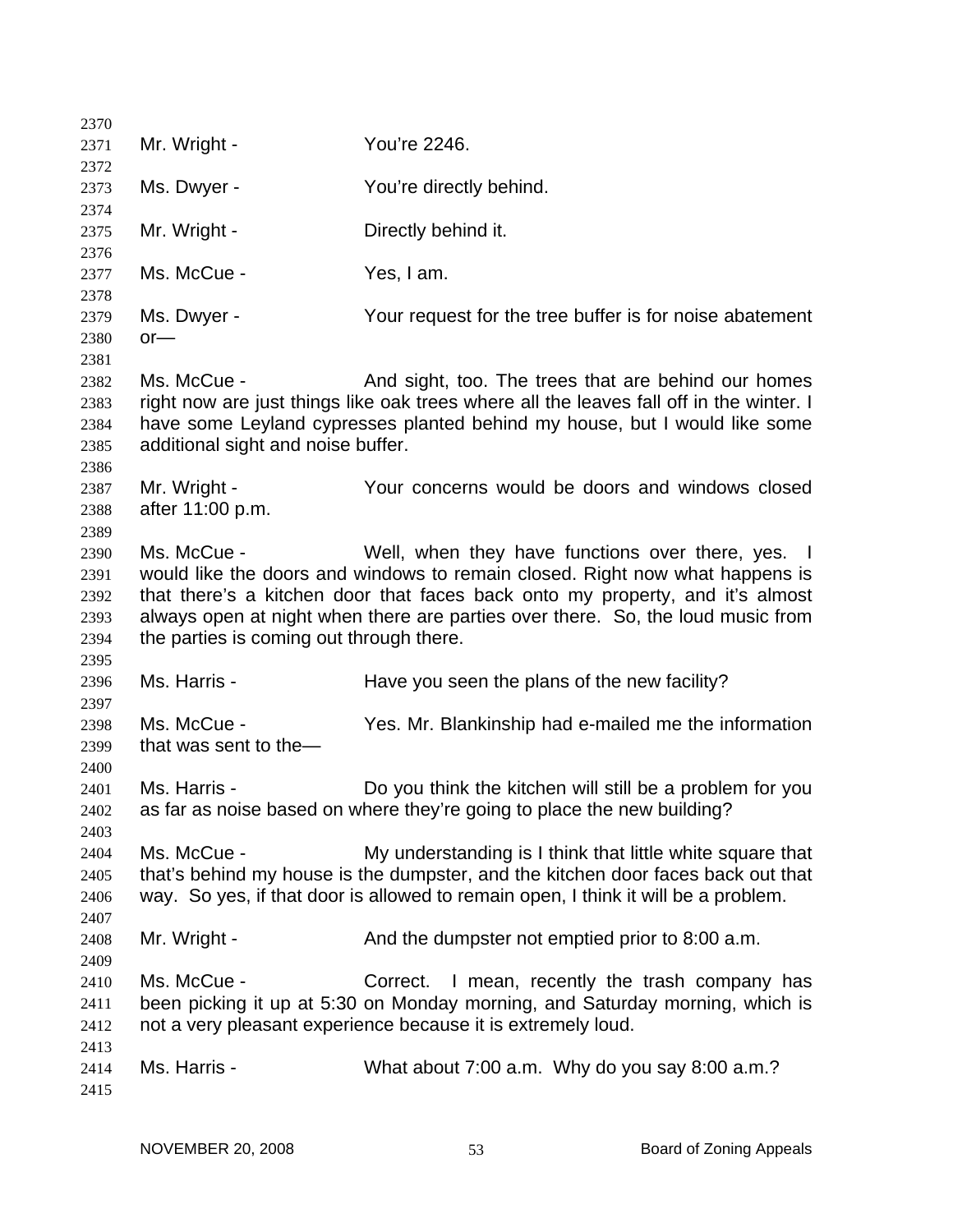Ms. McCue - Well, on the weekend, I really don't wan to get up before 8:00 a.m. I would appreciate being allowed to sleep until at least 8:00. 2416 2417 2418 2419 2420 2421 2422 2423 2424 2425 2426 2427 2428 2429 2430 2431 2432 2433 2434 2435 2436 2437 2438 2439 2440 2441 2442 2443 2444 2445 2446 2447 2448 2449 2450 2451 2452 2453 2454 2455 2456 2457 2458 2459 2460 Ms. Harris - The Are you the only neighbor who has had these complaints? Ms. McCue - No, I'm not. One of my neighbors is here. He wanted to speak to this issue. The person who lives on the other side of me had work commitments this morning, and I believe he was going to send, or try to send an e-mail to Mr. Blankinship saying that he reported the request that I was going to make to you this morning. Ms. Harris - How long have they been your neighbors, for 15 years? Ms. McCue - The Columbian Center? Ms. Harris - The Yes. Ms. McCue - I've lived there since the neighborhood was built, and it's about 15 years. Ms. Harris - They were there first, is what you're saying? Ms. McCue - Yes ma'am. Ms. Harris - Ckay. Ms. Dwyer - The Any questions by Board members of this witness? Thank you, ma'am. Mr. Rogers - Good morning. My name is Brian Rogers—R-o-g-e-rs. I live at 2250, which is next door to Carol. If you enlarge that, you can see. I'm also almost directly behind the Columbian Center as well. I don't want to be redundant. Everything that Carol said is accurate. One of my concerns—and I just heard about this today—was the retention pond. Can someone show me where that retention pond is going to be located? Mr. Blankinship - Just to the west of the parking area that's just to the west of the new building. So, where that dashed property line is shown—that's the proposed property line—it would probably straddle that, be on both sides. Mr. Rogers - So, it's going to be down there. Okay. A concern I have is during this construction there's a lot of runoff that comes down to the parking lot where the rescue squad is. It's shown up there. I am concerned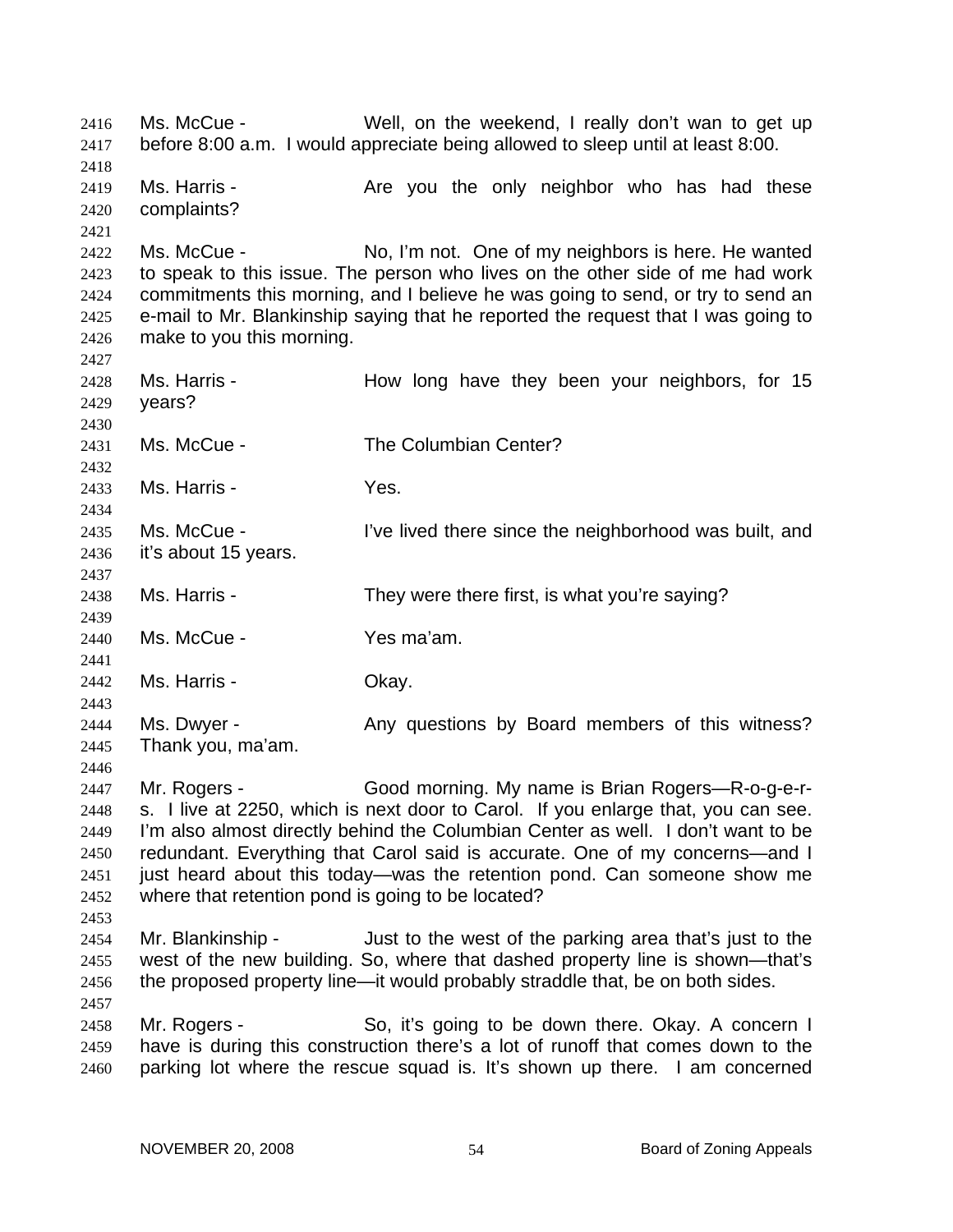about some drainage issues onto our property during the construction phase of this, and if those things have been taken into account. 2461 2462 2463 2464 2465 2466 2467 2468 2469 2470 2471 2472 2473 2474 2475 2476 2477 2478 2479 2480 2481 2482 2483 2484 2485 2486 2487 2488 2489 2490 2491 2492 2493 2494 2495 2496 2497 2498 2499 2500 2501 2502 2503 2504 2505 Mr. Wright - Aren't they required to put up a barrier now when they do construction. Mr. Blankinship - Yes. It's part of the erosion and sedimentation control. Mr. Rogers - Ckay. It's an issue now. There's a dry creek bed that runs right along the purple and red line there. During heavy storms, that fills up, and it does come over into our property as it is now. With further construction, that could be an issue. Anybody care to speak to that? Ms. Dwyer - We can't, but the applicant can. Mr. Rogers - Ckay. The other thing, too, is where's the deck going to go on this? Is it going to go off the rear here? My concern with the deck is that it becomes a smoking court, and it's awfully near our property. So, if you're going to be having parties and things like that, and that becomes the smoking court, then that's going to drift over onto our property line. That's an issue for us. Ms. Harris - The Motow know how many feet it is between your property and the Center? Mr. Rogers - Currently, I'm directly behind. It's probably 200 feet maybe. Mr. Blankinship - We are requiring a 50-foot wooded buffer between the two. Ms. Harris - Mr. Rogers, when you purchased your property, did you know that the center was there? Mr. Rogers - Yes, I did. Ms. Harris - What did you expect from the center? Mr. Rogers - Well, I expected them to be reasonable. Ms. Harris - **Quiet?** Mr. Rogers - I'm sorry? Ms. Harris - The You expected quietness from the center?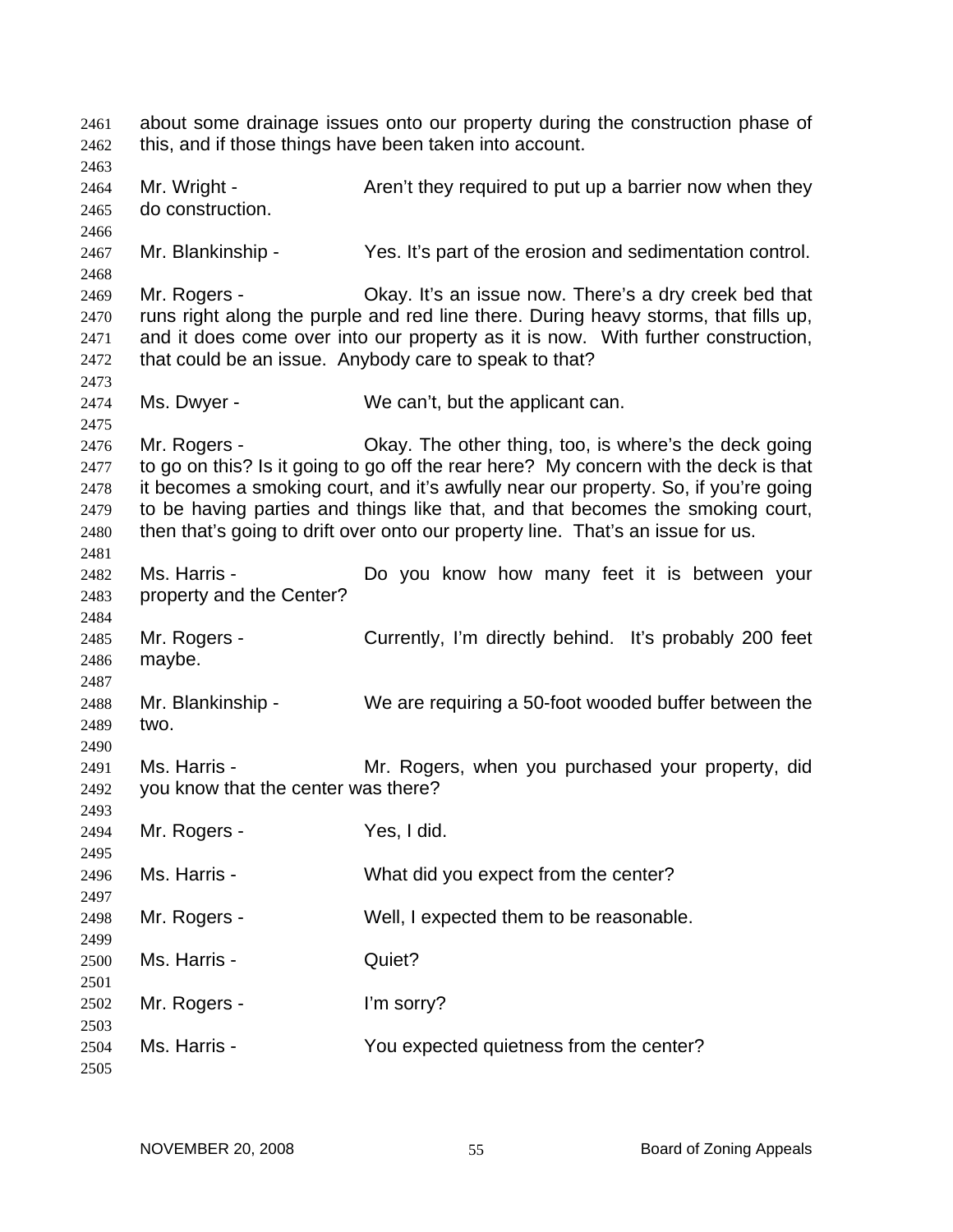Mr. Rogers - Well, I expect a reasonable—I mean, I understand weddings and things like that. When I listened to the list of things that were going on, I noticed that weddings were not mentioned. Usually, when they have a wedding or a party, that's—You know, 11:00, 11:30, even 12:00 I can handle on the weekends. But when you're starting to get to 1:00—I have two small children, and one of their rooms faces the Columbian Center. For that reason, I think it can be an issue. 2506 2507 2508 2509 2510 2511 2512 2513 2514 2515 2516 2517 Ms. Dwyer - The Did you have anything else you wanted to add? Mr. Rogers - That's it.

2518 Ms. Dwyer - Any questions—

2520 Mr. Rogers - I'm really concerned, though, about the drainage.

2522 2523 Ms. Dwyer - Okay. You might want to have a seat up close, and we'll ask their engineer to speak to the drainage issues.

2525 Mr. Rogers - Ckay. Thank you.

2527 2528 Ms. Dwyer - The Mr. Lewis, would you please come forward and respond to the statements and concerns about the drainage?

2530 2531 2532 2533 2534 2535 2536 2537 2538 2539 2540 2541 2542 2543 2544 2545 2546 Mr. Lewis - The My name is Monty Lewis. I'm with Lewis and Associates. We're the civil engineers on this job. As Mr. Blankinship pointed out, the retention basin will be—See that dashed blue line? That's where it's going to be located. *(Who has that, Paul? Move it on up. Up. Keep on going up. Now to the left. Yes, right in there. Right in there is where the basin's going to be.)* That basin is to handle runoff from out entire site. So, we're going to gather all the drainage up, and put it into that basin. Also, during construction, we're worried about sediment. That's where the sediment control basin is also going to be. It's going to double as a control for sediment at first, and then we'll convert it to a retention basin. A lot of that drainage now just comes right into those woods, and into Mr. Rogers' back yard, probably. There is another basin that is the rescue squad's. The rescue squad's area drains off of that gray area into almost like where you see "plantation pipeline." They have their retention basin in that area. That now runs into the woods and kind of meanders around the woods. It might go over into his property, it might make it's way this way. Once we capture our drainage, it will help the situation a whole lot, but he may still have drainage coming from the rescue squad.

2547

2519

2521

2524

2526

2529

2548 2549 2550 Ms. Dwyer - The drainage is coming from this parcel to Mr. Rogers now, how will it be captured and diverted to this new retention basin?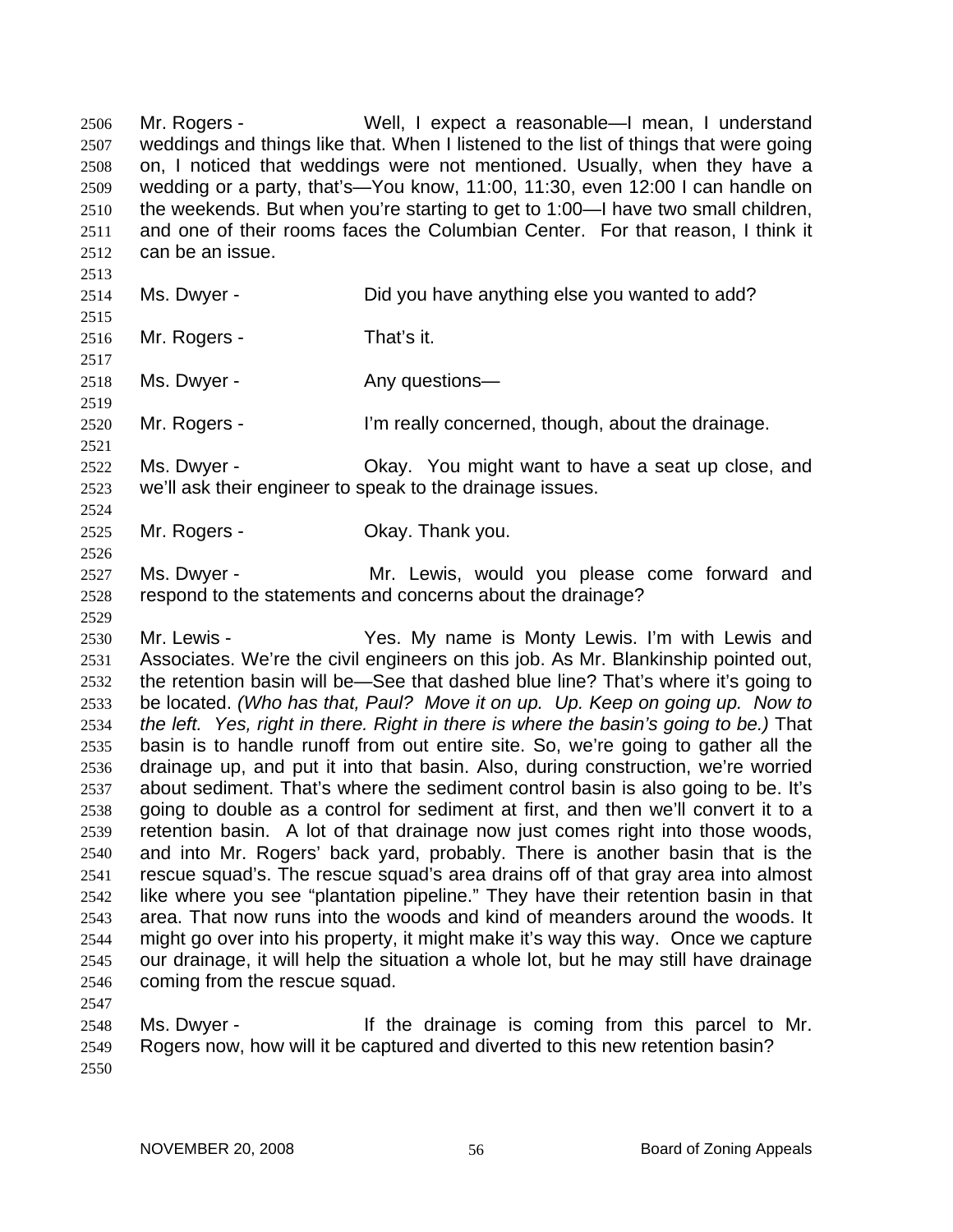Mr. Lewis - We'll have a curb and gutter, and catch basins, and pipe around the building to the basin. That will be designed to transport a 50-year storm. Normally, pipes are designed to handle 10 years, but we're going to oversize it for 50, because we have to get a 50-year storm to that basin for the County requirements. 2551 2552 2553 2554 2555

- 2557 2558 Ms. Harris - The Music Harris Is that land fairly level, or do we have—Is that subdivision low-lying?
- 2560 2561 2562 2563 2564 2565 Mr. Lewis - It's very flat back in that wooded area, in that 50-foot wooded area. It's fairly flat. It gently comes towards the subdivision. We are still going to maintain that 50-foot buffer. The only thing that will go through the buffer is probably sanitary sewer. We won't have any basins in the buffer. We're not going to put a storm sewer back there to capture that drainage. We're going to capture it outside the 50 feet before it comes off of our parking lot.
- 2567 2568 2569 2570 Ms. Dwyer - Thank you. Any questions by Board members? All right. Can the applicant come forward again? If you have any rebuttal statements, you can make them now, and if there are any questions by Board members.
- 2572 2573 2574 Mr. Kucera - I'd like to address a couple of the comments, and then I'd like to ask a representative of the Knights to address the question about music and time of activity.
- 2575

2571

2556

2559

2566

2576 2577 2578 2579 2580 2581 2582 2583 2584 2585 2586 2587 2588 2589 2590 2591 Monty has addressed the drainage issues. As far as the deck and smoking, the layout of the proposed building has actually two decks, a rear elevated deck facing more or less southwest along the long rear side, and then there's another deck—which will probably be concrete on grade—along the northwest side. I think it's certainly possible for the operations of the new center to dictate which of those would be used for a smoking area. That, I think, would be a decision by the Knights of Columbus. I think the distance of the deck from the residential sites is well over 150 feet, probably bordering on 200 feet, depending on where the deck is. So, I question how big an issue that is for cigarette smoking that would occur on the deck. As far as an evergreen buffer, a noise buffer, I don't know how much that would contribute to reducing any noise generated by primarily band activity. There is an existing 50-foot substantial hardwood tree buffer that will be retained. I think the applicant would certainly be willing to include a Leyland cypress or similar evergreen additional buffer closer to the property line as part of the landscape plan. My only concern there would be how well it would thrive under a canopy of 50- to 80-foot deciduous trees.

2592

2593 2594 2595 Ms. Dwyer - That would be my concern, too. If you have a 50-foot wooded buffer, would the evergreen screen function, would it grow, would it thrive in that area.

2596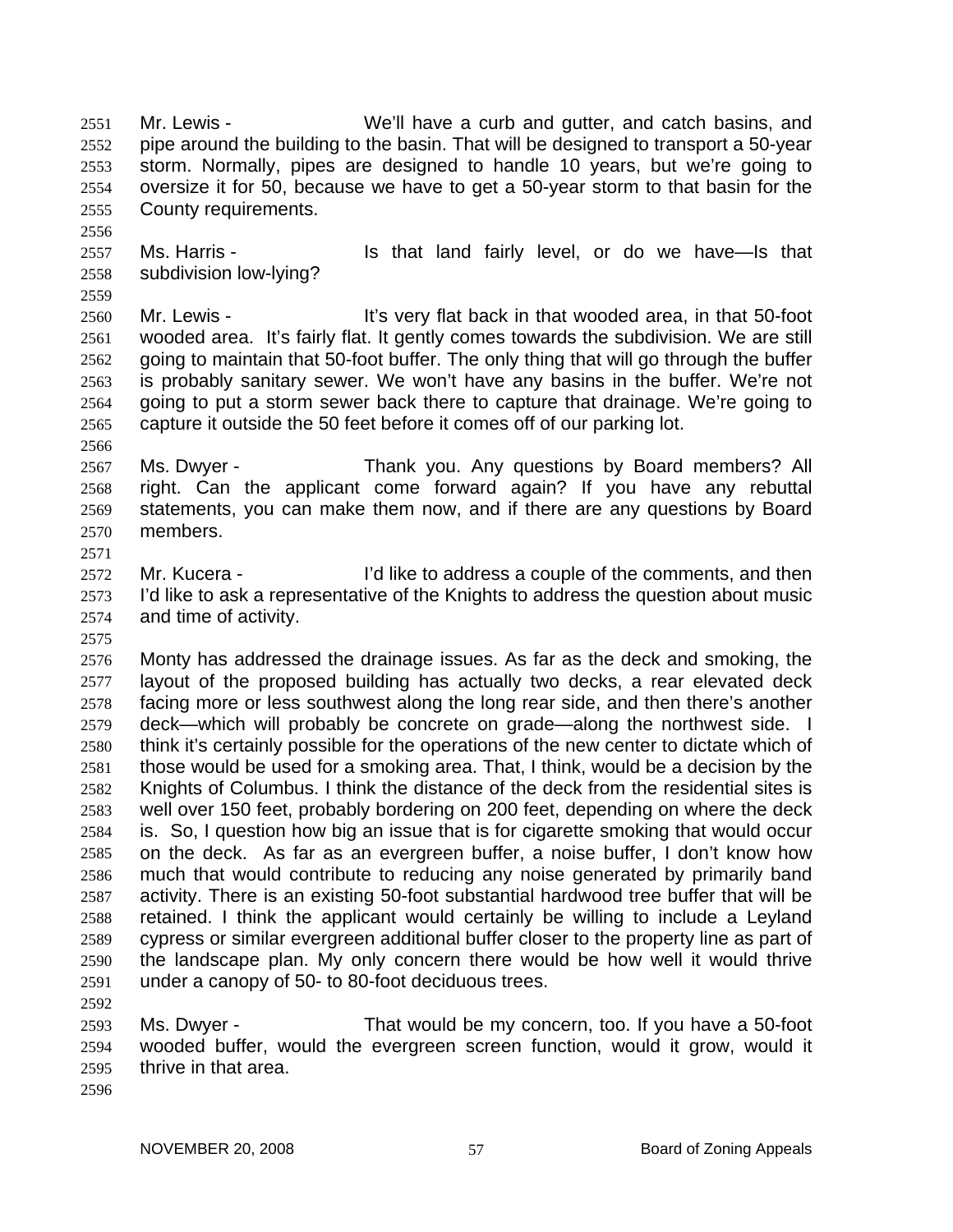Mr. Kucera - I think if that becomes an additional condition, I think the applicant would agree to landscape measures that are designed to minimize the noise transmission from the Knights of Columbus building to the adjacent residential properties, but specifying exactly what that is might be going a step too far. 2597 2598 2599 2600 2601 2602 2603 2604 2605 2606 2607 2608 2609 2610 2611 2612 2613 2614 2615 2616 2617 2618 2619 2620 2621 2622 2623 2624 2625 2626 2627 2628 2629 2630 2631 2632 2633 2634 2635 2636 2637 2638 2639 2640 2641 2642 Ms. Dwyer - So, enhanced landscape between this building and the property line. Mr. Kucera - For sound and visual attenuation. Ms. Dwyer - So, for example, you might be able to put some evergreens closer to the deck? Outside the buffer? I'm not sure how much space you have there. Mr. Kucera - Yes, possibly. In order for them to be effective, they'd have to grow up pretty high. I think we would agree to a condition of landscape measures designed to— Ms. Dwyer - How would you quantify that? Mr. Blankinship - The past, we've just added a condition requiring them to submit a landscaping plan. We'd review it, and negotiate a solution with— Ms. Dwyer - With staff? Mr. Blankinship - Yes. Ms. Dwyer - The And you're agreeable to that. Mr. Kucera - Yes. Ms. Dwyer - As a condition. Mr. Kucera - Rick, would you like to address noise, hours of operation? Mr. Kirkland - The Again, my name is Rick Kirkland. We will make sure that the kitchen door stays closed. Dumpster hours? We can change that. When we build our new building, we will make every effort to place the dumpster as far as possible away from the residents that have had questions today. We do have a really good tree line there, and we really do not want to disturb that. We've taken a lot of particular design into this project to keep all the trees there, as many as possible, and to minimize it just for sound and aesthetics. We still have weddings going on at the facility. We have weddings booked up for the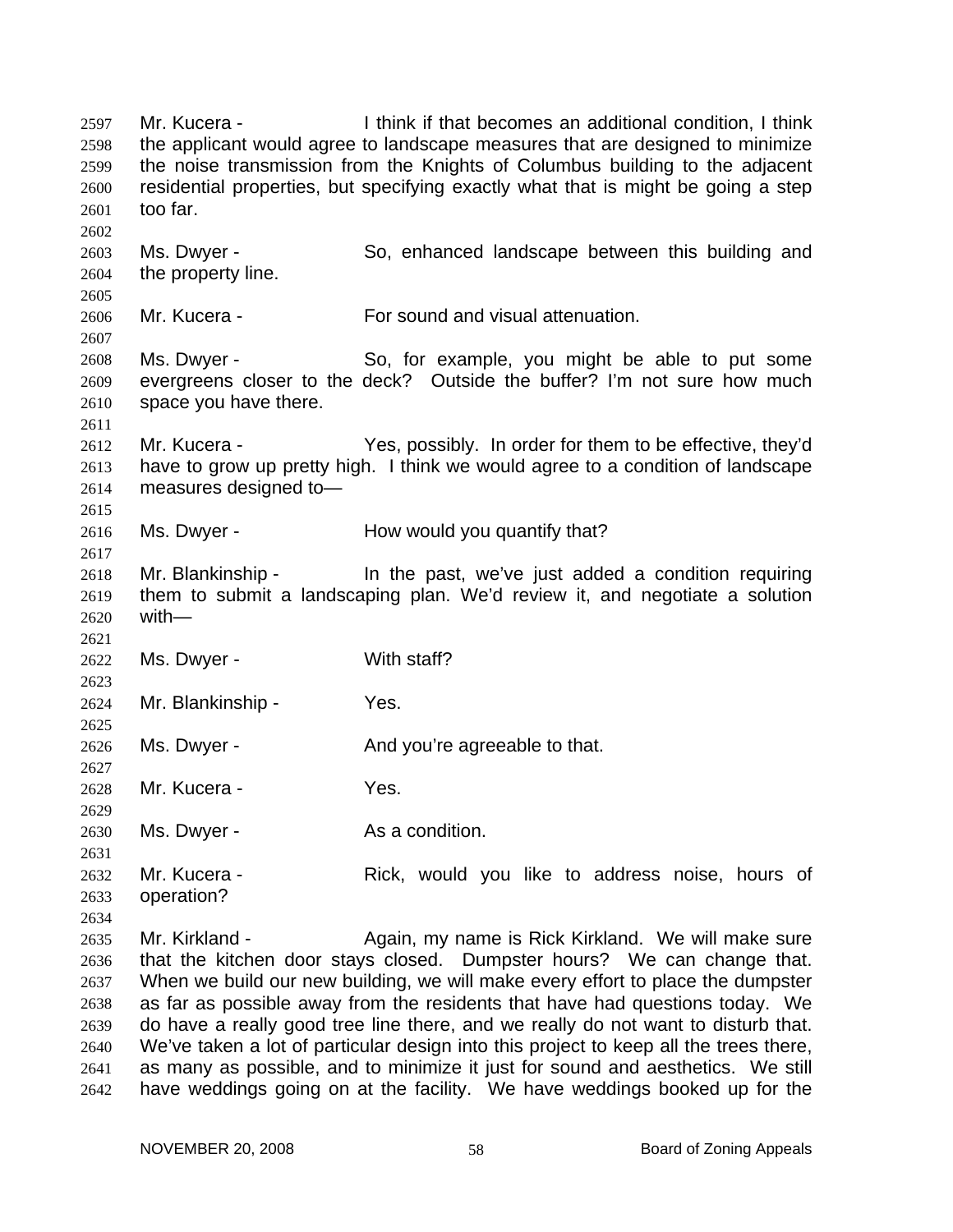next couple of months that are already on the books. We have no future plans in this existing facility at this time to book any more weddings that we don't have right now. Our function right now is to keep the existing building going so all the groups that were listed can stay in there and meet, but not cost us any more money. As has been mentioned quite a times, we have tight budget constrains on the new project. So, we are happy to work with the neighbors. In fact, the neighbors have worked with us quite a few times when they found people trespassing on the rear of our property and made us aware of it. Are there any other situations? 2643 2644 2645 2646 2647 2648 2649 2650 2651 2652

2653 2654 Ms. Dwyer - Beyond the weddings that you already have booked, you're not going to book any additional weddings?

2655 2656

2659

2668

2671

2676

2657 Mr. Kirkland - For the existing building.

2658 Ms. Dwyer - Ch, okay.

2660 2661 2662 2663 2664 2665 2666 2667 Mr. Kirkland - The new building will be so much smaller, and so much more broken up, that it probably will not be really a good use to have weddings there. It will not be such a large main room. The design, as you've seen before, is kind of broken up into small rooms with partitions. It really wouldn't be conducive to a large wedding. Now, I'm not saying we wouldn't have a wedding reception or something there. If I was having a wedding with over 100 people, it would be tight, especially if they brought all their friends, and neighbors, and everything else.

2669 2670 Ms. Dwyer - So, you would agree to a condition that says that the windows and doors will be closed during parties?

2672 2673 2674 Mr. Kirkland - The Yes. We have no windows that open; they're all fixed sash.

2675 Ms. Dwyer - Chay.

2677 2678 2679 2680 2681 2682 2683 Mr. Kirkland - No windows open in this building, in the existing building. The only thing is that back kitchen door does stay open. We've made a lot of the—particularly two people—aware of it. It's also a situation where someone could walk in, and we don't want that to happen either. So, I will make it known today when I get back to have that door closed at all times, except when we take the trash out. And we will move the dumpsters. We can't really move the dumpsters right now, but we will change the hours for when they're picked up.

2684 2685 2686 2687 2688 Ms. Dwyer - To what hours? Mr. Kirkland - **I** would eliminate Saturday.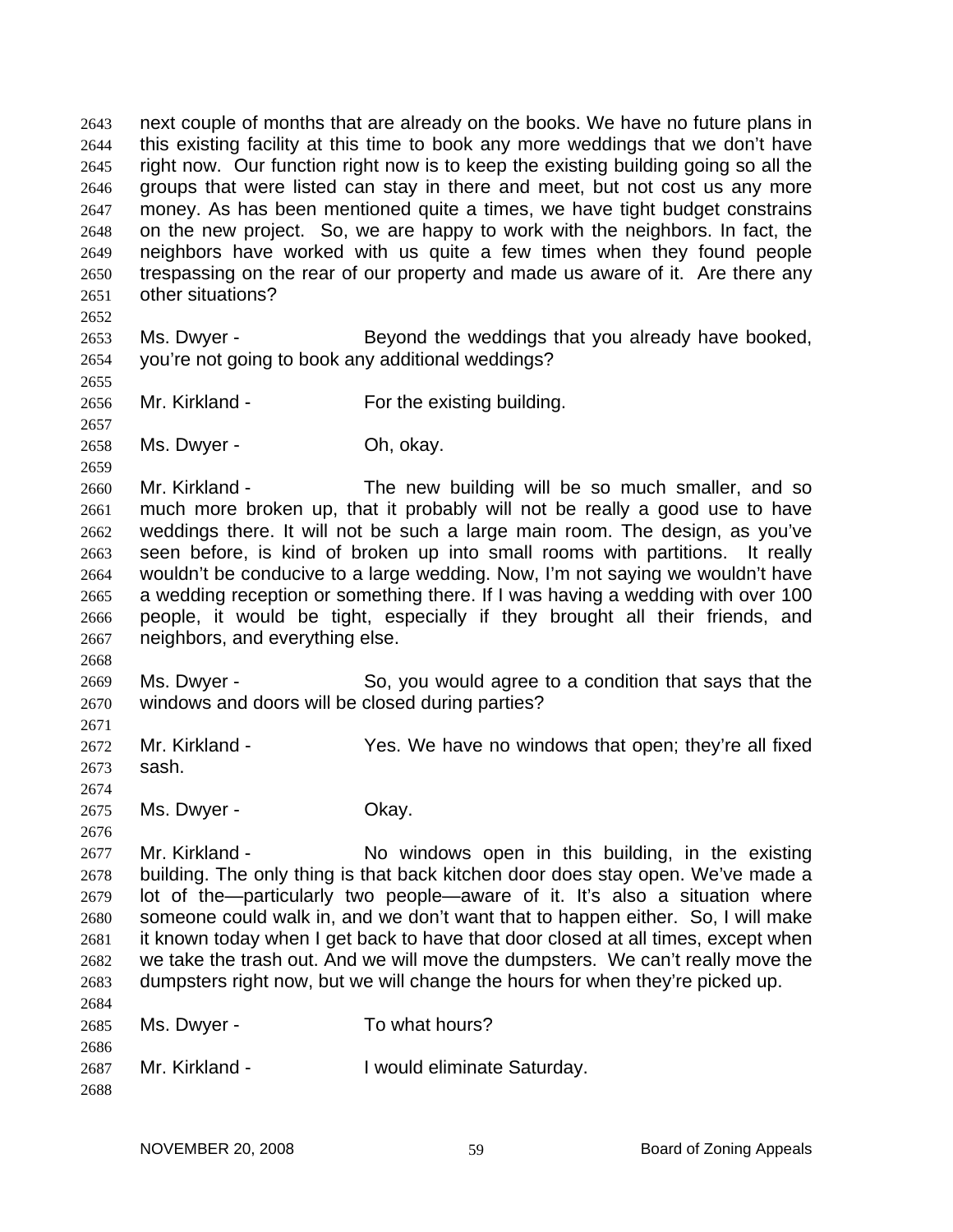2689 Ms. Dwyer - Okay. 2690 2691 2692 2693 2694 2695 2696 2697 2698 2699 2700 2701 2702 2703 2704 2705 2706 2707 2708 2709 2710 2711 2712 2713 2714 2715 2716 2717 2718 2719 2720 2721 2722 2723 2724 2725 2726 2727 2728 2729 2730 2731 2732 2733 Mr. Kirkland - We will tell them not to pick it up until after 8:00, since that's what the nice lady wanted. Ms. Dwyer - If you have a party on a Friday night— Mr. Kirkland - We have two dumpsters; we can handle it. Ms. Dwyer - It's not an issue having trash sit around for a couple of days? Mr. Kirkland - No. It's not an issue because right now, the two we have there handle everything we have. We can tell the dumpster gentlemen to come on Monday morning first thing after 8:00, and that would handle anything that we have on Friday night or Saturday. We don't book the place every Saturday. We just have sometimes a run where we might do a Friday and Saturday back to back. It's very seldom. Ms. Dwyer - Ckay. Any other questions by Board members? Thank you. Any other statements by the applicant? Mr. Kucera - The I will close by saying that it's been my experience in working with the Knights of Columbus on the design so far, and my knowledge of their 40-year history is that they have been a good and responsible neighbor. They have provided a community asset, and it's their expectation to continue to be a good neighbor, and to provide their facility as a community asset going forward. Ms. Dwyer - Would you be available to speak to Mr. Rogers about any more questions he may have about the drainage issue? Mr. Lewis - The Yes. Ms. Dwyer - The You will? Okay. Mr. Lewis, thank you. Any other questions by anyone? That concludes the case. **DECISION**  Ms. Harris - I move that we approve this variance/use— Ms. Dwyer - Let's just do one at a time. Mr. Blankinship - Let's take the use permit first, if you would.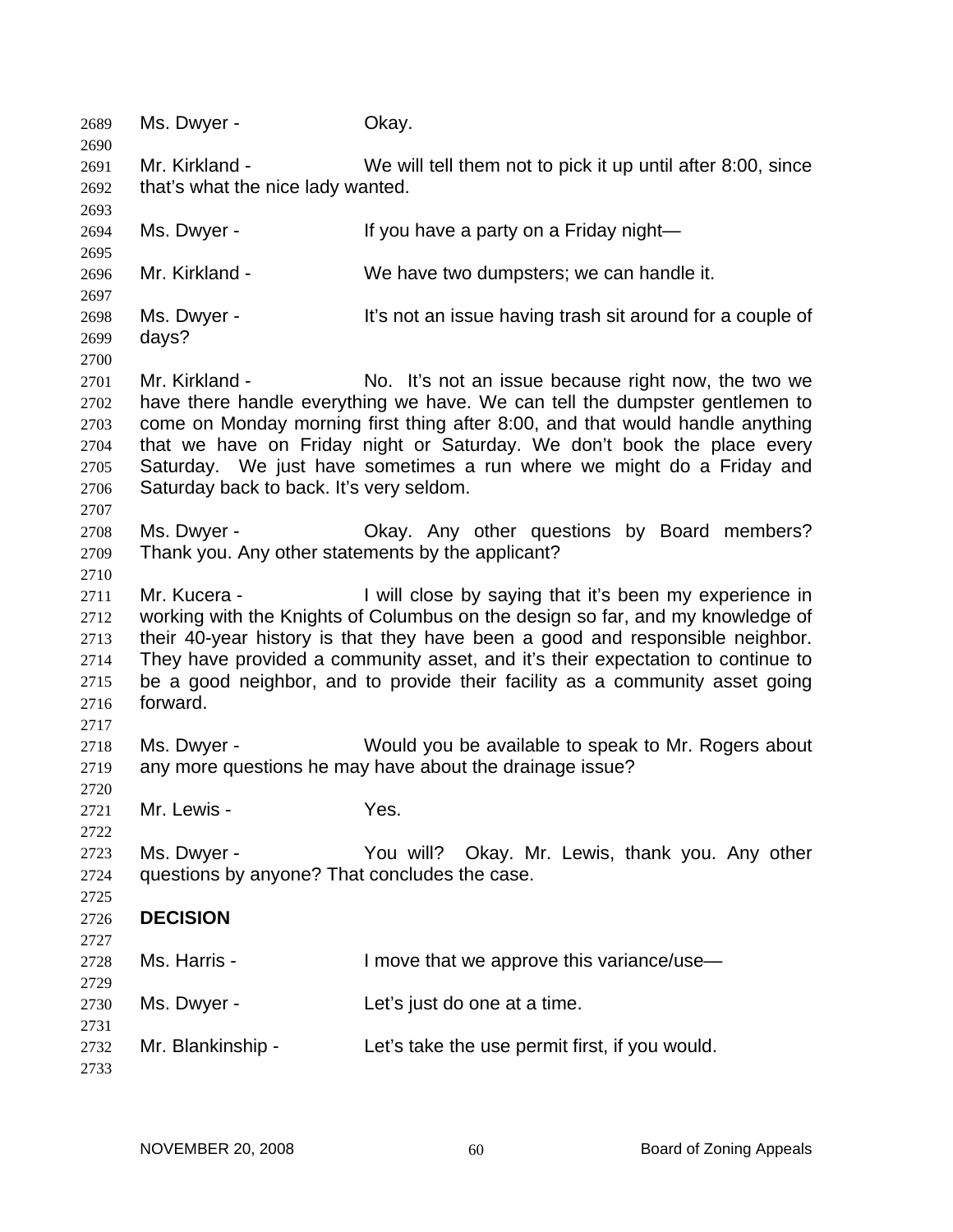| 2734<br>2735<br>2736<br>2737         | Ms. Harris -<br>I move that we approve the use permit. The condition<br>should be added to enhance landscaping by submitting a landscaping plan.<br>Change the dumpster hours to no Saturdays, and not before 8:00 a.m. on the<br>other days.                                                                                                                         |                                                         |  |
|--------------------------------------|-----------------------------------------------------------------------------------------------------------------------------------------------------------------------------------------------------------------------------------------------------------------------------------------------------------------------------------------------------------------------|---------------------------------------------------------|--|
| 2738<br>2739                         | Ms. Dwyer -                                                                                                                                                                                                                                                                                                                                                           | That would be condition 9.                              |  |
| 2740<br>2741<br>2742                 | Mr. Wright -<br>two of them, the dumpster and the landscape.                                                                                                                                                                                                                                                                                                          | That's two, isn't it? That would be 9 and 10, if you do |  |
| 2743<br>2744                         | Mr. Blankinship -                                                                                                                                                                                                                                                                                                                                                     | The landscape I think we would add to Condition #3.     |  |
| 2745<br>2746                         | Ms. Harris -                                                                                                                                                                                                                                                                                                                                                          | Okay.                                                   |  |
| 2747<br>2748                         | Mr. Wright -                                                                                                                                                                                                                                                                                                                                                          | Okay.                                                   |  |
| 2749<br>2750                         | Ms. Dwyer -                                                                                                                                                                                                                                                                                                                                                           | Okay.                                                   |  |
| 2751<br>2752<br>2753<br>2754         | Mr. Wright -<br>p.m.?                                                                                                                                                                                                                                                                                                                                                 | How about closing the doors and windows after 11:00     |  |
| 2755<br>2756                         | Ms. Dwyer -                                                                                                                                                                                                                                                                                                                                                           | You meant Condition 2, Mr. Blankinship?                 |  |
| 2757<br>2758                         | Mr. Blankinship -                                                                                                                                                                                                                                                                                                                                                     | Yes, I'm sorry.                                         |  |
| 2759<br>2760<br>2761<br>2762<br>2763 | Ms. Dwyer -<br>Let's back up here to make sure that we're all on the<br>same page. So, they're going to submit a landscape plan, and that's an addition<br>to Condition 2. Then additional Condition 8 will be to change the dumpster hours<br>so there's no pickup on Saturday, and pickup after 8:00 a.m. And there's another<br>condition about doors and windows. |                                                         |  |
| 2764<br>2765<br>2766                 | Mr. Wright -<br>11:00 p.m.                                                                                                                                                                                                                                                                                                                                            | Yes. The doors and windows shall be closed after        |  |
| 2767<br>2768<br>2769                 | Ms. Harris -                                                                                                                                                                                                                                                                                                                                                          | Yes, to alleviate the noise.                            |  |
| 2770<br>2771<br>2772                 | Ms. Dwyer -<br>windows closed after 10:00?                                                                                                                                                                                                                                                                                                                            | So, what are we saying specifically?<br>Doors and       |  |
| 2773<br>2774                         | Ms. Harris -                                                                                                                                                                                                                                                                                                                                                          | After 11:00 p.m.                                        |  |
| 2775                                 | Ms. Dwyer -                                                                                                                                                                                                                                                                                                                                                           | After 11:00.                                            |  |
| 2776<br>2777                         | Mr. Blankinship -                                                                                                                                                                                                                                                                                                                                                     | Well, 11 p.m. is their—Oh, no it's not—1:00 is their—   |  |
| 2778<br>2779                         | Ms. Dwyer -                                                                                                                                                                                                                                                                                                                                                           | 1:00.                                                   |  |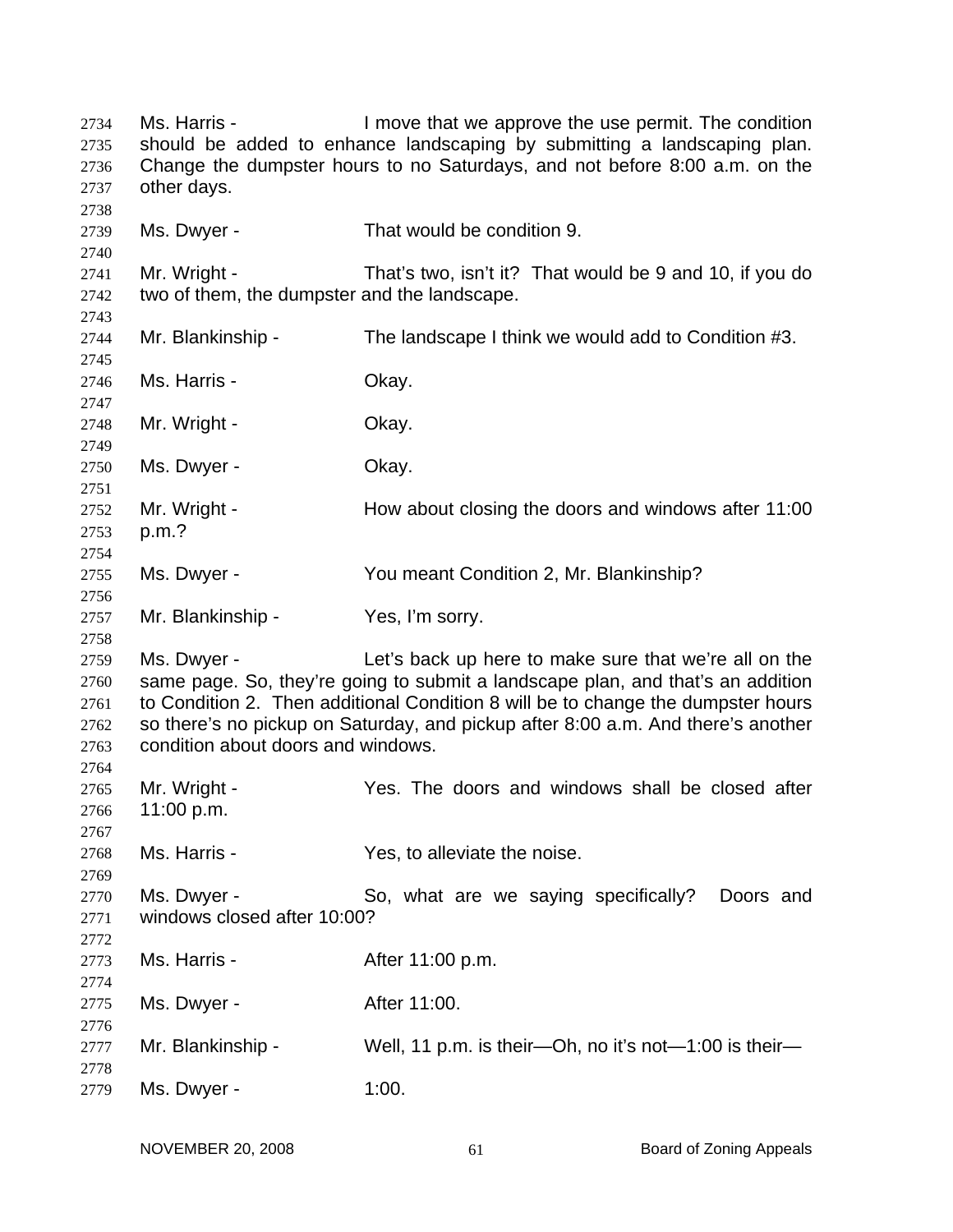| 2780 |                                                  |                                                                                     |
|------|--------------------------------------------------|-------------------------------------------------------------------------------------|
| 2781 | Mr. Wright -                                     | It's 1:00 a.m. I'll second the motion on it with those                              |
| 2782 | changes.                                         |                                                                                     |
| 2783 |                                                  |                                                                                     |
| 2784 | Ms. Dwyer -                                      | All right.                                                                          |
| 2785 |                                                  |                                                                                     |
| 2786 | Mr. Wright -                                     | That's for the use permit.                                                          |
| 2787 |                                                  |                                                                                     |
| 2788 | Ms. Dwyer -                                      | Right. Motion by Ms. Harris, seconded by Mr. Wright.                                |
| 2789 | Any discussion?                                  |                                                                                     |
| 2790 |                                                  |                                                                                     |
| 2791 | Ms. Harris -                                     | I need to say that I think we handled the concerns of                               |
|      |                                                  |                                                                                     |
| 2792 |                                                  | the neighbor as far as affecting the health, safety, and welfare of the community.  |
| 2793 |                                                  | I believe we took into consideration with these additional conditions the           |
| 2794 | information that we heard from the neighborhood. |                                                                                     |
| 2795 |                                                  |                                                                                     |
| 2796 | Ms. Dwyer -                                      | I agree with you, Ms. Harris. It seems that we have                                 |
| 2797 |                                                  | addressed everything other than smoking on the deck, which it seems to me with      |
| 2798 |                                                  | the 50-foot buffer, that should not be an issue. It's an outdoor use for smoke, I'm |
| 2799 |                                                  | sure it will dissipate. It seems to me that we have addressed all the issues, and   |
| 2800 | the applicant has agreed to those conditions.    |                                                                                     |
| 2801 |                                                  |                                                                                     |
| 2802 | Ms. Harris -                                     | The suggestion about the 8-foot tall trees, we don't                                |
| 2803 | know if they would survive.                      |                                                                                     |
| 2804 |                                                  |                                                                                     |
| 2805 | Mr. Wright -                                     | That's going to be in the landscaping.                                              |
| 2806 |                                                  |                                                                                     |
| 2807 | Ms. Harris -                                     | That'll be in the landscaping plan? Good.                                           |
| 2808 |                                                  |                                                                                     |
| 2809 | Ms. Dwyer -                                      | Any more discussion on the use permit?                                              |
| 2810 |                                                  |                                                                                     |
| 2811 | Mr. Blankinship -                                | I'm sorry. Who seconded that motion?                                                |
| 2812 |                                                  |                                                                                     |
| 2813 | Mr. Wright -                                     | I did.                                                                              |
| 2814 |                                                  |                                                                                     |
| 2815 | Mr. Blankinship -                                | Mr. Wright?                                                                         |
| 2816 |                                                  |                                                                                     |
| 2817 | Ms. Dwyer -                                      | Mr. Wright.                                                                         |
| 2818 |                                                  |                                                                                     |
| 2819 | Mr. Blankinship -                                | Thank you.                                                                          |
| 2820 |                                                  |                                                                                     |
| 2821 | Ms. Dwyer -                                      | Motion by Ms. Harris, seconded by Mr. Wright. All in                                |
| 2822 |                                                  | favor say aye. All opposed say no. The ayes have it; the motion passes.             |
| 2823 |                                                  |                                                                                     |
| 2824 | Mr. Blankinship -                                | That's four to zero with Mr. Witte abstaining.                                      |
| 2825 |                                                  |                                                                                     |
|      |                                                  |                                                                                     |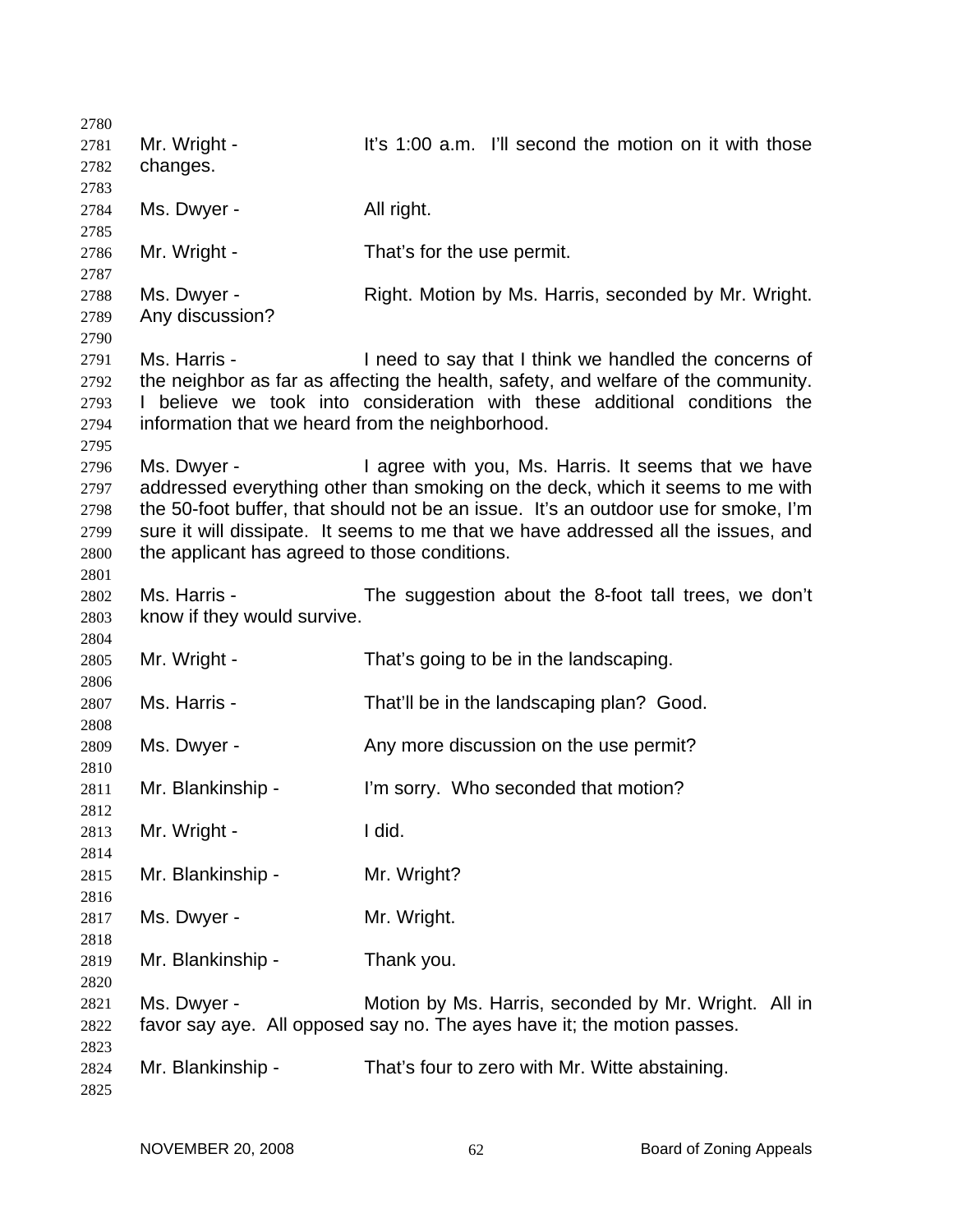| 2826 | Ms. Dwyer - | Okay. |
|------|-------------|-------|
|------|-------------|-------|

2828 2829 2830 2831 2832 2833 2834 After an advertised public hearing and on a motion by Ms. Harris, seconded by Mr. Wright, the Board **approved** application **UP-029-08, The Father McDonald Columbian Center's** request for a conditional use permit pursuant to Sections 24-52(a) and 24-12(b) to replace the existing recreation facility at 2324 Pump Road (Parcel 740-752-4205), zoned A-1, Agricultural District (Tuckahoe). The Board approved the conditional use permit subject to the following conditions:

2835 2836 2837 2838 2839 2840 1. Only the improvements shown on the plot plan and building design filed with the application may be constructed pursuant to this approval. A stormwater retention pond will be added to the area west of the proposed building. Any additional improvements shall comply with the applicable regulations of the County Code. Any substantial changes or additions to the design or location of the improvements may require a new use permit.

2842 2843 2844 2845 2846 2847 2. [AMENDED] A 50-foot wooded buffer shall be maintained along the property lines adjoining residential property. A detailed landscaping and lighting plan shall be submitted to the Planning Department with the building permit for review and approval. Any utility easements or other necessary intrusions shall run generally perpendicular to the buffer to minimize clearing, and disturbed areas shall be restored to the extent reasonably practical.

2848

2841

2827

2849 2850 2851 2852 2853 3. Off-street parking shall be provided at a rate of one space for every 100 square feet of floor area used for assembly. The parking lot, driveways, and loading areas shall be subject to the requirements of Section 24-98 of the County Code.

2854 2855 4. Hours of operation shall be limited to 8:00 am - 1:00 am for indoor activities and 8:00 am - 10:00 pm for outdoor activities.

2857 2858 5. The property shall be maintained and operated such that it odes not become a nuisance to the surrounding neighborhood.

2859

2863

2856

2860 2861 2862 6. The applicant shall comply with the Division of Police recommendations regarding Crime Prevention Through Environmental Design as outlined in a memorandum dated November 3, 2008 and filed with this case.

2864 2865 2866 2867 7. The property shall be used only for social, recreational, and educational activities sponsored by the Father McDonald Columbian Center and its members. It shall not be used for business activity of any kind.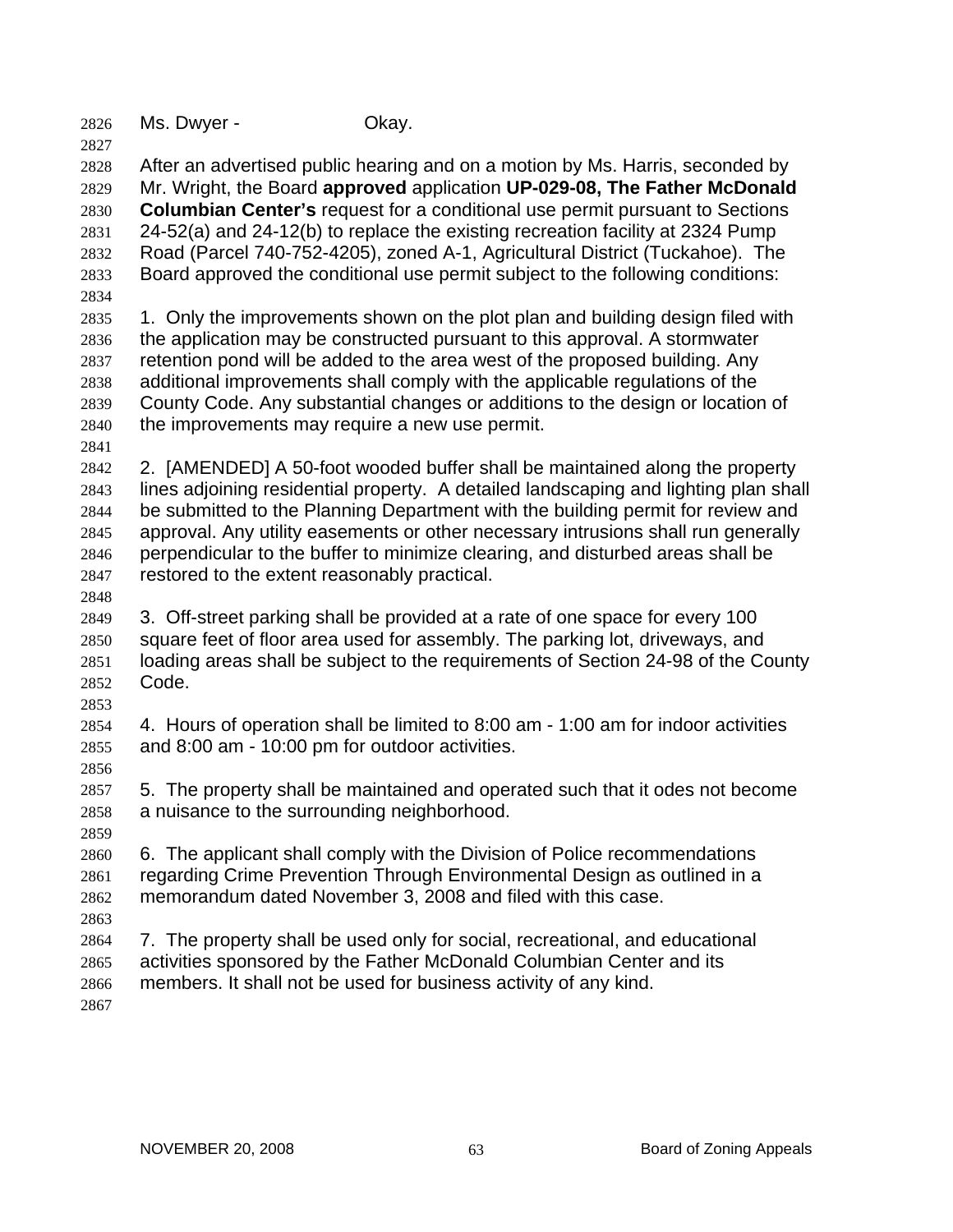| 2868<br>2869<br>2870                         | 8. [ADDED] No construction activity, dumpster pickup, or other loud activities<br>shall be conducted on the site prior to 8:00 AM Monday through Friday, and not<br>on Saturday or Sunday. |                                                                                                                                              |                                 |
|----------------------------------------------|--------------------------------------------------------------------------------------------------------------------------------------------------------------------------------------------|----------------------------------------------------------------------------------------------------------------------------------------------|---------------------------------|
| 2871<br>2872<br>2873<br>2874                 |                                                                                                                                                                                            | 9. [ADDED] Doors and windows shall be kept closed after 11:00 PM.                                                                            |                                 |
| 2875<br>2876<br>2877<br>2878<br>2879<br>2880 | Affirmative:<br>Negative:<br>Absent:<br>Abstain:                                                                                                                                           | Dwyer, Harris, Nunnally, Wright                                                                                                              | 4<br>0<br>$\boldsymbol{0}$<br>1 |
| 2881<br>2882                                 | <b>DECISION</b>                                                                                                                                                                            |                                                                                                                                              |                                 |
| 2883<br>2884<br>2885                         | Ms. Dwyer -<br>called, for the Father McDonald Columbian Center.                                                                                                                           | All right, A-028-08, which would be the variance, so                                                                                         |                                 |
| 2886<br>2887                                 | Mr. Wright -                                                                                                                                                                               | I move we approve it.                                                                                                                        |                                 |
| 2888<br>2889                                 | Ms. Harris -                                                                                                                                                                               | Second.                                                                                                                                      |                                 |
| 2890<br>2891<br>2892                         | Mr. Wright -<br>permanent. It's sort of like a use permit.                                                                                                                                 | On the grounds it is a temporary variance, and I think<br>we put enough conditions in to take care of the situation that it will not be      |                                 |
| 2893<br>2894<br>2895                         | Ms. Dwyer -                                                                                                                                                                                | It really is a use permit.                                                                                                                   |                                 |
| 2896<br>2897<br>2898                         | Mr. Wright -<br>neighborhood.                                                                                                                                                              | It will not affect the health, safety, and welfare of the                                                                                    |                                 |
| 2899<br>2900                                 | Ms. Dwyer -                                                                                                                                                                                | All right.                                                                                                                                   |                                 |
| 2901<br>2902                                 | Mr. Wright -                                                                                                                                                                               | And it's in keeping with the intent of the ordinance.                                                                                        |                                 |
| 2903<br>2904<br>2905<br>2906                 | Ms. Dwyer -<br>Do I have a second?                                                                                                                                                         | What this allows them to do is to use the existing<br>parking lot during construction of the new building, and it will terminate after that. |                                 |
| 2907<br>2908                                 | Ms. Harris -                                                                                                                                                                               | Second.                                                                                                                                      |                                 |
| 2909<br>2910<br>2911<br>2912                 | Ms. Dwyer -<br>motion passes with one abstention.                                                                                                                                          | Motion by Mr. Wright, seconded by Ms. Harris. Any<br>discussion? All in favor say aye. All opposed say no. The ayes have it; the             |                                 |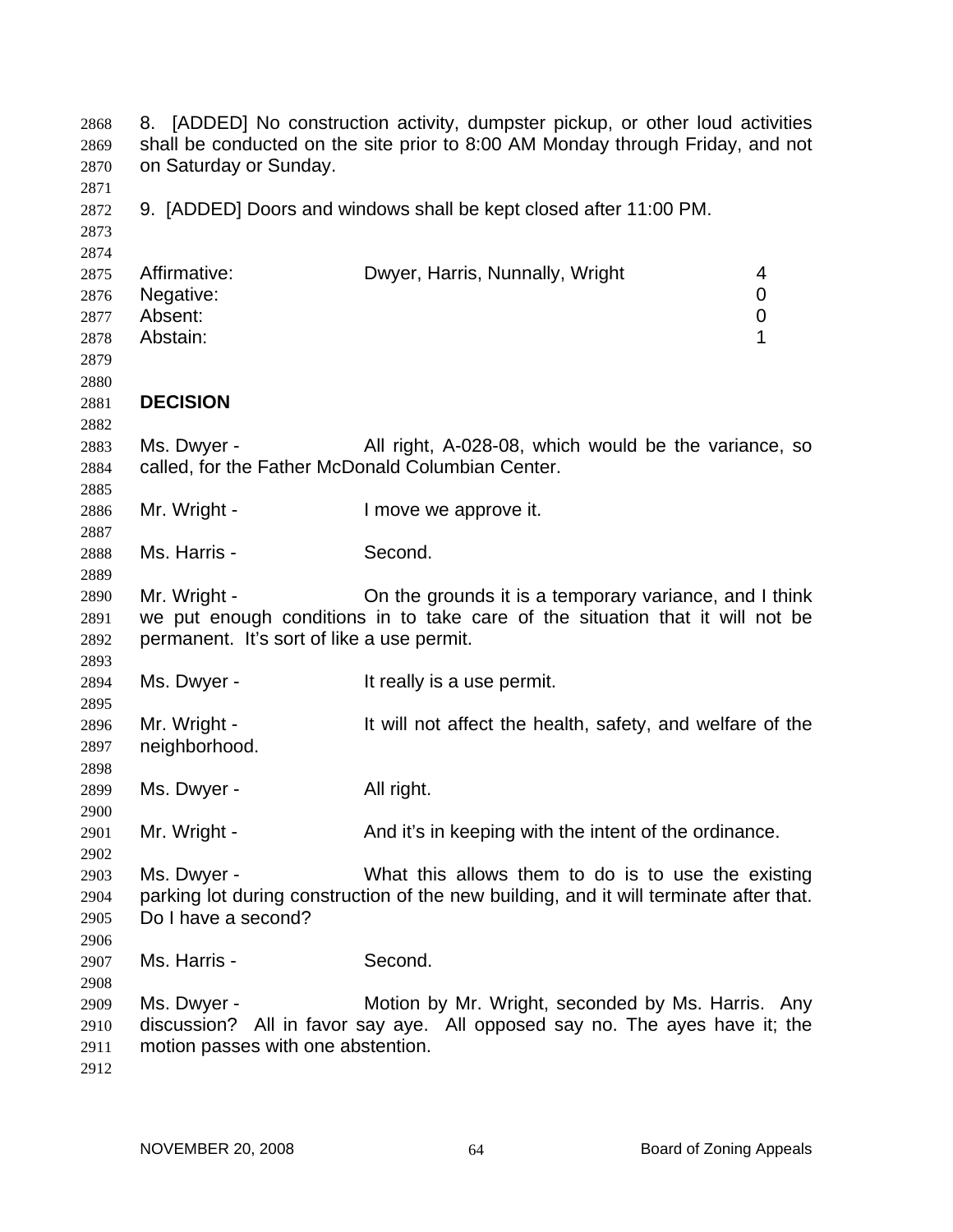| 2913<br>2914 | After an advertised public hearing and on a motion by Mr. Wright, seconded by<br>Ms. Harris, the Board approved application A-028-08, The Father McDonald |                                                                                      |                  |
|--------------|-----------------------------------------------------------------------------------------------------------------------------------------------------------|--------------------------------------------------------------------------------------|------------------|
| 2915         |                                                                                                                                                           | <b>Columbian Center's request for a variance from Section 24-96(a) to allow off-</b> |                  |
| 2916         |                                                                                                                                                           | site parking at 2324 Pump Road (Parcel 740-752-4205), zoned A-1, Agricultural        |                  |
| 2917         |                                                                                                                                                           | District (Tuckahoe). The Board approved the variance subject to the following        |                  |
| 2918         | conditions:                                                                                                                                               |                                                                                      |                  |
| 2919         |                                                                                                                                                           |                                                                                      |                  |
| 2920         |                                                                                                                                                           | 1. This approval applies only to the requirement of Section 24-96(a) that parking    |                  |
| 2921         |                                                                                                                                                           | shall be located "on the premises to be served." All other applicable regulations    |                  |
| 2922         | of the County Code shall remain in force.                                                                                                                 |                                                                                      |                  |
| 2923<br>2924 |                                                                                                                                                           | 2. This approval is subject to the conditions of conditional use permit UP-029-08.   |                  |
| 2925         |                                                                                                                                                           |                                                                                      |                  |
| 2926         |                                                                                                                                                           | 3. When the building and parking areas shown on the plans filed with application     |                  |
| 2927         |                                                                                                                                                           | UP-029-08 are completed, all parking for the Father McDonald Columbian Center        |                  |
| 2928         |                                                                                                                                                           | shall be located on the premises to be served, and this approval shall expire.       |                  |
| 2929         |                                                                                                                                                           |                                                                                      |                  |
| 2930         |                                                                                                                                                           |                                                                                      |                  |
| 2931         | Affirmative:                                                                                                                                              | Dwyer, Harris, Nunnally, Wright                                                      | 4                |
| 2932         | Negative:                                                                                                                                                 |                                                                                      | 0                |
| 2933         | Absent:                                                                                                                                                   |                                                                                      | $\boldsymbol{0}$ |
| 2934         | Abstain:                                                                                                                                                  |                                                                                      | 1                |
| 2935         |                                                                                                                                                           |                                                                                      |                  |
| 2936         |                                                                                                                                                           |                                                                                      |                  |
| 2937         | [Mr. Witte returned to the building.]                                                                                                                     |                                                                                      |                  |
| 2938         |                                                                                                                                                           |                                                                                      |                  |
| 2939         |                                                                                                                                                           |                                                                                      |                  |
| 2940         | A-029-08                                                                                                                                                  | <b>EMERALD LAND</b><br><b>DEVELOPMENT</b>                                            | requests a       |
| 2941         |                                                                                                                                                           | variance from Section 24-95(b) to build a one-family dwelling at 21 Evergreen        |                  |
| 2942         |                                                                                                                                                           | Avenue (Bungalow City) (Parcel 817-727-6100), zoned R-3, One-family                  |                  |
| 2943         |                                                                                                                                                           | Residence District (Varina). The lot width requirement is not met. The applicant     |                  |
| 2944         |                                                                                                                                                           | has 50 feet lot width where the Code requires 65 feet lot width. The applicant       |                  |
| 2945         | requests a variance of 15 feet lot width.                                                                                                                 |                                                                                      |                  |
| 2946         |                                                                                                                                                           |                                                                                      |                  |
| 2947         | Ms. Dwyer -                                                                                                                                               | Is there anyone here to speak to this case? Please                                   |                  |
| 2948         | stand so that you can be sworn.                                                                                                                           |                                                                                      |                  |
|              |                                                                                                                                                           |                                                                                      |                  |
| 2949         | Mr. Blankinship -                                                                                                                                         | Will you raise your right hand please? Do you swear                                  |                  |
| 2950         |                                                                                                                                                           | the testimony you're about to give is the truth and nothing but the truth so help    |                  |
| 2951         |                                                                                                                                                           |                                                                                      |                  |
| 2952         | you God?                                                                                                                                                  |                                                                                      |                  |
| 2953         |                                                                                                                                                           |                                                                                      |                  |
| 2954         | Ms. Dwyer -                                                                                                                                               | Will the applicant come forward and state your name?                                 |                  |
| 2955         |                                                                                                                                                           |                                                                                      |                  |
| 2956         | Mr. Baker -                                                                                                                                               | Good morning, Madam Chair, members of the Board,                                     |                  |
| 2957         |                                                                                                                                                           | staff members. I'm losing my voice as soon as I get up here. That's not a good       |                  |
| 2958         |                                                                                                                                                           | sign. My name's Mark Baker. I'm a consultant, and I'm working with Emerald           |                  |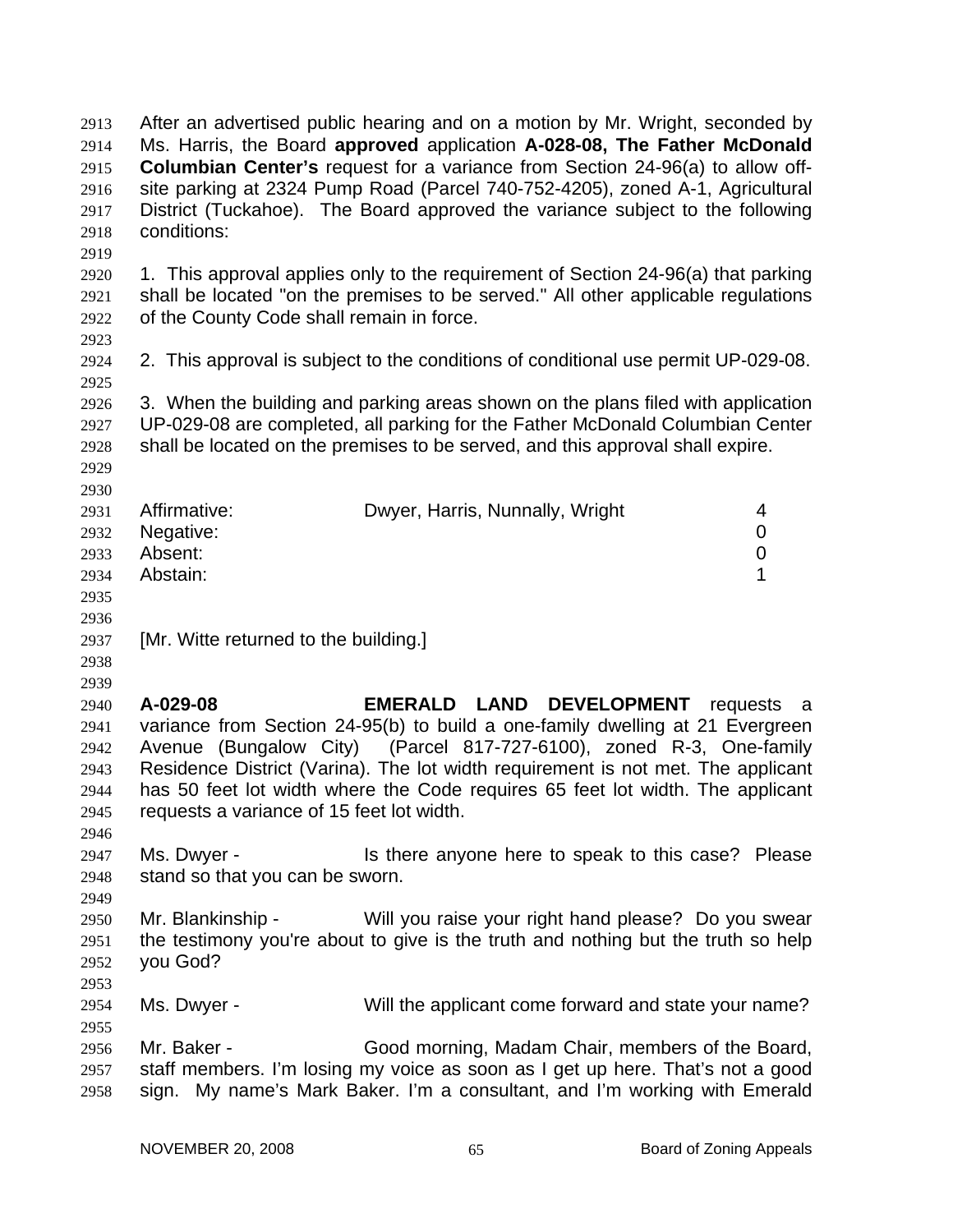Land Development, who is the contract purchaser of the property at 21 Evergreen Avenue. The request is a waiver of the lot width requirement. They currently have 50 feet. It would be required to have 65 feet under the current regulations. The variance of 15 feet would permit the construction of a singlefamily dwelling. 2959 2960 2961 2962 2963

2965 2966 2967 2968 2969 2970 2971 2972 2973 2974 2975 2976 2977 2978 2979 2980 A little bit about the background. The property is located on the east side of Evergreen Avenue. It's between Nine Mile Road and Second Street. It's within the Bungalow City subdivision, which was platted in 1920. The lots within the subdivision were platted as 25-foot wide lots. The lots were sold in the development in combination of 50-foot, 75-foot, and 100-foot lots, although fewer 50 foot than 75 and 100, as noted by staff. The subject property consists of two lots—678 and 679 from the initial subdivision. The exception standards would be applicable, which is an 8,000-square-foot lot area, and 65 feet of lot width. The lot area is met at 8,250 square feet. The lot width is not. Again, 50 feet instead of 65. Interestingly, per the staff report, the lots were originally sold together. Again, that was with the intent of being developed. These were broken up in pairs, triples, and four or more. The lots were sold individually as 25-foot lots in 1946. Interestingly, they were buildable lots at that time. Technically two single-family dwellings could have been built on those lots under the conditions that were applicable at that time. The lots are now in common ownership, so they've been brought back together.

2981

2964

2982 2983 2984 2985 2986 2987 2988 2989 2990 2991 2992 2993 2994 2995 2996 2997 2998 2999 The request is to construct one single-family dwelling on those two lots, so it would be a consolidation of the two lots. I think this is consistent with the intent of the original subdivision. Just a word on flexibility. We had some information that we submitted at the last minute, and I don't think it made it into your package. I'm going to go ahead and pass this your way right now. This is an elevation and plan for a second floor plan. We had initially submitted a 20-foot wide single-family dwelling. You will see in your packet that that is reflected on the survey, which reflects 15-foot setbacks. So, a 20-foot structure, 15-foot setback, with a 50-foot lot. We've not submitted additional plans for a 30-foot wide, single-family dwelling, which would result in a 10-foot setback. In either case, 10 feet or 15 feet, the minimum standard would be met. The minimum zoning standard for a side yard setback would be met. Given the market, and the fact that this is going to be built for an owner occupant, we request a little flexibility on the single-family dwelling. First of all, we submitted two plans now. We would hope that we could bring something in that was consistent in character with those two plans, but perhaps not be exact one way or the other. The second is that we had hoped that rather than the 15-foot setback, which is reflected in your package, that we would need a 10-foot side yard setback.

3000

3001 3002 3003 3004 Looking at the evaluation criteria, the first thing you look at is the threshold question, as determined in the Cochran case. That is whether the effect of the zoning ordinance upon the property under consideration, as it stands, interferes with all reasonable beneficial uses of the property, taken as a whole. And yes, in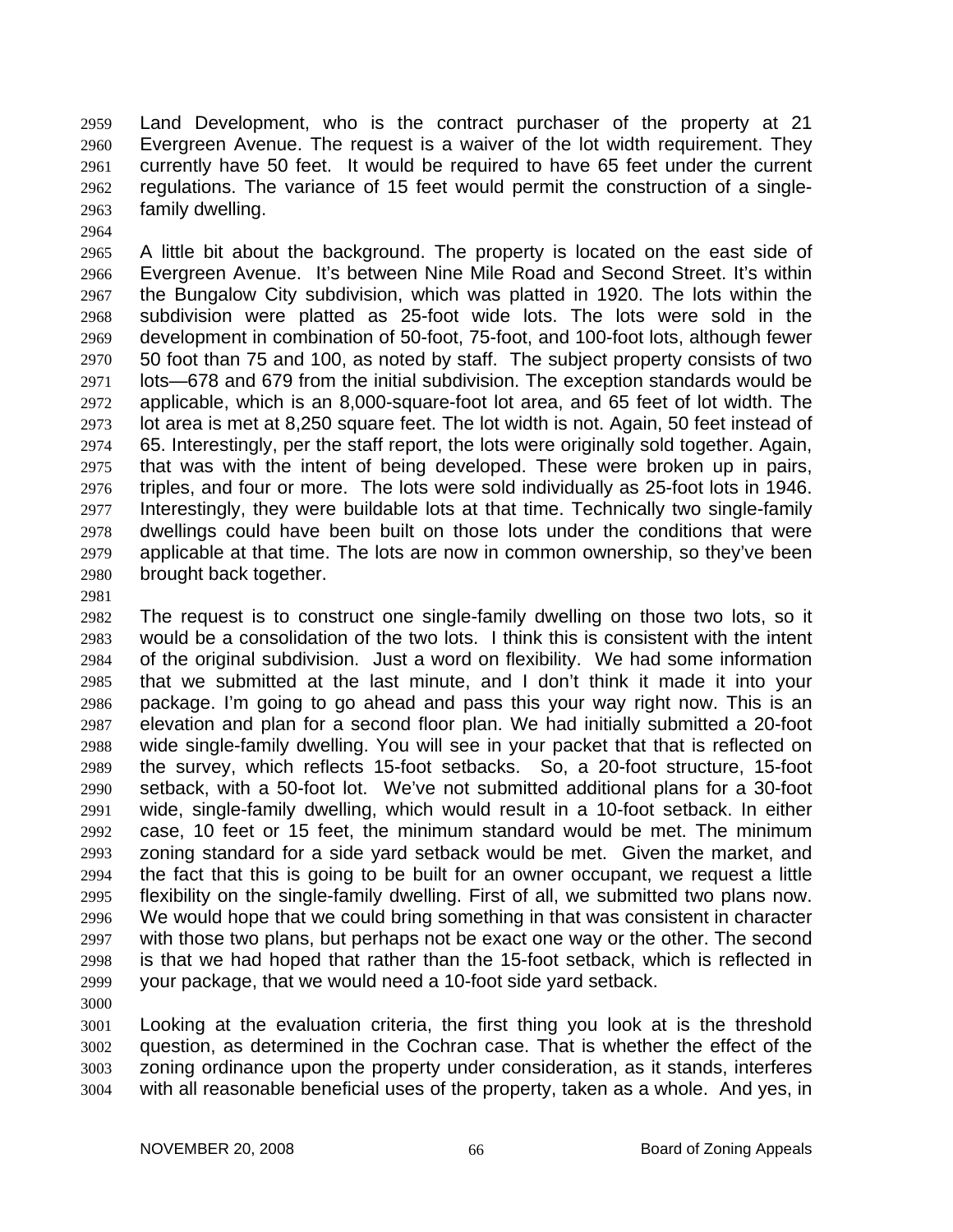this condition, the threshold language definitely applies. Staff notes the property predates 1960 in the current configuration, so the Cochran test is applicable. Taken as a whole, there's no reasonable beneficial use of the property, absent the requested variance. 3005 3006 3007 3008

3010 3011 3012 3013 3014 3015 3016 3017 3018 3019 3020 3021 I want to take a moment to talk about hardship, the staff references in the staff report, Case A-007-08. It's a similar case in the same subdivision. It was denied in April. Because it was in the staff report, I felt the need to just briefly address that. It's a similar case. Again, the same neighborhood. I think I need to speak to the threshold question and make a distinction between those two cases. In that case, the case that was denied in April, you were dealing with an owner applicant who purchased the property at a tax sale, at auction, knowing there was an issue. So, knowing that there was a zoning issue. It was a \$2,200 purchase of the property at tax auction. The major factor in that disapproval, as I understand it in reading the motion, was that it was a self-created hardship. That motion was made by Mr. Nunnally, and seconded by Ms. Dwyer. In this case, I represent a contract purchaser, so we're not dealing with that same situation.

3023 Mr. Gidley - **[Off mike.]** [Inaudible.]

3025 Mr. Baker - I'm sorry?

3009

3022

3024

3026

3030

3041

3043

3027 3028 3029 Mr. Gidley - **[Off mike.]** And I believe because it was detrimental. That was one of the reasons, was the fact a lot of the neighbors came out against it.

3031 3032 3033 3034 3035 3036 3037 3038 3039 3040 Mr. Baker - The Believe that you are correct in that there was discussion regarding—As is appropriate in any of these cases, you'll find that one of the tests is, is this detrimental or not. There was discussion as to whether it was detrimental. There was also a discussion as to whether this was a recurring issue. There was concern. But the actual motion that was made was that the first test was not met, and therefore that subsequent discussion, whether it was in fact detrimental or not in the minds of the Board, that never reached the test of being voted on because—And there was repeated conversation within the minutes that suggest that we won't even consider that, because it's a self-created hardship. That phrased was used.

3042 Male - **[Off mike.]** That was [inaudible].

3044 3045 3046 3047 3048 3049 3050 Mr. Baker - Absolutely. And I wouldn't dispute that at all. Okay, now, where was I? Again, in this case we're dealing with a contract purchaser. As a result, it's not a hardship that's been created to purchase. The current property owner purchased the two properties for 25,000 in 1980. Again, we're not dealing with a self-created hardship. If we go and look at the three tests, the first is, is the property affected by exceptional narrowness, shallowness, size, or shape, topographic condition, or other extraordinary situation or condition. I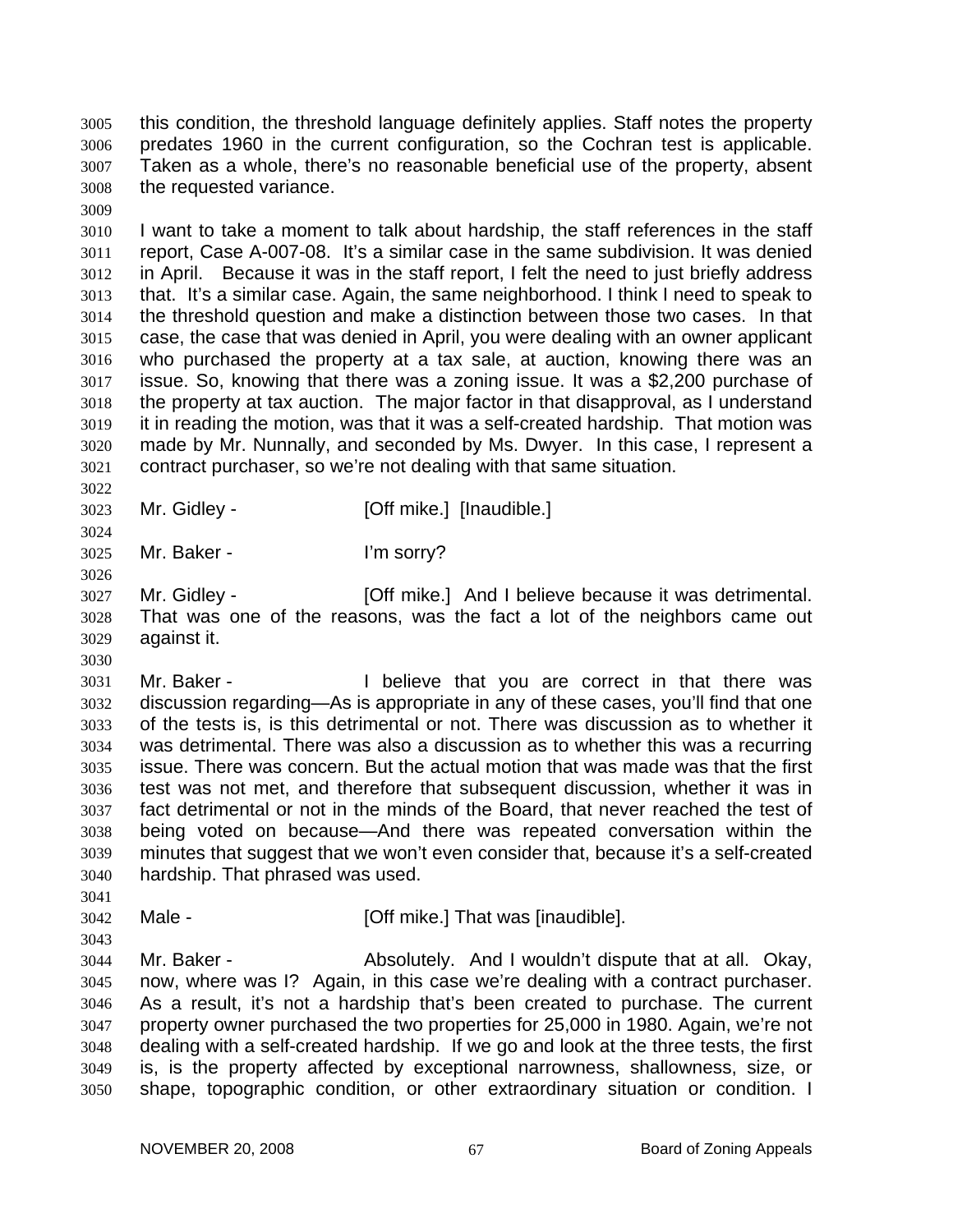would suggest the exceptional condition is that the property is in fact narrow. The properties were sold, as staff discussed in their report and I mentioned before, in 25-foot chunks. This property consists of two of those pieces. Staff recognizes that there are examples of 50-foot lots, although they are not typical in the neighborhood. These are two lots that according to staff were technically developable according to the code in 1946. They were sold independently at that time. The lots have been recombined. 3051 3052 3053 3054 3055 3056 3057

3058

3059 3060 3061 3062 3063 3064 3065 3066 3067 3068 3069 3070 3071 There is no opportunity to acquire additional lots on either side; both of those properties are developed. There is no opportunity to acquire land from neighbors. Twenty-three to the north is too close. Again, I can't go onto a neighbor's property and measure, but as I can estimate off of the mapping software that I have, the Courthouse Retrieval System, I get a setback on the adjacent property of approximately 21 feet, and they have a driveway way in that intervening setback, as well as a shed or some sort of structure. So, they don't have the land to give. If you look at 19 to the south, you're dealing with three lots what is, presumable—I believe that's three lots, and I don't believe they have 15 feet to give without creating their own issue from a lot-width standpoint. That being said, they also have a driveway on the northern side of the property right here—if you can follow that bouncing marker—which would also prevent them from being able to give additional land to somehow satisfy a 65-foot lot width on 21.

3072

3073 3074 3075 3076 3077 3078 The lot is otherwise sufficient in size to meet County lot area requirements, setback requirements, and permit the development of a single-family dwelling. I need to make sure I stress that despite that we're dealing with a substandard width, we're able to exceed the actual side yard setback requirements that would be required at 10 feet. I believe 7-1/2 feet would be required, and a total of 15. So, we'd be at 10 and a total of 20.

3079

3086

3080 3081 3082 3083 3084 3085 The second test is the variance would not be a substantial detriment to the adjacent property, and that the character of the district will not be changed. Well, staff notes that 50-foot lots are rare for the area, but they're not unheard of. You can't suggest that they are not part of the established character, at least at some level. There are some 50-foot lots. The subdivision was clearly not originally platted and sold with the intent of leaving this 50-foot piece undeveloped.

3087 3088 3089 3090 3091 3092 3093 3094 Mr. Nunnally - Mr. Baker, I understand that, but I don't think there are any 50-foot lots up there. Houses are built on more than 50-foot lots on that street. You take right across the street from this house. Somebody has a brick rancher on there, and it looks like about 150 feet frontage. All the rest of the houses that I saw up there looked like there were on more than 50-foot lots. I know they're on more than 50-foot lots, and some of them are 100 or 150. It looks like that brick rancher is 150 feet, and that's right across the street from the one you're talking about.

3095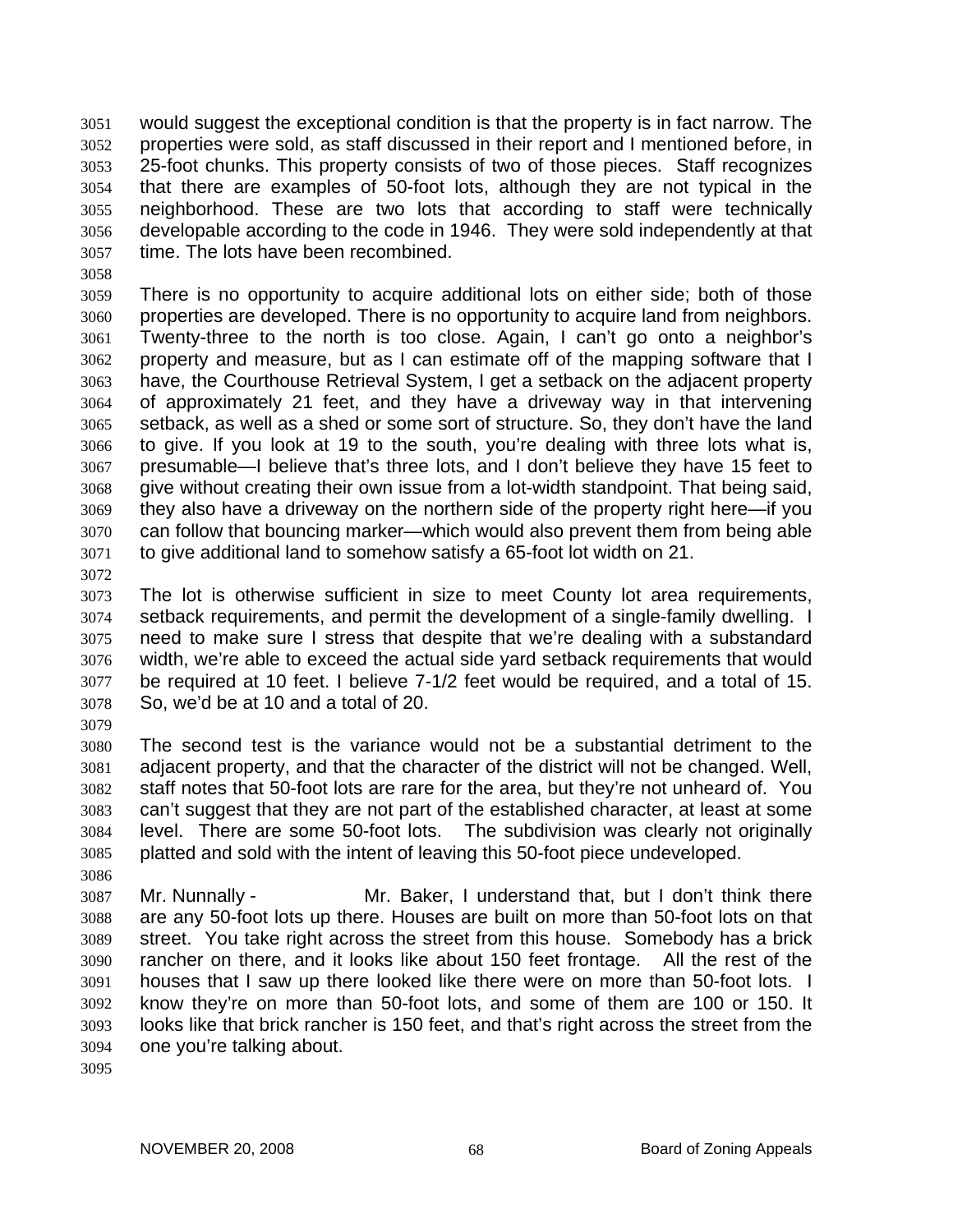Mr. Baker - The State of the state of the little state of the Mr. Baker - The State of the State of the State of the State of the State of the State of the State of the State of the State of the State of the State of the S vacant lots that are abundant in the neighborhood. It adds even additional spacing between dwellings. What I would argue is that I think there are somewhere around the neighborhood of 800 lots in the neighborhood, and that there are instances where they were sold as two lots, and developed accordingly, although it may not be in this immediate block. Again, I would argue that it was the original intent of it to be sold as two 25-foot lots in same manor that someone bought three 25-foot lots and the intent was to develop it as such, and it just never was. Again, a legal lot of record that we're just now coming around to deal with the non-conformity through the variance. 3096 3097 3098 3099 3100 3101 3102 3103 3104 3105

3106

3107 3108 3109 3110 3111 3112 3113 I do want to get into talking a little bit about the size of lots, and the characteristic of a development where development has occurred on side-by-side lots. It's really difficult on a block-by-block basis to get a sense of what this neighborhood would have looked like had it all been built out on three lots or a combination of three and four, or a combination of two, and three, and four, because there is so much vacancy within it. I'll get to that in a second. Let me just continue through addressing the issue of detriment.

3114

3115 3116 3117 3118 3119 3120 3121 3122 3123 3124 3125 3126 3127 3128 3129 3130 3131 3132 3133 3134 3135 3136 First, from a design standpoint, the submitted home design is a quality house, and it's a reasonable fit given the variety of dwelling types in the area. There are one- and two-story dwellings. There are many one-story dwellings, but there are two-story dwellings within the neighborhood as well. There is a variety of home sizes. Front yard setbacks were consistent. From a side yard setback, first from a zoning perspective. I've indicated we would exceed what would be required by the normal zoning. Second, is when you talk about the side yard setback, I know that your side yard setback is from your home to the actual property line. When you're talking about the character of the neighborhood, when you're talking about the rhythm of development that occurs when you have side-by-side development, when you're talking about two side yards that equate with really a distance between buildings. That gives you that character of development, the building space, building space rhythm. In this block, certainly, it's difficult to get a handle on that. I mean, 15, 13, 11, 9, 10, 12, 14 are vacant. Eighteen is on an unusually large lot. I would say that's not characteristic of the neighborhood. Twenty is vacant. If you were to move to the north and look where you do start to establish a rhythm—and again, within the same subdivision that was created with the same intent. If you look at, for instance—I have some photographs, actually. If you look at lots 38 through 46, which is on the west side. Let me minimize this a second because I want to show you. Okay. We'll be looking at—Can you pan just to the north on this?

|              | 3137 Mr. Gidley - | [Off mike.] I can just zoom in. |
|--------------|-------------------|---------------------------------|
| 3138<br>3139 | Mr. Blankinship - | No. that's—                     |
| 3140<br>3141 | Mr. Baker -       | Or zoom out perhaps.            |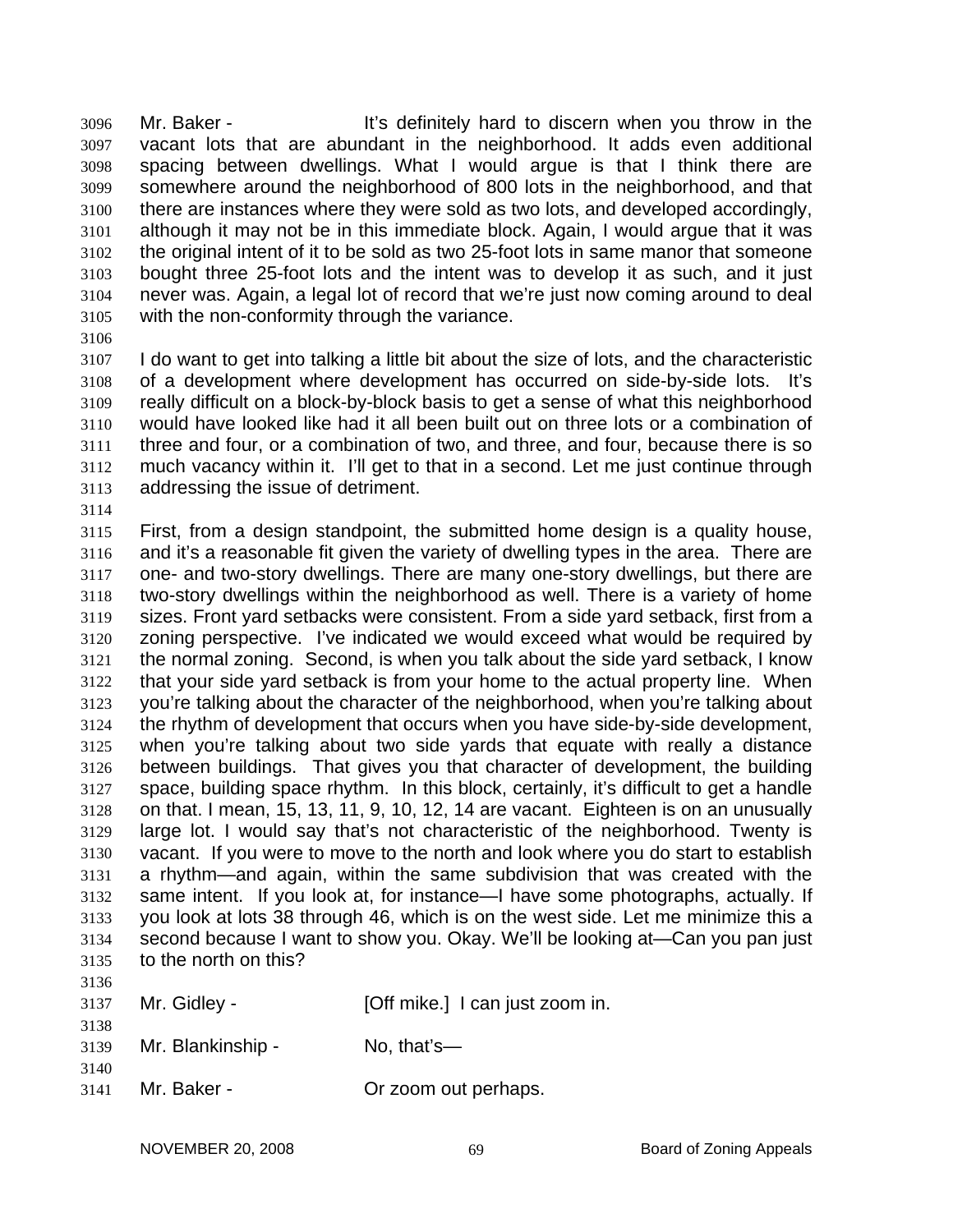3142 3143 3144 3145 3146 3147 3148 3149 3150 3151 3152 3153 3154 3155 3156 3157 3158 3159 3160 3161 3162 3163 3164 3165 3166 3167 3168 3169 3170 3171 3172 3173 3174 3175 3176 3177 3178 3179 3180 3181 3182 3183 3184 3185 3186 3187 Mr. Blankinship - Yes, that's it. Mr. Gidley - [Off mike.] This is as far as it goes. Mr. Baker - Ch, you don't go any further than that? Mr. Blankinship - That's not live G.I.S. Mr. Baker - Ch, okay. I wanted to look at 25 through 28 which is actually 26 through 30, which is shown here. I also wanted to look at 38 through 46, and 33 through 45, which are representative of side-by-side development, and more of a typical subdivision fashion, which were all done and consistent with the intent of the neighborhood. So, here we have pictures of 38 through 46 Evergreen. These are four houses. These are just to the north on the west side of Evergreen. Four houses. Again, I use that CRS mapping software to try to estimate. I come up with somewhere around 30 feet between these houses. Again, these are 30 feet between houses. Ms. Dwyer - What's the lot width for those lots? Mr. Baker - Those are 75. Ms. Dwyer - We're talking about 50. You're asking for a 50. Mr. Baker - We're asking for a 50. What I'm getting at is that rhythm of building setback, building setback, which is what you essentially have, a 30-foot rhythm in between these buildings in terms of setbacks, building to building. If we go on to—I think as you look at these, I think you have to note that where development occurred is conceived by the original subdivision. You don't have large standing undeveloped lots with existing vegetation between homes. If you buy a home and there's a lot adjacent to you, and it's overgrown with trees, that's a nice benefit to you, but it's not necessarily what the subdivision was originally intended for. Again, moving to—There's another shot of 38 to 46. Just an indication of how close some of these houses are together. Just one more shot again. If we look at 33 through 45, again, it's another row of consistently-developed lots within the neighborhood. These are 75 as well. These are on the east side of Evergreen, just to the north of this property. Again, we're talking a house with a setback of—In this case, one of these setbacks is as little as 22 feet, but typically around 30 feet is the rhythm of setback between the houses. And this is 33 through 45, again. Here's another view of it. Again, you're seeing that there is also a variety in terms of two-story and one-story dwellings.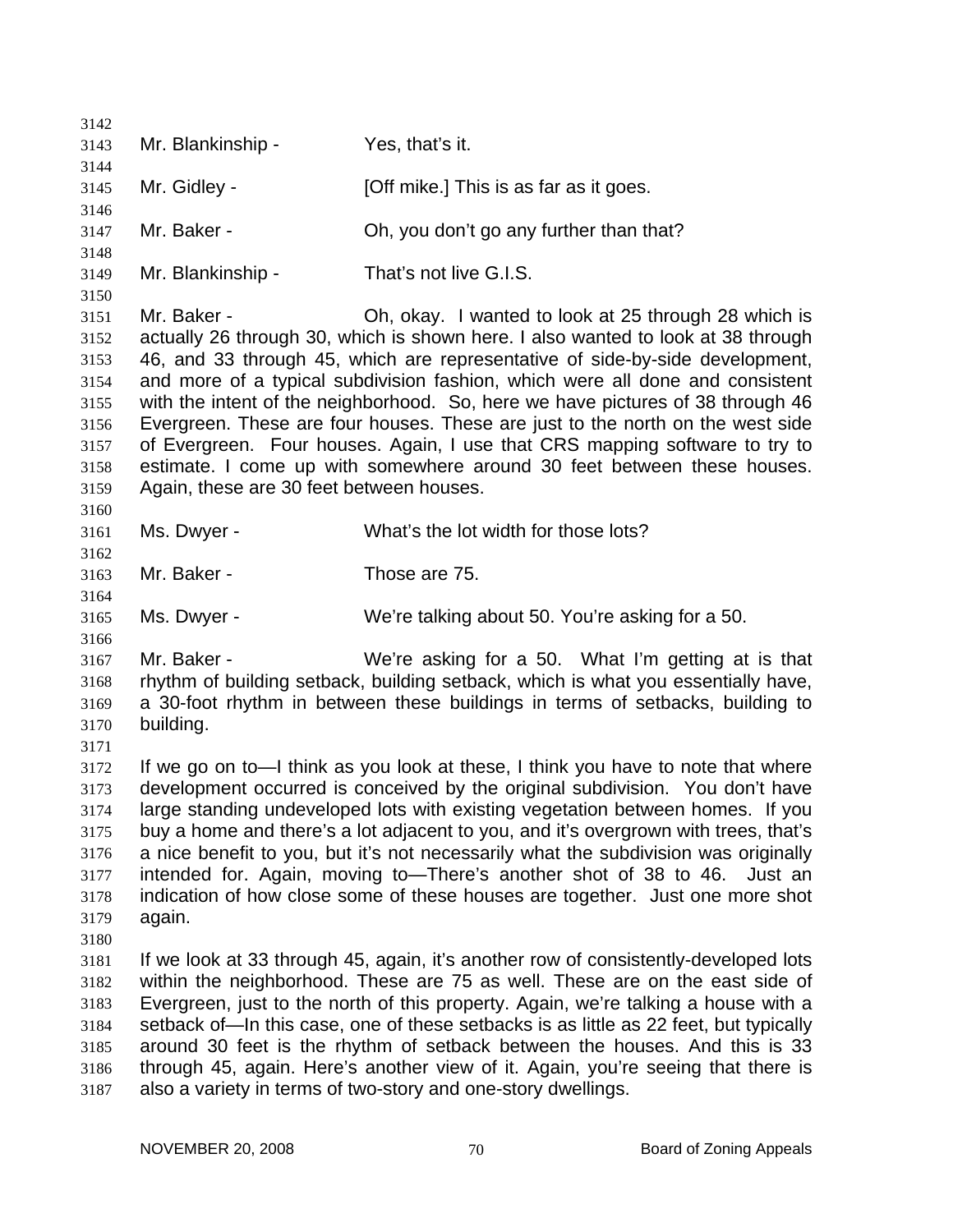3188 3189 3190 3191 3192 3193 3194 3195 3196 3197 3198 3199 3200 3201 This is the north side of the subject property. So, I you want to talk about the subject property and the adjacent, and what kind of rhythm can we expect to see here. This piece of property, this home, is, by my estimate—again through the mapping software; I didn't go out there and actually measure it on the site—is approximately 20 feet from the property line. That 20 feet—Or 21 feet. That 21 feet in conjunction with the 10-foot setback that we're proposing gives you that same rhythm. You have a 30-foot distance between the houses. Again, we're meeting the zoning requirement on the property, but overall, you're getting a 30 foot space between buildings. Again, you can also see the driveway in this situation, which would prevent that owner—We didn't contact them. That would prevent that owner from being able to say hey, I'll give you 15 feet from my piece of property in order to allow you to achieve 65 feet and just go pull a permit, you know, do a lot line adjustment.

3203 3204 3205 3206 3207 3208 Here's the property to the south. Again, same situation, the driveway, which is in between the lot and the house. And here, by my estimation, it's around 31 feet. Again, the 31 feet plus the 10 feet gives you 40 feet. When you talk about the rhythm of houses, the void space between the houses, and the setback, I think you're consistent in terms of what we're proposing. I've probably beat that to death, but.

3209

3211

3202

3210 Let me go ahead and minimize this.

3212 3213 3214 Ms. Dwyer - The flexibility you're asking for, you've given us a plat that shows a 15-foot side yard setback, and you're suggesting that you only have 10?

3215

3216 3217 Mr. Baker - Yes ma'am. And that reflects that second set of drawings that I handed out, which is actually a larger home at 1440 square feet.

3218 3219

3220 3221 3222 3223 3224 3225 Okay. I think if you talk about property values, when you talk about detriment from a property-value standpoint. The property to the north, 23, is assessed at \$76,600. The property to the south, 19, is assessed at \$101,500. That property actually sold for \$85,000 in March of 2008. We have a target sales price in hopefully the \$160,000 to \$180,000 range. It's more likely that proposed investment of a single-family will increase the values of the adjacent, rather than being a detriment. I'll just leave it at that.

3226

3227 3228 3229 3230 3231 3232 3233 From a dwelling size standpoint. If you look at 23, you have an 888-square-foot house. If you look at 19, you have a 984-square-foot house. These are certainly small. They're small by today's standards; they're small by the subdivision standards. I took all of the lots that front on Evergreen, which were developed between second and [unintelligible], so it's a two-block stretch. They were developed with single-family dwellings. Those dwelling range from 888 square feet at the smallest, to 2,000 square feet at the largest. So, that gives you an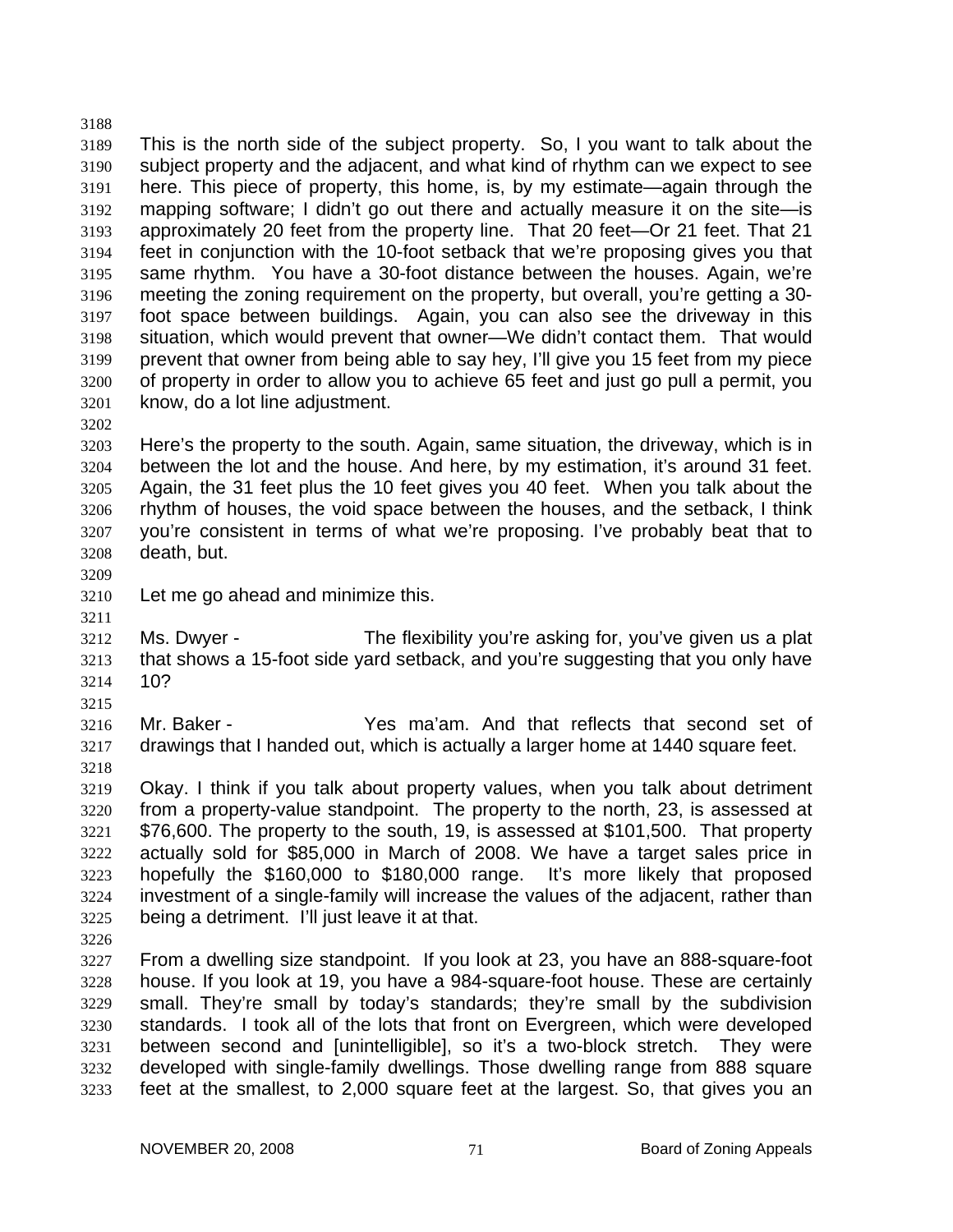average of those 27 house of 1,127. We're proposing a house at 1,440 square feet. That's actually almost exactly in the middle of that range between 888 and 2,000. 3234 3235 3236

3237

3238 3239 3240 3241 3242 3243 3244 3245 3246 3247 3248 3249 Finally, the third test is that the condition or situation of the property concerned— Actually, before I get to that, I did want to say that finally from a County perspective, we're talking about is this going to be a detriment or not. I think if we look at this from the County's perspective, it's certainly a positive thing. This is an infill development opportunity. You've seen me in here before working with the same developer. We look at these as great opportunities to really achieve infill development in a greener way, infill development in a way where we're not taxing the infrastructure in the same manner. They are certainly quality dwellings, and it's certainly an ownership opportunity. So, if you consider collectively a number of infill opportunities as the alternative to a larger subdivision, which we would be clearing vacant land, I think it's positive to go back and recapture some of these missed development opportunities.

3250

3251 3252 3253 3254 3255 3256 3257 3258 3259 3260 3261 3262 3263 Again, back to test number three. The test is that the condition or situation of the property concerned is not of so general or recurring in nature as to make it reasonably practical for the formulation of a general regulation to be adopted as an amendment to the ordinance. Staff notes that the Board occasionally sees requests for lot width variances in this neighborhood. Staff indicated that A-007- 08 was denied by the Board in April due to the negative impacts the development would have imposed on adjacent property. We discussed that. Those certainly were raised. They were certainly discussed by the Board. Technically, it was denied based on the fact that it did not meet the threshold requirement, it was a self-created hardship. I think the other thing to point about that case is that also was a case that involved a waiver of a lot area requirement. In that sense, it was a case that the scope of it was a little larger than ours in that we do meet the lot area requirement.

3264

3265 3266 3267 3268 3269 3270 3271 3272 3273 3274 3275 3276 As to this case and the recurring issues, definitely nothing suggests that a general regulation must be appropriate. On a County-wide basis, this is not a generally recurring problem, to our knowledge. This is just evidence of the natural difficulty in legislating ordinance requirements that can address 100% of the possible scenarios that can take place in subdivisions. Locally, there may be additional future requests, the merits of which will vary on a case-by-case basis. Staff mentioned in the comments that each of these needs to be looked at individually. In this case, I would suggest that the fact that there's no adjacent vacant land for acquisition to distinguish this request from some of the other 50 foot lot groupings. Certainly, this request is clearly distinguishable from the past case, the April cause that was denied, based on the fact that they did not even meet the threshold question.

3277

3278 3279 So, in summary, we're dealing with a property taken as whole for which there is no reasonable use without a variance. Staff also agreed with that in their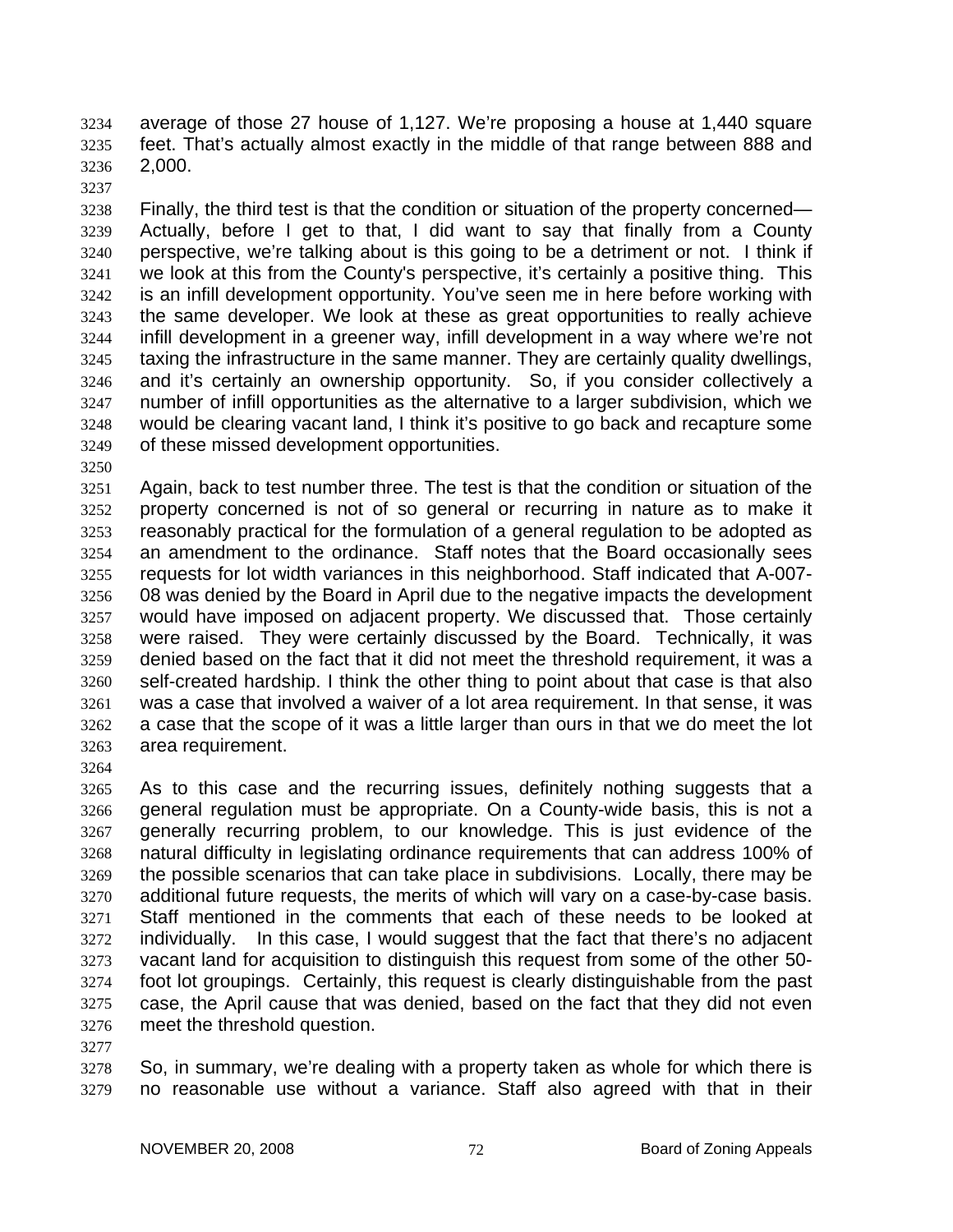comments. The owner has a reasonable expectation for the beneficial use of the property, which as it stands today cannot be accommodated. The three tests are met. And we talked about the flexibility, the idea of the 10-foot side yards, and the idea of we've shown you two home plans. And we'd like to do something consistent with the character of those. 3280 3281 3282 3283 3284

3285

3288

3292

3295

3305

3286 3287 Thank you for your consideration. We ask you to rule in favor of the applicant based on the demonstrated hardship. I'll take any questions you might have.

3289 3290 3291 Ms. Dwyer - Thank you, Mr. Baker. Any questions by Board members? No questions? Thank you, Mr. Baker. We had other people who wanted to speak. Please come to the podium. Good morning.

3293 3294 Mr. Burrell - Good morning. My name is William Burrell. I live at 5716 Nine Mile Road, and I'm speaking in opposition of granting this variance.

3296 3297 3298 3299 3300 3301 3302 3303 3304 First of all, there are eight homes in the immediate area within Bungalow City that are up for sale. They've been up for sale for over a period of nine months. I understand with the economy and so forth, but still, it's been over nine months that the houses have been vacant and they're up for sale. Liberty Homes is building a subdivision a quarter of a mile up from Nine Mile Road, and I believe they're asking for 15 homes to go in that home site. When I built my house back in 1988—I've been a lifelong resident of Bungalow City. I was a past president of the civic association. It was a volunteer association, so we are currently not active now.

3306 3307 3308 3309 3310 3311 3312 3313 3314 3315 3316 3317 3318 3319 3320 3321 3322 I was a lot finder for Ed Donovan during the '70's when we first got water and sewage in our neighborhood. Prior to that, homes had to meet the requirements of 75 feet in order to have proper sewage and well water. Now, the requirement with the water and sewage is 65 feet. So, what we're doing now is if this variance is granted at 65 feet, it's opening the door for precedence on Bungalow City. We don't want these houses in our neighborhood. It dictates a clustering. Just about all the 75-foot lots are gone in Bungalow City, and the buildings. Through tax sales and other means, have acquired a lot of the 50-foot lots that are adjoined. We don't want these in our neighborhood. It decreases the property value of the homes. Right now, my house is assessed at 183. The fair market value is 225. The people from the New Bridge subdivision across the street have a tendency to come over into our neighborhood. By having a lot of the homes that they're building now—A \$160,000 home is a nice home, but it's not a \$300,000 home, which would attract a different clientele of purchaser. Those people are coming over and enjoying the park and so forth, and comingling with the people in the neighborhood. It's fine to do that; however, the attraction of certain people to the neighbor is unnecessary.

3323

3324 3325 The properties at 19 Evergreen Avenue and 17 Evergreen Avenue are not owner-occupied. They have been rental properties for the last two years.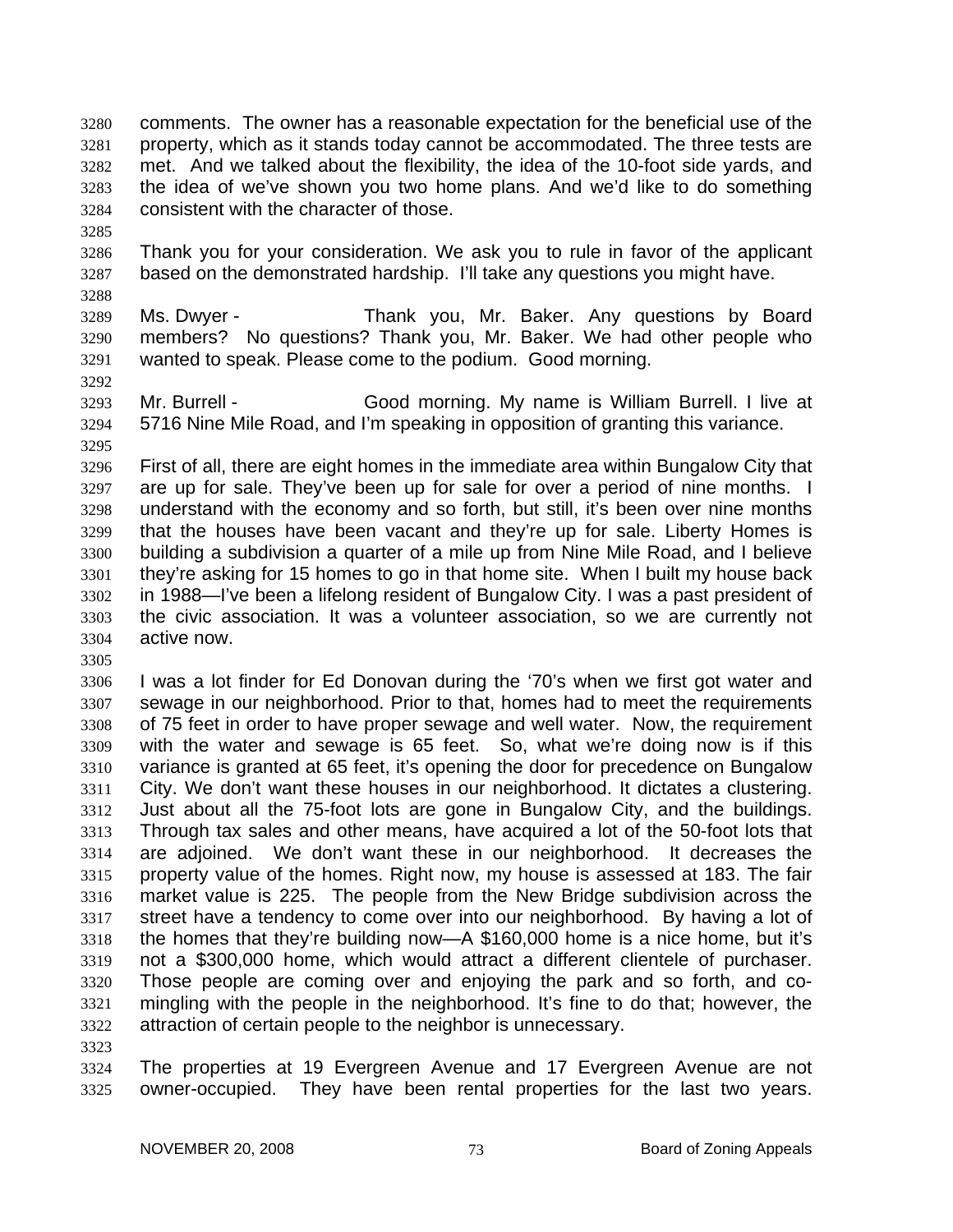Property 19 is for sale, and that's the property adjoining to 21 Evergreen Avenue. As he so stated, if the variance is granted, it's only going to give 10 feet side yard, which 10 feet, how long is that, how wide is that when most of the homes that were built on the 75-foot lots show at least 30 feet in between the side homes. Therefore, at 10 feet, the house at 21, you could almost jump out the window and hit the side of the house at 19. 3326 3327 3328 3329 3330 3331

3333 3334 3335 3336 3337 3338 In closing, I ask you all, do not grant the variance, because it decreases the property values, and if people want to buy \$160,000 homes, they need to go somewhere else, and build those homes in that neighborhood. Like I said, they have Liberty Homes up the street within a quarter of a mile of the neighborhood. That offers a much better home, and a subdivision of its own with the normal houses.

3340 3341 3342 Ms. Dwyer - Thank you, Mr. Burrell. Any questions by Board members for Mr. Burrell? Is there anyone else to speak to this case? I would ask you not to be repetitive.

3343 3344 3345 3346 3347 3348 3349 3350 3351 3352 3353 3354 3355 3356 3357 3358 Mr. Gray - Good morning. My name is Herman Gray. Ms. Dwyer - Gray? Mr. Gray - Gray. G-r-a-y. I actually live on Evergreen Avenue. Mr. Wright - You live where? Mr. Gray - **Come Come Evergreen Avenue.** Mr. Wright - What's your number? Mr. Gray - 28. I'm a couple of doors down from 21. Ms. Dwyer - Chay.

3359

3332

3339

3360 3361 3362 3363 3364 3365 3366 3367 3368 3369 3370 3371 Mr. Gray - They were talking about the consistency of the neighborhood. I mean, just by the diagram alone, that matches nothing in the neighborhood. Nothing. You talk about square footage. You're going up in the air to try to accomplish this. In that entire block, we may only have about two 2 story houses, maybe three. But none of them are built on a lot that size, not one. If you allow this to come in, he's going to change the structure of the entire neighborhood. Now, talking about detriment, I don't have any statistics or anything, but if you get a lot that you know is under the code, then you created this yourself, knowing that you can't acquire anything on either side. As the gentleman brought up about empty lots in the neighborhood, there were plenty of opportunities to acquire other pieces of property in that neighborhood, if he actually wanted to add to the value of the neighborhood.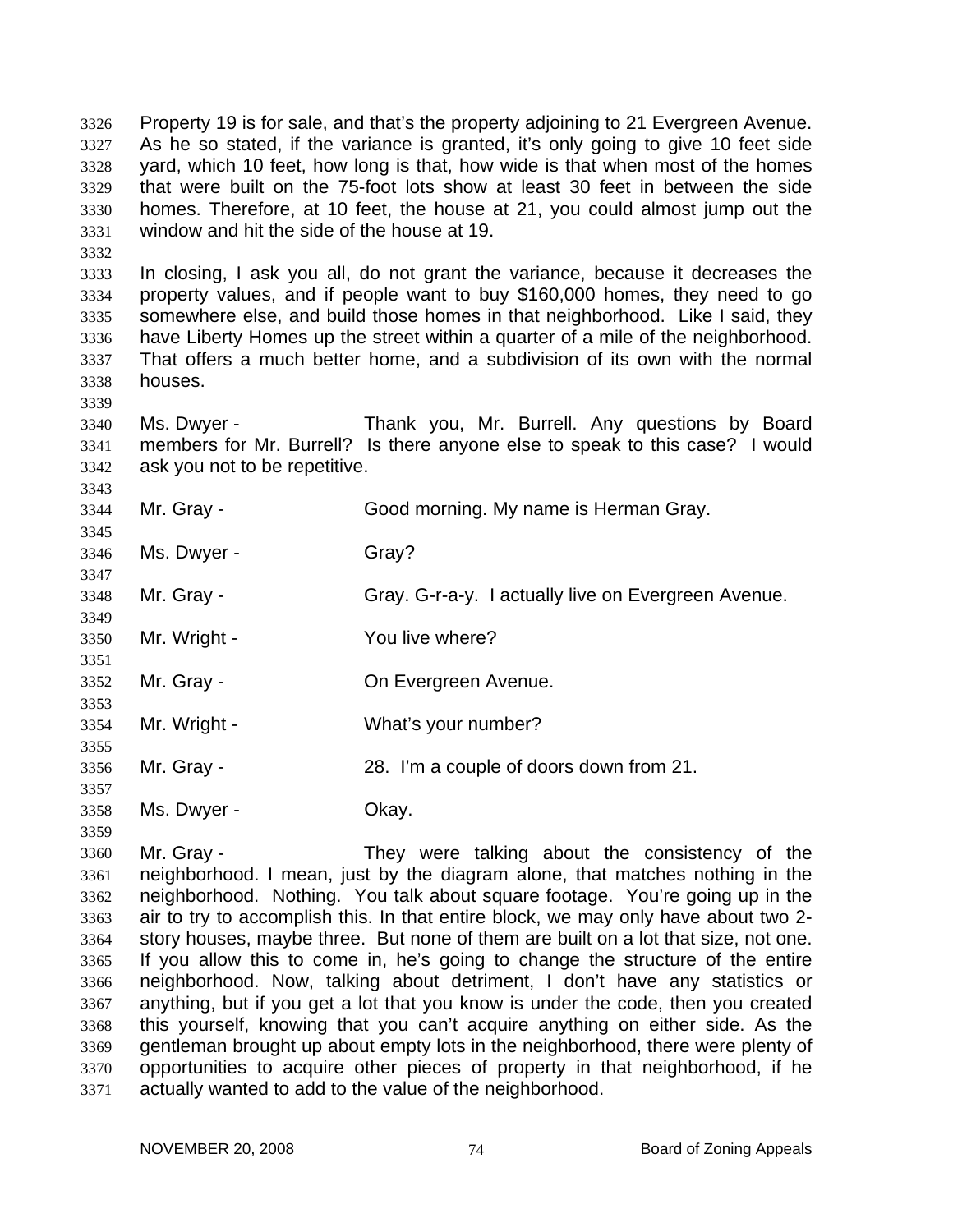3372 3373 3374 3375 3376 3377 3378 3379 3380 3381 3382 3383 3384 3385 3386 3387 3388 3389 3390 3391 3392 3393 3394 3395 3396 3397 3398 3399 3400 3401 3402 3403 3404 3405 3406 3407 3408 3409 3410 3411 3412 3413 3414 3415 3416 3417 Like I said, you can look at the entire neighborhood. Mainly, we're ranch-style homes there. Everybody has that certain size lot. My father lives at 18. He moved down here with that size lot, the same reason I did, to get a way from the closeness. If you allow this to come in, you may establish something where you're going to take away from all of that. I thank you for listening to me this morning. Ms. Dwyer - Thank you, sir. Any questions by Board members? Anyone else to speak to the case? Mr. Ham - Good morning. Ms. Dwyer - Good morning. Mr. Ham - My name is Nathanial Ham—H-a-m. I live at 27 Evergreen Avenue. I had a conversation with the gentleman next door at 23 Evergreen. At the time we were talking, he wanted to put a two-family home there. I told him like this, no, you can't do this. So now if you all let him have this piece of property to put a home there, that will leave the door open for him to tear that house down that he has there, which the house is run down. He can tear that house down and put two there at 50-foot lengths. That would be next door to me. I hope you don't let him build a house there on that piece of property because it will hurt the neighborhood. Thank you. Ms. Dwyer - Thank you, sir. Any questions by Board members? So, your concern is that if we approve this, it will establish a precedent in the neighborhood that will open the door to smaller lots being developed. Mr. Ham - The Mes. Ms. Dwyer - Chay. Thank you. Any other speakers? Mr. Gray - Good morning. Ms. Dwyer - Good morning. Mr. Gray - **My name is Hamilton L. Gray—G-r-a-y.** I live across the street from where he is talking about building his house. Mr. Wright - What number? Mr. Gray - 18. I brought this here so you can look at it. There's no way I want him to build that thing across from me. My carport is bigger than what he's going to build across the street. When I first came to Bungalow, we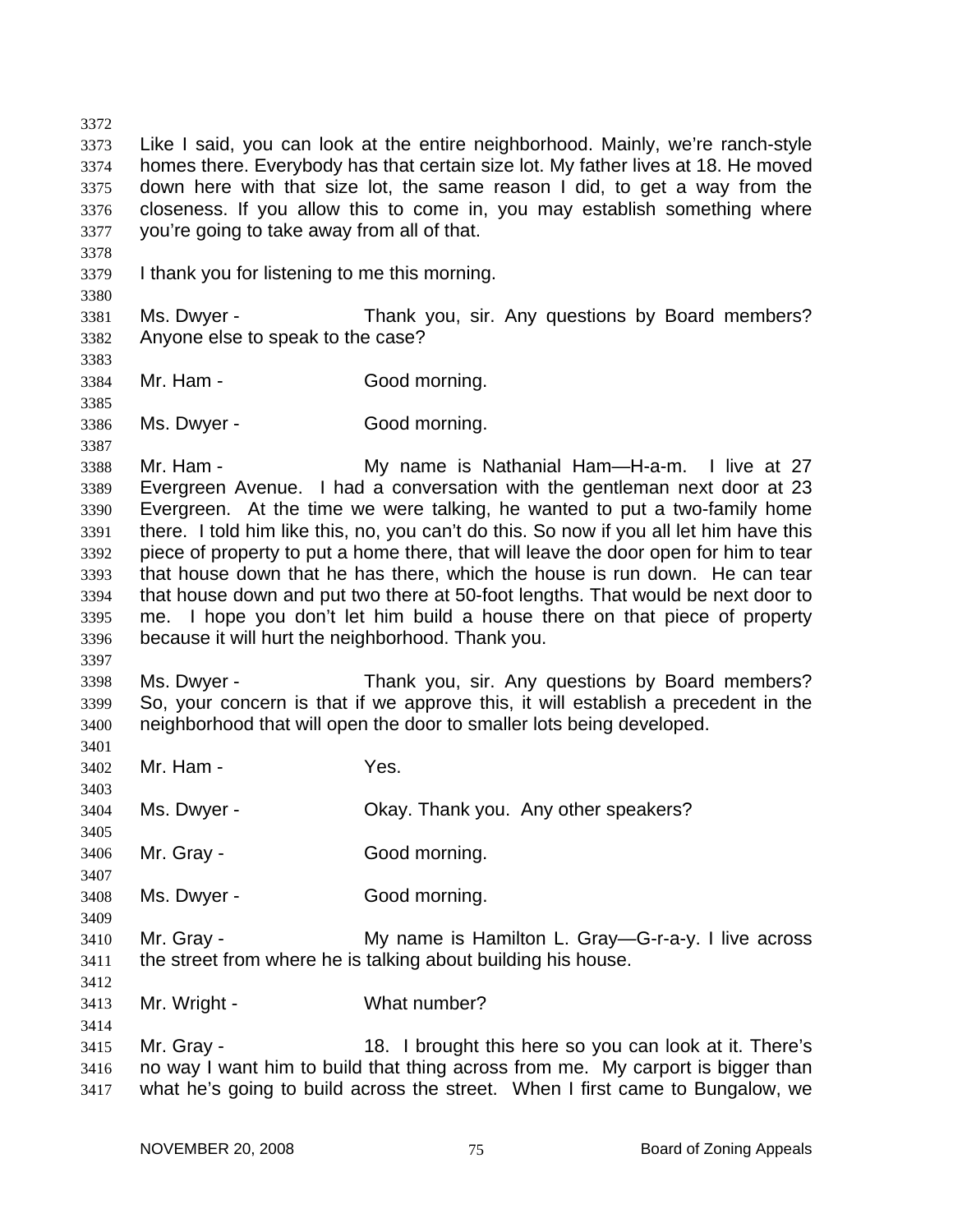had to have 75 feet to build on. All those pictures he showed you were back in the 1930's when they had to have septic tanks and wells. That's why they built smaller houses. You couldn't build a big house on the lot because you wouldn't have anywhere to put your septic tank. That's all I wanted to say. Thank you. 3418 3419 3420 3421

3422 3423 3424 3425 3426 3427 3428 Ms. Dwyer - Thank you, sir. Would you like your photographs back? Mr. Gray - The Yes, I appreciate it. Ms. Harris - When did you move into Bungalow City?

3429

3430 Mr. Gray - '82.

3431

3432 3433 Ms. Dwyer - Thank you, sir. Any other speakers against the case? The applicant will come forward. You may have three minutes to rebut.

3434

3435 3436 3437 3438 3439 3440 3441 3442 3443 3444 3445 3446 3447 3448 3449 3450 Mr. Baker - **I** certainly appreciate the neighbors' concerns. I think, though, at the end of the day, this is really about a property rights' questions. It's a legal lot of record. It was created for this purpose, it was sold for this purpose. It's been carried in one way or another in its current configuration. We were just looking forward to come around full circle and develop it as this particular lot was originally intended. There certainly were some concerns that were raised about the neighborhood as a whole, vacancies, number of properties for sale, individuals from adjacent neighborhoods coming into the neighborhood. I don't know that really is applicable in any way to our specific request. There was some mention of concern about quality. It was mentioned that Liberty Homes was, I believe, building a quality product down the street that people could go and potentially purchase. We've been dealing with Liberty Homes as a potential builder on this site. If quality is that big of a concern, that second set of drawings, the larger house, is something that we would be willing to—You know, we would prefer not to, but we would be willing to commit to that if you want to lock that in.

3451 3452 3453 3454 3455 3456 3457 3458 3459 3460 3461 I think that's essentially it. I think there was concern over this being repetitive, or this being a precedent. Again, I think you're going to have to deal with those issues on a case-by-case basis. It's not setting a precedent. We've established specific conditions based on the way that we're approaching this that we think provides that same rhythm—again, from a development standpoint—as some of these existing lots, and certainly with regards to 23 if they were to try to break that up and create—tear down a structure, create more in the lots. You know better than any that that is something that would be able to come before this body in the form of a variance and still meet the hardship test. That's essentially it again. We view it as a property rights' issue, and staff had indicated that without some relief, it's a [unintelligible]. Thank you.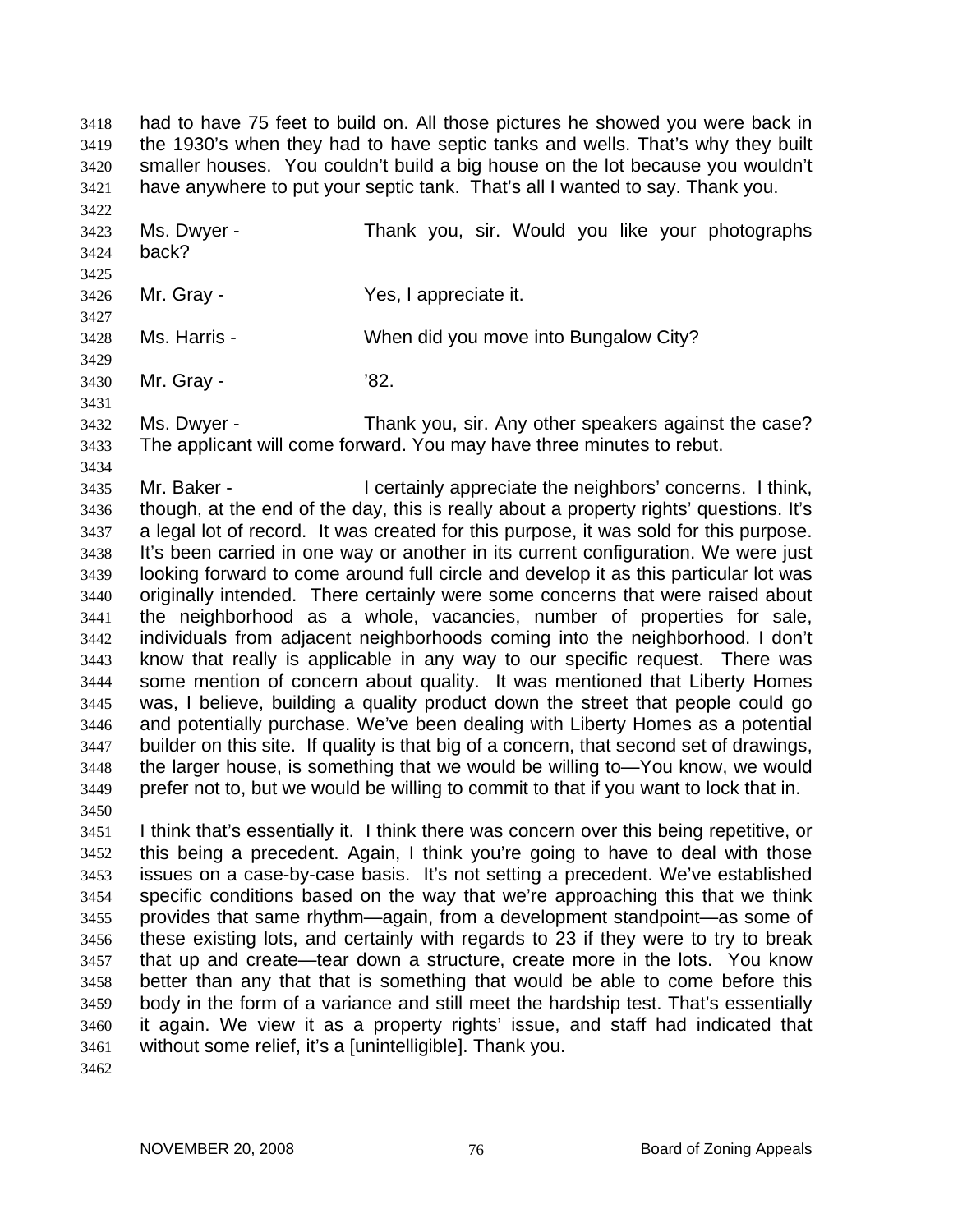Ms. Dwyer - Thank you, sir. Any questions by Board members? That concludes the case. 3463 3464

3465

3467

3470

- 3466 **DECISION**
- 3468 3469 Mr. Nunnally - I move we deny it. The reason for it is I think it will be detrimental to the other properties close by there.
- 3471 3472 3473 3474 3475 3476 3477 3478 3479 Ms. Harris - I second that motion. I think when we look at the three criteria as far as the size of the lot being 50 feet instead of the required 65 feet, we will see one violation there. As far as being a substantial detriment to adjacent property and the character of the district, because there are other lots within that neighborhood, we may have recurring cases asking to build on substandard lots. As far as being recurring, because there are several—we think someone said 800 lots—we might be revisiting this type of thing. I think it's important that we set the right precedence here. That's why I'm seconding the motion.
- 3480 3481 3482 Ms. Dwyer - Motion by Mr. Nunnally, seconded by Ms. Harris. Any discussion?
- 3483
- 3484 3485 3486 3487 3488 3489 Mr. Wright - I just want to say this. I think this is an unconstitutional taking of property. I realize it's narrow, but based on the presentation, I think there would be sufficient area between this house and the other houses. If you go look at the others, I think it'll be about the same. I think the house would be an improvement to those on either side of it. I think it would improve the neighborhood rather than be detrimental to the neighborhood.
- 3490

3498

3500

- 3491 3492 3493 3494 3495 3496 3497 Ms. Dwyer - The agree with Ms. Harris that I think it would be detrimental to the neighborhood because the vast majority of the lots are on lots that exceed 50 feet. I think it would be detrimental to the neighborhood in the sense that it would inject a two-story house among single-story houses, it would place a house on a 50-foot lot where others are so much wider lots, not to mention the fact that it would be a substandard lot. I also think this is a recurring issue that should be addressed by the legislature. Any more discussion?
- 3499 Mr. Wright - It hasn't been addressed in 35, 40 years, or 60 years.
- 3501 3502 3503 3504 Mr. Witte - I personally feel that it may put some life into the neighborhood with a new home, since there are so many for sale. I feel like it probably would improve the overall neighborhood, with the exception of a few houses.
- 3506 3507 3508 Ms. Dwyer - The Any more discussion? Motion to deny by Mr. Nunnally, seconded by Ms. Harris. All in favor say aye. All opposed say no. The ayes have it; the motion carries three to two.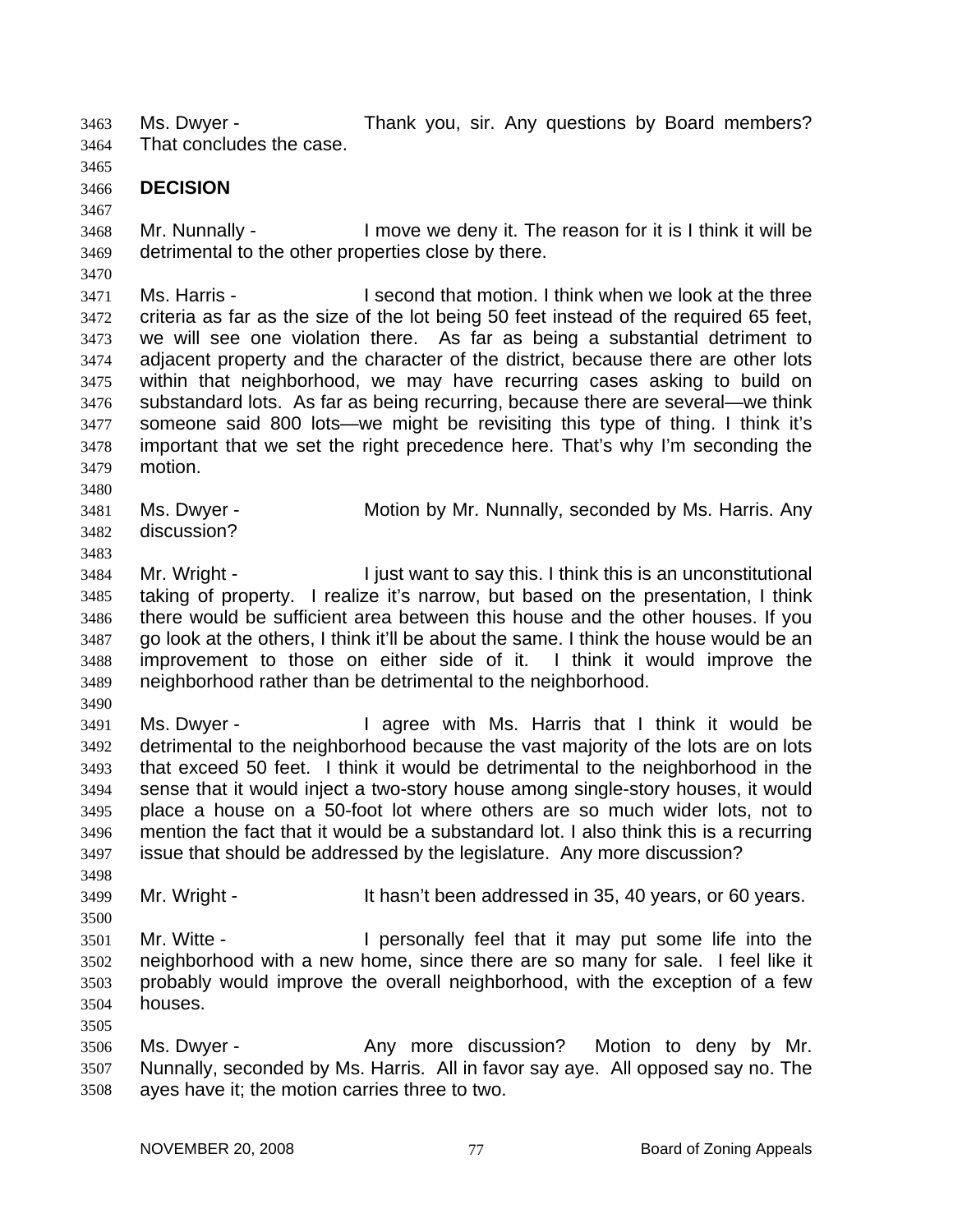3509 3510 3511 3512 3513 3514 3515 3516 3517 3518 3519 3520 3521 3522 3523 3524 3525 3526 3527 3528 3529 3530 3531 3532 3533 3534 3535 3536 3537 3538 3539 3540 3541 3542 3543 3544 3545 3546 3547 3548 3549 3550 3551 3552 3553 3554 After an advertised public hearing and on a motion by Mr. Nunnally seconded by Ms. Harris, the Board **denied** application **A-029-08, Emerald Land Development's** request for a variance from Section 24-95(b) to build a onefamily dwelling at 21 Evergreen Avenue (Bungalow City) (Parcel 817-727-6100), zoned R-3, One-family Residence District (Varina). Affirmative: Dwyer, Harris, Nunnally 3 Negative: Wright, Witte 2 Absent: 0 **UP-028-08 A & F I, LLC** requests a conditional use permit pursuant to Sections 24-52(d) and 24-103 to extract materials from the earth at 3740 Charles City Road (Parcels 828-701-0583 and 827-702-8810), zoned A-1, Agricultural District (Varina). Ms. Dwyer - The All those who are interested in speaking to this case, please come forward and be sworn. Mr. Blankinship - Will you raise your right hand please? Do you swear the testimony you're about to give is the truth and nothing but the truth so help you God? Ms. Dwyer - Good morning. Please state your name and your case. Mr. Mitchell - Good morning. Mitch Mitchell with Timmons Group, representing the Charles City Road case. Mr. Wright - The I didn't catch your last name. Mr. Mitchell - Mitchell—M-i-t-c-h-e-l-l. Mr. Wright - Pull that microphone up. I don't know why we can't get some sensitive microphones in the County, but I can't halfway hear what's being said. Mr. Mitchell - Good morning. Mitch Mitchell with Timmons Group. M-i-t-c-h-e-l-l. Ms. Dwyer - The And state your case. Mr. Mitchell - The purpose is to remove material from the site as [unintelligible] site for development on another property.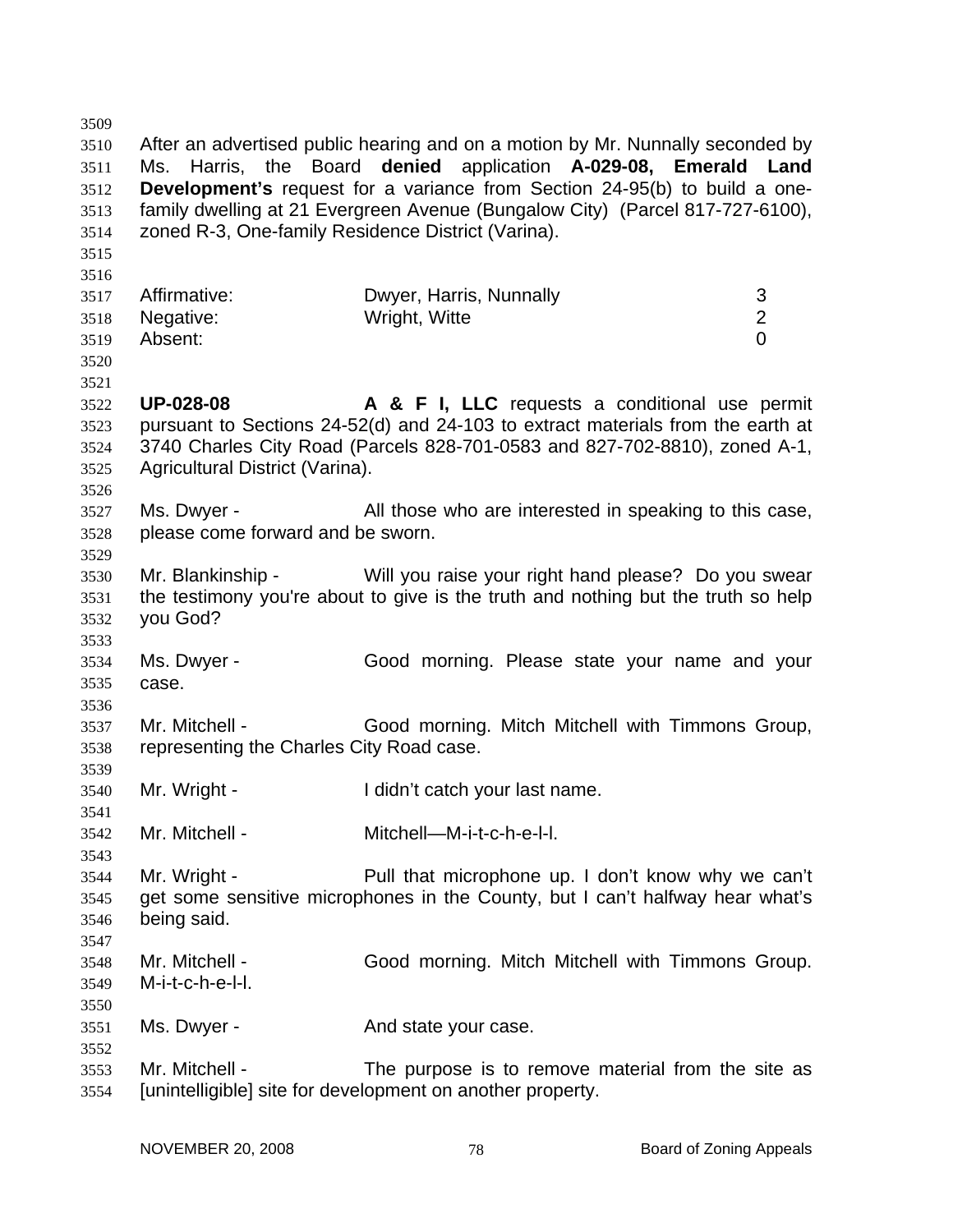3555 3556 3557 3558 3559 3560 3561 3562 3563 3564 3565 3566 3567 3568 3569 3570 3571 3572 3573 3574 3575 3576 3577 3578 3579 3580 3581 3582 3583 3584 3585 3586 3587 3588 3589 3590 3591 3592 3593 3594 3595 3596 3597 3598 3599 3600 Ms. Dwyer - The Have you read the conditions suggested by staff? Mr. Mitchell - Yes, we have. Ms. Dwyer - Are you in agreement with all of those conditions? Mr. Mitchell - Yes. Ms. Dwyer - Chay. Mr. Wright - Tell us a little bit about what you want to do. Mr. Mitchell - I'll let the owner speak to that, just to make sure I don't— Mr. Wright - Give us some idea of what we're talking about for the record. Mr. Dudding - Sure. My name is Carlton Dudding—D-u-d-d-i-n-g. Some time ago, a company approached us. We have this parcel there, right there on Beulah and Charles City Road. The company who was awarded the contract for the airport connector, from Pocahontas Parkway in the airport, was looking for some material in that area so they could construct that project. The material on this project is really good, and it's very suitable for that. So, our intent is to go ahead and do this borrow area, supply them materials so they can do the road construction there for the airport connector. Mr. Wright - **How long will this go on?** Mr. Dudding - The last time we spoke with them, I think they were finishing up some engineering because they had been awarded, I guess it was— And VDOT had finally approved their contract. I think they were looking at a 24 to 30-month window, and I think that the schedule that's here within this conditional use permit application reflects that time period. I think we're looking at to have most of the material, if not all of it, removed by the end of I think it's 2010, with most of the, "putting the site back into shape" by the end of 2011. Mr. Wright - The staff report indicates that when you complete this, you will restored to a grade which is about two feet above the existing grade? Mr. Dudding - The Yes, in the one area, sir. Mr. Wright - Would you have any problem limiting that to what exists now?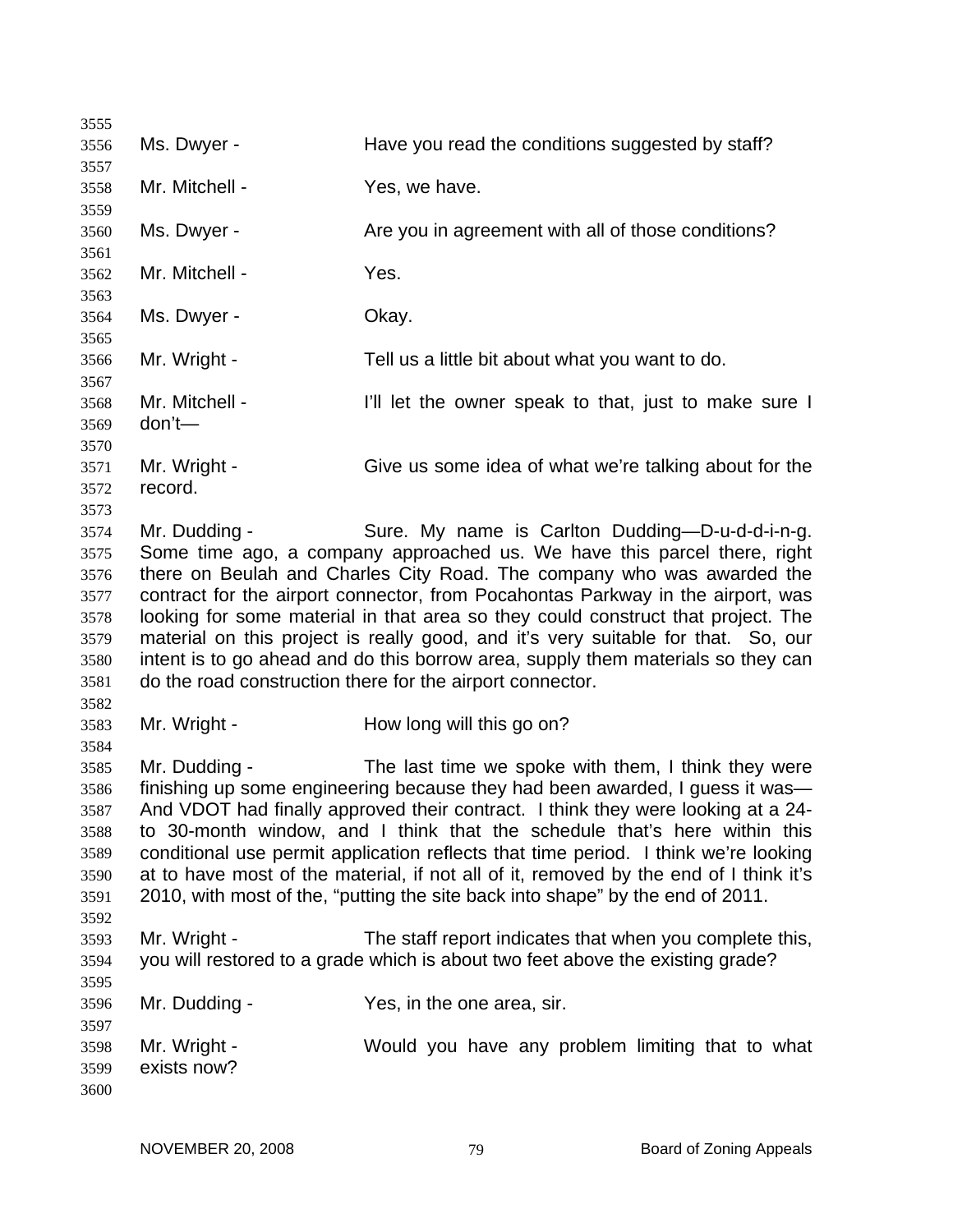| 3601<br>3602 | Mr. Dudding -                                         | No.                                                                                  |
|--------------|-------------------------------------------------------|--------------------------------------------------------------------------------------|
| 3603         | Ms. Dwyer -                                           | That's what Condition 35 requires. It requires the site                              |
| 3604         | to be filled only to the elevation existing prior to- |                                                                                      |
| 3605         |                                                       |                                                                                      |
| 3606         | Mr. Wright -                                          | I just wanted to point that out. You said you've read                                |
| 3607         | the conditions-                                       |                                                                                      |
| 3608         |                                                       |                                                                                      |
| 3609         | Mr. Dudding -                                         | Yes sir.                                                                             |
| 3610         |                                                       |                                                                                      |
| 3611         | Mr. Wright -                                          | -and you're agreeable to the conditions?                                             |
| 3612         |                                                       |                                                                                      |
| 3613         | Mr. Dudding -                                         | Absolutely.                                                                          |
| 3614         |                                                       |                                                                                      |
| 3615         | Ms. Dwyer -                                           | Condition 33 states that backfill shall be compacted to                              |
| 3616         |                                                       | 95% density and a lift of six inches. That is the kind of standard I've been looking |
| 3617         | for for years. I'm really happy to see it.            |                                                                                      |
| 3618         |                                                       |                                                                                      |
| 3619         | Mr. Blankinship -                                     | We're recommending it here because the County is                                     |
| 3620         | looking at putting a road on the property.            |                                                                                      |
| 3621         |                                                       |                                                                                      |
| 3622         | Ms. Dwyer -                                           | Right.                                                                               |
| 3623         |                                                       |                                                                                      |
| 3624         | Mr. Blankinship -                                     | We didn't want to have them come and disturb all that                                |
| 3625         |                                                       | soil, and then the County be in the position of having to re-compact it in order to  |
| 3626         | do that road.                                         |                                                                                      |
| 3627         |                                                       |                                                                                      |
| 3628         | Ms. Dwyer -                                           | Right. But, I mean, I have been looking for years for                                |
| 3629         |                                                       | an objective standard for how the land would be restored, some kind of objective     |
| 3630         |                                                       | compaction standard, and this seems to be it. This is not just for the road area,    |
| 3631         | this is for the entire site, as I understand it.      |                                                                                      |
| 3632         |                                                       |                                                                                      |
| 3633         | Mr. Dudding -                                         | Yes.                                                                                 |
| 3634         |                                                       |                                                                                      |
| 3635         | Ms. Dwyer -                                           | But will it be sufficient to support a roadway in the                                |
| 3636         | future?                                               |                                                                                      |
| 3637         |                                                       |                                                                                      |
| 3638         | Mr. Dudding -                                         | Absolutely. In our meeting with staff when we were                                   |
| 3639         |                                                       | contemplating this, that was one of the critical concerns that when they finally     |
| 3640         |                                                       | did-They're redoing Beulah Road is part of, I think of the master plan or the        |
| 3641         | road plan.                                            |                                                                                      |
| 3642         |                                                       |                                                                                      |
| 3643         | Ms. Dwyer -                                           | Right.                                                                               |
| 3644         |                                                       |                                                                                      |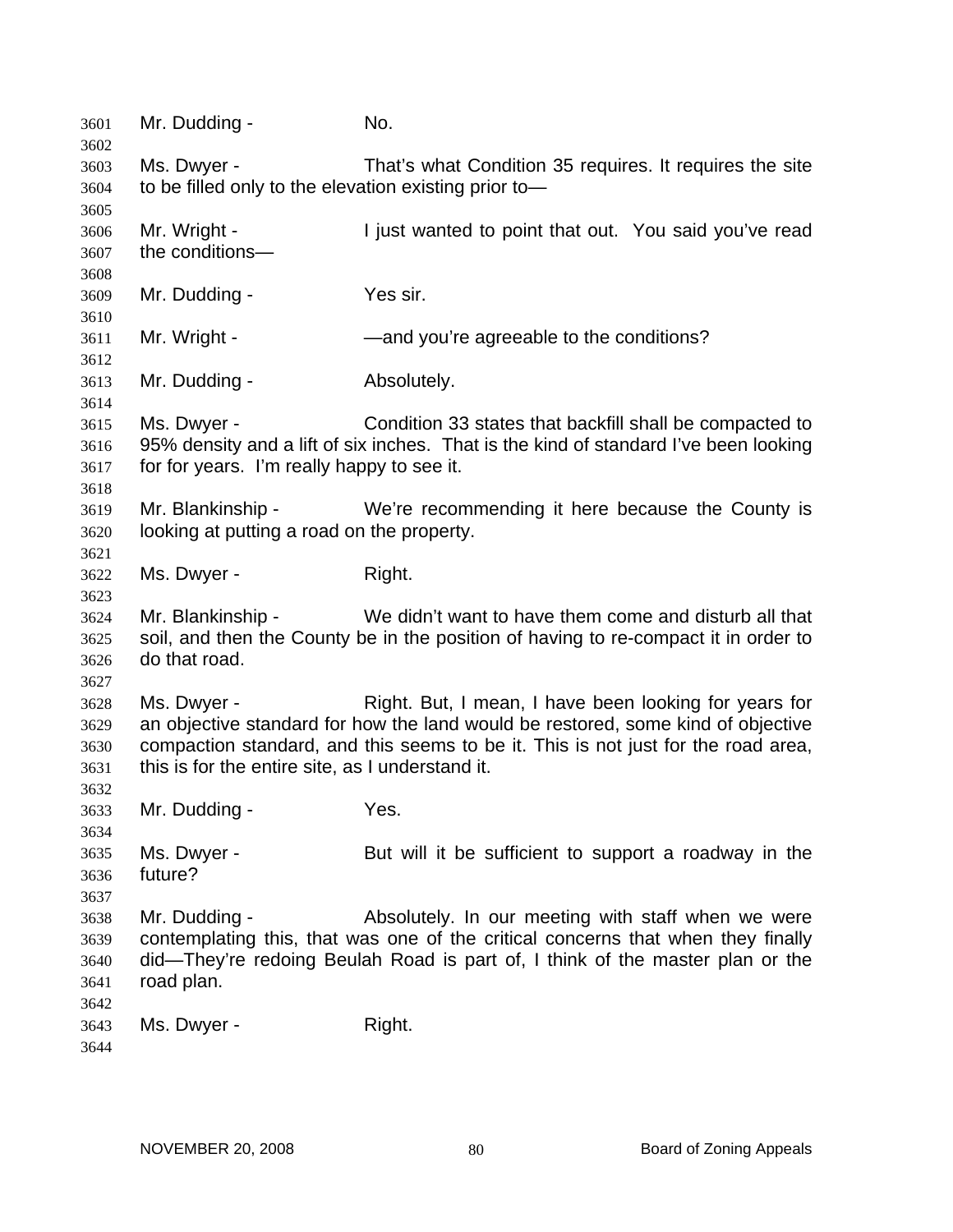Mr. Dudding - And that was a primary concern of theirs, so we had to satisfy. And we're happy to satisfy that, so when it becomes time to construct that, it's a fairly straightforward process. 3645 3646 3647 3648 3649 3650 3651 3652 3653 3654 3655 3656 3657 3658 3659 3660 3661 3662 3663 3664 3665 3666 3667 3668 3669 3670 3671 3672 3673 3674 3675 3676 3677 3678 3679 3680 3681 3682 3683 3684 3685 3686 3687 3688 3689 3690 Ms. Dwyer - The Music of the Vou wanted to build houses on this site as well, is this an appropriate standard to use for that? Mr. Dudding - Yes, and actually for other things as well. I think that area, in particularly the—I've gone to some of the meetings on the Henrico County 2026. The area is A-1, but it has the ability to go to industrial. It may be industrial now, I'm not sure which. I think that area is planned industrial in the future as part of that development around the airport. Mr. Witte - **Has the backfill been rated to CBR to any degree?** Mr. Dudding - No. The primary backfill that we'll use on that will—As long as we meet that 95% compaction and the six-inch list, we should be fine. I don't think it's been rated to any kind of CBR. I don't know that that's warranted on this. Mr. Nunnally - When you're delivering this material, taking this material from the property, what kind of route are you going to take? What roads are you going to use? Mr. Dudding - The reason this site was very attractive to the company doing the connector, it's only 1.9 miles from there down to where that project starts there at the airport, so you'll be going straight down Charles City Road. Mr. Nunnally - Charles City Road. You're not going to come up Beulah Road at all. Mr. Dudding - Not to the best of my knowledge. I think everything goes the other direction from there. Ms. Harris - **Do you have other sites in this area such as this?** Mr. Dudding - Borrow areas? Well, the one thing we do have is One of the partners of this property is also one of the partners in the East End Landfill, and we operate that construction and demolition debris landfill there. That's the only other property we have in the area, ma'am. Ms. Harris - Where is that one located? Mr. Dudding - **Darbytown Road.**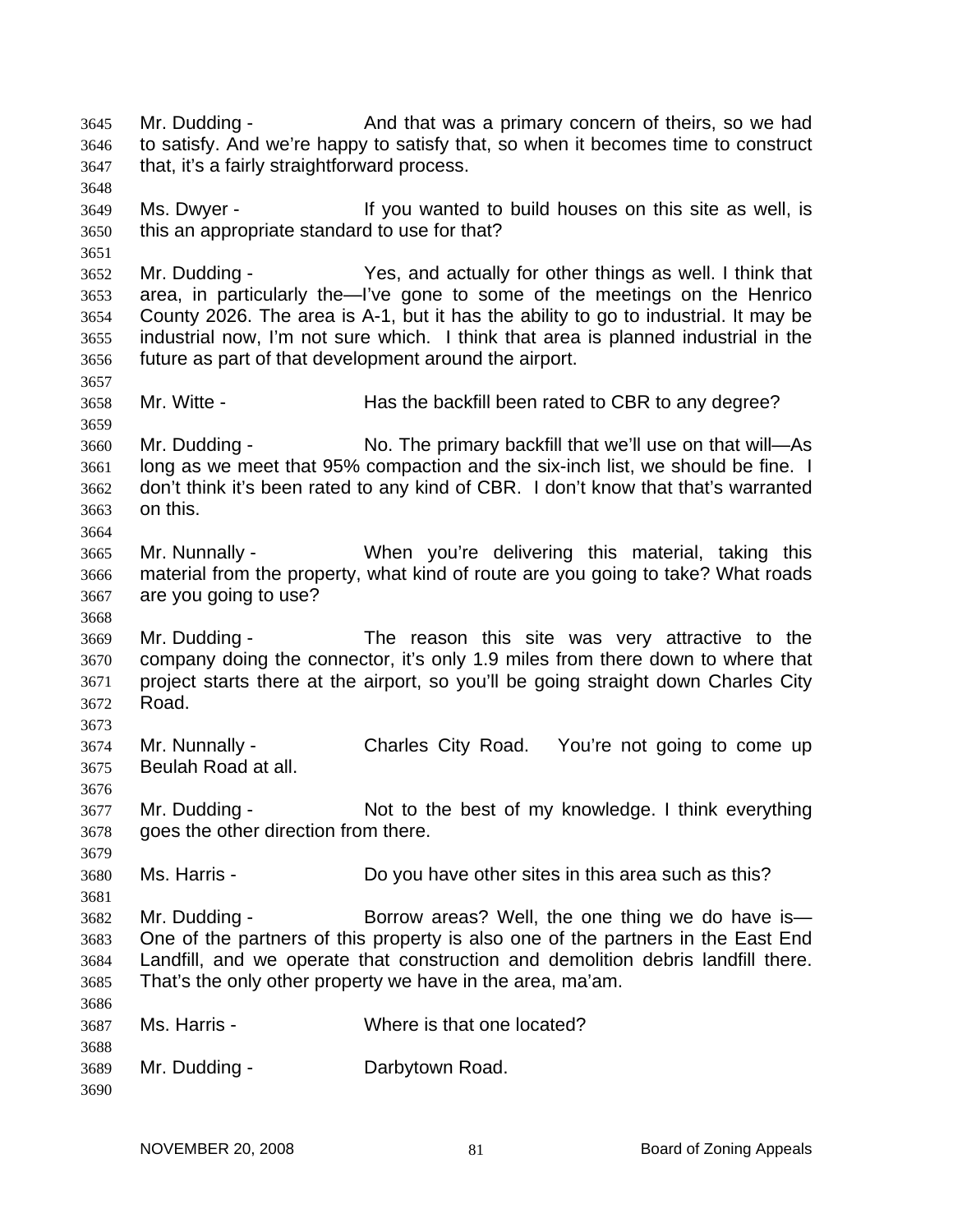| 3691                                         | Ms. Harris -                                                                                                                                                                                                                                                                    | Darbytown Road?                                                                                                                                                                                                                                                                                            |
|----------------------------------------------|---------------------------------------------------------------------------------------------------------------------------------------------------------------------------------------------------------------------------------------------------------------------------------|------------------------------------------------------------------------------------------------------------------------------------------------------------------------------------------------------------------------------------------------------------------------------------------------------------|
| 3692<br>3693                                 | Mr. Dudding -                                                                                                                                                                                                                                                                   | Yes ma'am.                                                                                                                                                                                                                                                                                                 |
| 3694                                         |                                                                                                                                                                                                                                                                                 |                                                                                                                                                                                                                                                                                                            |
| 3695<br>3696                                 | Mr. Witte -                                                                                                                                                                                                                                                                     | Where is the construction entrance going to be?                                                                                                                                                                                                                                                            |
| 3697<br>3698                                 | Mr. Dudding -                                                                                                                                                                                                                                                                   | Right on the side of Beulah.                                                                                                                                                                                                                                                                               |
| 3699<br>3700                                 | Mr. Witte -                                                                                                                                                                                                                                                                     | Okay. So, they'll be coming out onto Beulah Road.                                                                                                                                                                                                                                                          |
| 3701<br>3702<br>3703                         | Mr. Dudding -                                                                                                                                                                                                                                                                   | Yes, I misspoke. Yes, we'll come out onto Beulah<br>and then turn right onto Charles City, or turn west on Charles City.                                                                                                                                                                                   |
| 3704<br>3705                                 | Mr. Wright -<br>says.                                                                                                                                                                                                                                                           | That's what I was going say, because that's what it                                                                                                                                                                                                                                                        |
| 3706<br>3707<br>3708<br>3709                 | Mr. Witte -<br>starts? Dump truck wise.                                                                                                                                                                                                                                         | How much traffic do you anticipate once mining                                                                                                                                                                                                                                                             |
| 3710<br>3711<br>3712<br>3713                 | Mr. Dudding -<br>day.                                                                                                                                                                                                                                                           | I think they were looking at probably 1,000 or 1,500<br>tons a day. So, for a period of about a year, you'd be looking at 50 to 75 trucks a                                                                                                                                                                |
| 3714<br>3715<br>3716<br>3717                 | Ms. Harris -<br>Charles City Road in that area?                                                                                                                                                                                                                                 | Aren't there other sites near your proposed site?<br>Aren't there other sites doing the same thing with all the trucks on this road,                                                                                                                                                                       |
| 3718<br>3719<br>3720<br>3721<br>3722<br>3723 | Mr. Dudding -<br>aware of any?                                                                                                                                                                                                                                                  | Not that I'm aware of. I think one company had an old<br>borrow pit over there that had used when they constructed 295. But I'm not<br>aware of any other borrow pits over there, at least to my knowledge, doing any<br>borrow right now. I think there's mainly residential construction. Mitch, are you |
| 3724<br>3725<br>3726<br>3727                 | Mr. Blankinship -<br>There are two that have been approved by this Board<br>previously along the right-of-way of 895-one at Britton Road, and one at<br>Monahan Road. Both of those were renewed in the last year specifically to<br>provide for the airport connector project. |                                                                                                                                                                                                                                                                                                            |
| 3728<br>3729<br>3730<br>3731                 | Ms. Harris -<br>exit?                                                                                                                                                                                                                                                           | They all use Charles City Road, right, as a point of                                                                                                                                                                                                                                                       |
| 3732<br>3733                                 | Mr. Blankinship -                                                                                                                                                                                                                                                               | They would probably have to travel for part of<br>Charles City Road. Those sites don't front on Charles City Road.                                                                                                                                                                                         |
| 3734<br>3735<br>3736                         | Ms. Harris -                                                                                                                                                                                                                                                                    | Thank you.                                                                                                                                                                                                                                                                                                 |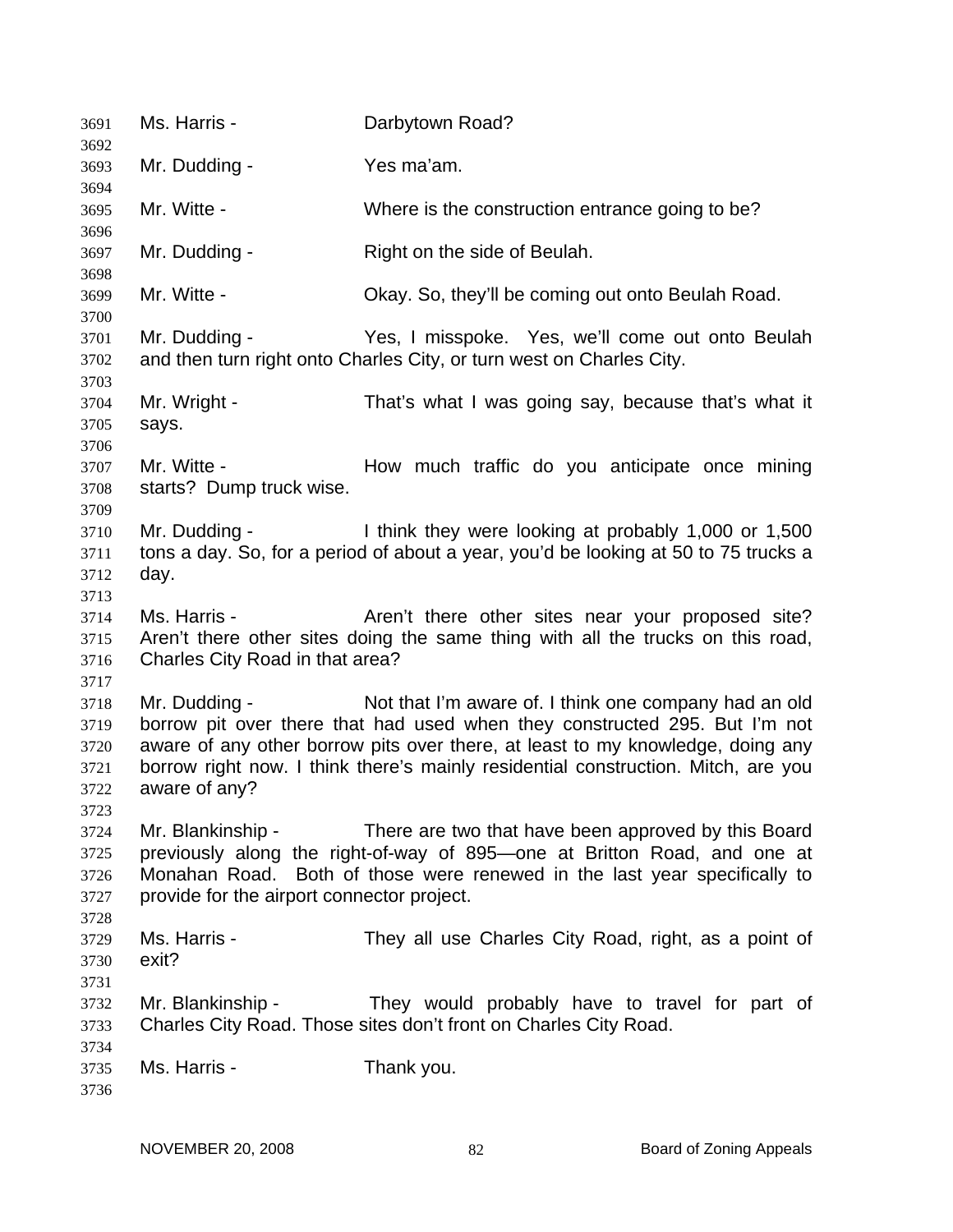Ms. Dwyer - Mr. Blankinship, I'm concerned about a conflict in the case because the conditions required the site to be restored to the elevation that existed prior to excavation, but the staff report seems to indicate that the proposal was to restore it so that it was two feet above. 3737 3738 3739 3740 3741 3742 3743 3744 3745 3746 3747 3748 3749 3750 3751 3752 3753 3754 3755 3756 3757 3758 3759 3760 3761 3762 3763 3764 3765 3766 3767 3768 3769 3770 3771 3772 3773 3774 3775 3776 3777 3778 3779 3780 3781 Mr. Blankinship - Right. Ms. Dwyer - So, is there a document that says that it will be restored to two feet above? I just want to make sure that we don't leave here with conflicting documents. Mr. Blankinship - The way we resolve that is one of the conditions requires them to submit their erosion and sediment control plan, which it takes a lot of engineering to get from here to that. Ms. Dwyer - Right. Mr. Blankinship - When we review that plan, we will ensure that it complies with Condition 35. Mr. Witte - That erosion control plan will list the elevations, the topo? Mr. Blankinship - Yes, sir. Ms. Dwyer - The Are there any other questions of the applicant by Board members? Anyone else to speak to the case? Please come forward. Mr. Blankinship - Will you raise your right hand please? Do you swear the testimony you're about to give is the truth and nothing but the truth so help you God? Mr. Higginbotham - Members of the Board, my name is Jay Higginbotham. I was before you in March, I believe. At that time, we did get the approval of two possible pits for the site. The one pit was off Britton Road, which would require traffic up and down Britton Road and onto Charles City Road. But the other pit, the Spanos' track, was off Monahan, and that would allow off-road trucks to haul to the site and avoid the traffic on Charles City Road coming in on that end of the project. I just wanted to make the Board aware that the Commission also asked—and I don't think they required it, and I can't remember who asked—but did ask me not to open up a borrow pit on the north side of 895, which was part of our larger pit. We actually constructed 895. And in March, I agreed that we would not open that section north of 895. I don't have the plat to show you, but it's certainly in the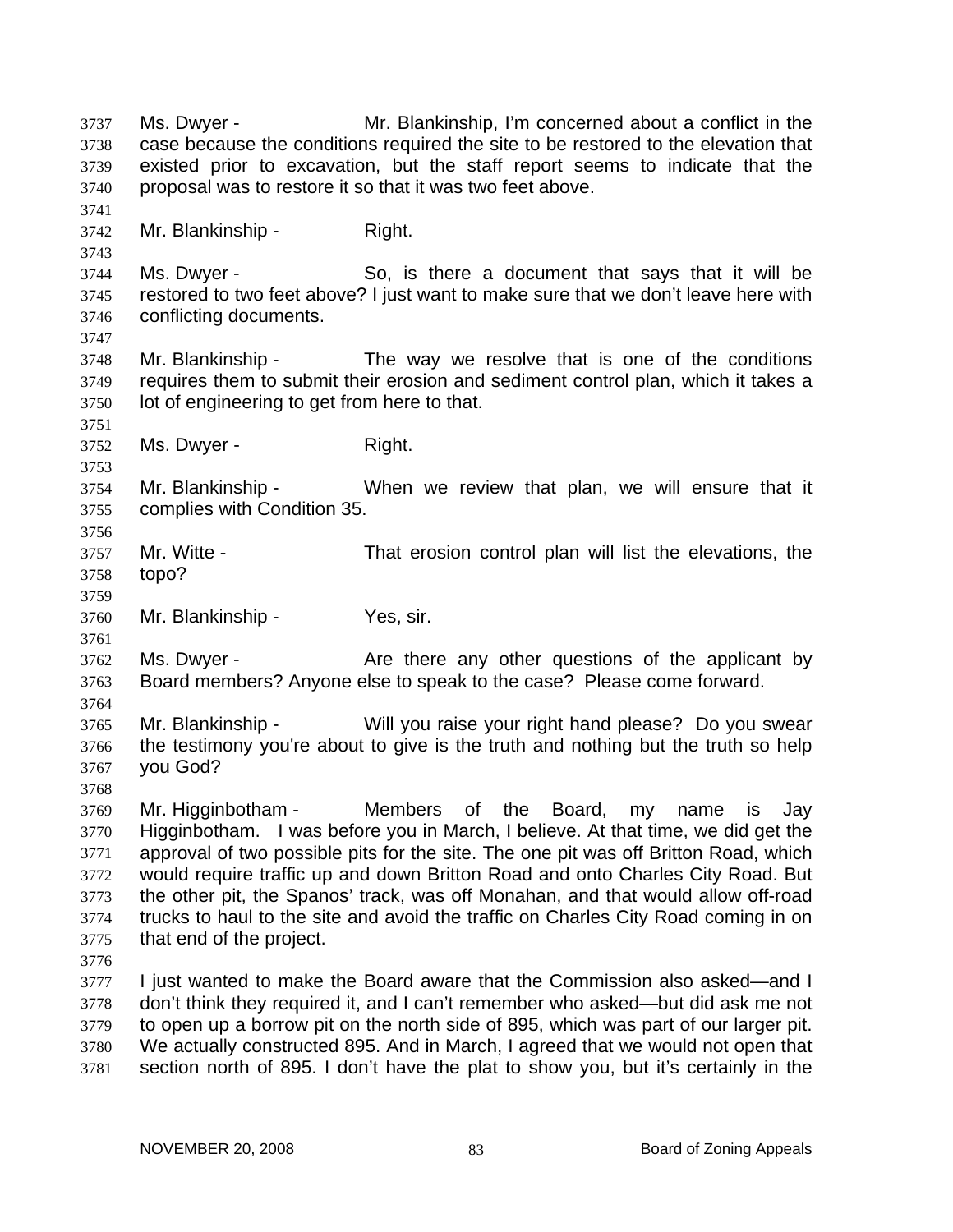record, and on the current use permit, too. If you have any questions, I'll be glad to— 3782 3783 3784 3785 3786 3787 3788 3789 3790 3791 3792 3793 3794 3795 3796 3797 3798 3799 3800 3801 3802 3803 3804 3805 3806 3807 3808 3809 3810 3811 3812 3813 3814 3815 3816 3817 3818 3819 3820 3821 3822 3823 3824 3825 Ms. Dwyer - The And who do you represent? Mr. Higginbotham - Henrico Properties actually owns the real estate, and I work for English Construction Company. Ms. Dwyer - And your point is? I'm sorry, I missed your point. Mr. Higginbotham - Well, the question I think Mrs. Dwyer asked, did the material have to go on the road. The Spanos pit, which you approved, does not require material to be trucked up and down the road. Ms. Dwyer - Are you talking about the other— Mr. Higginbotham - The other pit that you approved in March, yes ma'am. Ms. Dwyer - All right. Any questions of Mr. Higginbotham by Board members? Thank you. Mr. Higginbotham - Thank you. Ms. Dwyer - That completes the case. **DECISION**  Mr. Wright - I move we approve it. I think that based on testimony, it will not affect the health, safety, and welfare of the area, or the persons working in the neighborhood. It will be in accordance with the zoning ordinance, the spirit of the ordinance. Mr. Nunnally - Second. Ms. Dwyer - **Motion by Mr. Wright, seconded by Mr. Nunnally to** approve this conditional use permit. Any discussion? Ms. Harris - The Yes. I definitely feel that it will affect the health and safety putting more trucks on Charles City Road. There are so many mining sites, and borrow pits, and landfills in the Darbytown/Charles City area, that I can't in good conscious approve, though the work might be worthwhile. I think there are enough sites to extract material for whatever purpose was earmarked here.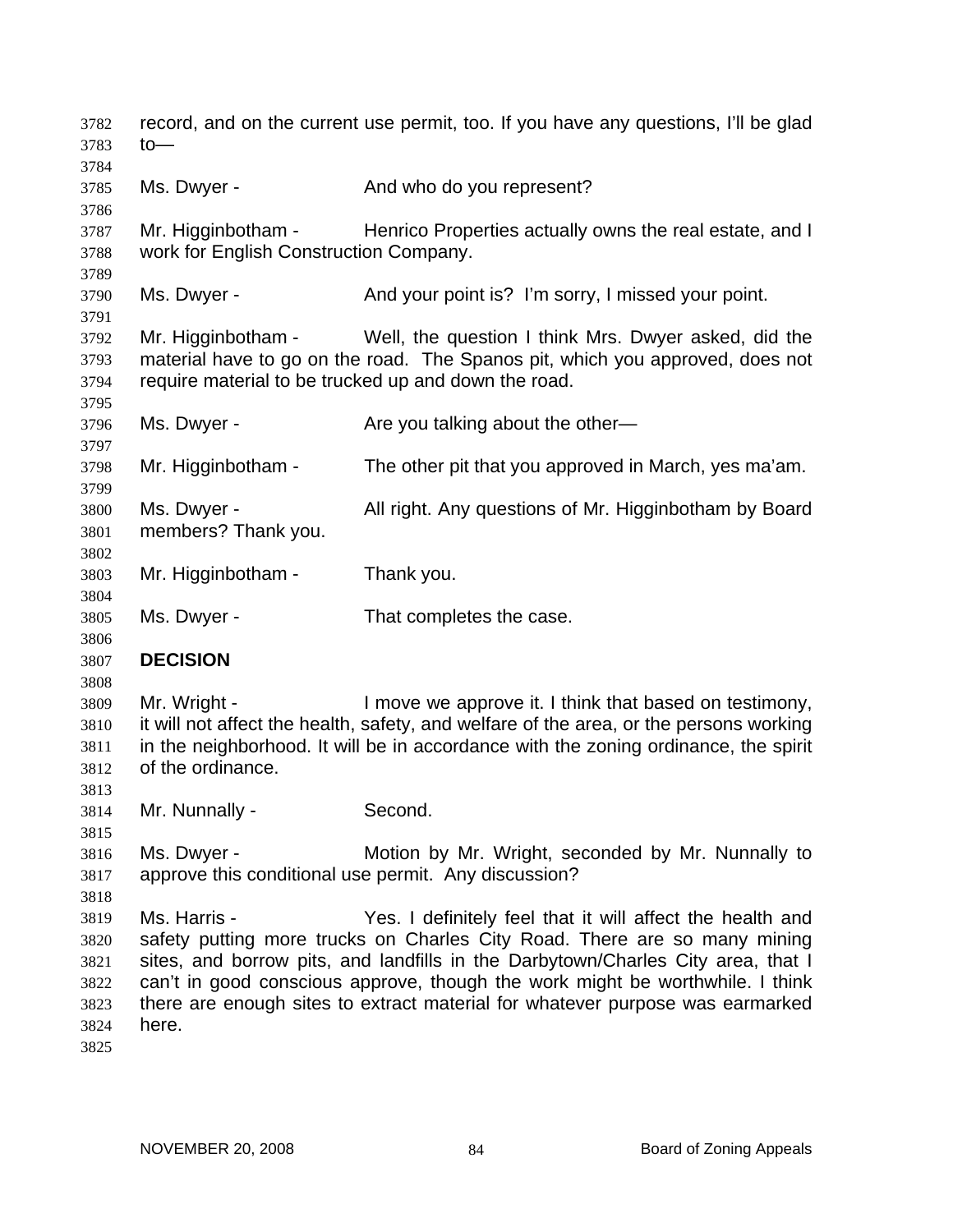Mr. Wright - This will only be for 1.9 miles. That's the stint of the trucks on the road, almost as far as I can see. It's not like it's going to be a long haul on the road. 3826 3827 3828 3829

3830 3831 3832 3833 3834 Ms. Harris - The Muse that road sometimes. Though I live in the Fairfield District, I do use that road sometimes. It is very dangerous when you come from Airport Drive and turn into Charles City Road, because those trucks really move out, and you better be ready to step on the accelerator to get out of their way. So, I would definitely oppose this.

3835

3838

3840

3844

3846

3836 3837 Mr. Wright - Another thing, too, Ms. Harris, is if this were going to be a long-term thing, I would be opposed to it.

3839 Ms. Harris - Yes, yes. I understand.

3841 3842 3843 Mr. Wright - It's going to be a very short term, very small area. The area that it's going to be used for is right there at it. It makes sense, rather than hauling it from other distances there.

3845 Ms. Dwyer - The Any more discussion?

3847 3848 3849 3850 3851 3852 3853 Mr. Witte - The Yes. I do have some concerns about the traffic, the size of the trucks, and the speed, but I think that could probably be taken care of by the police department, and maybe the road department by changing the speed limit for that 1.9 miles or whatever. I do feel that the purpose for the airport connector is very important for the area and the region. I think it would be more important for the police department and road department to look at the damage that may be caused, rather than us.

3854

3859

3855 3856 3857 3858 Ms. Dwyer - **All right. Thank you, Mr. Witte. Any other discussion.** All right. Motion by Mr. Wright, seconded by Mr. Nunnally. All in favor of the motion to approve the conditional use permit request say aye. All opposed say no. The ayes have it; the motion carries four to one.

3860 3861 3862 3863 3864 3865 After an advertised public hearing and on a motion by Mr. Wright, seconded by Mr. Nunnally, the Board **approved** application **UP-028-08,** the **A & F I, LLC** request for a conditional use permit pursuant to Sections 24-52(d) and 24-103 to extract materials from the earth at 3740 Charles City Road (Parcels 828-701- 0583 and 827-702-8810), zoned A-1, Agricultural District (Varina). The Board approved the conditional use permit subject to the following conditions:

3866

3867 3868 3869 1. This use permit is subject to all requirements of Section 24-103 of Chapter 24 of the County Code. The operation shall be conducted in accordance with the plans and narrative submitted with the application, except as noted below.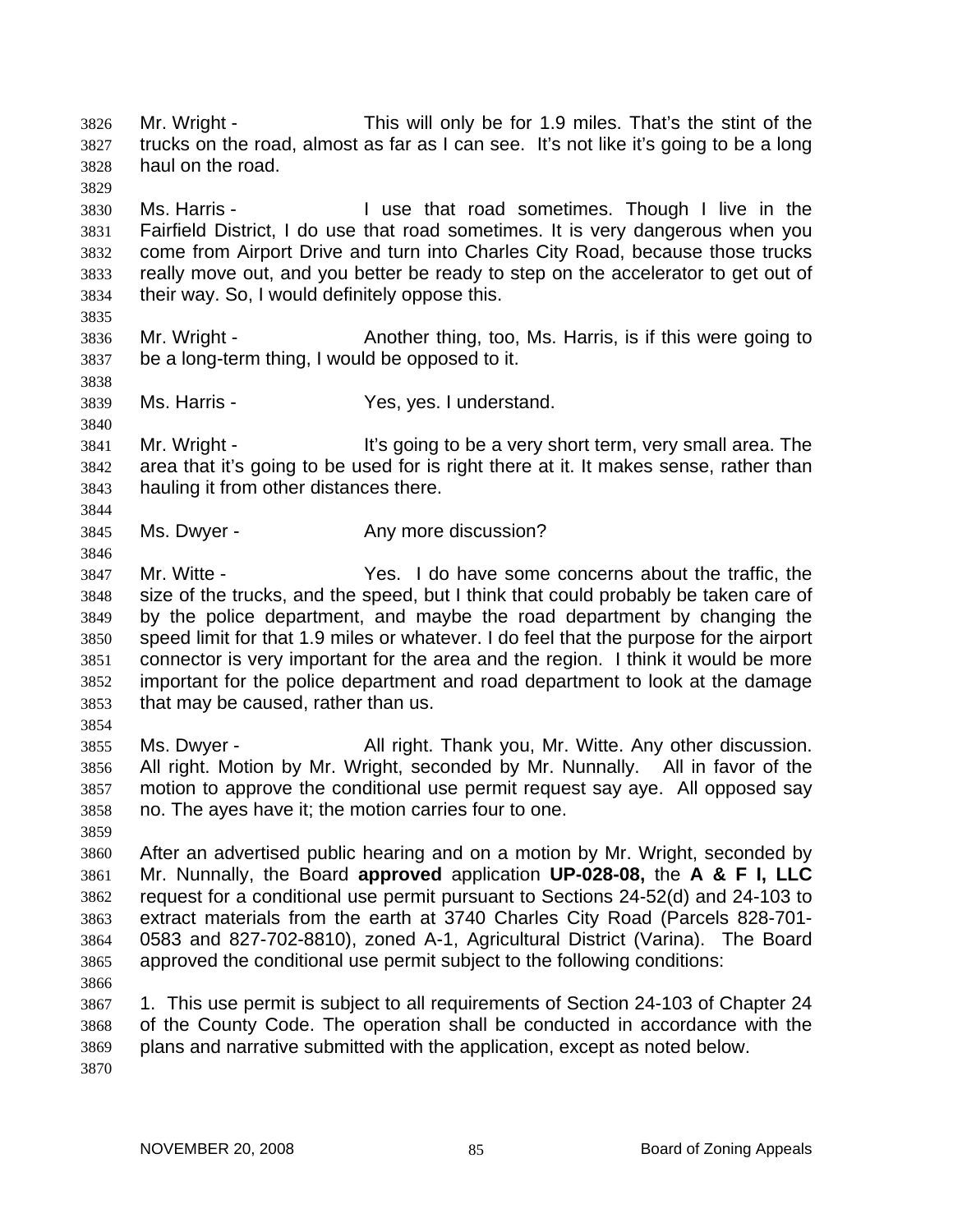2. Before beginning any work, the applicant shall provide a financial guaranty in an amount of \$3,000 per acre for each acre of land to be disturbed, for a total of \$25,350, guaranteeing that the land will be restored to a reasonably level and drainable condition, consistent with the elevation before the beginning of excavation. This permit does not become valid until the financial guaranty has been approved by the County Attorney. The financial guaranty may provide for termination after 90 days notice in writing to the County. In the event of termination, this permit shall be void, and work incident thereto shall cease. Within the next 90 days the applicant shall restore the land as provided for under the conditions of this use permit. Termination of such financial guaranty shall not relieve the applicant from its obligation to indemnify the County of Henrico for any breach of the conditions of this use permit. If this condition is not satisfied within 90 days of approval, the use permit shall be void. 3871 3872 3873 3874 3875 3876 3877 3878 3879 3880 3881 3882 3883

3884

3885 3886 3887 3888 3889 3890 3891 3892 3893 3894 3. Before beginning any work, the applicant shall apply for and obtain approval of erosion and sedimentation control plans from the Department of Public Works (DPW). The erosion control bond necessary for approval of the plan shall remain active throughout the life of the project until release by DPW. Throughout the life of the operation, the applicant shall continuously satisfy DPW that erosion and sedimentation control is performed and maintained in accordance with the approved plan. The applicant shall provide certification from a licensed professional engineer that dams, embankments and sediment control structures meet the approved design criteria as set forth by the State. If this condition is not satisfied within 90 days of approval, the use permit shall be void.

3895

3896 3897 3898 4. Before beginning any work, the applicant shall obtain a mine license from the Virginia Department of Mines, Minerals and Energy. If this condition is not satisfied within 90 days of approval, the use permit shall be void.

3899

3900 3901 3902 3903 3904 3905 3906 5. Before beginning any work, the areas approved for mining under this permit shall be delineated on the ground by five-foot-high metal posts at least five inches in diameter and painted in alternate one foot stripes of red and white. These posts shall be so located as to clearly define the area in which the mining is permitted. They shall be located, and their location certified, by a certified land surveyor. If this condition is not satisfied within 90 days of approval, the use permit shall be void.

3907

3908 3909 3910 6. In the event that the approval of this use permit is appealed, all conditions requiring action within 90 days will be deemed satisfied if the required actions are taken within 90 days of final action on the appeal.

3911

3912 3913 3914 3915 7. The applicant shall comply with the Chesapeake Bay Preservation Act and all state and local regulations administered under such act applicable to the property, and shall furnish to the Planning Department copies of all reports required by such act or regulations.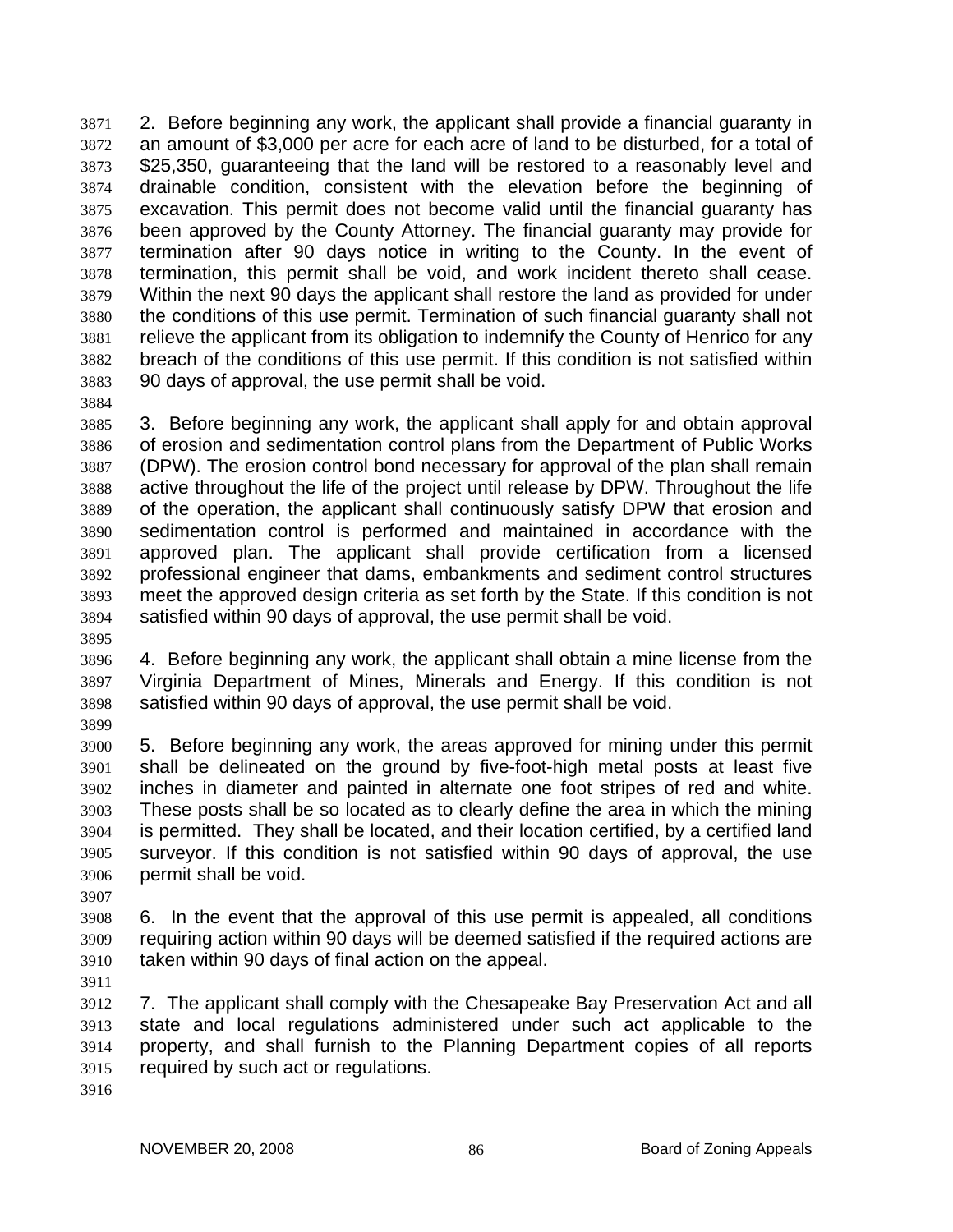- 8. Hours of operation shall be from 6:00 a.m. to 6:00 p.m. when Daylight Savings Time is in effect, and from 7:00 a.m. to 5:00 p.m. at all other times. 3917 3918 3919
- 3920 3921 9. No operations of any kind are to be conducted at the site on Saturdays, Sundays, or national holidays.
- 3922
- 3923 3924 3925 10. All means of access to the property shall be from the proposed entrance onto Beulah Road as shown on the plans submitted with this application.
- 3926 3927 3928 11. The applicant shall erect and maintain gates at all entrances to the property. These gates shall be locked at all times, except when authorized representatives of the applicant are on the property.
- 3930 3931 3932 3933 12. The applicant shall post and maintain a sign at the entrance to the mining site stating the name of the operator, the use permit number, the mine license number, and the telephone number of the operator. The sign shall be 12 square feet in area and the letters shall be three inches high.
- 3934

3929

- 3935 3936 3937 3938 3939 3940 13. The applicant shall post and maintain "No Trespassing" signs every 250 feet along the perimeter of the property. The letters shall be three inches high. The applicant shall furnish the Chief of Police a letter authorizing the Division of Police to enforce the "No Trespassing" regulations, and agreeing to send a representative to testify in court as required or requested by the Division of Police.
- 3941
- 3942 3943 3944 14. Standard "Truck Entering Highway" signs shall be erected on Beulah Road on each side of the entrances to the property. These signs will be placed by the County, at the applicant's expense.
- 3945

3948

- 3946 3947 15. The applicant shall post and maintain a standard stop sign at the entrance to Beulah Road.
- 3949 3950 3951 3952 16. The applicant shall provide a flagman to control traffic from the site onto the public road, with the flagman yielding the right of way to the public road traffic at all times. This flagman will be required whenever the Division of Police deems necessary.
- 3953
- 3954 3955 3956 3957 17. The entrance road shall be paved from its intersection with Beulah Road for its entire length, at a width of 24 feet. All roads used in connection with this use permit shall be effectively treated with calcium chloride or other wetting agents to eliminate any dust nuisance.

3958

3959 3960 18. The operation shall be so scheduled that trucks will travel at regular intervals and not in groups of three or more.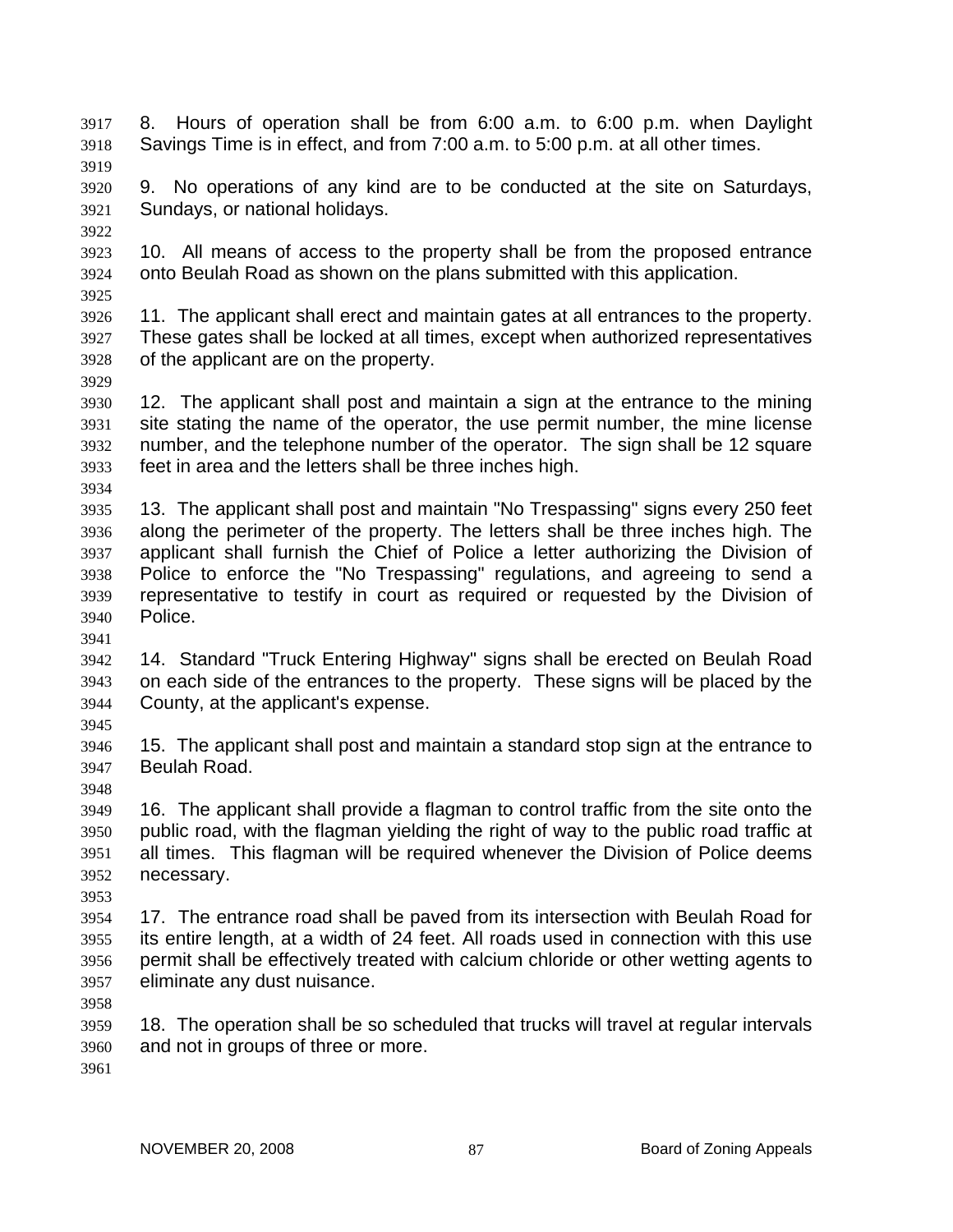19. Trucks shall be loaded in a way to prevent overloading or spilling of materials of any kind on any public road. 3962 3963

3964

3965 3966 3967 20. The applicant shall maintain the property, fences, and roads in a safe and secure condition indefinitely, or convert the property to some other safe use.

3968 3969 3970 3971 3972 21. If, in the course of its preliminary investigation or operations, the applicant discovers evidence of cultural or historical resources, or an endangered species, or a significant habitat, it shall notify appropriate authorities and provide them with an opportunity to investigate the site. The applicant shall report the results of any such investigation to the Planning Department.

3973

3974 3975 3976 3977 3978 3979 22. If water wells located on surrounding properties are adversely affected, and the extraction operations on this site are suspected as the cause, the effected property owners may present to the Board evidence that the extraction operation is a contributing factor. After a hearing by the Board, this use permit may be revoked or suspended, and the operator may be required to correct the problem.

3980 3981 3982 23. Open and vertical excavations having a depth of 10 feet or more, for a period of more than 30 days, shall be effectively sloped to a 2:1 slope or flatter to protect the public safety.

3983

3984 3985 3986 3987 3988 3989 3990 3991 3992 24. Topsoil shall not be removed from any part of the property outside of the area in which mining is authorized. Sufficient topsoil shall be stockpiled on the property for respreading in a layer with five inches of minimum depth. All topsoil shall be stockpiled within the authorized mining area and provided with adequate erosion control protection. If the site does not yield sufficient topsoil, additional topsoil shall be brought to the site to provide the required five-inch layer of cover. All topsoil shall be treated with a mixture of seed, fertilizer, and lime as recommended by the County after soil tests have been provided to the County.

3993 3994 3995 3996 3997 3998 3999 4000 25. No offsite-generated materials shall be deposited on the mining site without prior written approval of the Director of Planning. To obtain such approval, the operator shall submit a request stating the origin, nature and quantity of material to be deposited, and certifying that no contaminated or hazardous material will be included. The material to be deposited on the site shall be limited to imperishable materials such as stone, bricks, tile, sand, gravel, soil, asphalt, concrete and like materials, and shall not include any hazardous materials as defined by the Virginia Hazardous Waste Management Regulations.

4001

4002 4003 4004 4005 4006 26. A superintendent, who shall be personally familiar with all the terms and conditions of Section 24-103 of Chapter 24 of the County Code, as well as the terms and conditions of this use permit, shall be present at the beginning and conclusion of operations each work day to see that all the conditions of the Code and this use permit are observed.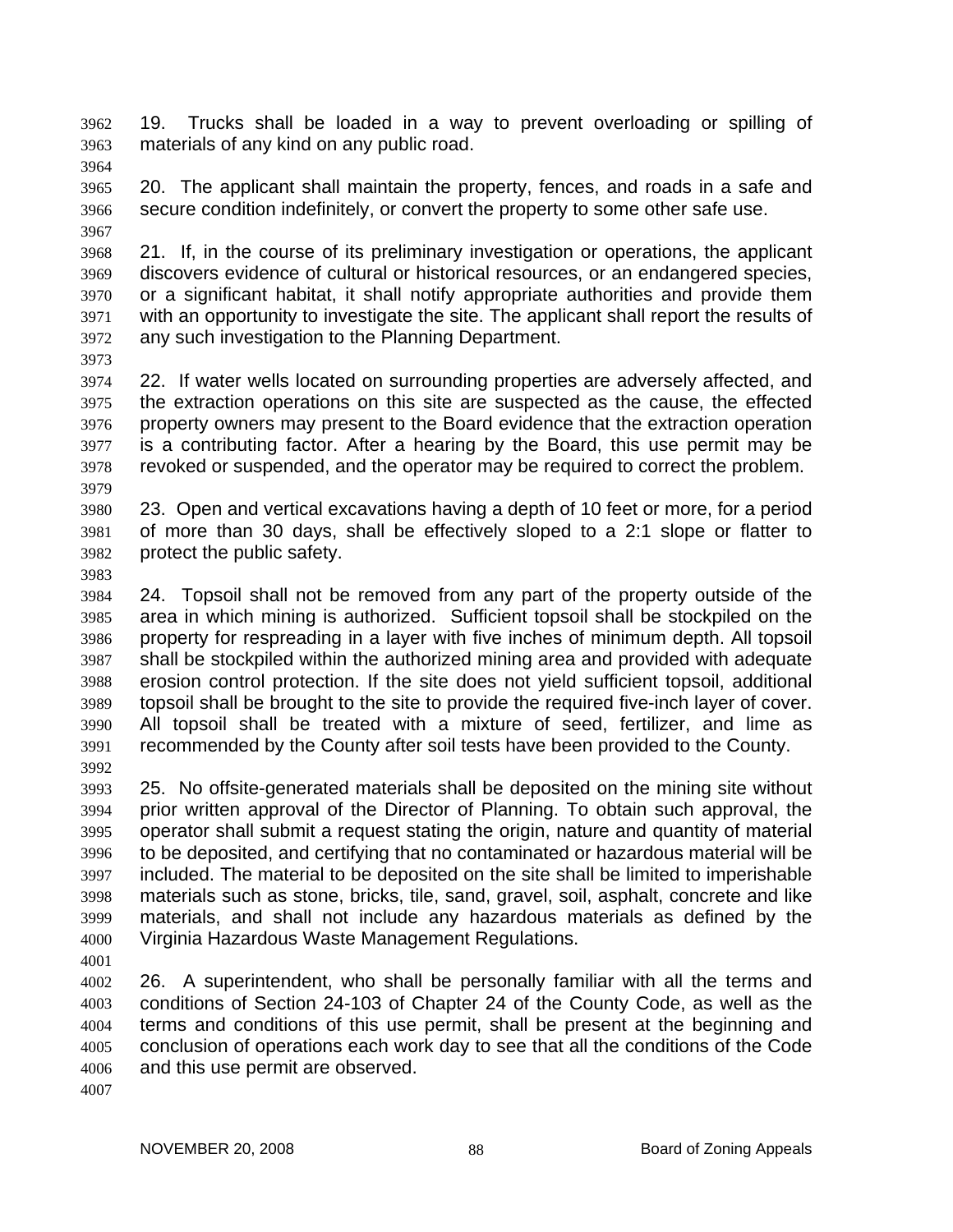27. A progress report shall be submitted to the Board on December 1, 2009. This progress report must contain information concerning how much property has been mined to date of the report, the amount of land left to be mined, how much rehabilitation has been performed, when and how the remaining amount of land will be rehabilitated, and any other pertinent information about the operation that would be helpful to the Board. 4008 4009 4010 4011 4012 4013

4014

4015 4016 4017 28. Excavation shall be discontinued by December 1, 2010, and restoration accomplished by not later than December 1, 2011, unless a new permit is granted by the Board of Zoning Appeals.

4018

4019 4020 4021 4022 29. The rehabilitation of the property shall take place simultaneously with the mining process. Rehabilitation shall not be considered completed until the mined area is covered completely with permanent vegetation.

4023 4024 4025 30. All drainage and erosion and sediment control measures shall conform to the standards and specifications of the Mineral Mining Manual Drainage Handbook.

4026 4027 4028 31. The applicant shall determine the extent of any cemetery on the property and report the results to the Planning Department prior to any clearing or grading on the property.

4029

4030 4031 4032 32. The applicant shall provide clarification in regards to the expected timeline for the extraction of the materials from the earth and the restoration of the site.

4033 4034 4035 4036 4037 33. The backfill shall be compacted to 95 % density in lifts of 6 inches with suitable material. The compaction of the backfill shall be verified through a geotechnical service and the report provided to the Planning and Public Works Departments. This condition shall be added to the notes regarding the Restoration Sequence on Sheet C2.1.

4039 4040 34. Adequate sight distance shall be provided for the proposed construction entrance onto existing Beulah Road.

4042 35. The site shall be filled only to the elevation existing prior to excavation.

4043 4044 4045 36. Failure to comply with any of the foregoing conditions shall automatically void this permit.

4046 4047

4038

4041

| 4051 | 4048<br>4050 | Affirmative:<br>4049 Negative:<br>Absent: | Dwyer, Nunnally, Witte, Wright<br><b>Harris</b> | 4 |
|------|--------------|-------------------------------------------|-------------------------------------------------|---|
|------|--------------|-------------------------------------------|-------------------------------------------------|---|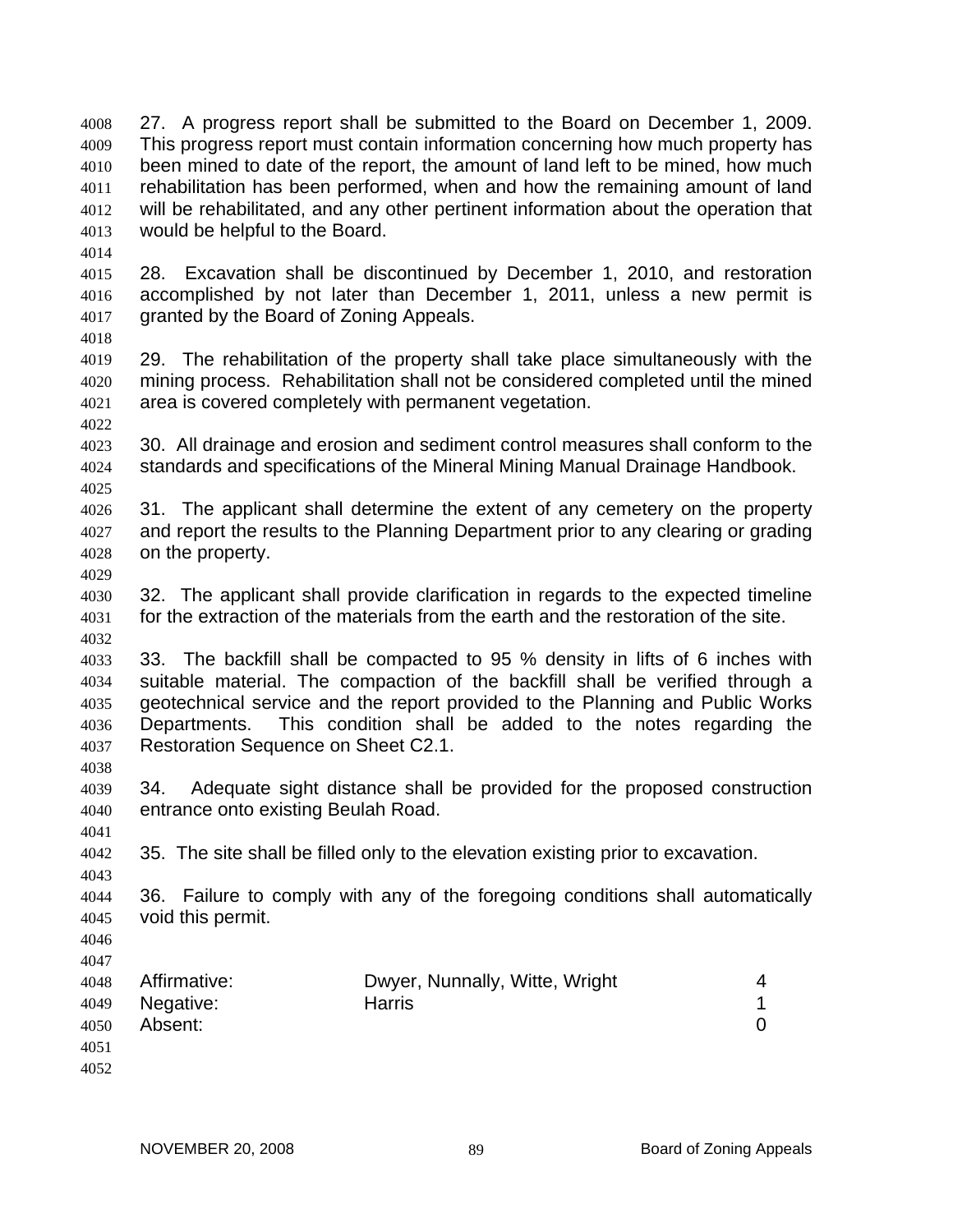Ms. Dwyer - Mr. Blankinship, just for clarification on the UP-029- 08, the Columbian Center, we did receive revised conditions today, and I just wanted to clarify that it's those revised conditions that we were approving. Mr. Blankinship - Yes ma'am. With further amendments at the motion. Ms. Dwyer - Right. Minutes for October 23, 2008. Any additions, corrections? Mr. Wright - Chinage 8, line 314. Ms. Dwyer - Page 8, line 314. Mr. Wright - I don't know what I said, but I didn't say, "Maybe across a deed." That doesn't make a word—I don't know what to do with that. I can't figure out how that would fit. Maybe it should have been, "Maybe a deed," or something like that. It's not that big a deal, but it didn't make much sense. Ms. Dwyer - Do you want to strike, "across"? Mr. Wright - The Let's strike, "across." Ms. Dwyer - All right. Mr. Wright - And page 55, line 2481. I don't know who said "no." It doesn't say. Mr. Nunnally - What line is that? Mr. Wright - 2481. "No. And my reason for it is," so and so. I think we should identify who says that, don't you? Mr. Blankinship - Ithink it's Ms. Dwyer continuing to speak. Mr. Gidley - She was the only one voting "no" anyway. Mr. Wright - Yes, but 2479 says, "All in favor say aye; all opposed say no. The ayes have it." It just appears to me it should say Ms. Dwyer. Mr. Blankinship - All right. Ms. Harris - **Delete that, "no," because it continues.** Do you see it? "All opposed say no. The ayes have it; the motion passes. And my reason for opposition is." Ms. Dwyer - Chay.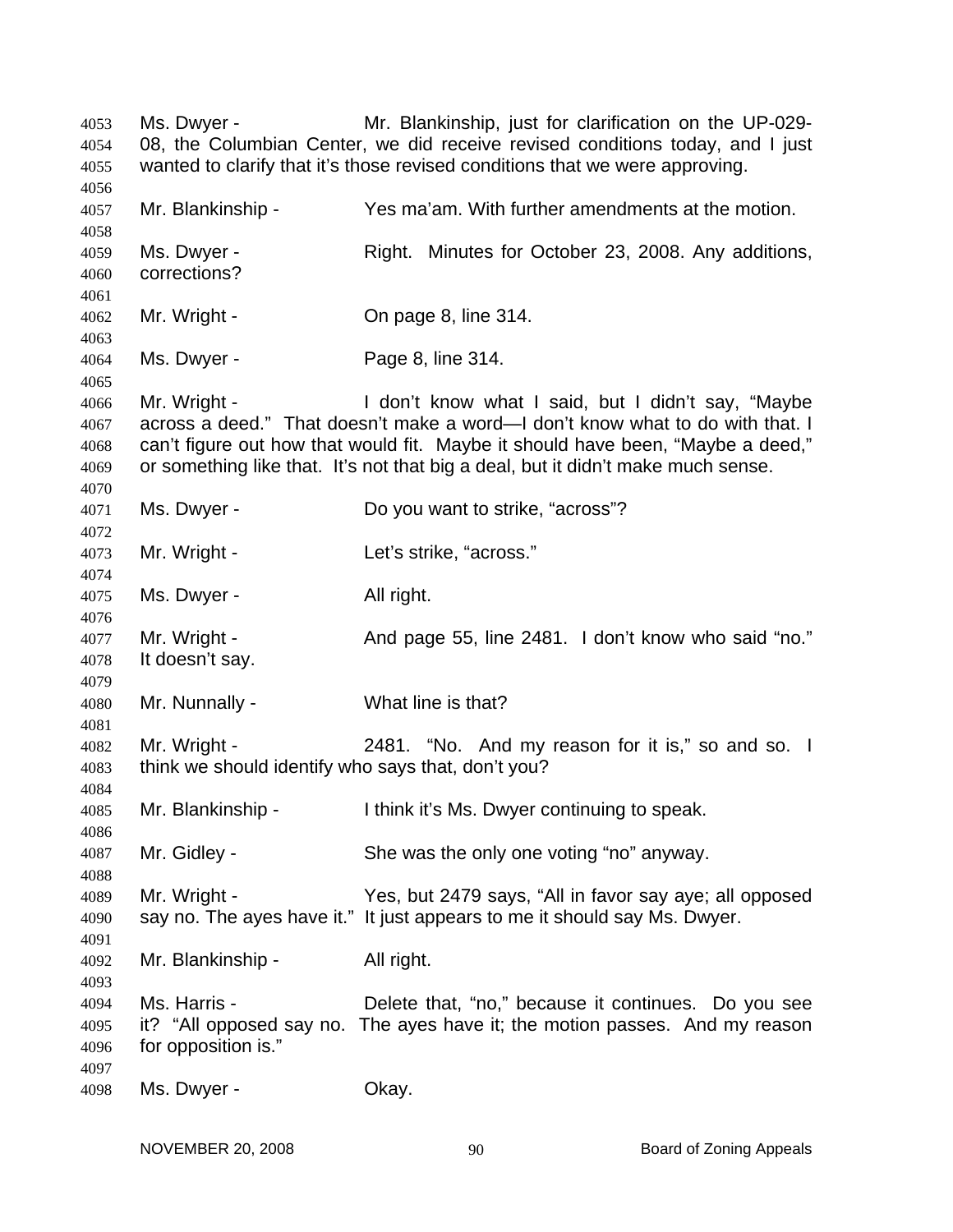| 4099                         |                                                     |                                                                                                                                  |
|------------------------------|-----------------------------------------------------|----------------------------------------------------------------------------------------------------------------------------------|
| 4100                         | Mr. Wright -                                        | That's all I have.                                                                                                               |
| 4101<br>4102                 | Ms. Dwyer -                                         | All right.                                                                                                                       |
| 4103                         |                                                     |                                                                                                                                  |
| 4104                         | Ms. Harris -                                        | Okay, I have three. On page 28, line 1231.                                                                                       |
| 4105<br>4106                 | Ms. Dwyer -                                         | Page what, 28?                                                                                                                   |
| 4107                         |                                                     |                                                                                                                                  |
| 4108<br>4109                 | Ms. Harris -                                        | Page 28, line 1231. It should be "of" instead of "for."<br>On page 29, line 1301, it should be "referred" instead of "reference" |
| 4110<br>4111<br>4112         | Ms. Dwyer -                                         | Okay.                                                                                                                            |
| 4113<br>4114                 | Ms. Harris -<br>"fee."                              | On page 36, line 1598, it should be "feel" instead of                                                                            |
| 4115<br>4116<br>4117         | Ms. Dwyer -<br>have a motion regarding the minutes? | Any other additions, corrections to the minutes? Can I                                                                           |
| 4118<br>4119<br>4120         | Mr. Wright -                                        | I move it be approved as corrected.                                                                                              |
| 4121<br>4122                 | Ms. Harris -                                        | Second.                                                                                                                          |
| 4123<br>4124                 | Ms. Dwyer -                                         | Motion by Mr. Wright, seconded by Ms. Harris. All in<br>favor say aye. All opposed say no. The ayes have it; the motion passes.  |
| 4125<br>4126<br>4127         | Ms. Dwyer -                                         | Any new business?                                                                                                                |
| 4128                         | Mr. Blankinship -                                   | No ma'am. We do have one case for next month.                                                                                    |
| 4129<br>4130                 | Mr. Wright -                                        | Is that all?                                                                                                                     |
| 4131<br>4132                 | Ms. Harris -                                        | Wow.                                                                                                                             |
| 4133<br>4134<br>4135<br>4136 | Mr. Blankinship -<br>month.                         | The one that was deferred from last month to next                                                                                |
| 4137<br>4138                 | Mr. Wright -                                        | That's our Christmas present.                                                                                                    |
| 4139<br>4140                 | Mr. Blankinship -                                   | That's right.                                                                                                                    |
| 4141<br>4142                 | Ms. Dwyer -                                         | Motion for adjournment.                                                                                                          |
| 4143<br>4144                 | Mr. Wright -                                        | And we do meet here next month.                                                                                                  |